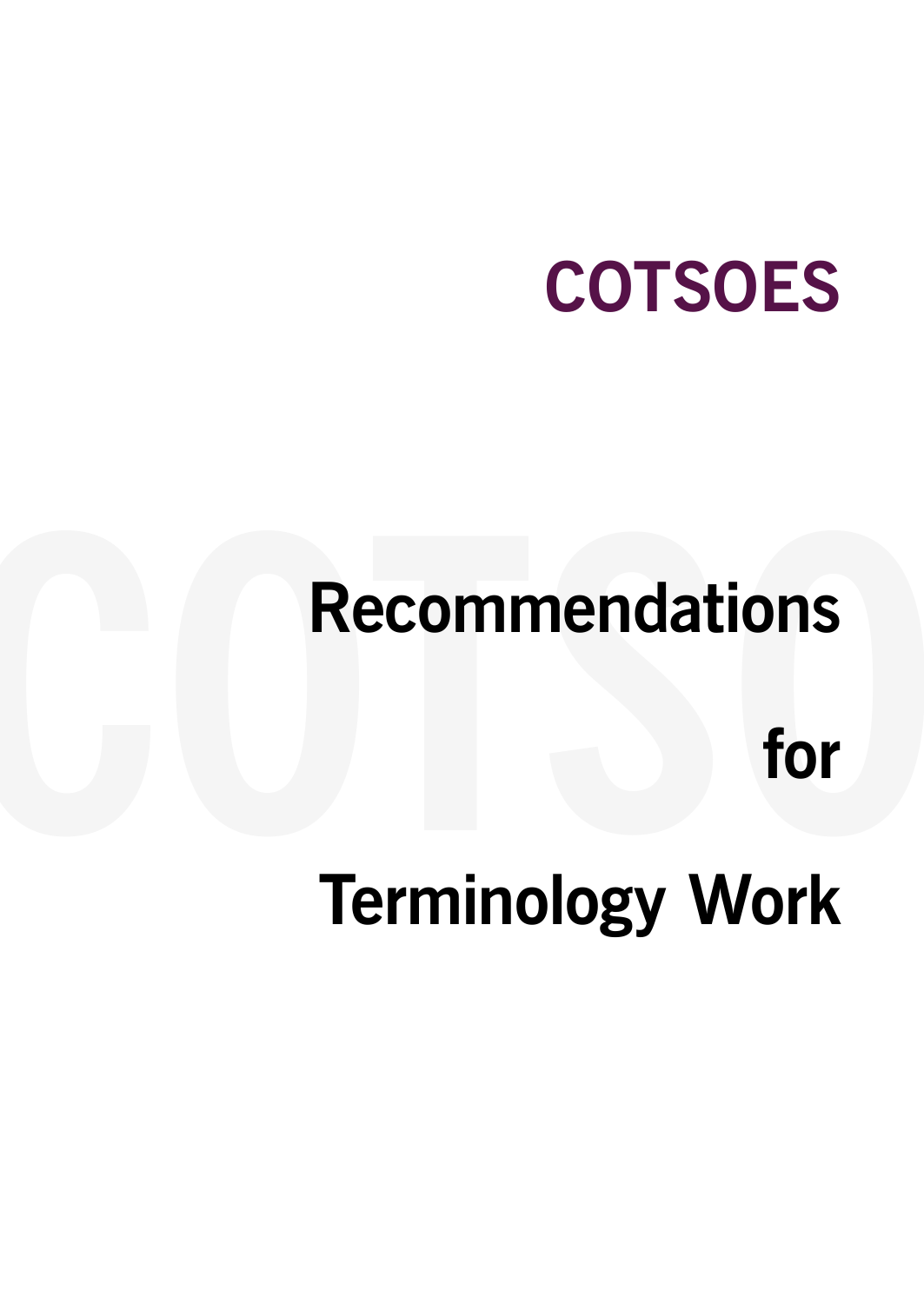To date these Recommendations have been published in French, German and Italian:

CST, Recommandations relatives à la terminologie, Berne, 2003 Numéro de commande 104.001 f ISBN 3-907871-06-5

KÜDES, Empfehlungen für die Terminologiearbeit, Bern, 2003 Bestellnummer 104.001 d ISBN 3-907871-00-6

CST: Raccomandazioni per l'attività terminologica, Berna, 2003 Numero di ordinazione 104.001 i ISBN 3-907871-01-4

#### **2nd, revised and enlarged edition**

#### **Editor:**

Conference of Translation Services of European States Working Party on Terminology and Documentation

#### **Published by:**

MediaCenter of the Confederation CH-3003 Berne

**Obtainable from:** SFBL Publications CH-3003 Berne www.bundespublikationen.ch

#### **Copyright © 2002**

Federal Chancellery Terminology Section CH-3003 Berne termdat@bk.admin.ch

Order Number 104.001 e **ISBN 3-907871-07-3**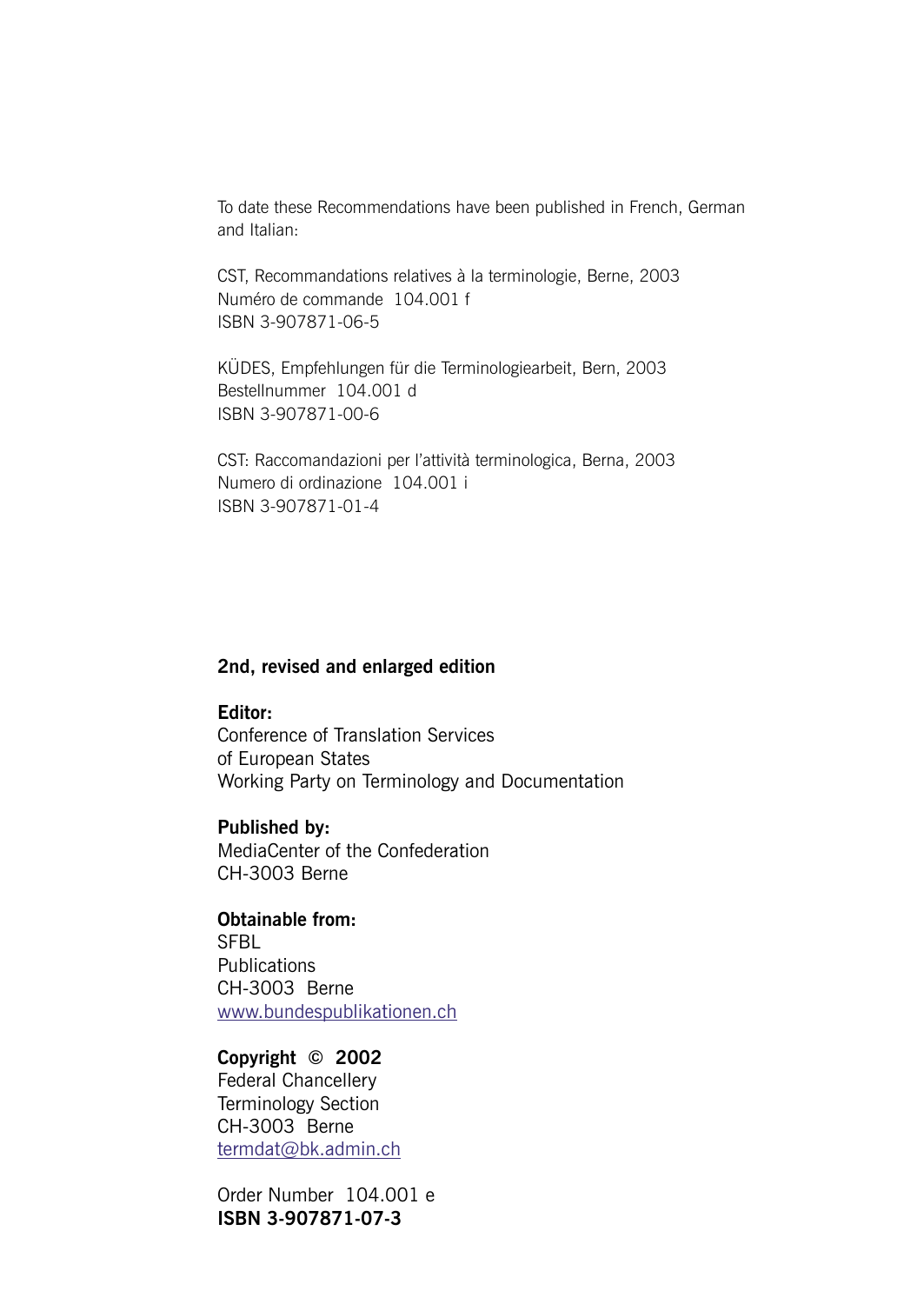# **Table of contents**

#### **Foreword**

# **1 What is Terminology for?**<br>**1 1** Terminology as the basis 1

- Terminology as the basis for specialist communication
- 1.2 Legislation and international co-operation
- 1.3 Terminology as economic factor
- 1.4 Terminology work serving the enterprise culture
- 1.5 Terminology work by translators
- 1.6 Terminology and automatic translation

#### **2 What is Terminology?**

- 2.1 Terminology work
- 2.2 What is LSP?
- 2.2.1 The term
- 2.2.2 Word formation in LSP
- 2.2.3 Vocabulary and syntax of LSP
- 2.2.4 Classification of LSPs
- 2.2.5 LSP and LGP

#### **3 Terminological Co-operation**

- 3.1 Economic aspects
- 3.2 Qualitative aspects
- 3.3 Harmonisation
- 3.4 Practical considerations

#### **4 The Terminological Record**

- 4.1 Terminological data
- 4.1.1 Term
- 4.1.2 Sources
- 4.1.3 Subject field
- 4.1.4 Definition
- 4.1.5 Synonyms
- 4.1.6 Short forms
- 4.1.7 Notes
- 4.1.8 Degree of equivalence
- 4.1.9 Degree of synonymy
- 4.1.10 Context
- 4.1.11 Phraseology
- 4.1.12 Illustrations
- 4.1.13 Alternative spellings
- 4.1.14 Transliteration
- 4.2 Additional or management data
- 4.2.1 Identification number
- 4.2.2 Language code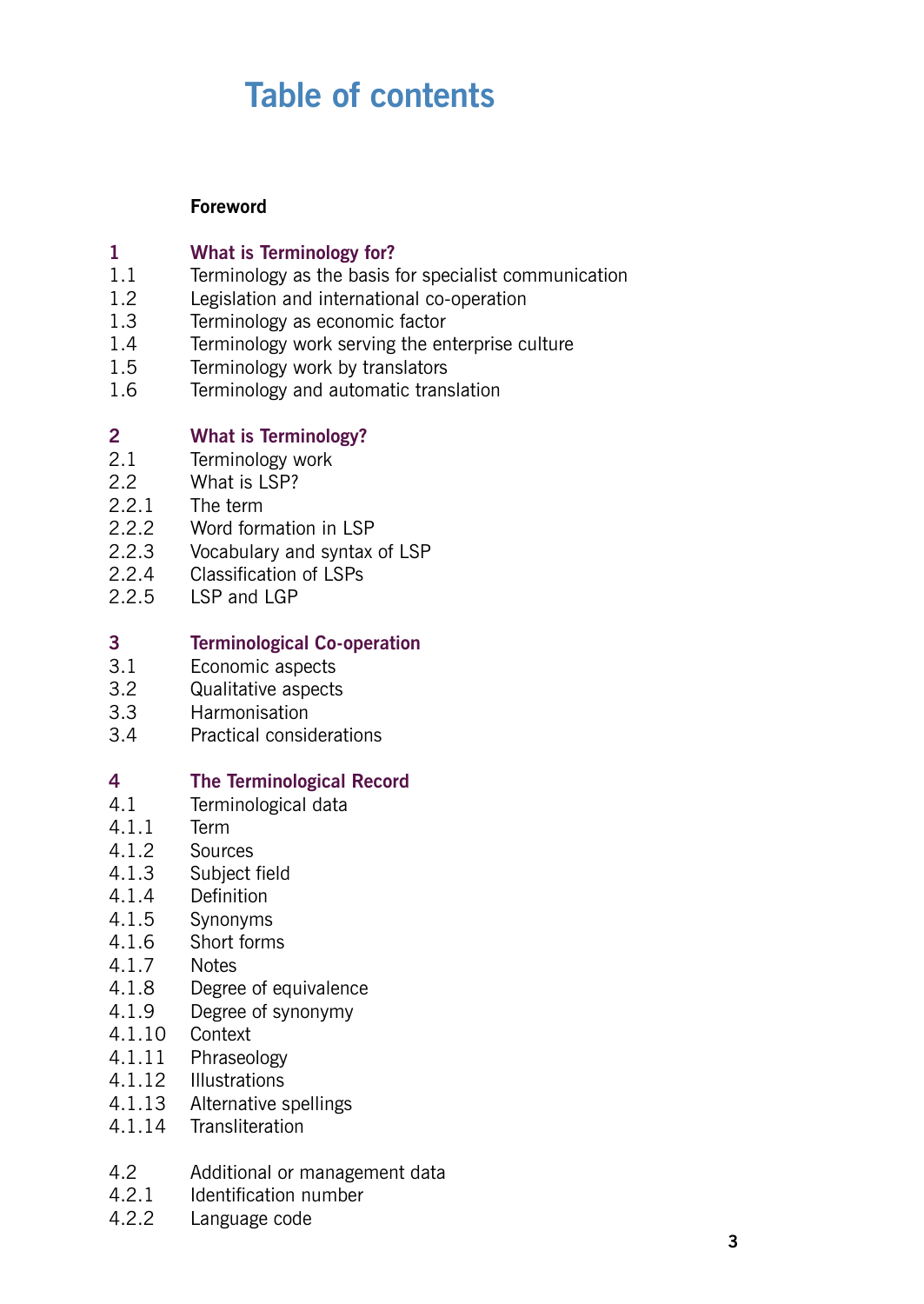- 4.2.3 Date of first record and any revisions<br>4.2.4 Bureau of origin, author
- 4.2.4 Bureau of origin, author<br>4.2.5 Identification of sub-files
- Identification of sub-files
- 4.3 The step-by-step compilation of terminological records

#### **5 Terminological Working Methods**

- 5.1 Sources of information
- 5.1.1 Experts and specialist authors
- 5.1.2 Libraries and documentation
- 5.1.3 Translations
- 5.1.4 Authoritative sources
- 5.2 Terminological research
- 5.2.1 Ad hoc research
- 5.2.2 Text-related research
- 5.2.3 Subject-related research
- 5.2.4 Project organisation
- 5.3 Concept diagrams
- 5.3.1 Presentation in concept fields
- 5.3.2 Subject area tree
- 5.3.3 System of concepts
- 5.4 Multilingual terminology work
- 5.4.1 Comparison of terminologies
- 5.4.2 The mother-tongue principle in terminology
- 5.5 Specialised phraseology
- 5.5.1 Technical expressions
- 5.5.2 Technical phrases
- 5.5.3 Standard formulations
- 5.5.4 Compiling specialised phraseology
- 5.5.5 Processing specialised phraseology
- 5.6 Compiling terminology in a new field of knowledge
- 5.7 Data and database management
- 5.7.1 Updating
- 5.7.2 Practical considerations
- 5.8 Computer aided terminology work
- 5.8.1 A wide range of products
- 5.8.2 Best possible use of resources
- 5.8.3 The most important requirements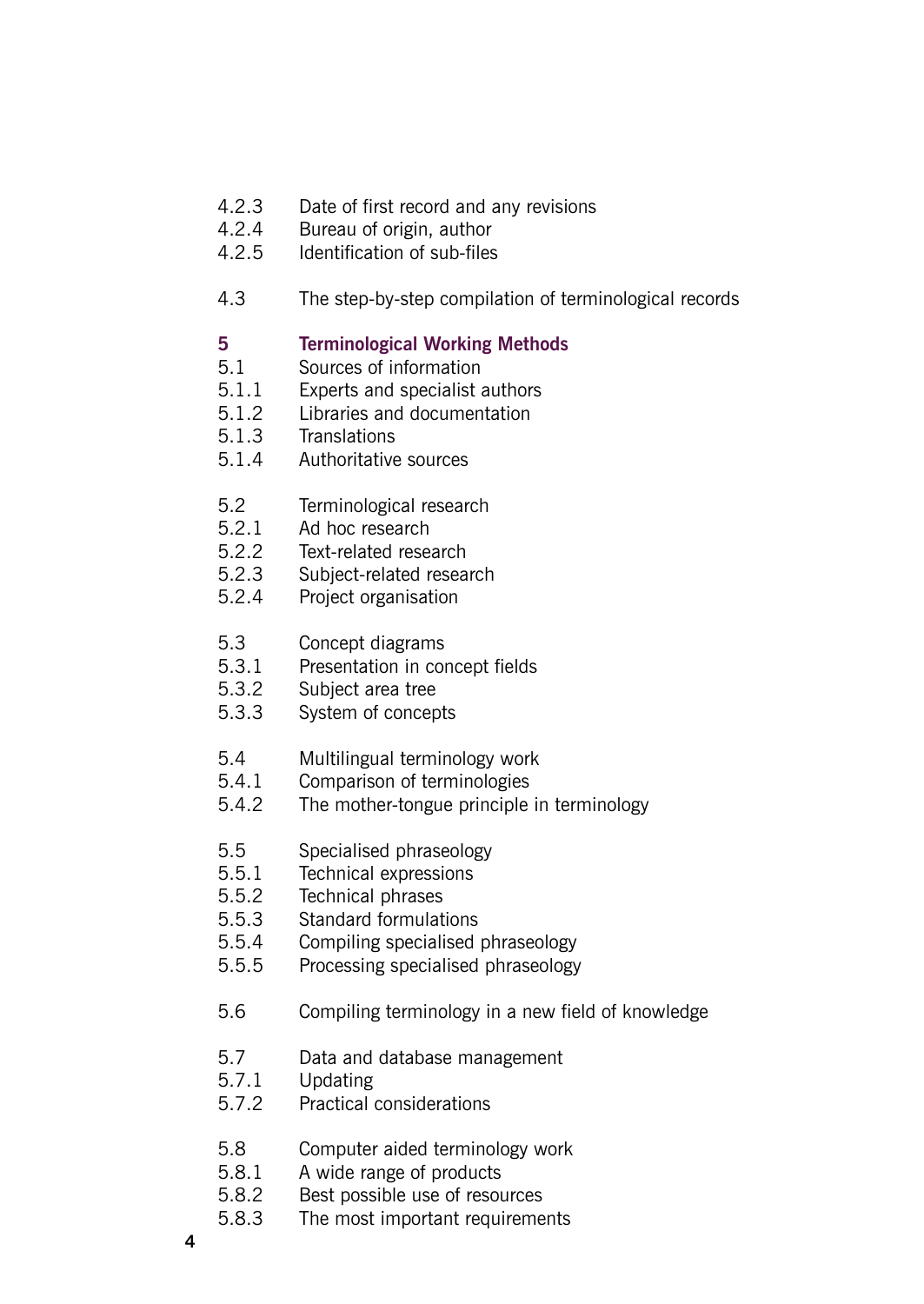- 5.8.4 What to consider before buying<br>5.8.5 What to do after buying
- 5.8.5 What to do after buying<br>5.8.6 New developments
- New developments

# **6 Classification**<br>**6.1** Task of termin

- Task of terminology classification
- 6.2 Classification systems
- 6.3 Practical classification problems

#### **I Annex: Basic Concepts**

#### **II Annex: Bibliography**

- II.1 Literature
- II.2 Periodicals
- II.3 Standards

#### **III Annex: Useful Internet Adresses**

- III.1 Terminology Organisations
- III.2 Networks
- III.3 Terminology Databases
- III.4 Standards Organisations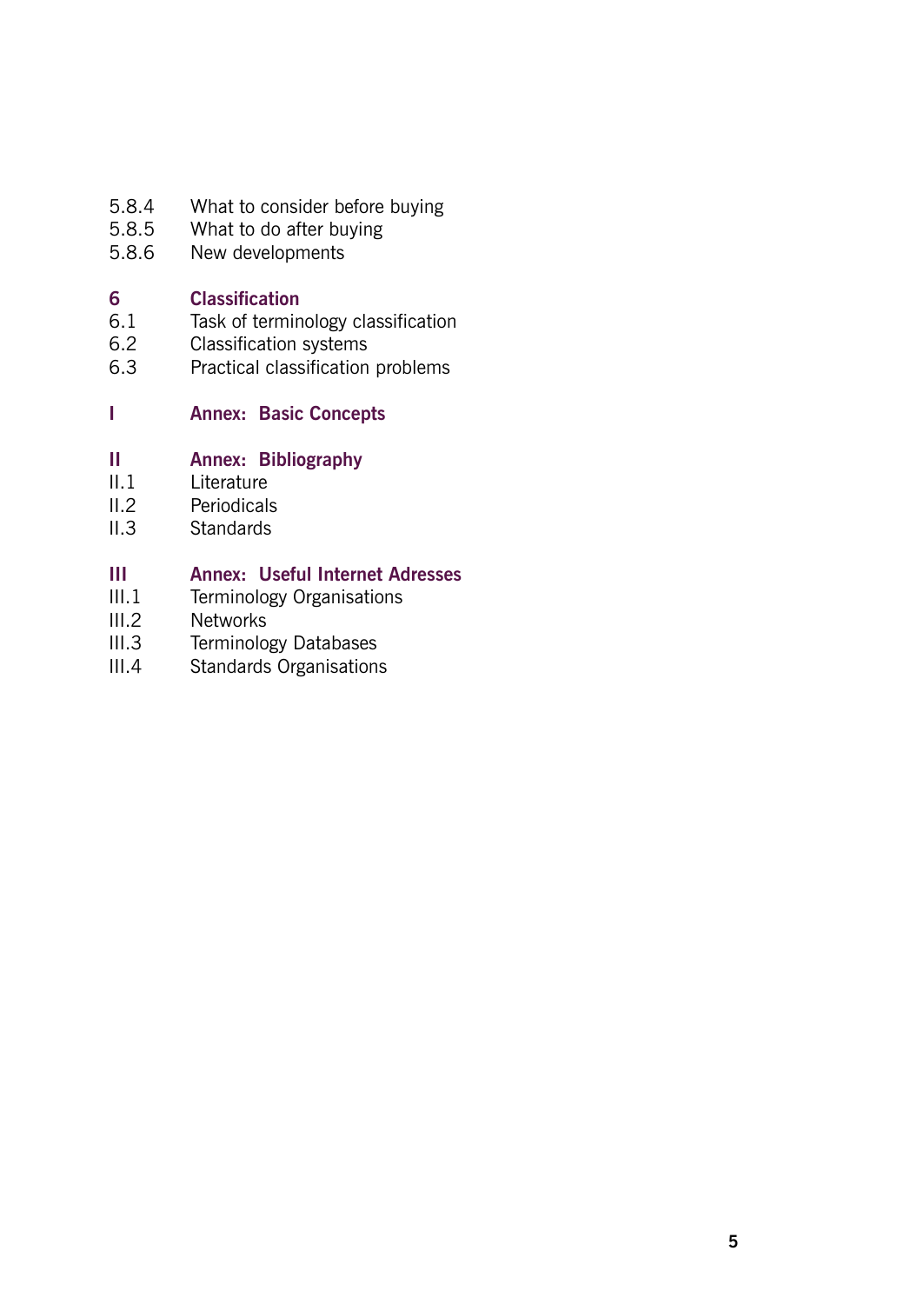### **Foreword**

With the publication of its "Recommendations for Terminology Work", COT-SOES intends to create a basis for international co-operation, as all the participating services are well aware that without this it would be impossible to keep up with the rapid development of specialised vocabularies. COTSOES wishes to promote such co-operation by pooling experience in the terminology work of state administrations and by demonstrating the proven requirements of terminological working methods that ensure that the work of many different services can be put together to form a whole that will be of benefit to all.

The first edition of the Recommendations was greeted with approval and was praised for its clarity, conciseness and practicality. It was published in German, English, French, Italian, Dutch and Spanish and was well received in state administrations, the private sector and universities around the world. The COTSOES Recommendations have contributed to a growing awareness in the public and the private sector of the importance of terminology in communication between specialists, and of its significance in a developing community of states. Numerous terminology projects, large and small, have been launched, opportunities for training in terminology have grown in number and diversity, useful technical aids for terminology work have been created and, here and there, valuable co-operation has also developed. Nevertheless, the aim of close, straightforward co-operation among the terminology services of state administrations, universities and businesses has only been partially achieved.

This new edition of the Recommendations, which has been substantially revised and expanded by the COTSOES Working Group on Terminology and Documentation<sup>1</sup>, therefore devotes a separate chapter to terminological co-operation. Moreover, the new edition has been supplemented by three important new chapters relating to specialised phraseology, data and data set management, and computer aids for terminology work. In the introduction, the Working Group presents its thoughts on the use and purpose of terminology work in the economic, academic and administrative sectors.

Since the first edition of the Recommendations was published, ways and means of communication have changed drastically due to the worldwide spread of the Internet, making access to specialist information considerably easier. The Working Group has taken account of this change by omitting those annexes whose content will naturally change in the short term. This type of information (e.g. on existing databases and their managers, or on sources of further training in terminology) will in future be made available on the COTSOES website (www.cotsoes.org).

<sup>&</sup>lt;sup>1)</sup> Member Services of the following countries have taken part in the working group: Austria, France, Germany, Iceland, the Netherlands, Norway, Spain, Sweden and Switzerland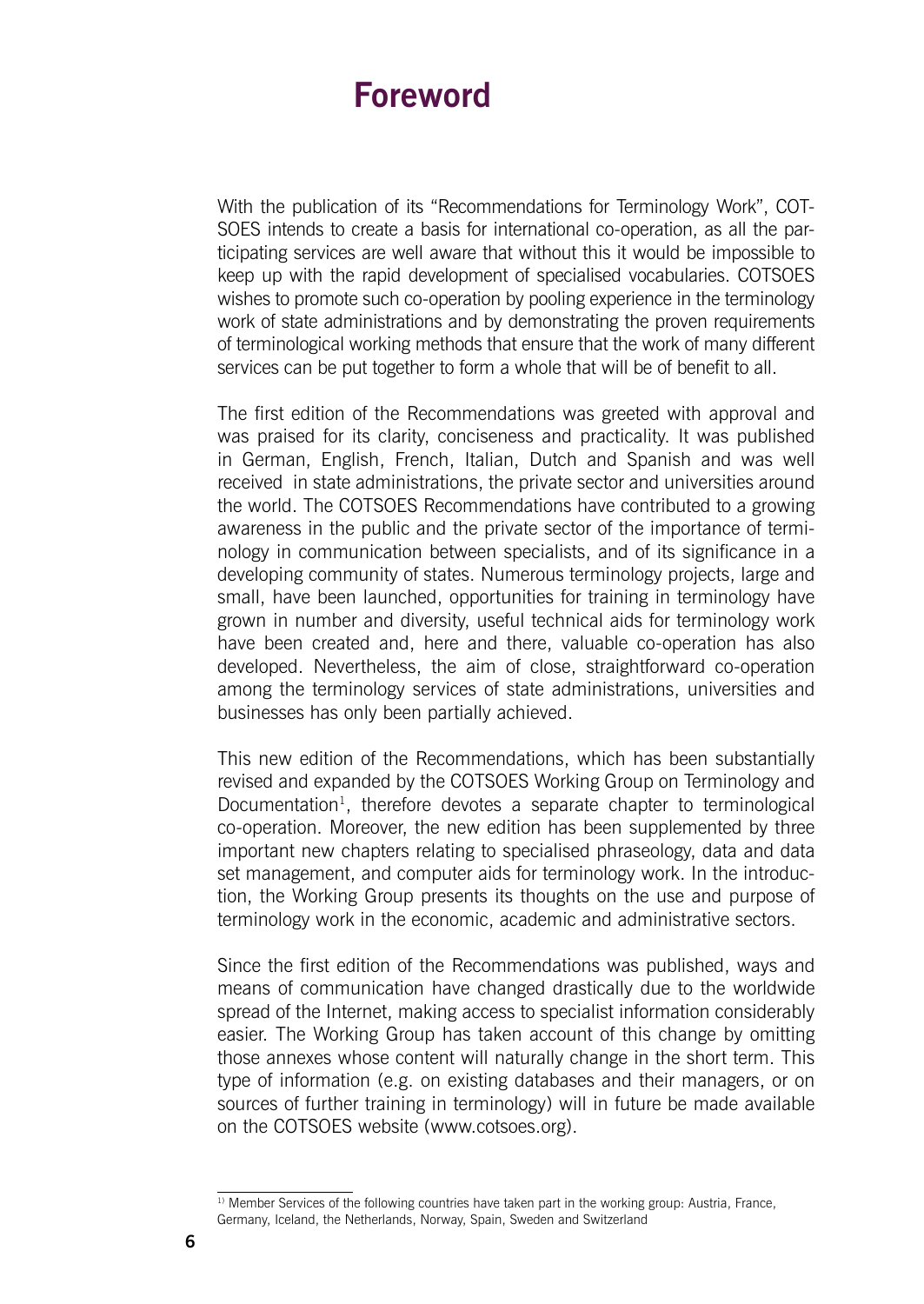The Working Group would like to thank Prof. Dr. R. Arntz (Hildesheim), Dr. F. Mayer (Munich) and Prof. Dr. K.-D. Schmitz (Cologne) for their valuable advice and support. Special thanks go to the staff of the Terminology Section of the Swiss Federal Chancellery, without whom the Recommendations would scarcely have been possible.

It is our sincere hope that these Recommendations will help to make efficient and thorough terminology work of the highest quality the norm in state administrations and ensure fruitful cooperation on questions of terminology at both national and international levels.

On behalf of the Working Group:

The Chairman

Werner Hauck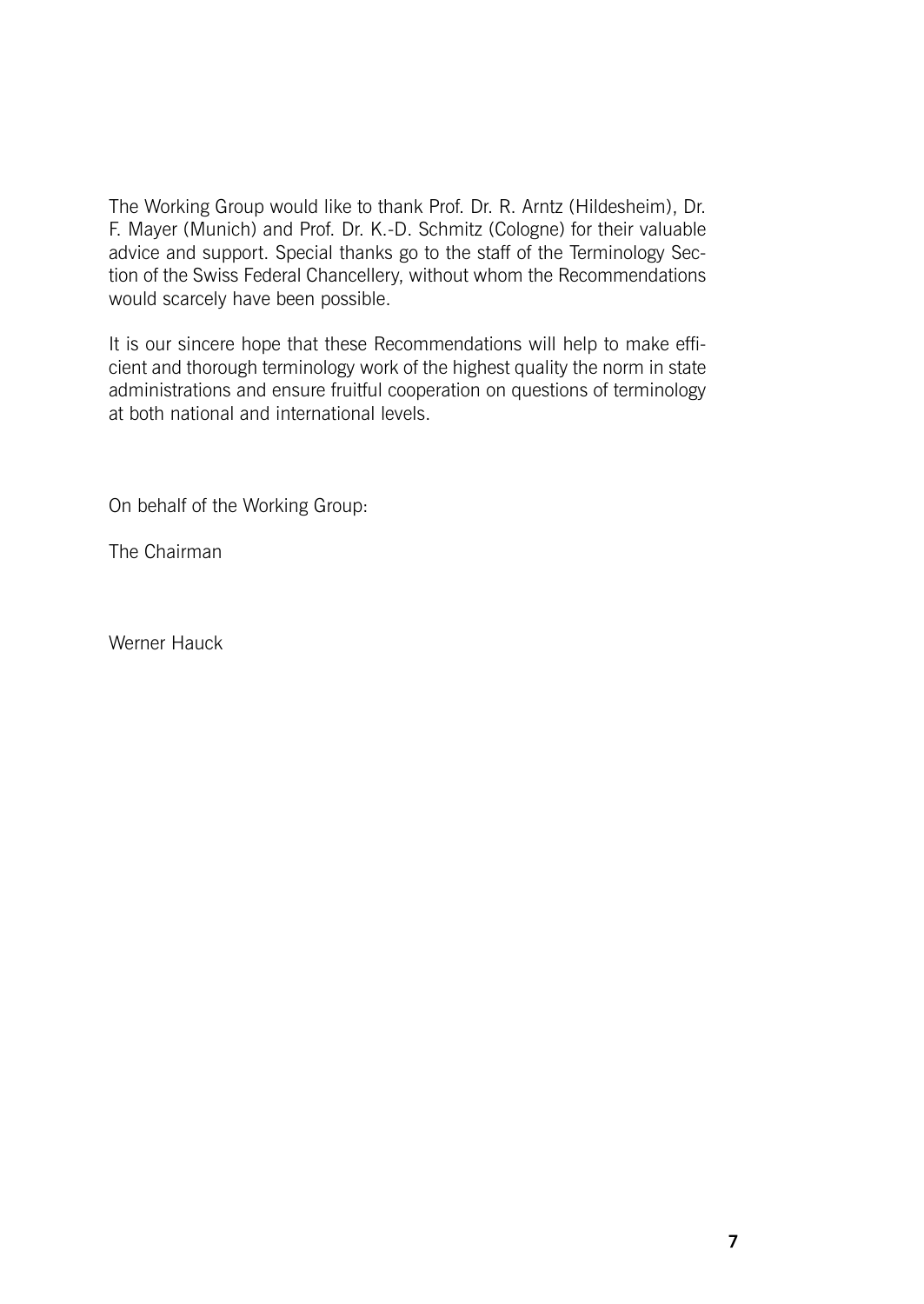## **What is Terminology for?**

*1.1 Terminology as the basis for specialist communication*

*1*

Science, research and technology, and many other specialist areas such as politics, culture, and the economy have undergone development in recent decades that has been marked by an ever more rapid updating and replacement of knowledge and products. Along with this go a general diversification of specialist knowledge and a large increase in specialist communication (= exchange of specialist information), not only within language and national boundaries, but also due to the internationalisation and globalisation of life as a whole across language barriers and geopolitical frontiers. Specialist communication now makes up about four fifths of all information, which is exchanged at an ever increasing rate via the new communication channels of the borderless, multilingual information society.

Experts use their special language (LSP  $=$  language for special purposes) to exchange specialist information, and this special language is distinguished first and foremost by its own special terminology  $(=$  specialised vocabulary). The increasing complexity of technical content and of specialist knowledge as a whole, as well as the interlinking and overlapping of specialist subject fields, make ever greater demands on the accuracy of specialist communication. Terminology as a specialist subject and research field has its place here: it helps to make specialist communication quicker and easier and to ensure its quality by preparing mono- and multilingual specialised vocabularies (= terminologies) and making them available to the widest possible circle of users via the data communications networks.

*1.2 Legislation and international co-operation*

The breakneck speed of development in science and technology also affects the work of state agencies. The regulatory areas have become considerably more complex and are continually increasing in number. We only have to think of the fields of telecommunications, genetic engineering, organ transplants, merger control and many others. Draft laws are no longer drawn up as in the past by individual experts, but by whole teams of specialists for whom interdisciplinary considerations play an increasingly important role.

If high quality terminology work is carried out from the outset when new legislation is being drafted, this will assist in providing the regulatory area concerned with a clear conceptual structure. This will make dialogue between the disciplines and interest groups involved considerably easier and mean the goal is reached more quickly. Terminology work is also an essential condition for conceptually coherent legislation. Conceptual coherence facilitates the application of the law, strengthens legal certainty and encourages legal certitude.

Since in many areas state tasks can only be carried out with international co-operation, and the law is developing extensively in different states at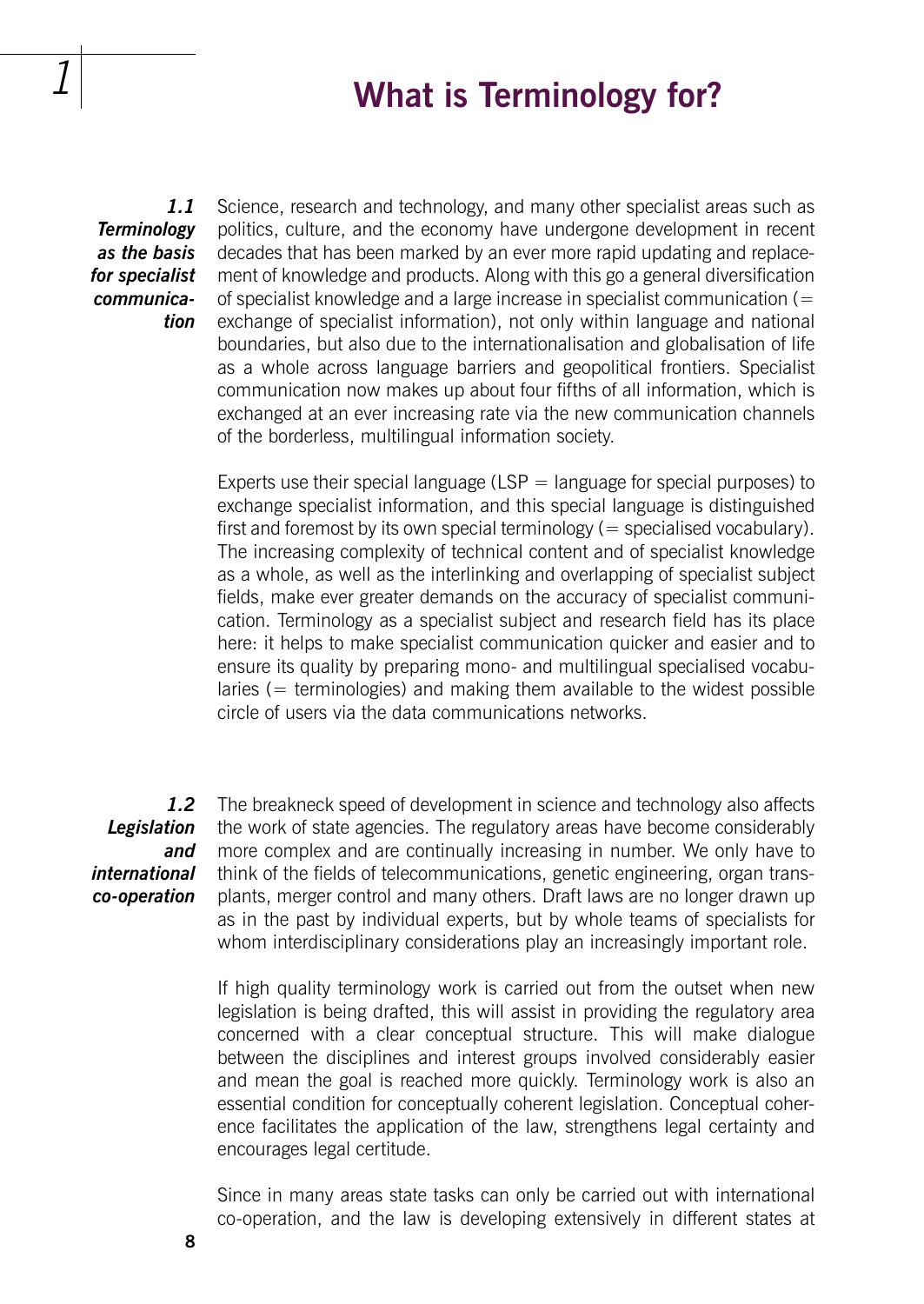much the same time and with much the same content, great importance is attached to international dialogue between authorities and thus to the terminology which makes fruitful dialogue so much easier. Early terminology work in new areas of law will result in specialised vocabularies that are more or less uniform internationally in the different language areas, whilst in other areas they will provide the conceptual clarity that is vital for an efficient exchange of ideas.

The authorities of European states face a particular challenge, not least from the point of view of terminology, when integrating or implementing EU legislation in national law. This not only applies to EU Member States, but also to states that have to adapt their legislation to EU regulations in many areas.

In view of the enormous responsibilities terminology has to fulfil for the benefit of international co-operation and harmonisation of legislation, the authorities involved in these processes are compelled to work together closely and systematically on terminology. However, this is only possible if terminology services are set up in each individual country and are made responsible for co-ordinating terminology work throughout the whole administration, for managing data stocks and for making them available to departments in a suitable form.

New requirements laid down for commercial information and documentation (e.g. product declaration and tendering in the language of the customer, multilingual documentation and stock-keeping of international companies) have made terminology into a production and marketing factor and even an economic factor with regard to quality, safety and profitability. This is felt particularly keenly by small and medium-sized enterprises, such as those that were formed for the economic or industrial exploitation of scientific or technological developments. Whereas in large, specifically international companies, just as in the larger public administrations, terminology in its various applications (e.g. editing of specialist texts, translation, documentation, stock-keeping) has now largely been accepted as a matter of course, smaller and newly formed companies face considerable difficulties in this field because terminology work is relatively costly. However, if any of these firms wishes to maintain its position in national or even international competition, it must meet the terminological requirements imposed by reliable product information and documentation.

Various specialist organisations, particularly in the economic sector, have recognised this and are working on gradually harmonising the terminology of their particular subject field and setting it down in terminology standards,

*1.3 Terminology as an economic factor*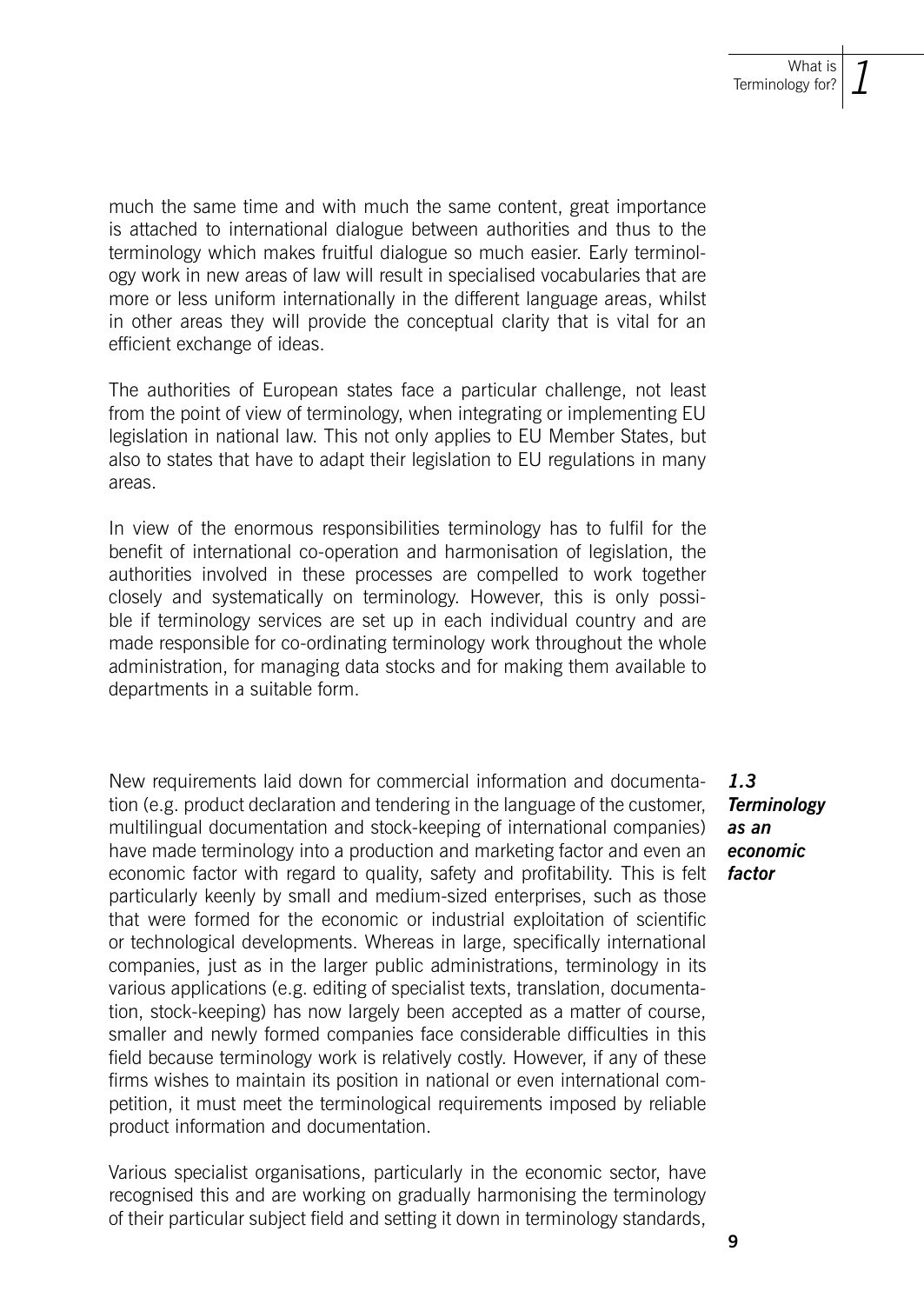in order to ensure quality of specialist communication in the same way as product quality. Depending on the subject, varying constraints are placed on these efforts which are determined not least by economic strength and the interests at stake. Moreover, new specialist subject fields (computer science, communication, the stock exchange, etc.) and with them their specialised vocabularies are developing faster than reliable standardisation work can keep up with.

*1.4 Terminology work serving the enterprise culture*

The increasing specialisation and growing number of tasks which an administration has to carry out in the service-oriented state can lead, inter alia, to fragmentation of the administration, which in spite of excellent telecommunications structures cannot easily be remedied and has a detrimental effect on the efficiency of its work. This is an aspect which must be taken seriously at a time when intensive interdisciplinary co-operation is also of great importance in administrations.

Well-organised and co-ordinated interdepartmental terminology work, the results of which are accessible to all via an easy-to-use database, encourages an interdisciplinary approach as well as co-operation and cohesion among the departments.

These observations apply not only to public administrations but also mutatis mutandis to medium and large private enterprises.

*1.5 Terminolgy work by translators* Terminology work is in the immediate interest of translators. It captures the results of often lengthy research and makes them accessible to as wide a circle of colleagues and other interested parties as is desired. It prevents duplication of work, which is so time-consuming and stressful.

> Terminology work is also an excellent way of becoming acquainted with a specialist subject field. Translators who become involved with this work and for this purpose seek out and foster dialogue with the specialists concerned are soon accepted as genuine partners. Many of the problems faced by translators such as lack of documentation, lack of competent partners to consult, no consideration given to the time required for translation in the planning, etc. can be overcome much more easily if this idea of partnership gradually gains general acceptance. Moreover, the translator who can show his specialist skills in joint terminology work with specialists will also be invited to contribute to the thinking process by the author of the text. He is thus able to help make important additions and improvements to the original text, thereby greatly increasing the quality of his professional life.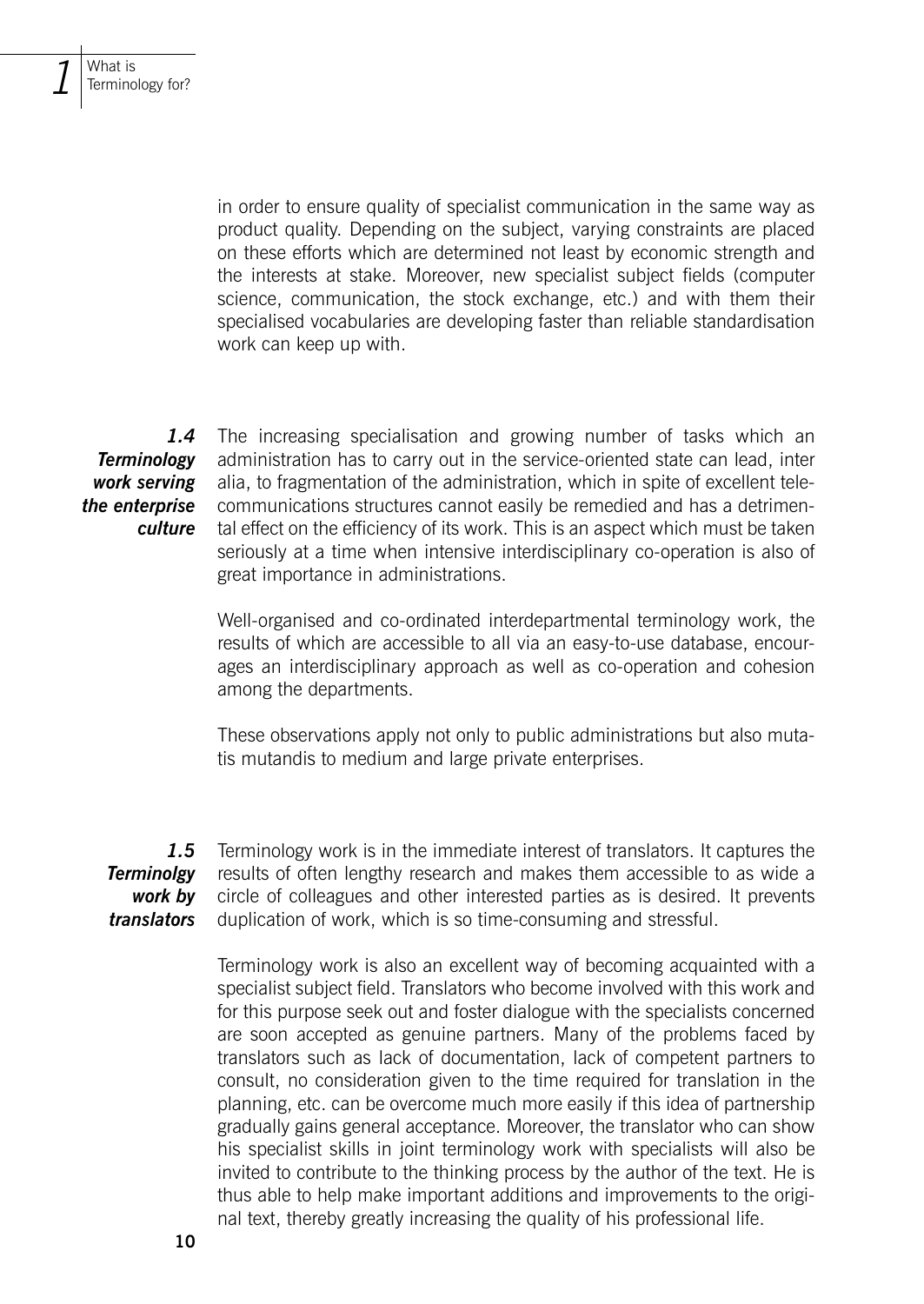For many years a relatively large amount of time and money has been spent on research in the field of automatic translation. No wonder, when one thinks of the enormous sums that are swallowed up by the translation budget in international organisations and in industry. The research results that have been achieved so far are impressive, but when measured against the yardstick of what is required, they are still so rudimentary that output based on these systems is a very long way from an acceptable quality standard. For this reason a growing number of translation services are buying programs simply for the archiving or parallel storage of translations and their original texts, and for the production of lists of equivalents. These less ambitious tools provide translators with effective assistance in their day to day work: they help prevent terminological dispersion, make it easier for new translators to become familiar with their field and guarantee a certain return on the capital invested, above all in the case of translations of technical and highly repetitive texts.

Nevertheless, the economic advantages of a truly reliable high-performance system would be so compelling that research is certain to contnue. The problems that have to be solved are so complex and fascinating that it is easy for research teams and their financial backers to forget about terminology. This is to be warned against, as the best automatic translation system cannot perform satisfactorily unless it can rely on a comprehensive terminology database of the highest quality.

*1.6 Terminology and automatic translation*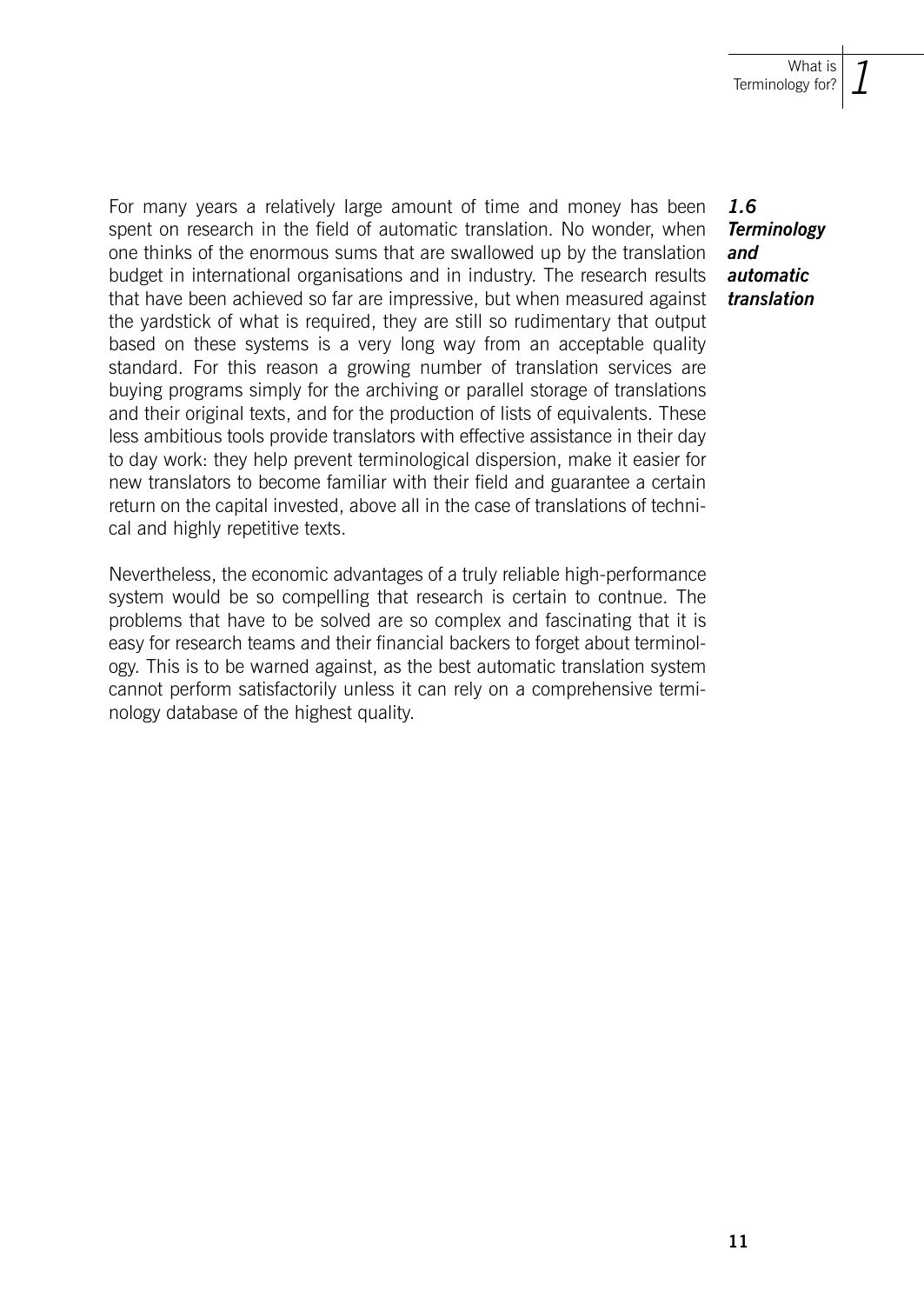# *2* **What is terminology?**

Terminology<sup>1</sup> is first of all the vocabulary of LSP (language for special purposes, also known as special language), but it is also the science of both the concepts and terms of specialised vocabularies (terminology science) and terminological working methods.

*2.1 Terminology work* Terminologists collect and check the terminology of a particular subject field in one or, often, more languages (translation-oriented terminology work). They record specialised vocabularies, select terms where necessary (terminological selection) or coin new ones, and compile terminologies in terminological collections. The results of this work, particularly of systematic terminology work, are made available to the users in the form of lists of specialised terms, glossaries or technical dictionaries (terminological lexicography, terminography), or can be accessed in terminological databases.

> An important branch of terminology work is terminological standardisation. Increasingly, scientific and technical organisations (e.g. IEC, UIC) as well as national and international standards organisations (e.g. DIN, ON, AFNOR, ISO) standardise the terminology of the widest variety of special subject fields in one or more languages (standardisation of terminology) and present them in systems of concepts or nomenclatures. Some standards organisations have laid down principles for this area of terminology work (standardisation of terminological principles) (cf. also Annex II.3)

> Terminology work is based on rules and procedures derived from general and special theories of terminology. Terminology science as the theory of specialised vocabularies is closely connected with linguistics in its object and methods, but the main point of difference is that it is exclusively concerned with present-day vocabularies (synchrony) and largely ignores the history of language (diachrony). Moreover, unlike most linguistic disciplines, terminology has an effect, particularly a unifying effect, on the development of LSPs through the standardisation of language (terminological standardisation). Even more than linguistics, terminology is interdisciplinary; it is closely linked not only with linguistics but also with logic and information science, and above all with the technical disciplines, for linguistic and technical knowledge constantly complement and interact with each other in terminology work.

<sup>&</sup>lt;sup>1)</sup> The basic concepts of terminology are explained in Annex I.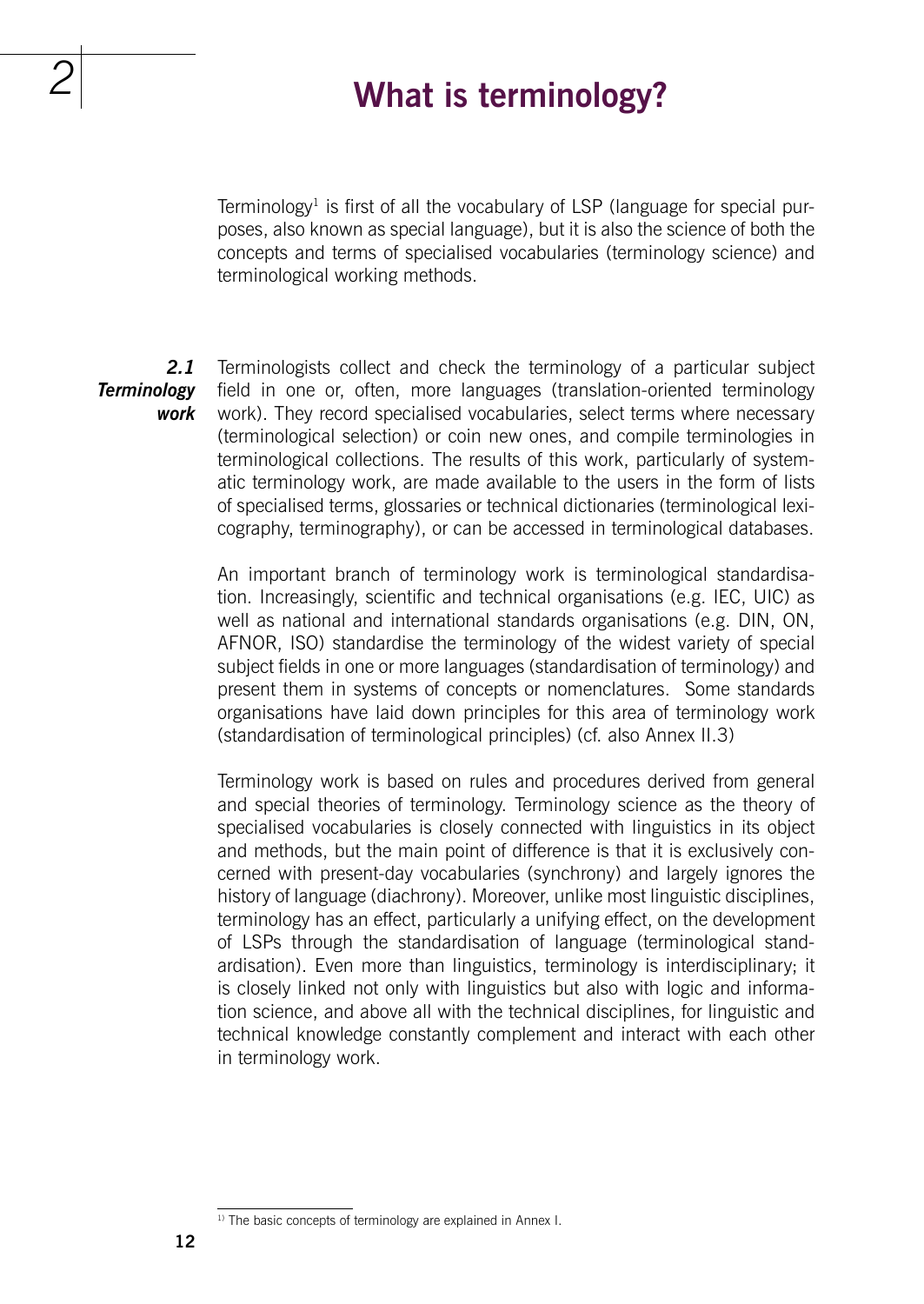*2*

*2.2 What is LSP?* When communicating specialist information, experts use linguistic (lexical, morphological, syntactic) means that are characteristic of the subject field concerned and together constitute its LSP.

The selection of these linguistic means, which are largely provided by LGP (language for general purposes), is determined by the prerequisites for optimum understanding between experts: precision, conciseness and clearness as well as suitability for the formation of compounds.

*2.2.1 The term* Terms are in a more general sense specialised designations that indicate clearly definable, physical or abstract objects (camshaft, criminal proceedings)<sup>2</sup>.

In a term model, a distinction is made between object, concept and term. The relationships between them can be represented as follows:



Concepts comprise the more or less specific characteristics of particular, individual objects (individual concepts; example: "Mini") or whole classes of objects (general concepts; example "subcompact car"). These characteristics play an important part in terminology work; they are used to define and delimit the concept (cf. 4.1.4: Definition) and determine the position of the concept in a system of concepts (cf. 5.3.3). The characteristics of concepts can be put in classes (types of characteristics):

<sup>2)</sup> After Filipec, J.: Zur Spezifik des spezialsprachlichen Wortschatzes gegenüber dem allgemeinen Wortschatz. In: Bausch, K.H., Schewe W.H.U., Spiegel, H.-R. (Eds.): Fachsprachen. Terminologie, Struktur, Normung. Cologne 1976, p. 55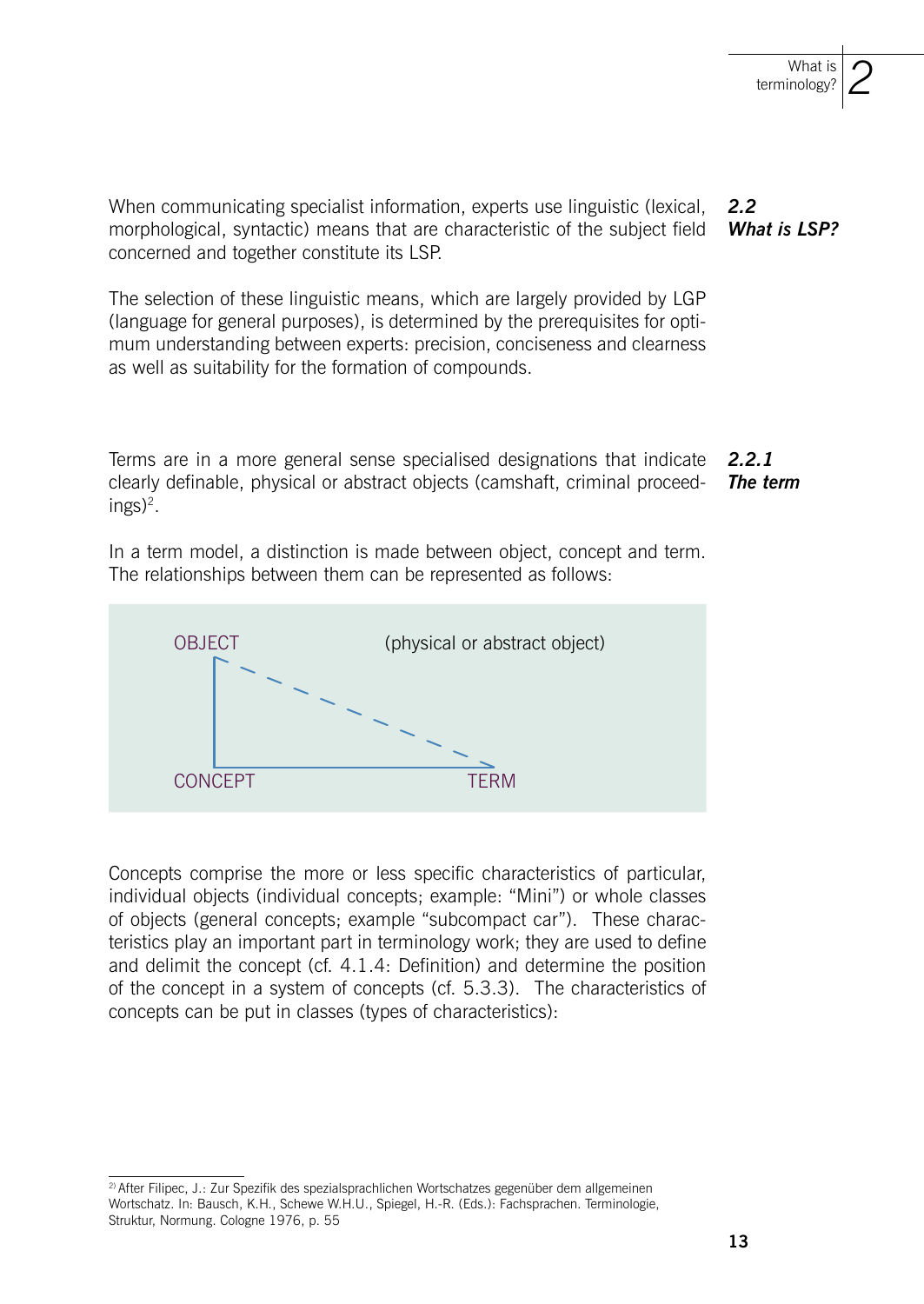|  | Examples: - <i>intrinsic characteristics</i> (e.g. nature)<br>shape:<br>size:<br>material:<br>colour:  | round, square<br>long, high<br>of wood, air<br>azure                     |
|--|--------------------------------------------------------------------------------------------------------|--------------------------------------------------------------------------|
|  | - extrinsic characteristics<br>origin:<br>- place:<br>$-time:$<br>- manufacturer:<br>use:<br>location: | Delft china<br>Gothic cathedral<br>Dufour map<br>screwdriver<br>tail fin |

Concepts do not exist independently of each other, but are related in different ways (concept relations). Terminology presents these relationships in concept diagrams (system of concepts, concept field; cf. 5.3). By analogy with the generally hierarchical structure of specialised subject fields, it mostly uses a hierarchical arrangement (superordinate, subordinate, coordinate concept).



Terms are the linguistic symbols that are used to express the specialised concepts. A term can be a word, a group of words or compound, or an expression (technical expression).

*2*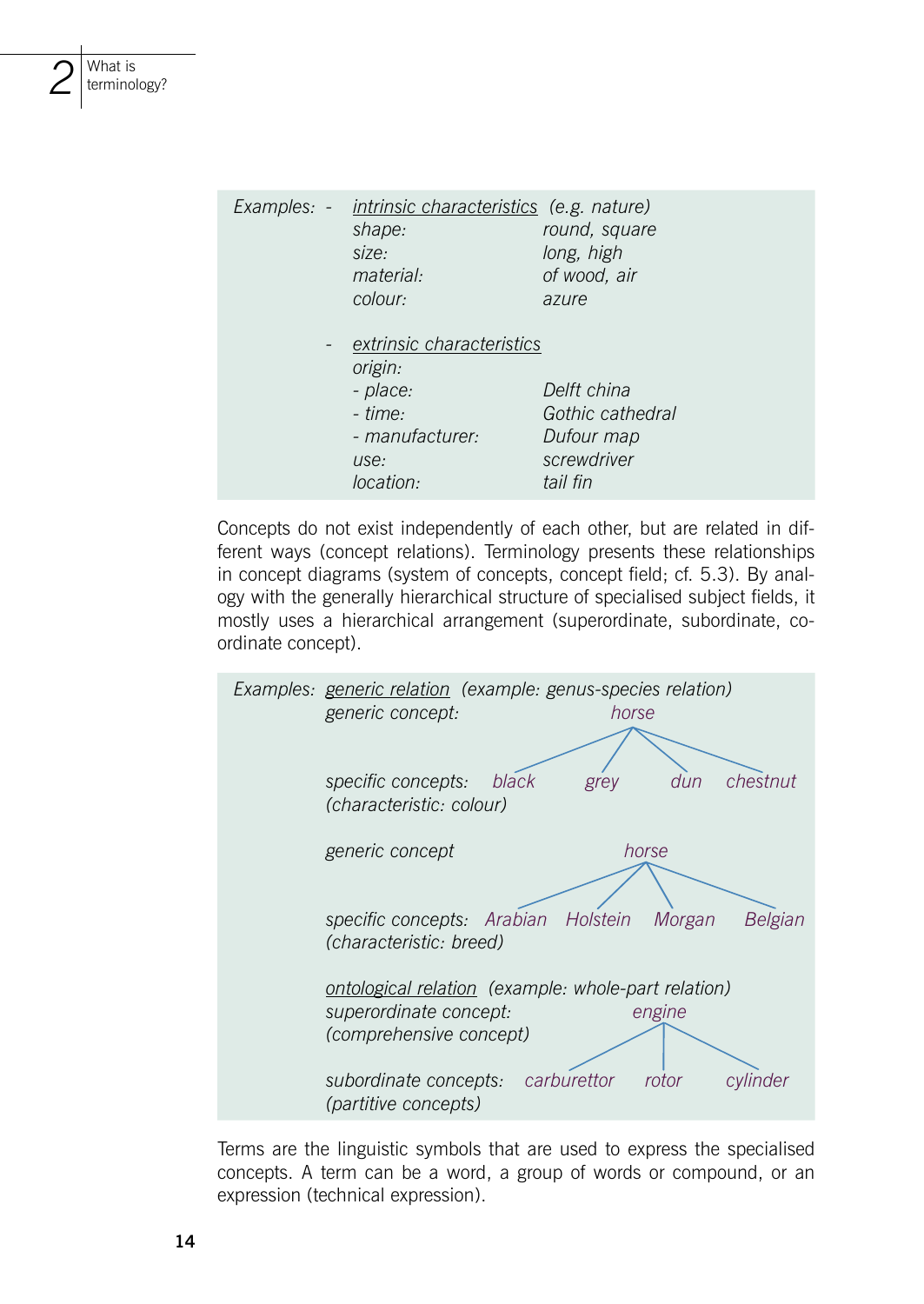*2*

*Examples: duty import duty levy duties on goods*

In addition to terms, there are a number of other ways of representing specialised concepts:

| Examples: mathematical symbols: $x =$ multiplication |  |                                     |
|------------------------------------------------------|--|-------------------------------------|
| chemical formulae:                                   |  | $CO = carbon monoxide$              |
| numbered codes:                                      |  | $337 = UDC$ code for customs policy |

With specialised knowledge, the knowledge of special subject fields, the number of specialised concepts increases and the related vocabularies expand. New objects and circumstances require precise and unambiguous terms. These should also be self-explanatory and systematic. Often these requirements can be met only by forming a new term for a specialised concept.

*2.2.2 Word formation in LSP*

*Examples: systematic: hub, wheel hub, spline hub, multiple spline hub self-explanatory: gear wheel*

LSPs use largely the same methods of word formation as LGP. The coining of completely new terms is rare; LSPs generally fall back on existing words too. Examples of this are terminologisation, derivation, borrowing, abbreviation and compounding, which is very productive particularly in the Germanic languages.

| Examples: a. terminologisation<br>Terminologisation involves endowing a word from the<br>LGP inventory with a new, special intension. The word<br>becomes a term; its meaning has been changed, but |
|-----------------------------------------------------------------------------------------------------------------------------------------------------------------------------------------------------|
| not its form.<br>terminal                                                                                                                                                                           |
| general:                                                                                                                                                                                            |
| a) a terminating point, part or place<br>b) a station, usually at the end of a railway line                                                                                                         |
| technical:                                                                                                                                                                                          |
| c) a point at which current enters or leaves an electrical<br>device                                                                                                                                |
| d) a device having input/output links with a computer<br>but situated at a distance from the computer                                                                                               |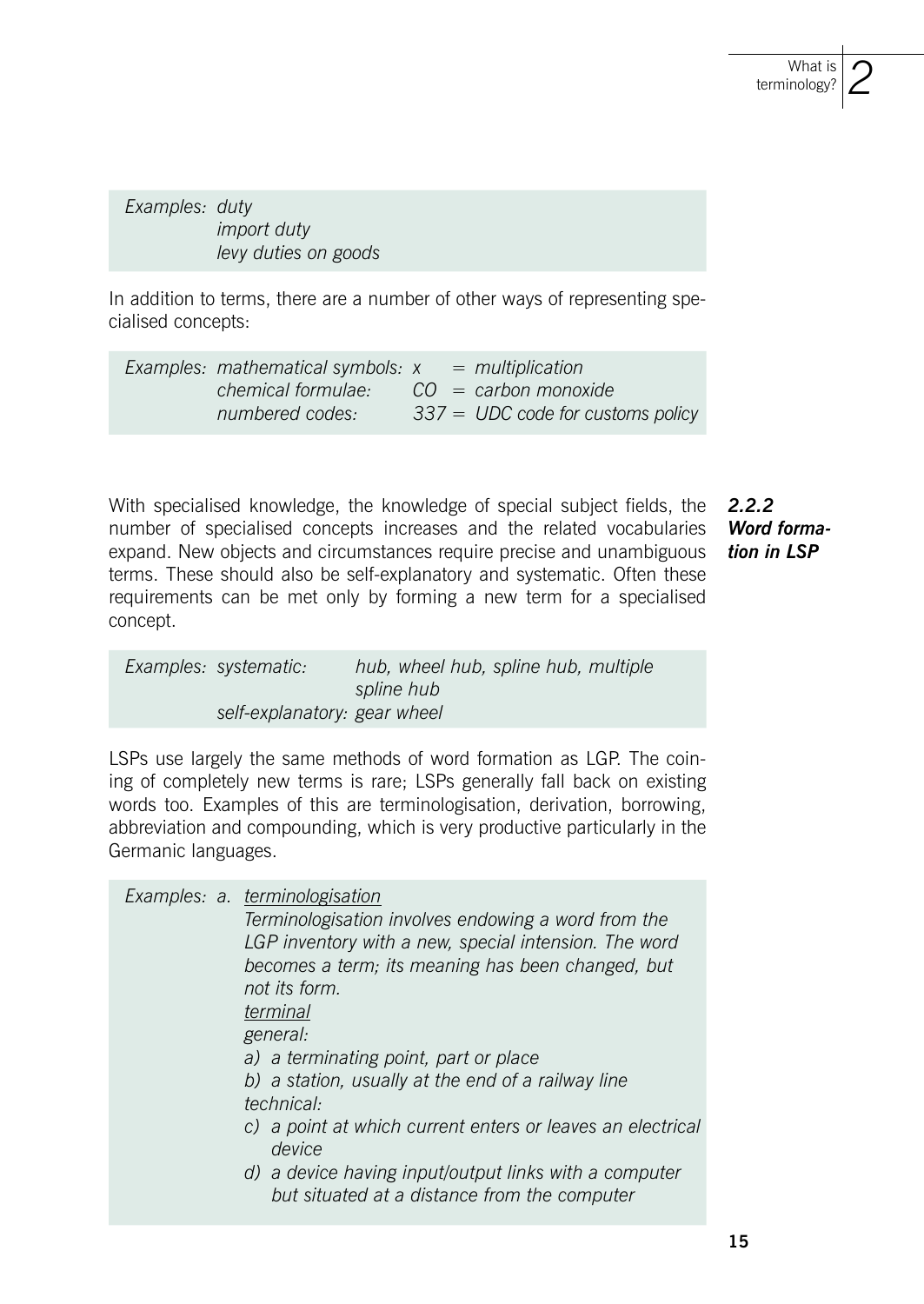| b. derivation<br>heater, meeting, transferable, handy                               |
|-------------------------------------------------------------------------------------|
| c. borrowing<br>ombudsman, crèche, rucksack                                         |
| d. abbreviation<br>bus (omnibus), pram (perambulator), HGV (heavy<br>goods vehicle) |
| e. compounding<br>vacuum cleaner, motorway, air-cooled, revolving door              |

*2.2.3 Vocabulary and syntax of LSP* The term is the essential component of communication in a specialised subject field. The primary meaning in a LSP is therefore conveyed in its specialised vocabulary (terminology), in the totality of its terms and expressions (cf. also 5.5: "Specialised Phraseology").

> Depending on the degree of specialisation, we may distinguish general terminology, which comprises the terms common to many LSPs, and special terminology, i.e. the terminology that is used exclusively in a particular subject field.

Terminology can also be classified by areas of communication:

- research and technology (scientific language)
- manufacture and production (LSP in its true sense)
- sales and marketing (dilution, coarsening of LSP)
- consumption (LSP in LGP)

It would be wrong to equate LSP with specialised vocabulary (terminology) and ignore the sometimes marked syntactic peculiarities of LSP. For one thing, LSPs would not be "languages" if they had no syntax; for another, it is precisely the peculiarities of sentence structure that mark the style of LSP. For example, a feature of the syntax of the often reviled language of bureaucracy is its preference for functional verb and participial constructions and passive sentences.

*2*

What is terminology?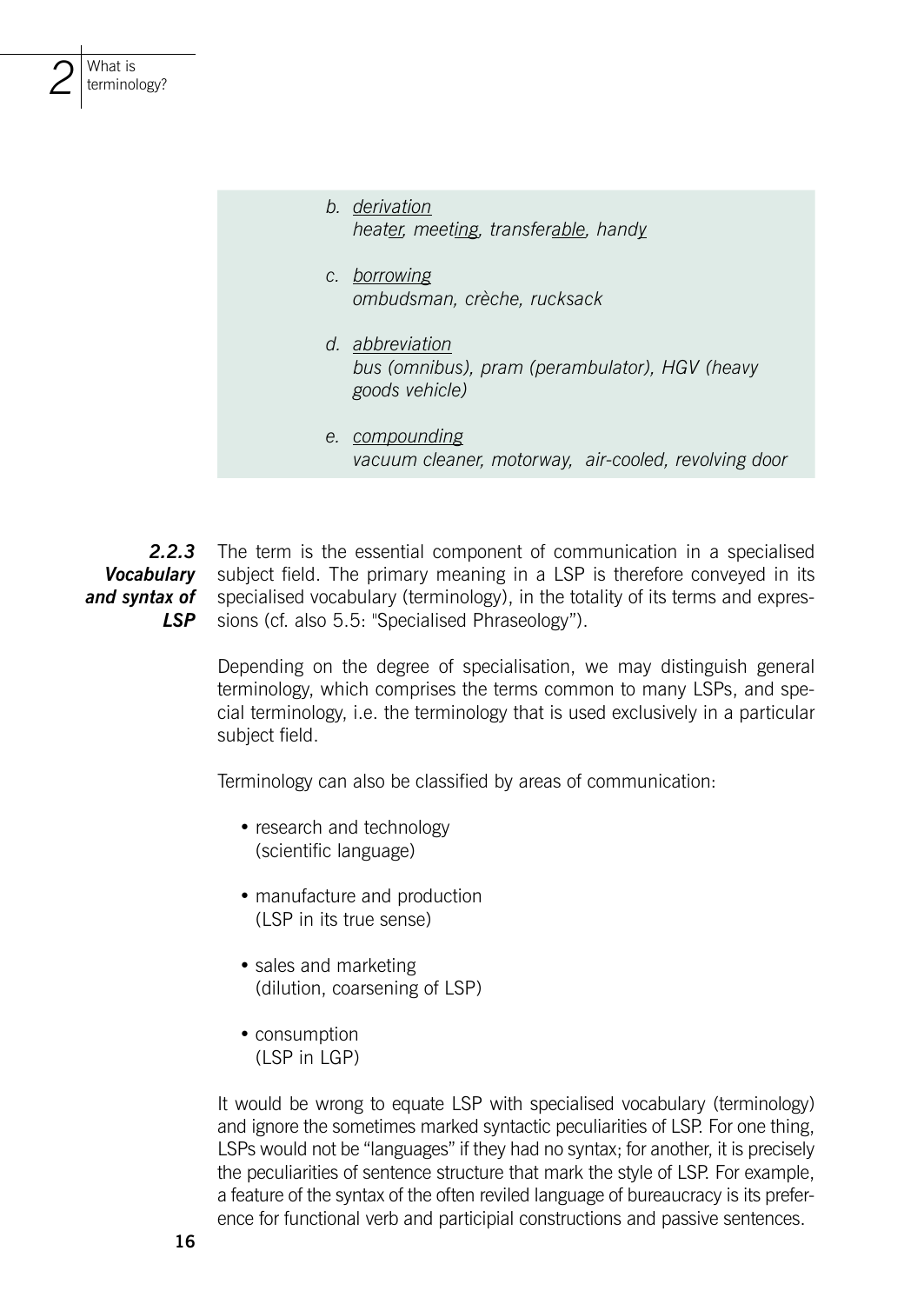*2*

Languages for special purposes can be classified horizontally and vertically.

The horizontal classification reflects the subdivision of total specialist knowledge into its parts, i.e. into subject fields. There are many overlaps, particularly because the ever closer co-operation between special disciplines is constantly giving rise to new sub-disciplines that are difficult to delimit.

The vertical classification differs from LSP to LSP and is not necessarily uniform within individual LSPs, but depends on the criteria used: the degree of specialisation, the people involved in the communication, the situation, the type of communication (written, verbal), etc. Using the LSP of engineering as an example, according to L. Hoffmann this classification gives five layers that differ not only in their vocabulary but also in their sentence structure and text structure or form of presentation.

|   | LEVEL OF<br><b>ABSTRACTION</b>                            | <b>EXTERNAL LINGUISTIC FORM</b>                                                                               | FIELD OF USE                             | <b>COMMUNICATORS</b>                                                                                                       |  |
|---|-----------------------------------------------------------|---------------------------------------------------------------------------------------------------------------|------------------------------------------|----------------------------------------------------------------------------------------------------------------------------|--|
| A | HIGHEST LEVEL<br>OF<br><b>ABSTRACTION</b>                 | ARTIFICIAL SYMBOLS FOR<br>ELEMENTS AND RELATIONSHIP                                                           | THEORETICAL<br><b>SCIENCE</b>            | <b>SCIENTISTS</b><br><b>SCIENTISTS</b>                                                                                     |  |
| B | <b>VERY HIGH</b><br>LEVEL OF<br><b>ABSTRACTION</b>        | ARTIFICIAL SYMBOLS FOR<br>ELEMENTS, NATURAL<br><b>LANGUAGE FOR</b><br>RELATIONSHIP (SYNTAX)                   | <b>EXPERIMENTAL</b><br><b>SCIENCE</b>    | <b>SCIENTISTS</b><br>(ENGINEERS)<br><b>SCIENTISTS</b><br>(ENGINEERS)<br><b>SCIENTIFIC &amp;</b><br><b>TFCH. ASSISTANTS</b> |  |
| C | <b>HIGH LEVEL</b><br>OF<br><b>ABSTRACTION</b>             | NATURAL LANGUAGE WITH A<br><b>VERY HIGH PROPORTION OF</b><br>SPEC. TERMINOLOGY AND<br>RIGIDI Y DEFINED SYNTAX | <b>APPLIED SCIENCE</b><br>AND TECHNOLOGY | <b>SCIENTISTS</b><br><b>SCIENTIFIC &amp;</b><br>(ENGINEERS)<br>TECHNICAL PRODUCTION<br><b>MANAGERS</b>                     |  |
| D | LOW LEVEL<br>OF<br><b>ABSTRACTION</b>                     | NATURAL LANGUAGE WITH A<br><b>HIGH PROPORTION OF</b><br>SPEC. TERMINOLOGY & A<br>RELATIVELY FREE SYNTAX       | <b>PRODUCTION</b>                        | <b>SKILLED WORKERS</b><br>(EMPLOYEES)<br><b>SCIENTIFIC &amp;</b><br>TECH. PROD.<br><b>MANAGERS</b><br>MASTER CRAFTSMEN     |  |
| E | <b>VERLY LOW</b><br><b>LEVEL OF</b><br><b>ABSTRACTION</b> | NATURAL LANGUAGE WITH<br>SOME SPEC. TERMS AND<br><b>FREE SYNTAX</b>                                           | <b>CONSUMPTION</b>                       | <b>SALES STAFF</b><br>PRODUCTION STAFF<br><b>CONSUMERS</b>                                                                 |  |

*L. Hoffmann in: Hahn, W.v. (Ed.): Fachkommunikation: Entwicklung - Linguistische Konzepte - Betriebliche Beispiele. Berlin, 1983, p.75*

#### *2.2.4 Classification of LSPs*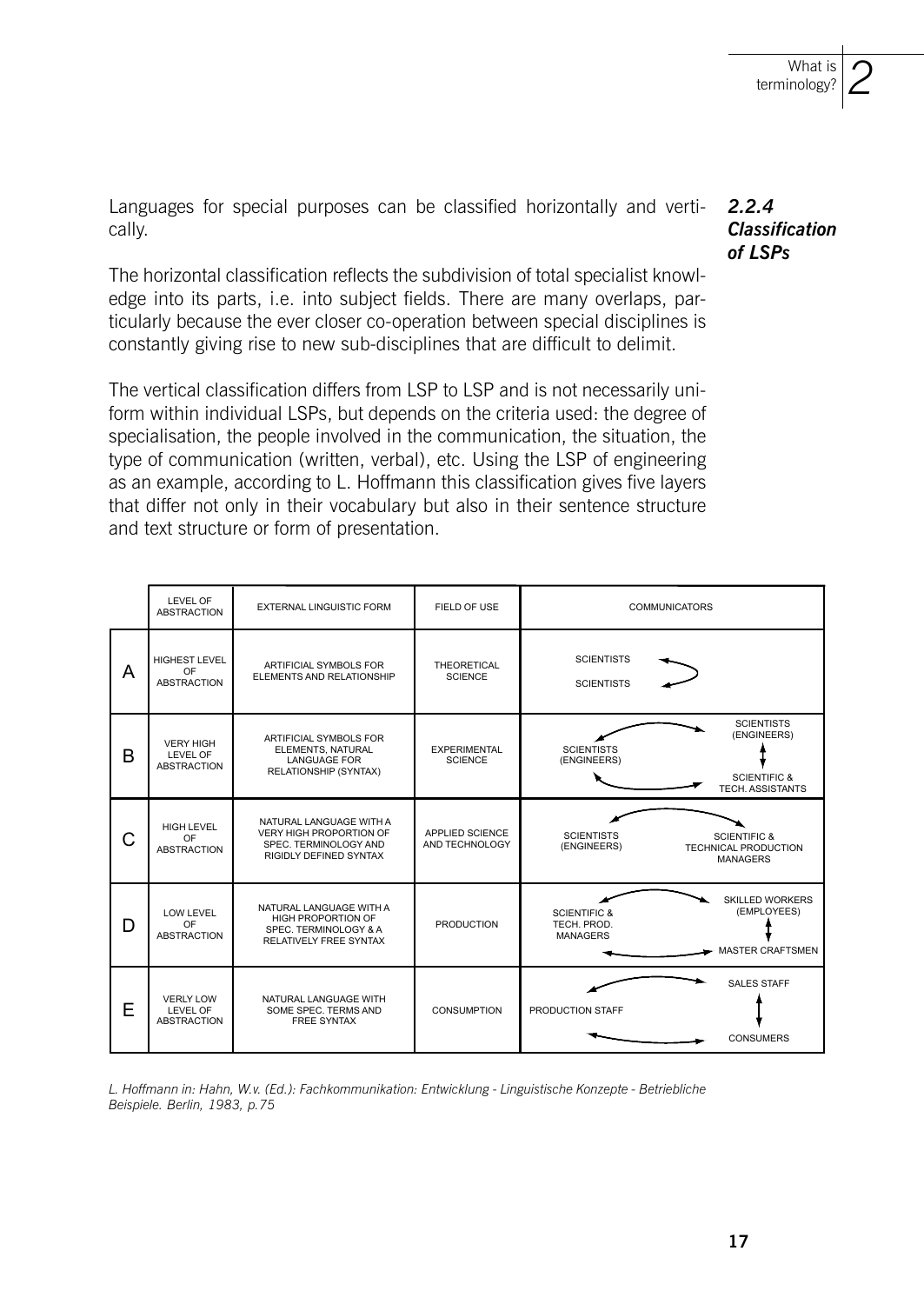

Conversely. LSPs have an effect on LGP, which, for example, has always adopted expressions from the LSP of craftsmen, giving them a modified meaning: "forge plans", "hammer something home", etc. This process is even more in evidence nowadays because science and technology are increasingly invading our daily lives, e.g. through the use of technological products (video recorders, personal computers, DVD) or through the dissemination of technical and scientific knowledge by the mass media. However, the effect of LSP on LGP can be seen not only in vocabulary but also in syntax, e.g. the frequent use of the substantive (nominal style).

According to K. Baldinger, the relationship between the lexis of LSP and that of LGP can be represented by three concentric circles with constant exchanges between the circles in both directions.



Baldinger K.: Über die Gestaltung des wissenschaftlichen Wörterbuchs. In: Rom. Jahrb. V. 1952. p. 90

What is terminology?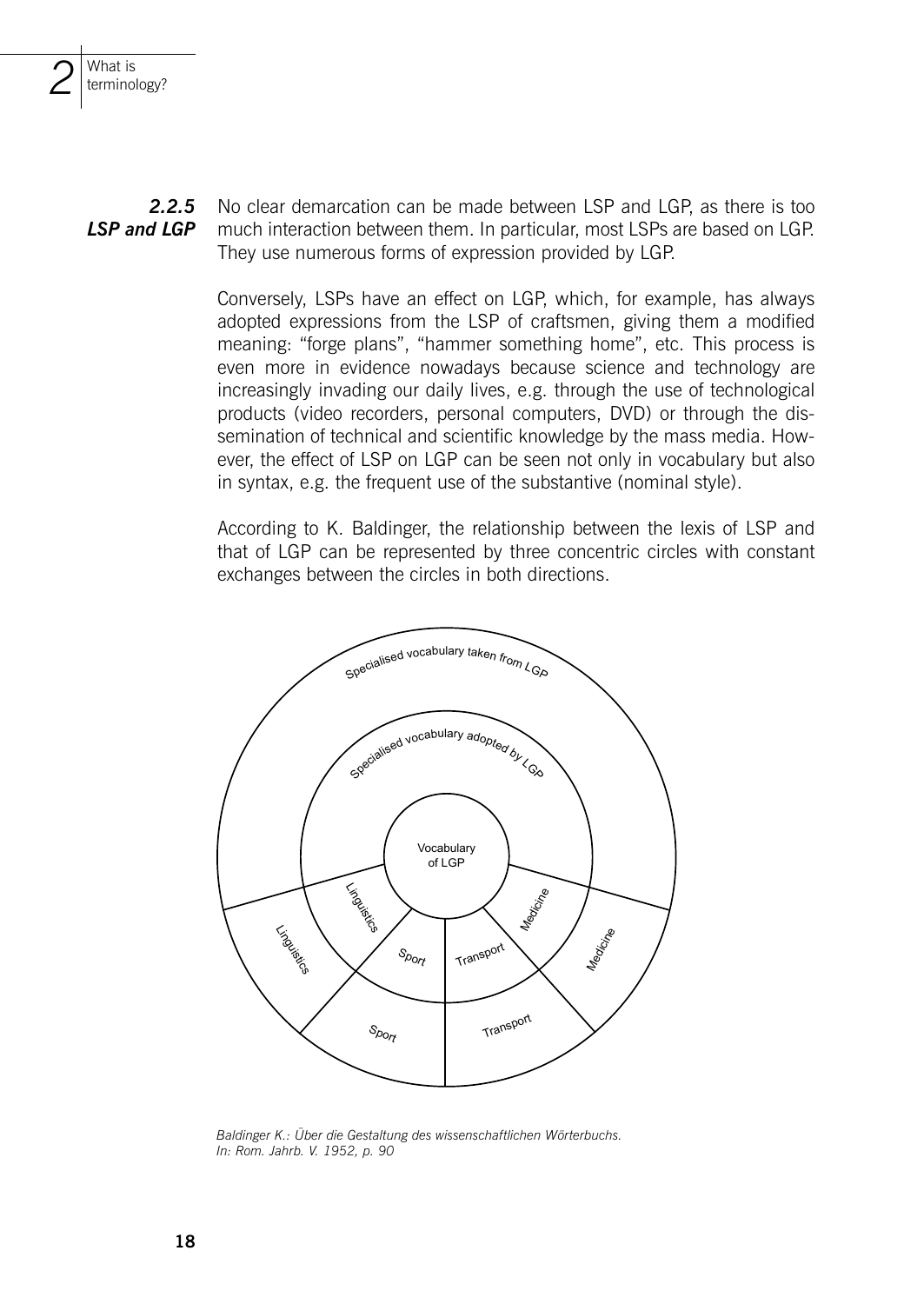## **Terminological Co-operation** *3*

All terminology work of high quality, regardless of whether it is mono- or multilingual, and irrespective of the subject field to which it relates, requires a large amount of time and money, and this can only be justified if the result serves a wide circle of users. Added to this is the fact that no terminology database, however extensive its data stock, can meet the needs of all its users. In the latter case, the aim is to fill the gaps, while in the former it is to avoid expense wherever possible. Co-operation (data exchange, joint terminology projects, joint databases, etc.) provides tried and tested ways of doing this.

Terminological co-operation brings firstly quantitative advantages, which carry particular weight, both from an economic point of view and given the notorious time pressure under which translation services work. The division of work and the joint use of the resulting terminology collections reduce individuals' workloads and increase the benefit of their work, in that the results are used by all the contributors. Efficient, co-ordinated co-operation also helps to prevent the same terminology work being done several times, i.e. senseless multiple expenditure, something that still happens all too frequently.

Terminological co-operation improves the quality of the work of partners as well. Participants often do not have the same opportunities of carrying out terminology work of a high standard in all the subject areas of mutual interest because they have different resources at their disposal, such as documentation or even finances, or because the consultation of experts, who contribute essential specialist knowledge, is not possible everywhere to the same extent. Co-operation makes it possible for participants to restrict themselves to the specialist areas in which they are able to conduct highquality terminology work, and nevertheless obtain a satisfactory result in terms of quantity.

Moreover, mainly through joint projects, but also through data exchange or the combination of data collections in a joint database, terminological cooperation also encourages harmonisation, approximation, or even standardisation of terminology, in that it allows the linguistic and regional or national differences between the terminologies of a specialist area to be worked out and made apparent. It thereby facilitates rapid and smooth communication between specialists - one of terminology's most important tasks.

The advanced computerisation of translation and terminology workplaces (terminology management programs for PCs, Intra-, Extra- and Internet, etc.)

*3.1 Economic aspects*

*3.2 Qualitative aspects*

*3.3*

*Harmonisation*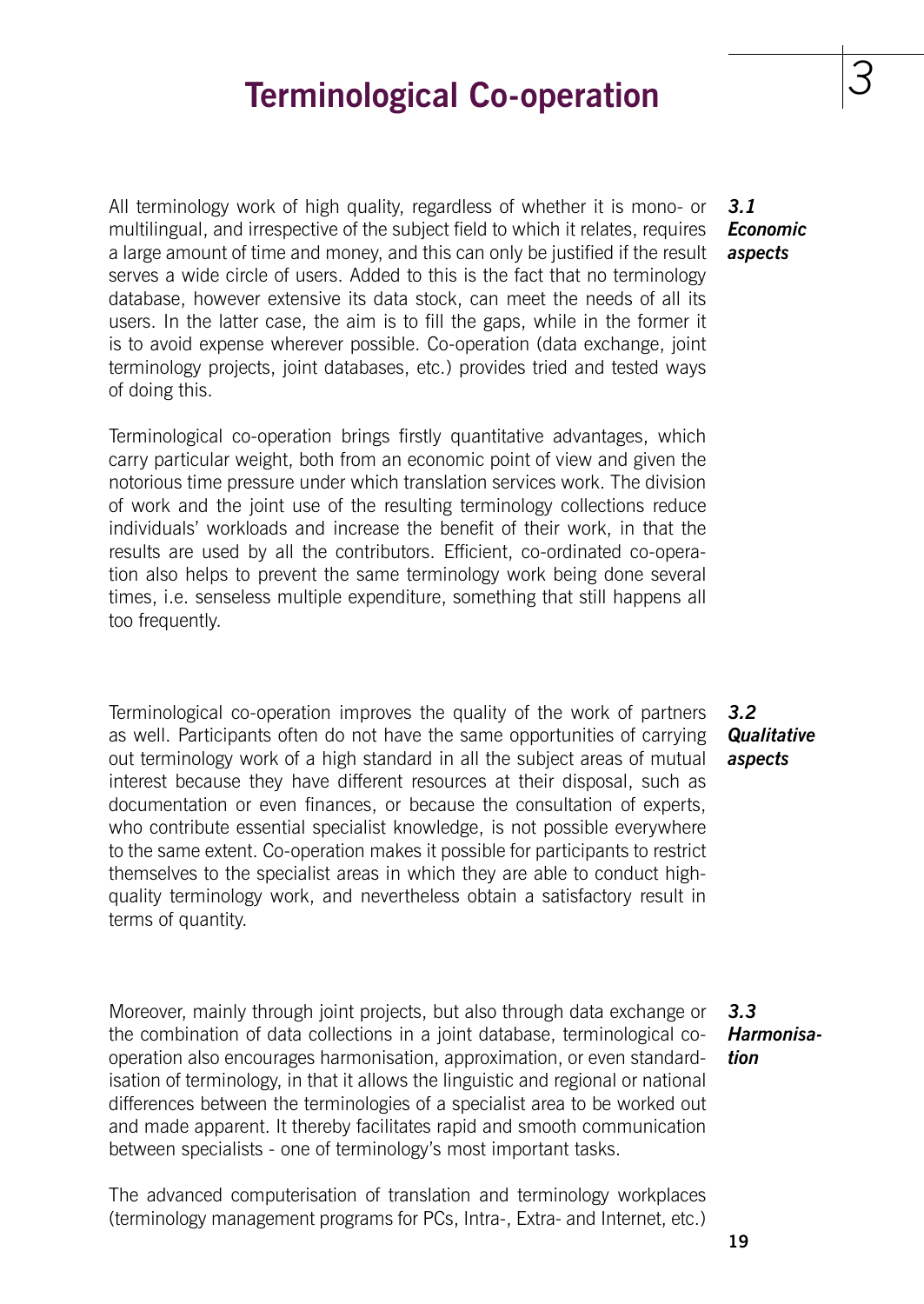provides all the technical requirements for networking, at all levels and in the most diverse directions: between the subsidiary companies of groups and the departments of large public administrations as well as between private and public bodies, nationally and internationally, both within language regions and specialist areas and across their boundaries, such as the terminological co-operation in COTSOES and other international networks (Rat für Deutschsprachige Terminologie, Réseau international francophone d'aménagement linguistique, Union latine, Infoterm/TermNet, etc.).

The most important prerequisite for successful terminological co-operation is that the working methods and quality standards of all participants should be as uniform as possible. This does not mean that the special requirements and needs regarding content, form or organisation that apply in every terminology centre and database cannot also be taken into account. However, it is only by having the greatest possible uniformity of working methods that terminology can be exchanged without fuss and time-consuming preparation, that joint projects can be set up, or even joint databases operated.

Beyond this, the success of terminological co-operation depends on a whole series of other circumstances. These can be summarised under the following recommendations:

#### *3.4 3.4.1 Look for (permanent) co-operation*

#### *Practical considerations*

Take the initiative, speak to your colleagues on the subject and encourage them to enter into co-operation.

Whenever possible look for permanent co-operation. It is true that many terminological problems can be solved by spontaneous, ad hoc contacts, which are part and parcel of everyday life as a translator. However, these may well cause considerable expense to the person approached for information or assistance if lengthy research work requiring time and effort has to be carried out.

Much more valuable are the various forms of permanent co-operation:

- joint terminology projects with division of the work,
- continuous data exchange, or
- a joint database which all partners contribute to and use certainly the most ambitious but also the most rewarding form of terminological co-operation.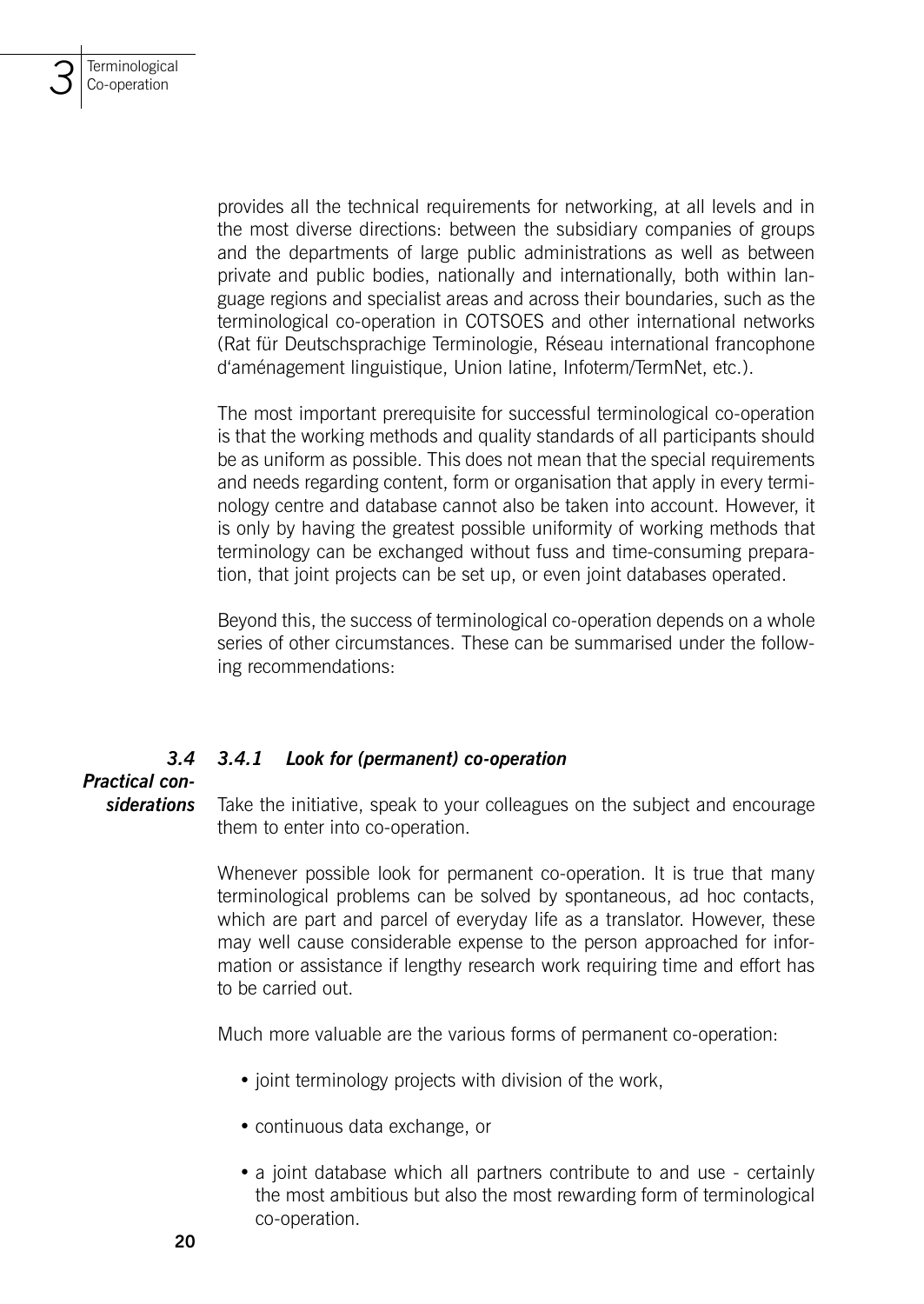*3*

#### *3.4.2 Let others know about your terminological activities use the Internet*

Without information, there can be no terminological co-operation! This can only come about if potential partners publicise their work, data collections and databases, projects and needs in specialist circles.

Specialist terminology organisations (cf. Annex III) - they can be found on the Internet under this keyword - offer private and public terminology centres space in specialist publications and on the information networks and the opportunity to provide regular information about their terminological activities. Moreover, in the Internet forums for your special subject field, you will find colleagues who could be co-operation partners. The COTSOES Working Group on Terminology and Documentation offers this kind of forum on its homepage (www.cotsoes.org).

#### *3.4.3 Understand co-operation as "give and take"*

A readiness to give is a basic requirement for successful co-operation, in any field including terminology, and should be at least as great as the readiness to take.

If what you are offering fulfils the usual quality criteria and there is a demand for it, then it will be worth co-operating through data exchange, since in return for a terminology collection you will obtain another or even several equally valuable data stocks. From this point of view, it is recommended whenever possible to request payment not in money but in good quality terminological data, because in this way you not only increase the profitability of your own work, but also build up your data stock, with a direct benefit for your translation or terminology service.

The same applies to joint terminology projects, where, in return for your share of the work, you can in the end make use of the entire result and thus gain access to information that you would not have been able to produce alone, e.g. because one or other of the languages used is not one of your active languages.

*In joint terminology work, it will not always be easy or even possible to meet the needs and requirements of all participants. The COTSOES recommendations are based on the practical experience that the advantages gained through co-operation far outweigh any disadvantages.*

Finally, and this is not the least of the advantages, participants broaden their specialist terminological knowledge through the exchange of ideas and experience which any terminological co-operation involves: they learn new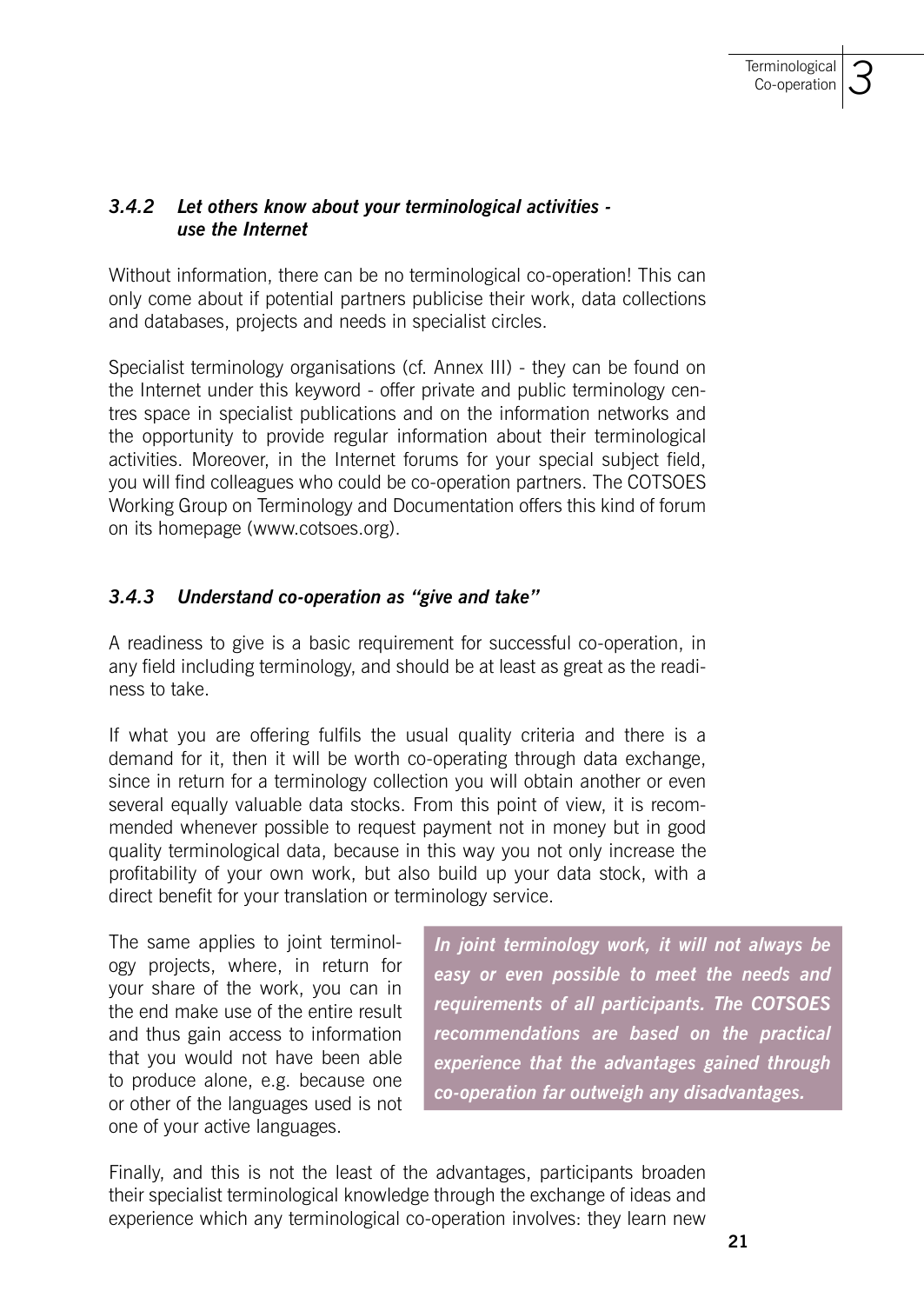

and different methods and procedures, not only concerning terminology work per se, but also with regard to the environment in which this activity takes place, its rational organisation, and its integration into the running of a translation service.

#### *3.4.4 Be flexible*

Terminological co-operation is characterised not only by "give and take" but also by the need to "accept and concede". In fact no real co-operation will develop if the participants are not able or willing to tolerate "foreign gods", in other words to allow their partners with their valid methods and wellfounded requests and needs to be recognised along with their own.

Flexibility, "accept and concede", is a basic requirement for work in partnership. It means that many problems which would otherwise be bound to come up do not even arise, and makes it possible for all participants to benefit from working together while still remaining true to themselves and being able to fulfil the special requirements of their employers in terms of content or form.

#### *3.4.5 Agree the rules of co-operation*

Every co-operation requires the participants to agree on their rights and duties. In some circumstances, namely when the sale or other commercialisation of data collections is involved, it may even be necessary to enter into a formal agreement<sup>1</sup>, particularly on the property rights and rights of use of the database, dictionary entries or other information.

If permanent co-operation is established, the participants should lay down the "rules of good co-operation". This need not be a comprehensive, detailed set of rules, but it will undoubtedly facilitate co-operation, and it will help to guard against unpleasant surprises and misunderstandings if agreement is reached from the outset on the following basic points:

- working methods;
- quality requirements and quality assurance;
- procedures, e.g. for data exchange: data carriers, file formats and other arrangements;

<sup>&</sup>lt;sup>1)</sup> INFOTERM has published guidelines for this type of agreement: Galinski, C.; Goebel, J.: Guide to Terminology Agreements. Vienna, 1996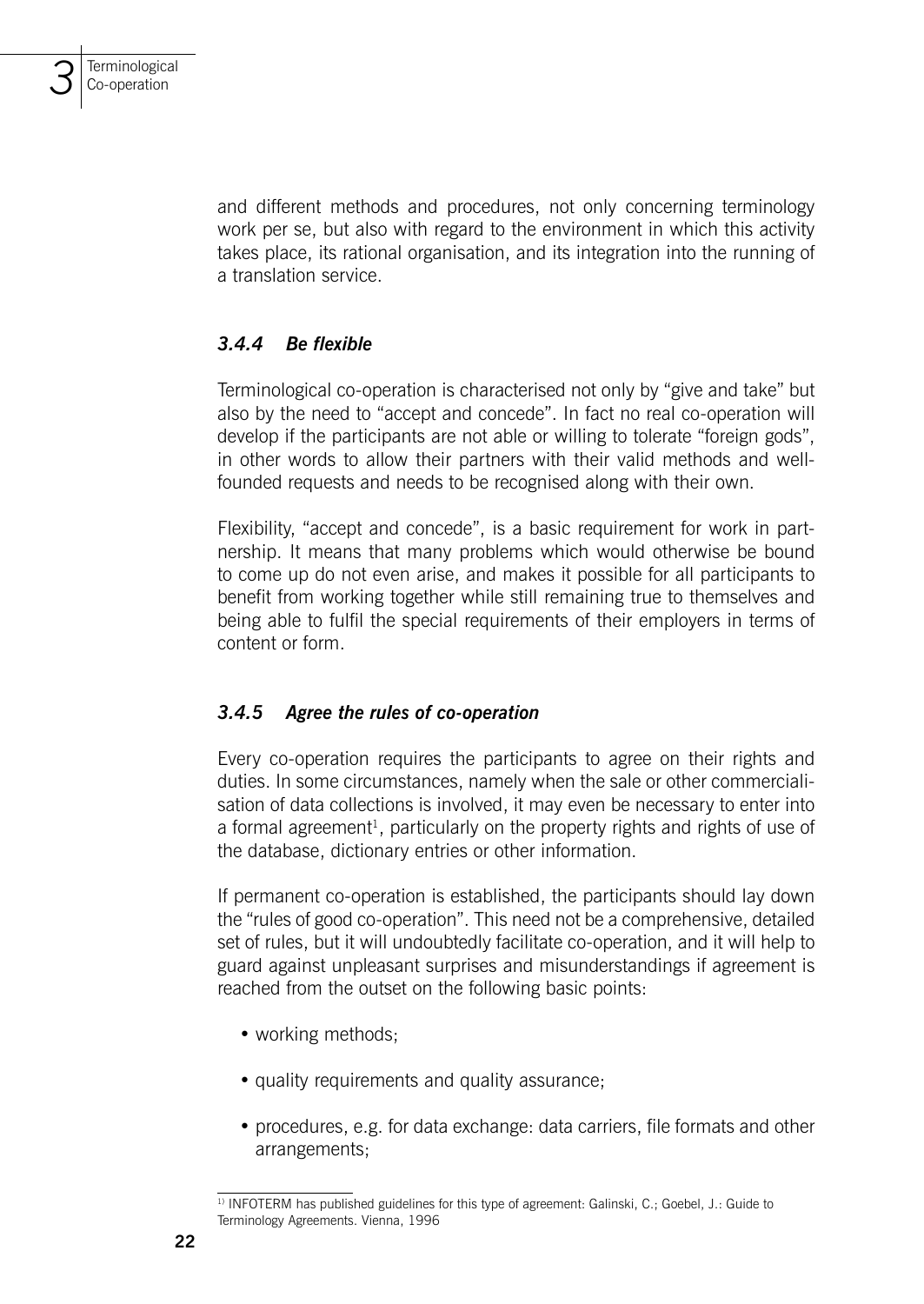*3*

- co-ordination of terminology work;
- rights and duties of participants, e.g. the right to make changes or corrections to the database records of partners or to merge records or whole files with others, or the obligation to inform each other and to record the information received, etc.

#### *3.4.6 Make co-operation visible*

If a terminology collection is compiled as a joint project or if data stocks are combined, it should be easy to see from the relevant database records that they are the result of co-operation. It will not be possible to make the origin clear for every item of information, but it is always possible to give a general indication (e.g. in an author field or in a description of the relevant terminology project that can be interrogated on the database in question) of who has participated in a particular terminology collection. In any case, it is a basic, incontrovertible working rule that sources must be indicated (cf. 4.1.2).

The fact that co-operation is made visible and that its results are publicised improves the satisfaction and motivation of participants, the more so the wider information about it is spread. There are many opportunities for this; don't neglect to report on successful co-operation, joint terminology projects, new data exchange procedures or organisation models, etc., at conferences and in specialist periodicals.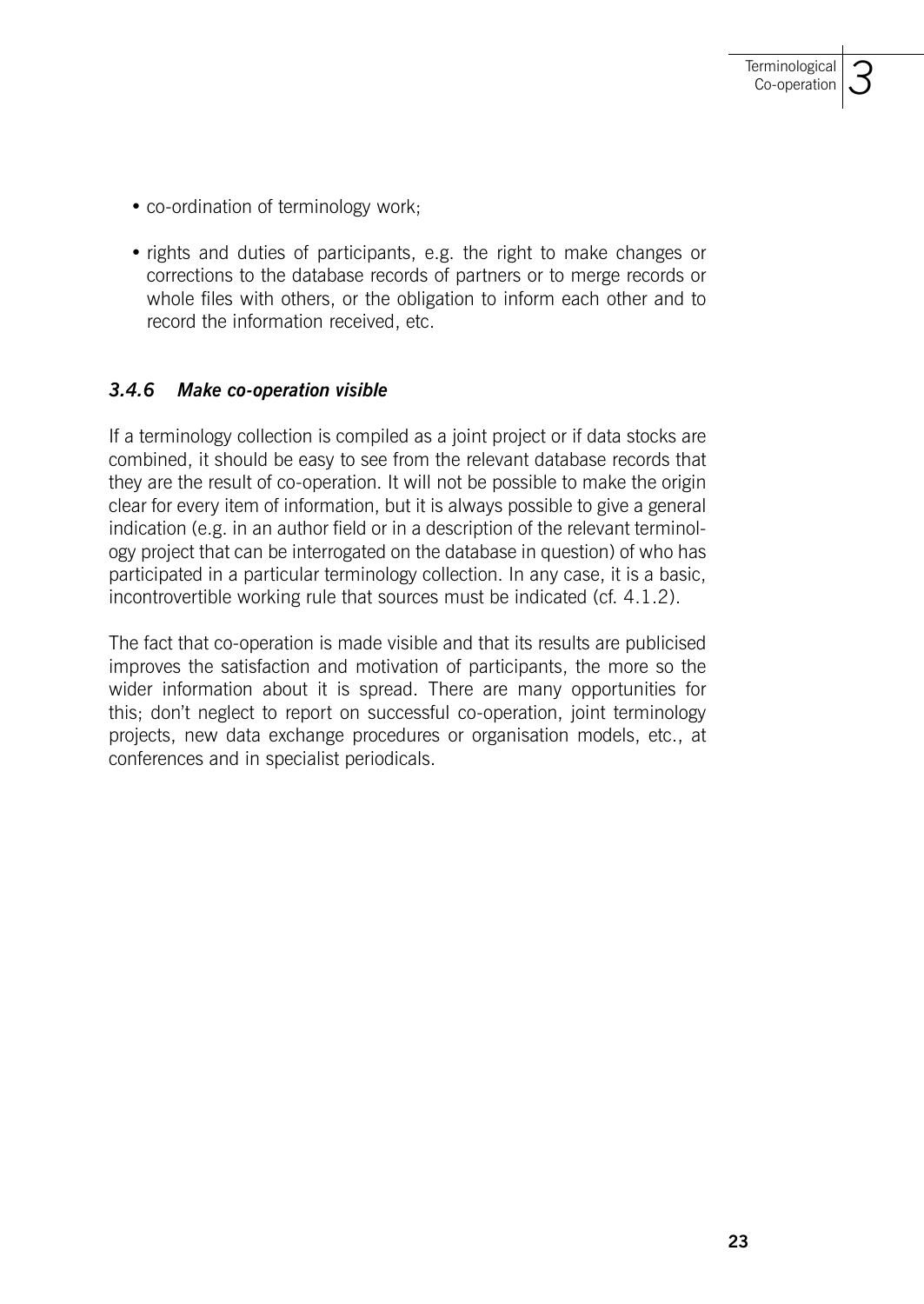# **The Terminological Record**

The terminological record consists of terminological data on the concept and its term/s, together with additional data required for the management of the information recorded.

The nature and amount of the terminological data should be primarily geared to the needs of users, who are often professional linguists, working as translators or interpreters. For example, grammatical information is of great interest to teachers and students, but it is generally familiar to professional linguists, with the result that it is usually unnecessary to include such information in a terminology database.

Even a record which contains only a term and its corresponding term(s) in other languages (equivalents) together with the sources can be valuable. But generally speaking the user needs more information, and in particular information about the subject field and an indication of the reliability of the record (cf. 4.3).

The more data the records contain, the greater the informational value of the database and the wider its usage. However, as the number of data categories increases, so the records become more complex and management of the data stock becomes more time-consuming. Too wide a variety of data makes the interrogation of the database and the training of new terminologists more difficult, for example, and may prove to be a handicap when other people are to be entrusted with compiling records or with managing the data stock. A sensible middle course therefore has to be found.

*4.1 Terminological data* The data set out here gives a description of terms and their usage that concentrates on the essentials

> 4.1.1 Term 4.1.8 Degree of equivalence 4.1.2 Sources 4.1.9 Degree of synonymy 4.1.3 Subject field 4.1.10 Context 4.1.4 Definition 4.1.11 Phraseology 4.1.5 Synonyms 4.1.12 Illustrations 4.1.6 Short forms 4.1.13 Spelling variants 4.1.7 Notes 4.1.14 Transliteration

- 
- 
- 
- 
- 
- 
- 

*4*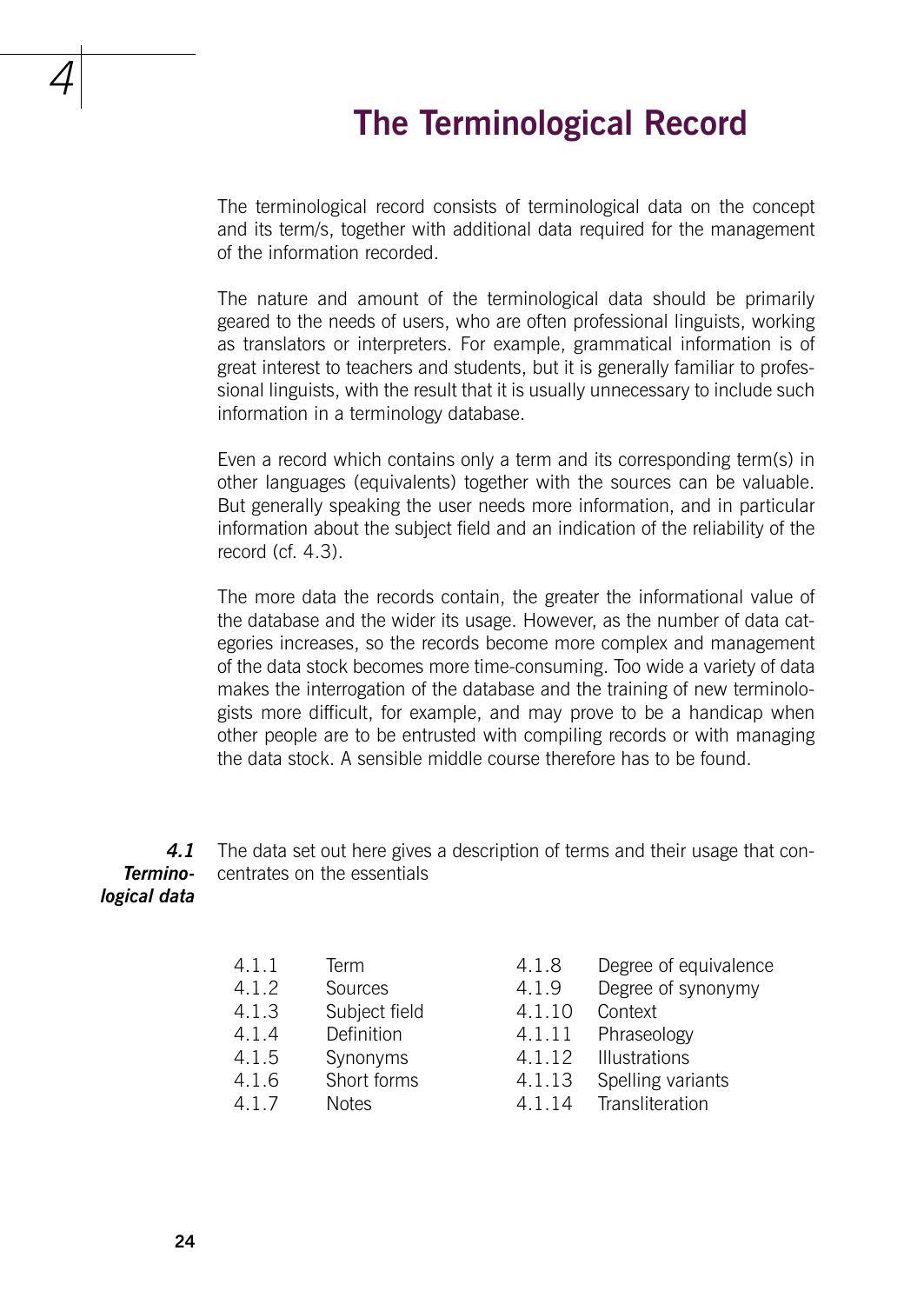*4.1.1 Term* Terms should appear in their base form (nouns in the nominative singular, verbs in the infinitive, etc). Terms comprising more than one word and technical expressions should appear in their natural word order.

*Examples: correct: "electric light", "(to) drain off fuel" incorrect: "light, electric", "fuel, drain off" It is advisable to identify English verbs by preceding the term with "to" or following them with "(v.)".*

It is very important to indicate the sources of the terms, synonyms, short *4.1.2* forms, definitions and notes for further investigation of the field surrounding the recorded data and so that the information can be checked. The sources also provide information on the specialist nature of the source documents and indirectly indicate the reliability of the data recorded. *Sources*

There are often several sources for one term. In such cases the most reliable should be given (cf. 5.1).

The source should be indicated in accordance with internationally accepted rules (cf. International Standard ISO 690). A source must always be given in the same form. It is therefore a good idea to specify in the source data set the form (full title, abbreviated title or code) in which the source should be quoted in the records.

The year of compilation or publication is an important piece of information on the source as it gives an indication of how up-to-date the information is. Every translator knows that care should be taken with older sources, because usage in the subject field concerned may have changed in the meantime.

Use of codes to indicate the source has the disadvantage of being generally opaque and therefore not very informative for the user, and as the number of codes increases, management becomes time-consuming (avoidance of multiple use, accuracy control or central coding) and the risk of error increases.

Abbreviated titles are generally more user-friendly than codes. If a source work is used very frequently in a translation service, a keyword may sometimes be sufficient as an abbreviated title. On the other hand, an outside user generally requires more information.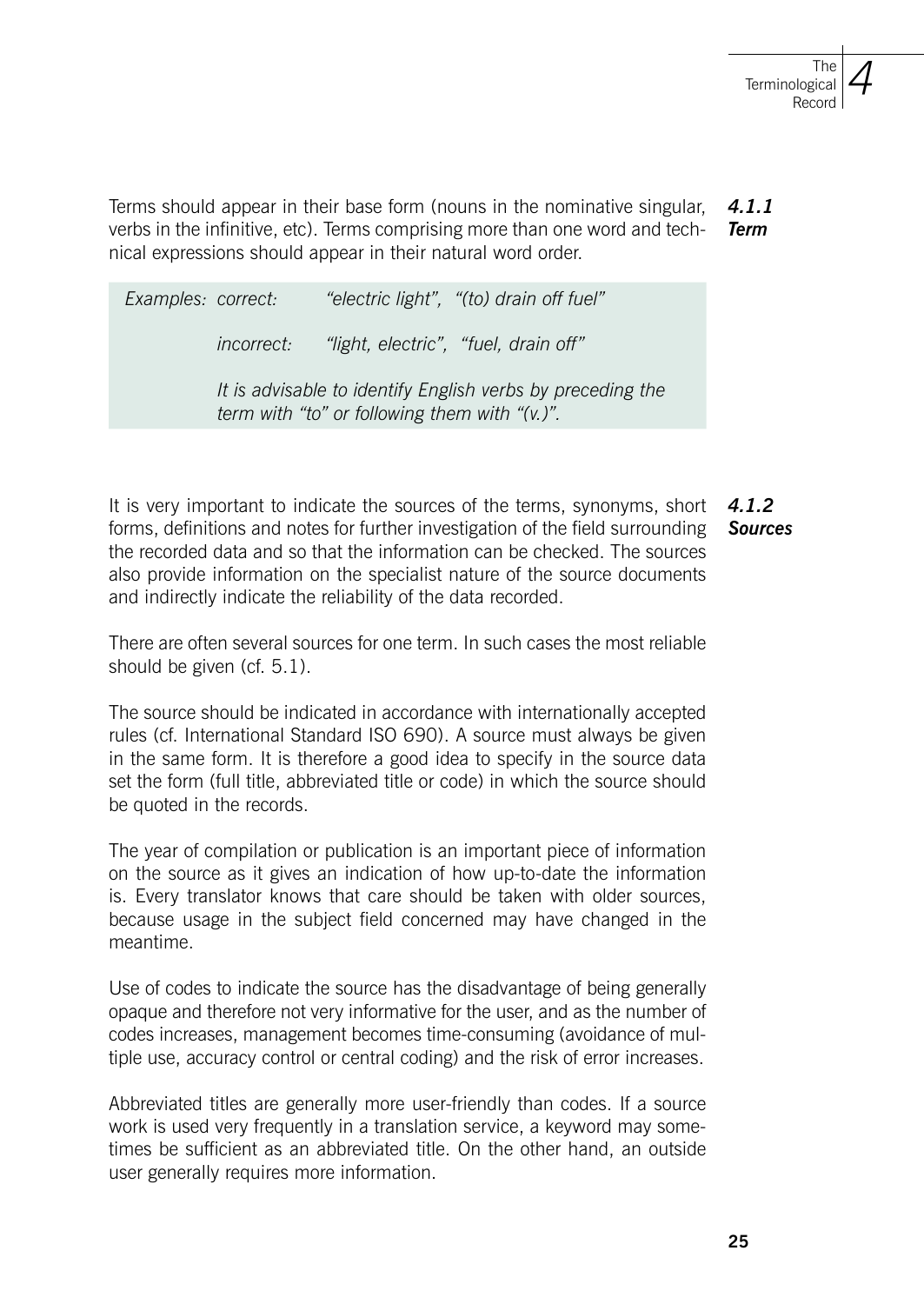| Example: 1) Code: |                | BulCN87/I/128<br>2a) Abbreviated title: Bulletin.CN. 1987/I, 128<br>2b) Abbreviated title: Bulletin du Conseil national 1987/I,<br>p.128 |
|-------------------|----------------|------------------------------------------------------------------------------------------------------------------------------------------|
|                   | 3) Full title: | Bulletin officiel de l'Assemblee federale.<br>Conseil national 1987 (Session de<br>printemps), p.128                                     |

The subject field is an aid to orientation and understanding; it permits the appropriate term to be found more quickly (cf. 6.1), and is often an essential selection criterion for compiling word lists or glossaries. *4.1.3 Subject field*

> The subject field must comply with the classification system of the terminological data collection (cf. 6). In multilingual terminological databases it is an advantage not to write the subject field out in full but to use a nonlanguage-dependent code, provided that it is intelligible. This code should be devised in such a way that it can be developed as the database and the classification system expand and is easy to understand and remember (mnemonic code). It is also important that the classification is easy to use, i.e. it should be possible to code the subject field without the help of documentation specialists.

> When preparing the term record, precise consideration must be given to what subject field the term should be classified under - carelessness can easily lead to annoying mistakes. It will often be necessary to indicate several subject fields (cf. 6.3).

| Examples: "catalytic converter"<br>As this motor vehicle part is very important for environ-<br>mental protection the term should be classified under both<br>"motor vehicle engineering" and "environmental protection".                       |
|-------------------------------------------------------------------------------------------------------------------------------------------------------------------------------------------------------------------------------------------------|
| "dental calculus"<br>The fact that we found this term plus definition in a repu-<br>table fruit growing trade journal (context: fruit eating and<br>dental calculus) must not induce us to classify "dental<br>calculus" under "fruit growing". |

Multiple coding generally increases the number of selection possibilities during interrogations.

*4*

The

**Terminological** Record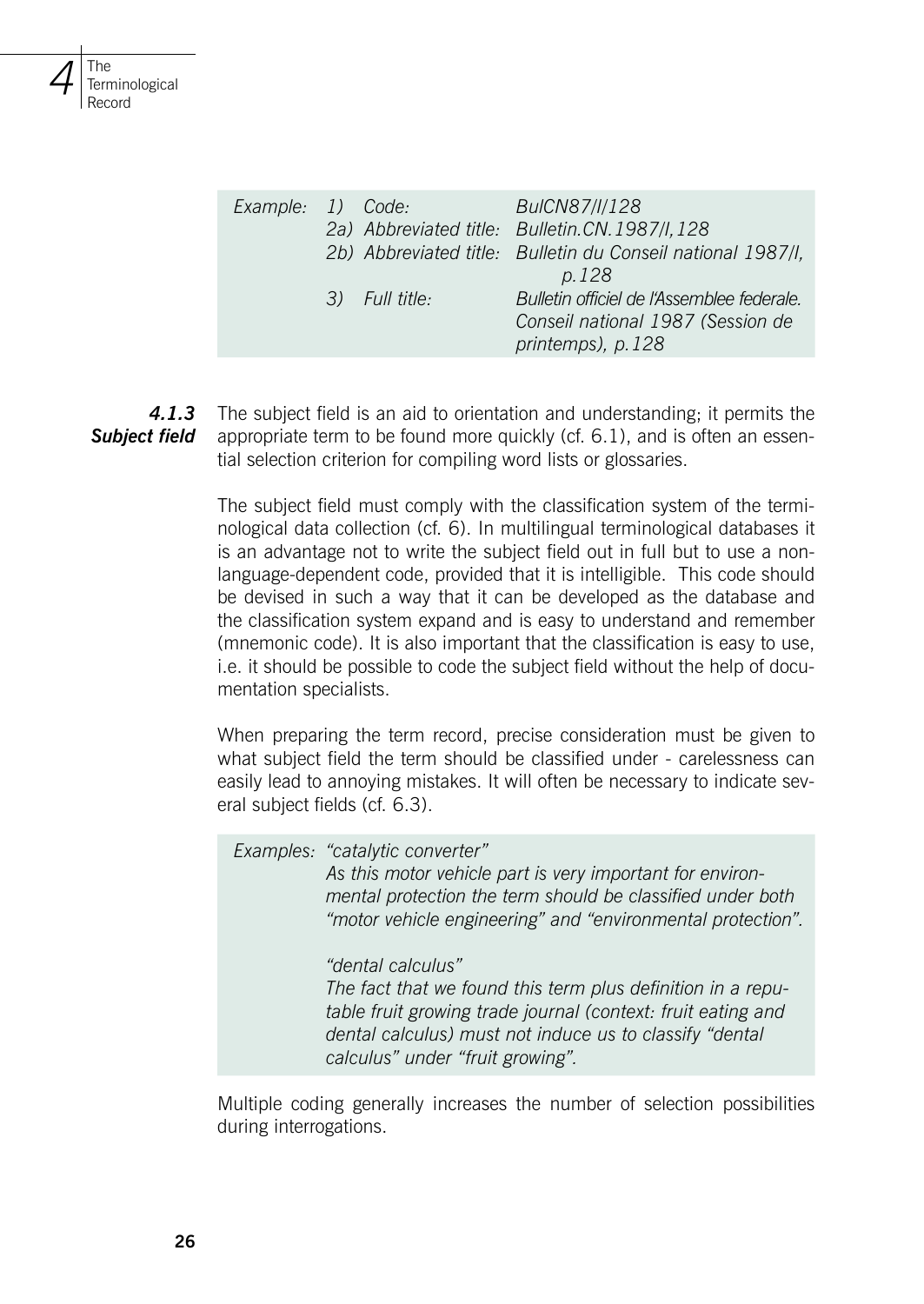*POS = postal services*

 *If a list of "giro payment system" terms is wanted, the search can be restricted to records with the codes BPT and POS. In this way all the other terms with the codes BPT or POS which do not relate to giro payments are automatically excluded.*

It is advisable to code each record individually. However, terminology collections are still incorporated in databases en bloc, for example when exchanging data, and all records are thereby given a global code. This usually leads to errors.

*Example: This process would lead to "guided missile" being given the same code as "clinical thermometer" in a collection of customs tariff terminology.* 

The definition describes the concept according to intension or extent and differentiates it from other concepts. This is essential for the clear assignment of terms to their concepts and thus for reliable terminology work. *4.1.4 Definition*

#### *4.1.4.1 Types of definition*

#### *4.1.4.1.1 Intensional definition*

An intensional definition is based on the next higher concept (generic concept) and gives the characteristics that permit the concept to be defined and that delimit it from the neighbouring concepts (e.g. co-ordinate concepts; cf. 2.2.1 and 5.3.3).

|  | Example: "incandescent lamp"                                   |                                                                |  |  |  |  |
|--|----------------------------------------------------------------|----------------------------------------------------------------|--|--|--|--|
|  | "Electric lamp in which solid materials are heated by an elec- |                                                                |  |  |  |  |
|  |                                                                | tric current to such a high temperature that they emit light." |  |  |  |  |
|  | generic concept:                                               | electric lamp                                                  |  |  |  |  |
|  | restricting characteristics: - solid materials                 |                                                                |  |  |  |  |
|  |                                                                | - heat by current to a high tem-                               |  |  |  |  |
|  |                                                                | perature                                                       |  |  |  |  |
|  |                                                                | - emit light                                                   |  |  |  |  |
|  | co-ordinate concept:                                           | gas discharge lamp                                             |  |  |  |  |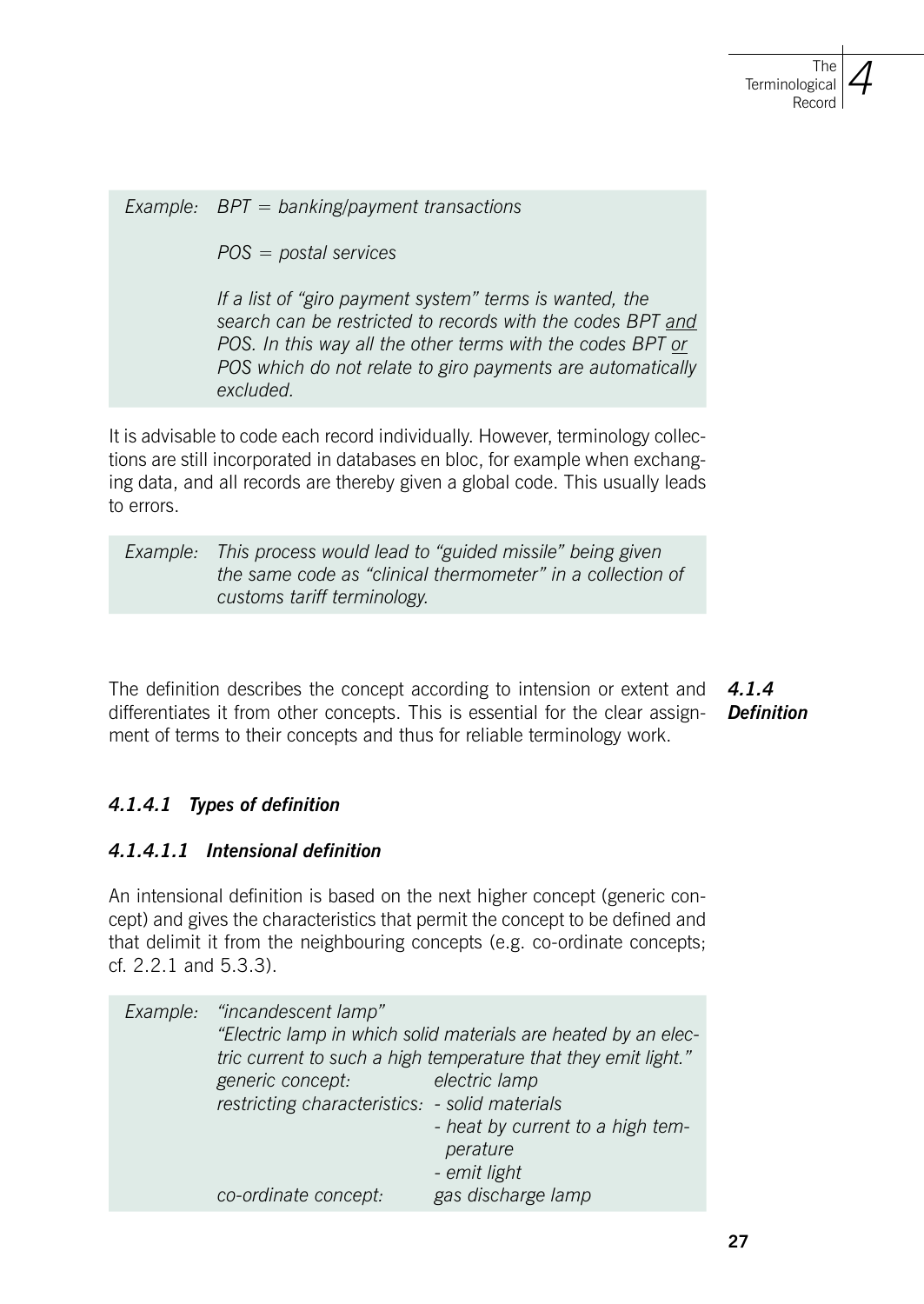

#### *4.1.4.1.2 Extensional definition*

An extensional definition describes a concept by its specific concepts or an object by its parts.

| Examples: 1. Definition using specific concepts:<br>"reactor"                                                          |                                                                                                                    |  |  |
|------------------------------------------------------------------------------------------------------------------------|--------------------------------------------------------------------------------------------------------------------|--|--|
| "Reactors are classified according to their fuel, moderator<br>and coolant.[] They are based on the following alterna- |                                                                                                                    |  |  |
| tives:<br>- fuel:                                                                                                      | uranium-235, plutonium-239 $[$ $]$ ;<br>- moderator: heavy water, graphite [];<br>- coolant: gas, light water []." |  |  |
| "wheel" (of a bicycle)                                                                                                 | 2. Definition using the parts:<br>"The wheel consists of hub, spokes, rim and tyre."                               |  |  |

#### *4.1.4.2 Requirements for definitions*

Where definitions are available, these should be incorporated rather than a new definition being composed. It is however essential to make sure that definitions come from reliable sources (cf. 5.1). Definitions that authors of records compose or amend themselves should be checked by experts.

All definitions must meet the following requirements:

#### *4.1.4.2.1 Conciseness*

Definitions should be as brief as possible but still contain all the main distinguishing characteristics (cf. 2.2.1). If definitions are shortened, which may often be necessary for readability, it must be ensured that conciseness does not lead to factual errors. The users' needs must be taken into account when definitions are shortened.

*Examples: original definition: "ageing - Gradual rise in strength due to physical change in metals and alloys, in which there is breakdown from supersaturated solid solution and lattice precipitation over a period of days at atmospheric temperature."*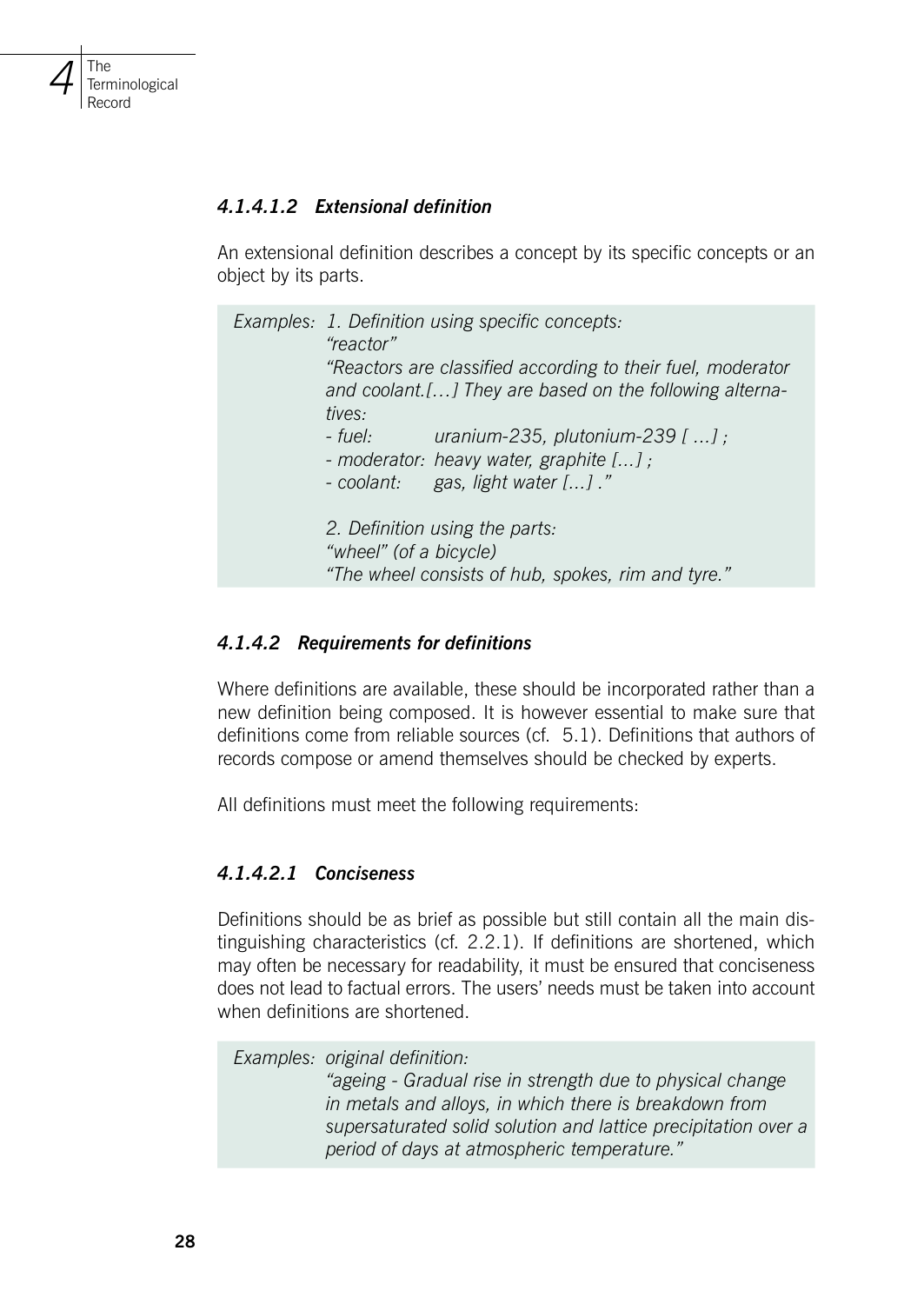*poor shortened form: "ageing - Gradual rise in strength due to physical change in metals and alloys."*

 *good shortened form: "ageing - Rise in strength in metals and alloys in which there is a breakdown from super-saturated solid solution."*

#### *4.1.4.2.2 Reference to a system*

The definition should show the position of the concept in the system of concepts.

The intensional definition names the generic concept and delimits the concept itself from its co-ordinate concepts by means of distinguishing characteristics.

*Example: "horse" (system "ungulates") "Domesticated perissodactyl mammal used for draught work and riding."*

The definition in a system of partitive relations (extensional definition) should indicate the whole to which a part belongs and the relationship it has with the other parts.

*Example: "hub" (system "bicycle") "Central part of the wheel which is connected to the rim by spokes."*

#### *4.1.4.2.3 Reference to the subject field*

All the concepts in a system of concepts must be defined according to the same objective criterion. It would therefore be wrong to define a horse in the "ungulates" system of concepts as "an animal used for riding" (criterion: use) and a cow as "an artiodactyl" (criterion: zoological classification).

The definition must also use the characteristics specific to the subject field. Thus "water" is defined differently in physics and chemistry.

*Examples: "water" (chemistry): "Combination of two hydrogen atoms with one oxygen atom."*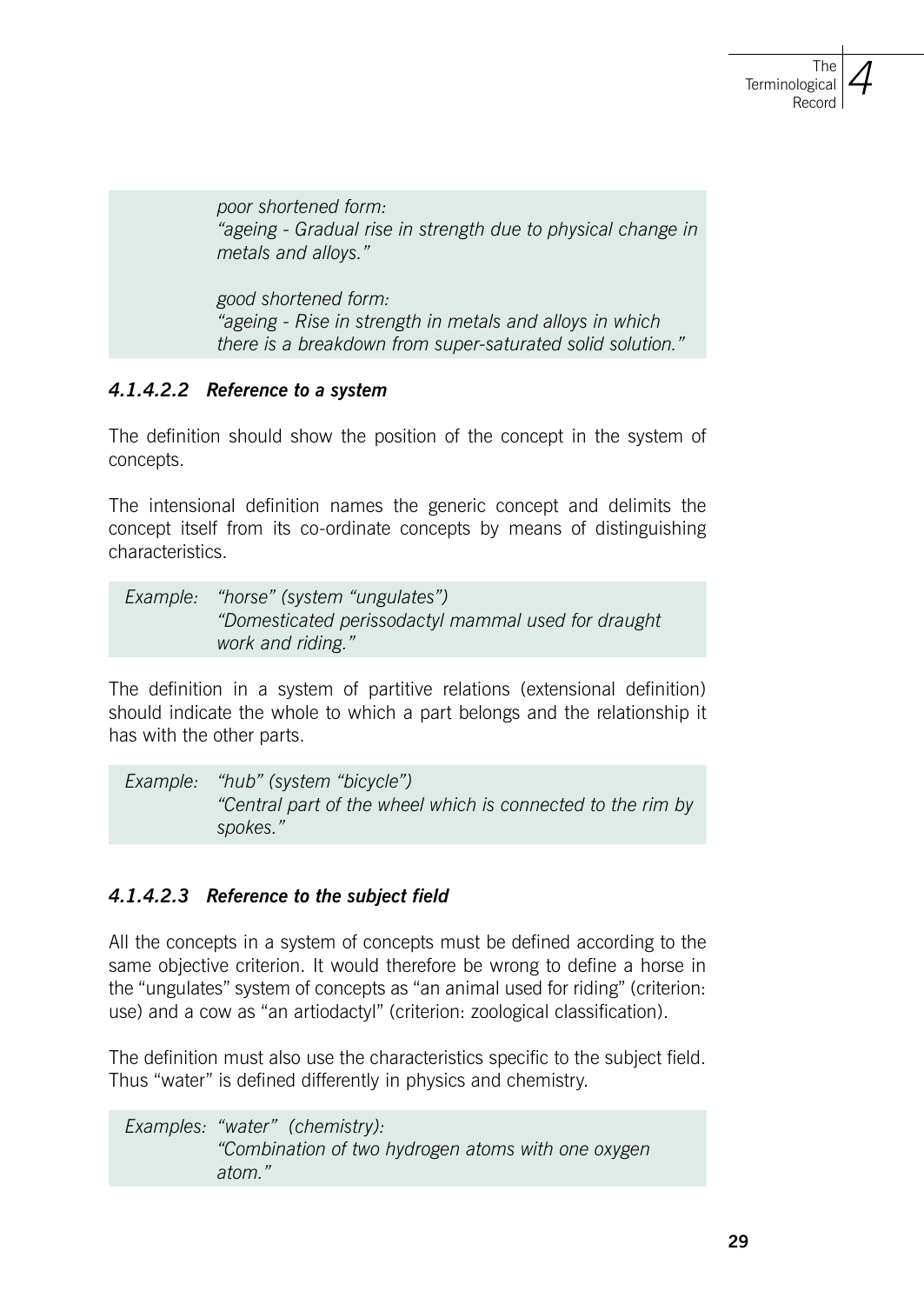*"water" (physics): "Liquid with a freezing point of 0oC and a boiling point of 100oC at a pressure of 1 atm."*

#### *4.1.4.2.4 Use of terms which have already been defined*

The terms used for the definition should have already been defined or be generally known. If an unknown or undefined term is used, it should also be added to the terminology collection.

*Example: "fustic" not: "Yellow dye derived from the wood of Cotinus coggyria." better: "Yellow dye derived from the wood of the smoketree."*

#### *4.1.4.2.5 Indication of the field of application of a definition*

Regulations and technical standards define many concepts for their purposes differently from the corresponding subject field (see "water" example below). However, these legal or standard definitions only apply specifically to the regulatory area covered by the regulation or standard concerned. It may be important for the understanding and translation of texts in this area to know the special meaning of a term. This can justify the inclusion of such definitions in a terminological database. In this case, however, the restricted field of application must be clearly stated, e.g. by giving the subject field or, if this is not possible or is insufficient, in the definition itself.

*Examples: "For the purposes of this Regulation: Telecommunications system means: any system for the transmission of signals, images or sound." "In construction work tenders, the series of prices describes what type of price should be chosen for each article or service."*

In addition, legal definitions often contain elements that are irrelevant to the basic definition, e.g. details that would have to be included in a substantive law version of the relevant text.

*Example: "Placing on the market": first release of a product, whether or not against payment, not intended for clinical testing, with a view to its sale and/or use within the Community, irrespective of whether it is a new product or one prepared as new." (Directive 93/42/EEC of 14.6.1993)*

*4*

The

**Terminological** Record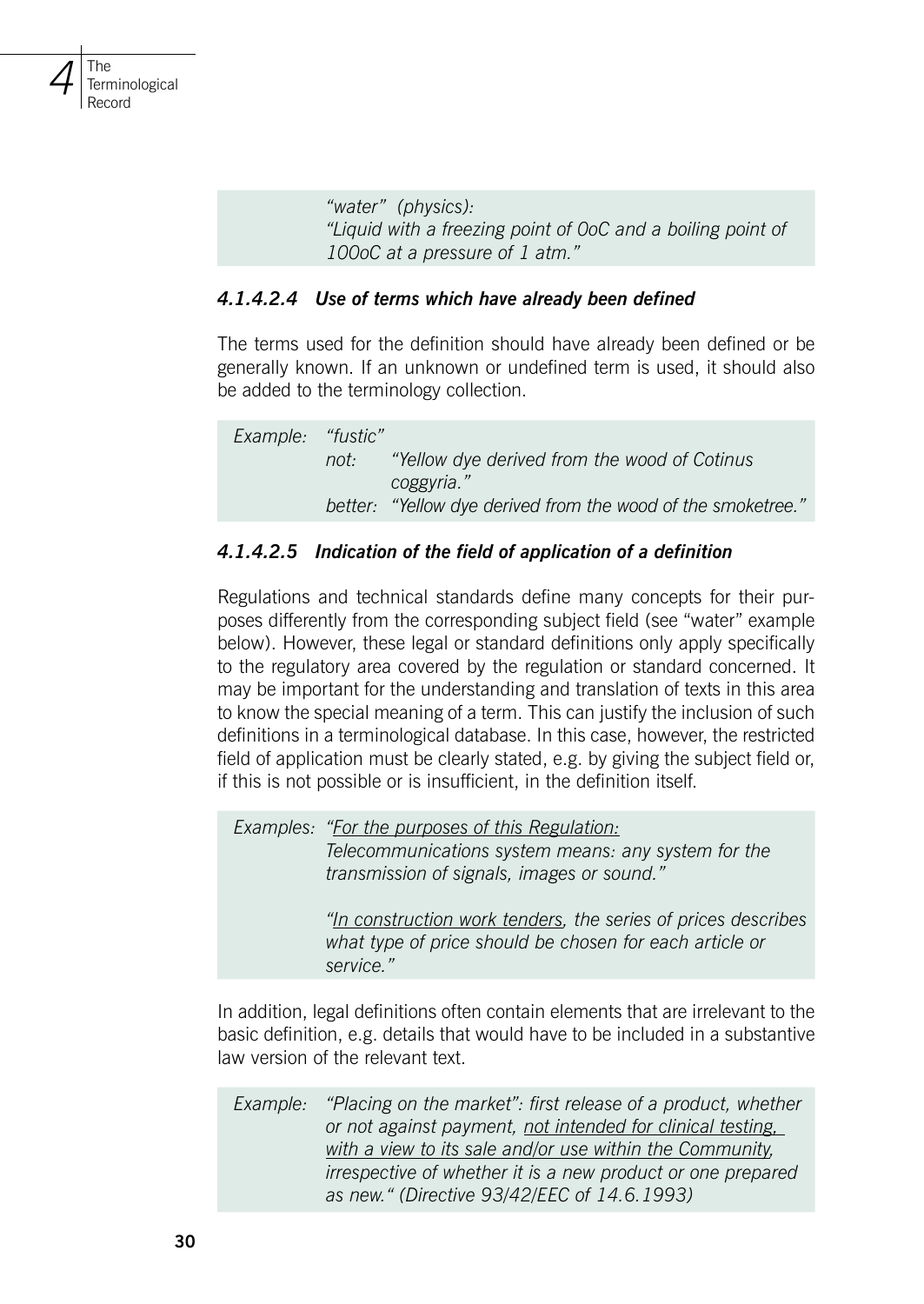Therefore the general subject definition should be entered in the record beside, or even better, before the legal definition, provided that the concept is not a primary legal concept, i.e. not a concept which comes from the subject field "law", such as e.g. contract, legal transaction, or criminal offence.

| Example: | "water"        |                                                          |
|----------|----------------|----------------------------------------------------------|
|          | general:       | "Liquid made up of two hydrogen                          |
|          |                | atoms and one oxygen atom that boils                     |
|          |                | at 100 $\degree$ C and freezes at 0 $\degree$ ."         |
|          | Federal Act on |                                                          |
|          |                | National Hydrology: "Any flowing or standing, surface or |
|          |                | underground waters."                                     |

#### *4.1.4.2.6 Avoidance of circular definitions*

Here the principle that a concept must not be defined by itself applies.

*Example: wrong: "textiles" = "Products of the textile industry." better: "textiles" = "Woven or knitted goods made from fibrous material."*

#### *4.1.4.2.7 Avoidance of negative definitions*

On closer inspection, a negative definition often proves to be faulty because the negative, preclusive characteristic also applies to other concepts and therefore loses its restricting effect.

*Example: wrong: "trailer" = "Non-mechanically propelled vehicle." better: "trailer" = "Vehicle of a kind designed solely to be coupled to another vehicle by means of a special coupling device."*

Negative characteristics should be used in definitions only if the concept itself is negative.

*Example: "indeclinable noun" = "Noun in which a change of case cannot be shown by transforming the ending."*

#### *4.1.4.3 Explanations*

It is customary in many subject fields to use descriptions of concepts that do not in every respect fulfil the formal or structural requirements that definitions have to satisfy (e.g. intensional definition  $=$  generic concept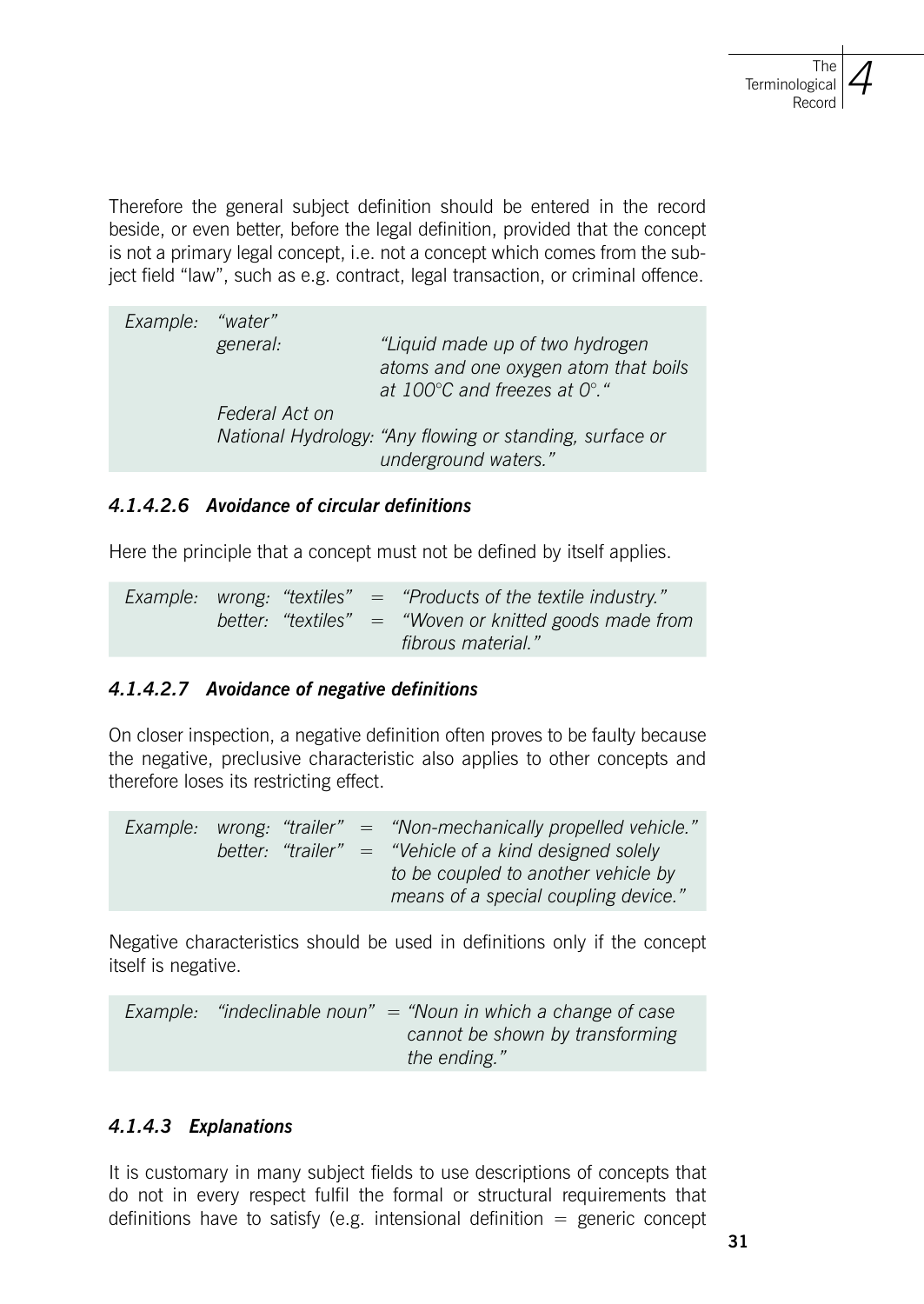

+ distinguishing characteristics). However, such descriptions can often replace definitions because, unlike many defining contexts, they are real descriptions of the concept and, like intensional definitions, list the main characteristics of the concept.

*Example: occupation "traffic engineer" "Undertakes research, development, design, consultancy or related work in respect of road systems and road traffic conditions to reduce traffic congestion and improve road safety conditions."* 

If no such description is available, an explanatory context or an illustration (cf. 4.1.10 and 4.1.12) may be given.

A good explanation indicates essential characteristics of the concept; however, it does not need to list them all.

*Example: "V-belt" "The V-belt is part of the power transmission in prime movers."*

Full synonyms, if known, are also recorded with the term. Full synonyms designate identical concepts, i.e. they are interchangeable in any context. The others are quasi-synonyms; a separate record should be made out for each of these. *4.1.5 Synonyms*

> *Examples: synonyms: dextrose = grape sugar quasi-synonyms: education > instruction*

It is advantageous to put the synonyms in the same field as the term for the following reasons:

- the user sees the various terms for a particular concept at a glance;
- no preferred term need be specified; this avoids tiresome discussion of national or regional preferences, which hinders co-operation.

However, there are disadvantages to this method:

- the preferred term, if there is one, is not immediately apparent; it must be indicated, e.g. in the "Notes" field;
- it is more difficult to exchange data with terminological databases that have a separate field for synonyms.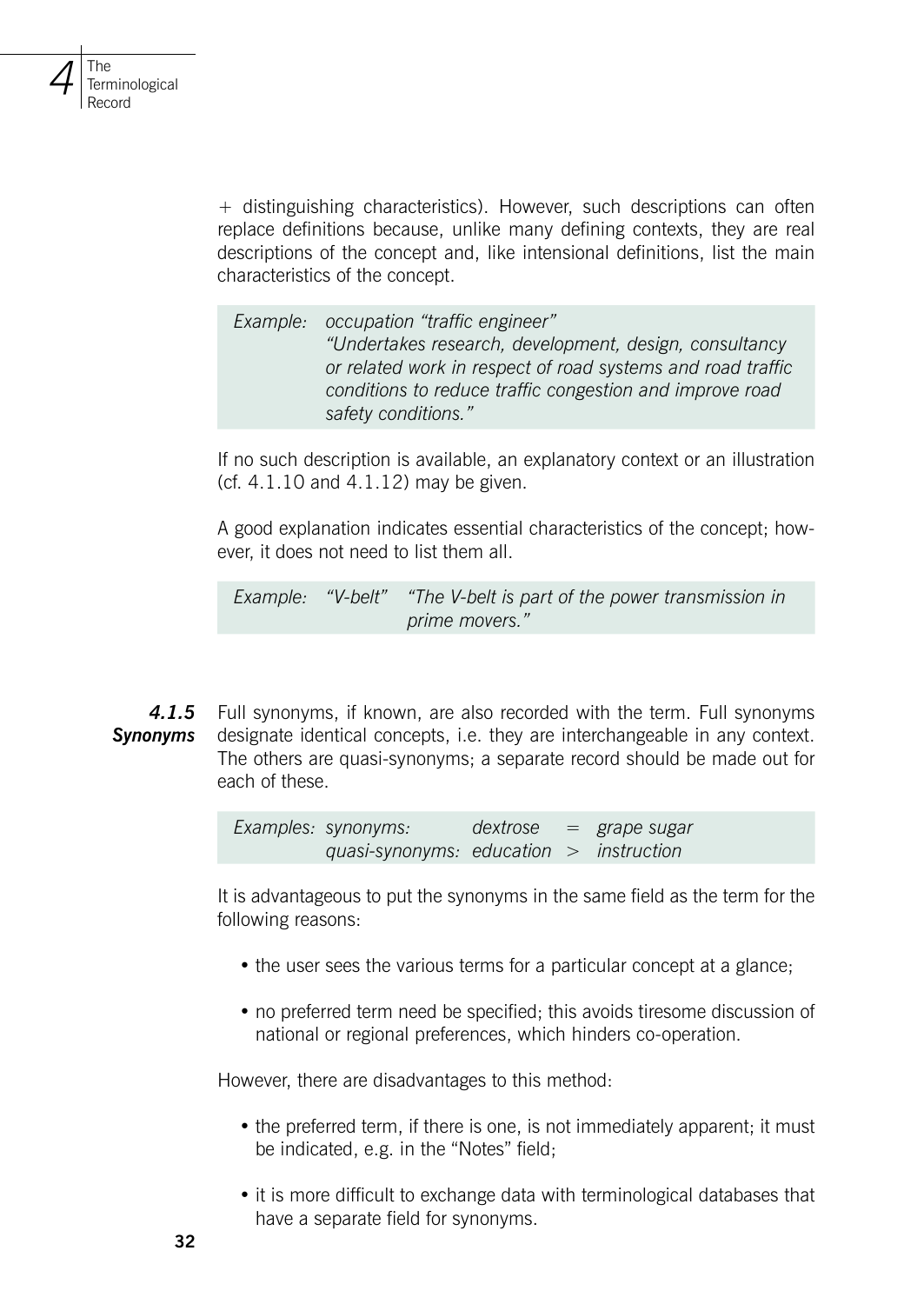Terms often have short forms. It is useful to note the short forms in the *4.1.6* record. However, it may also be advantageous to create a separate data set for them, particularly if one also wants to record non-specialist short forms, which is very helpful for translators, for example. *Short forms*

It is not always known what language a short form is in. So with multilingual databases it must be possible to retrieve short forms without having to specify the source language in advance.

#### *4.1.6.1 Abbreviations*

An abbreviation is obtained when a term is not written out in full.

| Examples: Long form            | Abbreviation |
|--------------------------------|--------------|
| page                           | D.           |
| cosine                         | COS.         |
| not elsewhere specified n.e.s. |              |

#### *4.1.6.2 Initialisms and acronyms*

An initialism is made up of the first letters of the term elements. In many cases this produces a sequence which can be pronounced as a word (an acronym); in other cases the initialism is pronounced letter by letter.

| Example: pronounced as a word: | $laser = light amplification by$<br>stimulated emission  |
|--------------------------------|----------------------------------------------------------|
|                                | of radiation                                             |
|                                |                                                          |
|                                | pronounced letter by letter: $HGV =$ heavy goods vehicle |

#### *4.1.6.3 Syllable acronyms*

An syllable acronym consists of syllables of the original term which are suitable for forming a word, i.e. are easily pronounced and remembered:

*Examples: radwaste = radioactive waste algol = algorithmic language*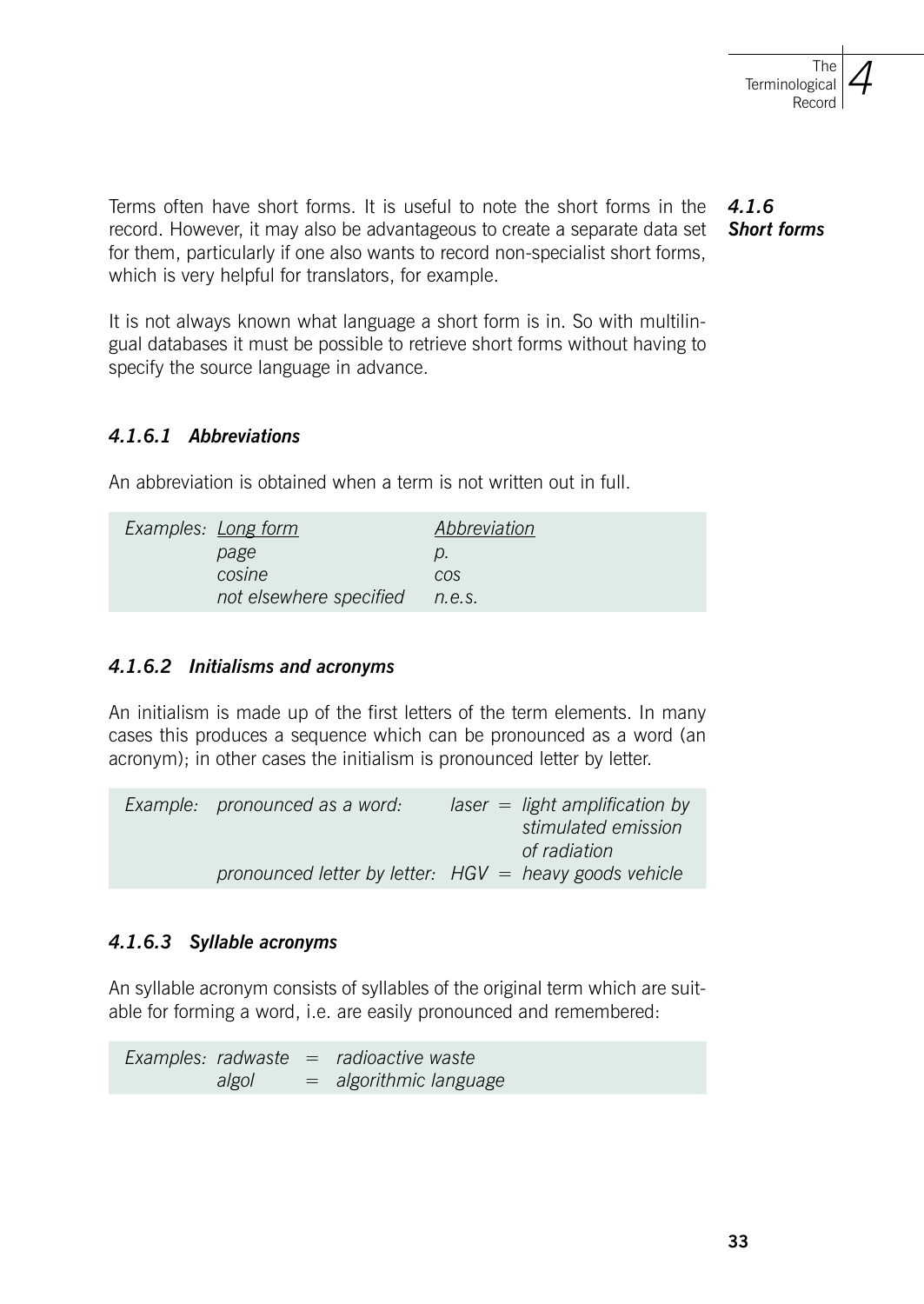Notes include additional information which helps to establish the use of a term, and in particular information on geographical restrictions, regional peculiarities and the status of a term. The different notes should be quite clearly distinguishable in the record. *4.1.7 Notes*

#### *4.1.7.1 Geographical restrictions*

Within a language, if different terms are used for one and the same concept depending on the region, these should be pointed out in a note.

| Examples: terms: |        | Bahnsteig (1); Perron (2)   |
|------------------|--------|-----------------------------|
|                  | notes: | $(1)$ DE, $(2)$ CH          |
|                  | terms: | elevator $(1)$ ; lift $(2)$ |
|                  | notes: | $(1)$ US, $(2)$ GB          |

The country codes given in the International Standard ISO 3166 "Codes for the representation of names of countries and their subdivisions" should be used.

#### *4.1.7.2 Status*

*4*

The

**Terminological** Record

It is often important for the user to know the status of a term.

*Examples: - standardised - not standardised - official - unofficial - obsolete – new / neologism - deprecated - admitted - preferred - confirmed - unconfirmed (proposal)* 

It is essential for the user to know the degree of equivalence between the **Degree of** terms in the source and target languages. Differences should be indicated clearly by means of a note, e.g. in the notes. *4.1.8 equivalence*

> The degree of equivalence can be simply indicated using the following symbols:

- $=$  concepts with the same intension\*)
- $\sim$  concepts with roughly the same intension
- > the concept has a smaller intension than the other
- < the concept has a larger intension than the other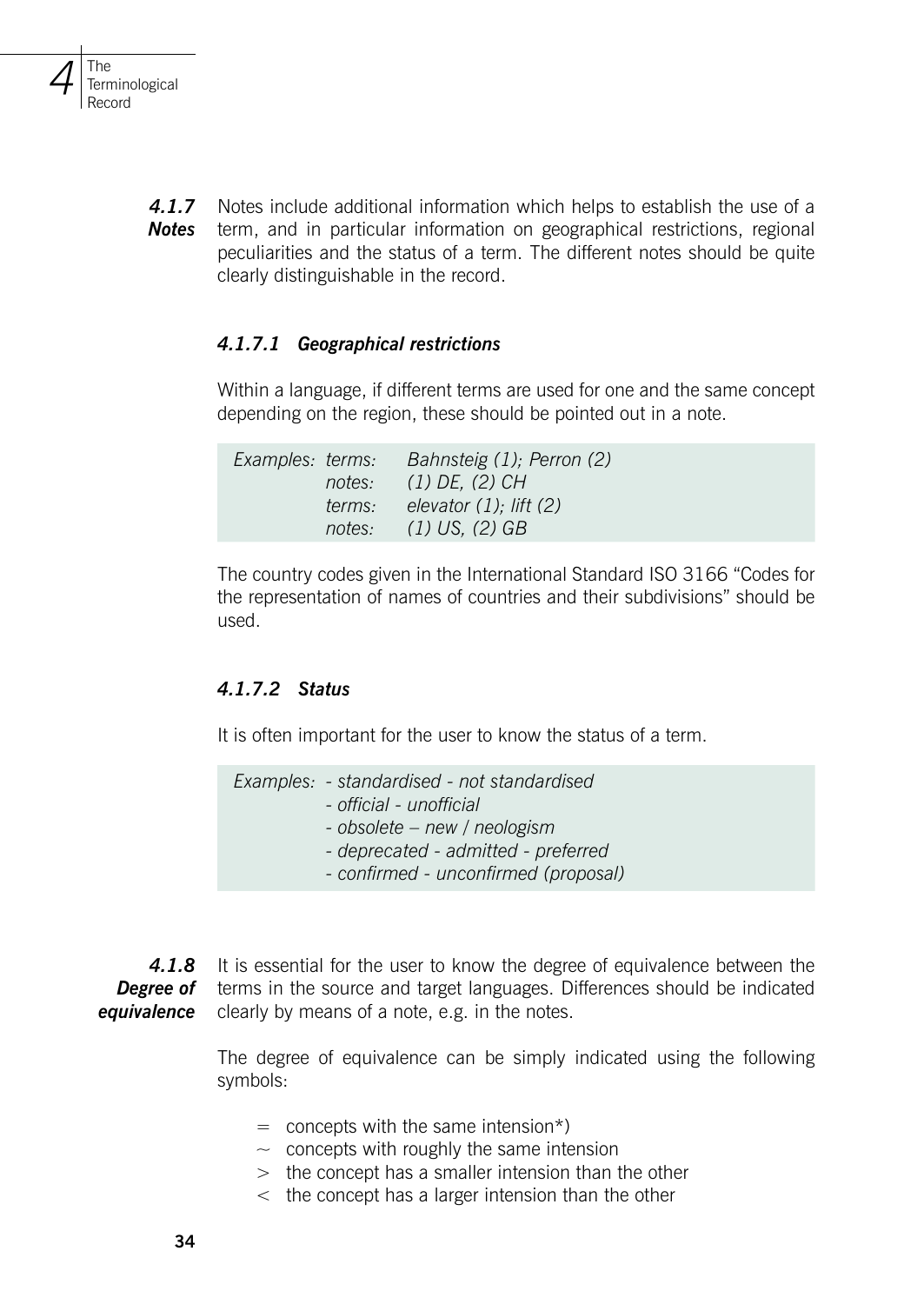\*)The larger the intension a concept has (the concept characteristics in their entirety), the smaller the extension of the concept is (all the objects covered by the concept; cf. also 2.2.1)

*Example: de Logistik en logistics (mil.) de = en GB < en US* movement and billeting of troops  *- production, procurement, storage, movement and distribution of material and related facilities US also: sale of obsolete material* 

Quasi-synonyms are often noted with synonyms on the same record - a *4.1.9* practice which, although not recommended, is nevertheless very common. In this case it is helpful to the user if the degree of synonymy is specified. The relationships  $=$ ,  $\sim$ ,  $>$ ,  $\lt$  also apply here. *Degree of synonymy*

*Example: motor vehicle > motor car*

The context is the piece of text surrounding a term. It may be defining or *4.1.10* linguistic. *Context*

#### *4.1.10.1 Defining context*

If there is no definition (cf. 4.1.4) or explanation (cf. 4.1.4.3), a context from which the meaning of the concept can be deduced should be given. The "defining context" indicates essential characteristics of the object or shows the function that the object has or the effects that a process has, etc.

| Examples: "boulder earth"<br>"Resting on the surface of the ice-worn rocks we find a<br>widespread accumulation of boulder earth, an unstratified<br>mass of coarse gritty mud in which are embedded pebbles,<br>boulders and stony particles." |
|-------------------------------------------------------------------------------------------------------------------------------------------------------------------------------------------------------------------------------------------------|
| "drawback"<br>"Drawback shall be paid on deposit of the goods in a Cus-<br>toms warehouse."                                                                                                                                                     |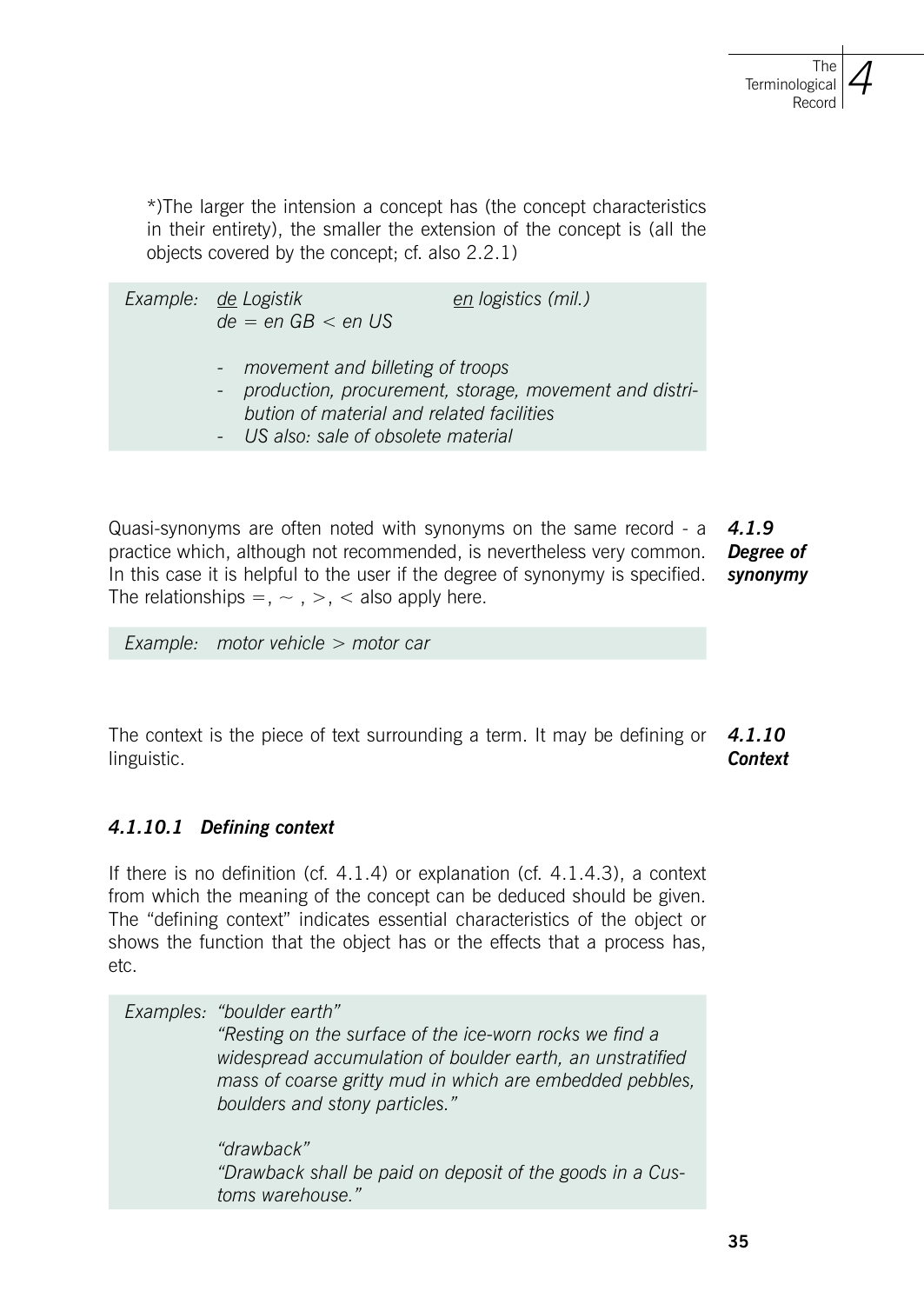

#### *4.1.10.2 Linguistic context*

The "linguistic context" should show the typical specialist use of a term.

*Examples: "deduct tax at source" "abandon goods to the revenue"*

#### *4.1.10.3 Selection of contexts*

It is essential not to select a context to explain a concept which only includes the term and gives no indication of its meaning. If a definition already exists, a context should only be included if it provides additional information, e.g. on the typical specialist use of the term.

The context may be abbreviated so that only the essential information is given.

| Example: concept: |               | "relief"                                                 |
|-------------------|---------------|----------------------------------------------------------|
|                   |               | (Article 47 (1) of the Swiss Customs Act)                |
|                   | full context: | "The Commissioners may grant relief                      |
|                   |               | from any import duty or agricultural                     |
|                   |               | levy where the imported or equiva-                       |
|                   |               | lent goods are with their permission                     |
|                   |               | exported outside the Community in                        |
|                   |               | the unaltered state or in the form of                    |
|                   |               | intermediate products."                                  |
|                   |               | abbreviated context: "The Commissioners may grant relief |
|                   |               | from  import duty."                                      |
|                   |               |                                                          |

LSP is full of formulations that are often typical of the language of a special subject field. *4.1.11 Phraseology*

> The language of international treaties, for example, often uses set phrases (expressions, sentences) in the interests of understanding and legal certainty, and these often have to be translated in the same way.

> If the translation is to be reliable, it is important to record the whole set phrase in the record, and not merely the terms it contains.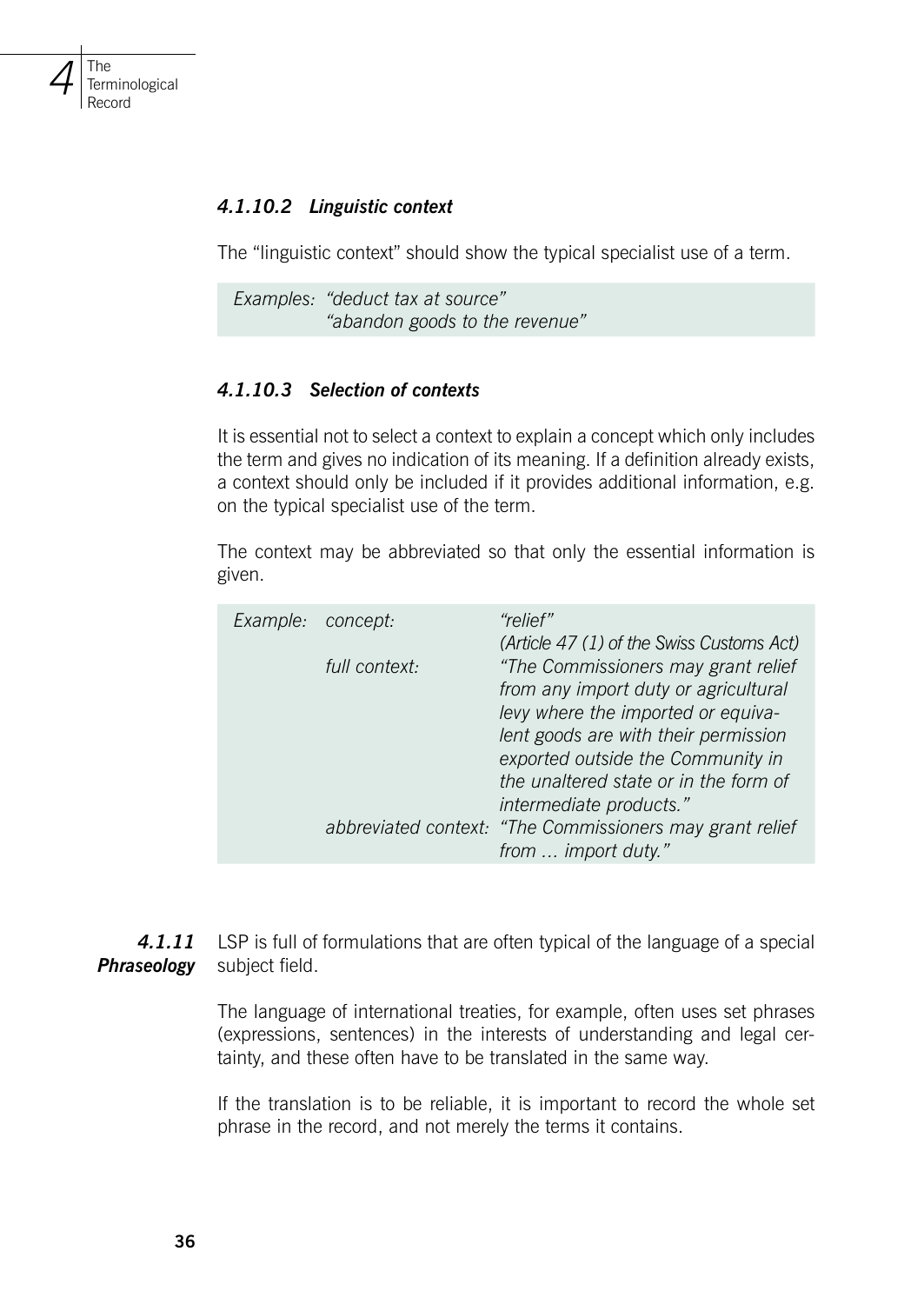#### *Example: (Final Act of the CSCE)*

 *laws and regulations, including those relating to foreign exchange*

 *Gesetze und Vorschriften, einschliesslich der Bestimmungen über den Devisenverkehr*

 *les lois et règlements, et notamment la réglementation des changes*

Other comments on dealing with specialised phraseology in terminology work are given in Section 5.5.

It is often difficult to give precise and succinct definitions of the various *4.1.12* parts of an object. In such cases, illustrations, e.g. drawings, graphs or *Illustrations*diagrams, can make the definition easier to understand or more precise; but they cannot replace it.

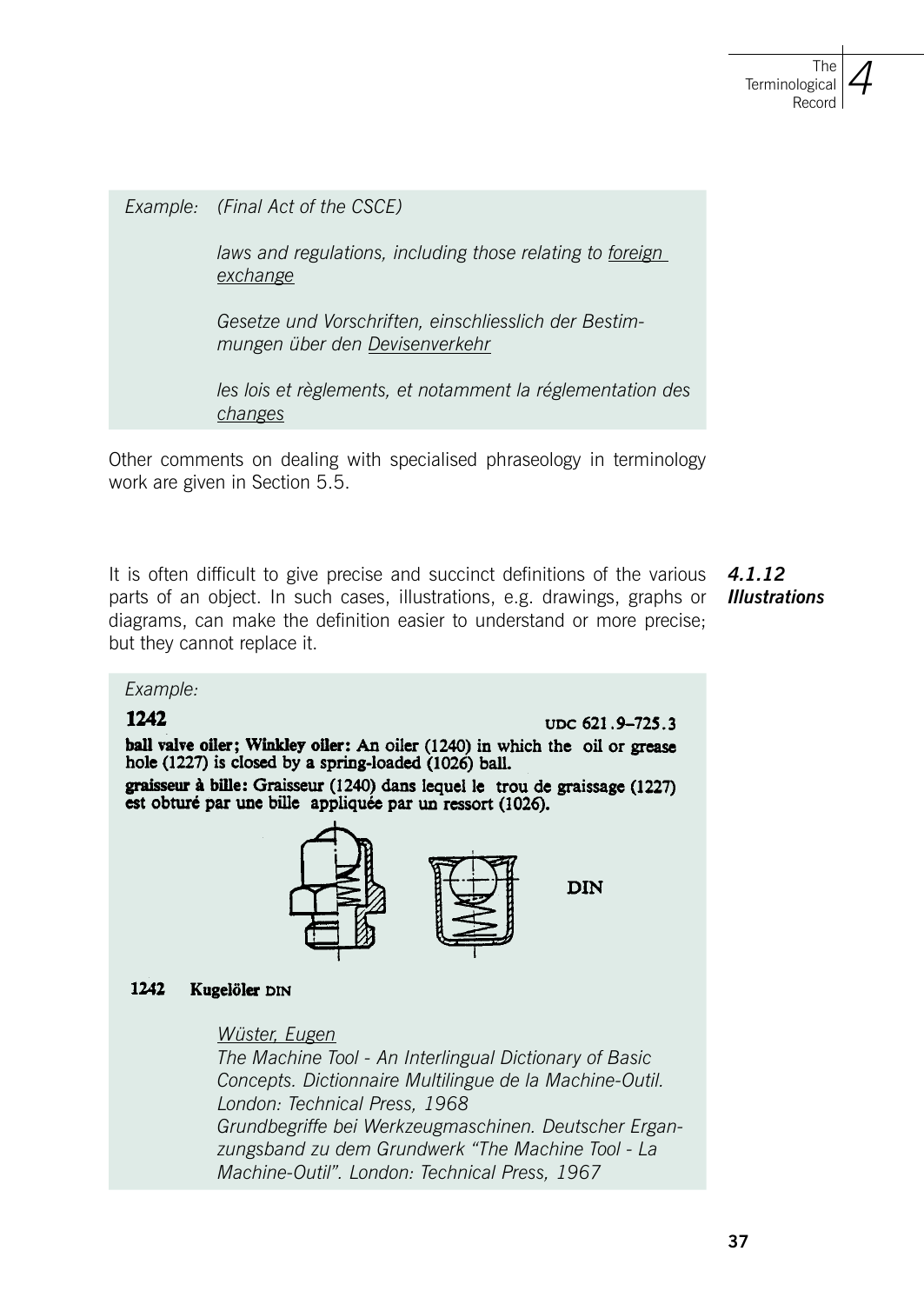

It can be helpful, particularly for foreign users, if the alternative spellings of a term are noted. For the sake of simplicity these can be treated as synonyms (cf. 4.1.5). *4.1.13 Alternative spellings*

> *Examples: - Fotografie, Photographie - connection, connexion - colour, color*

4.1.14 Transliteration is useful for recording words from a language whose character set is not available in the system. In this case the transliteration laid down for the language concerned should be used rather than creating a new one, unless this is necessary for particular technical reasons. *Transliteration*

A terminological database can only be managed and maintained properly if the records include at least the following additional data: *4.2 Additional or management data*

- 4.2.1 Identification number
- 4.2.2 Language code
- 4.2.3 Date of first record and any revisions
- 4.2.4 Bureau of origin, author
- 4.2.5 Identification of sub-files

The identification number serves different purposes depending on the struc-**Identification** ture of the database. First of all, it is no more than a distinguishing mark, which makes it easier to access records in a terminological database, for example. *4.2.1 number*

> However, the identification number can also be used to mark the origin of records or to organise the records in accordance with the relationships between concepts (e.g. generic concepts and specific concepts), or in accordance with the linguistic relationship between the terms (e.g. according to word families or types of word formation).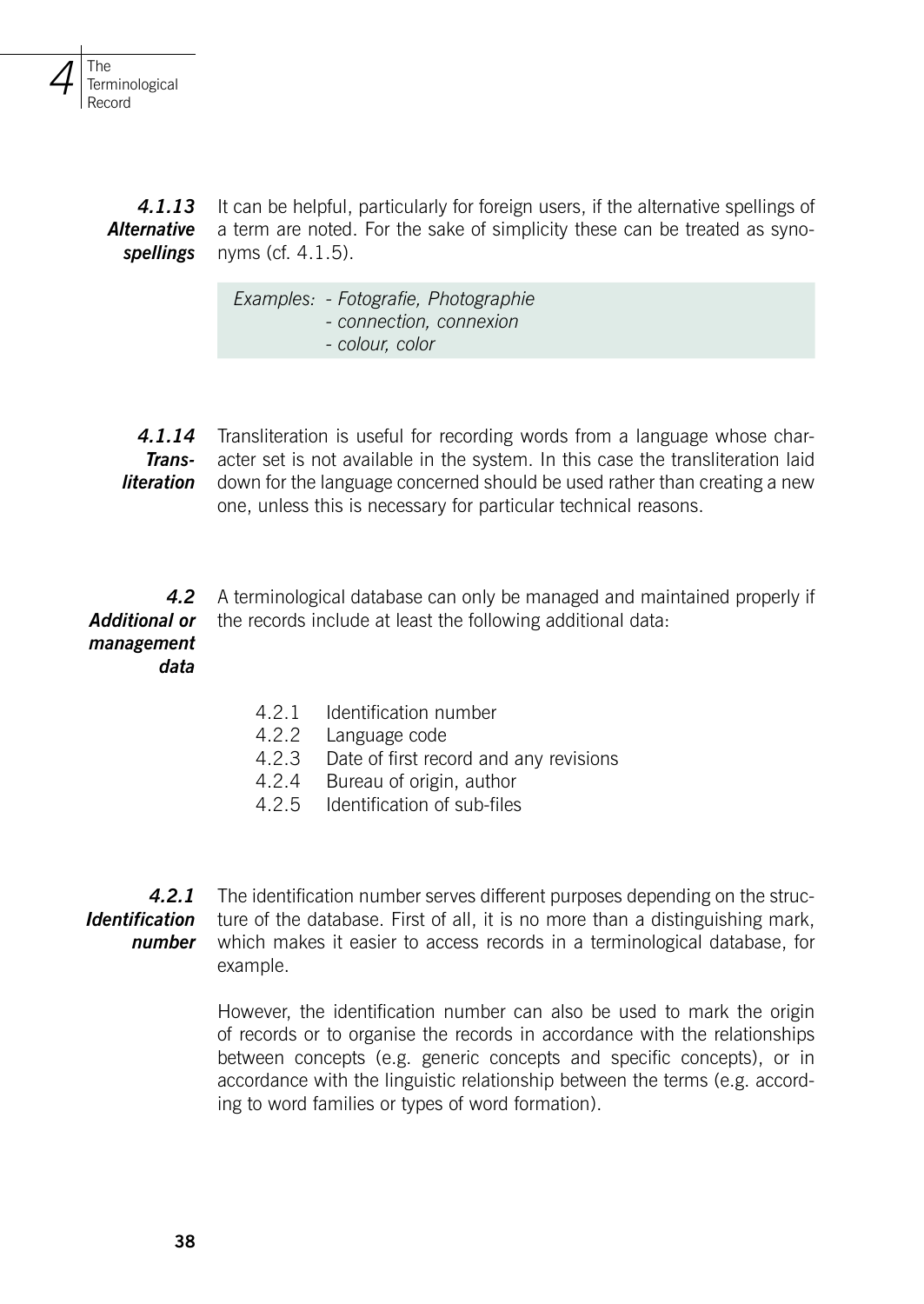

The numbers used in this subject tree (cf. 5.3.2) can be integrated into the identification numbers, which, for example, allows the terminology to be presented according to this structure in a specialist dictionary.

The language code tells the user the language of a particular term and also serves as a selection criterion.

*4.2.2 Language code*

*record and any revisions*

The International Standard ISO 639 "Codes for the representation of languages" should be used.

*Example: en "key" = de "Schlussel" = fr "clé"*

*4.2.3* The date of first record together with the last revision show the user how *Date of first*  up-to-date the records are.

The dates should be written in the usual form used in computer science (year, month, day).

*Example: 13 February 2001 = 20010213*

**38 39**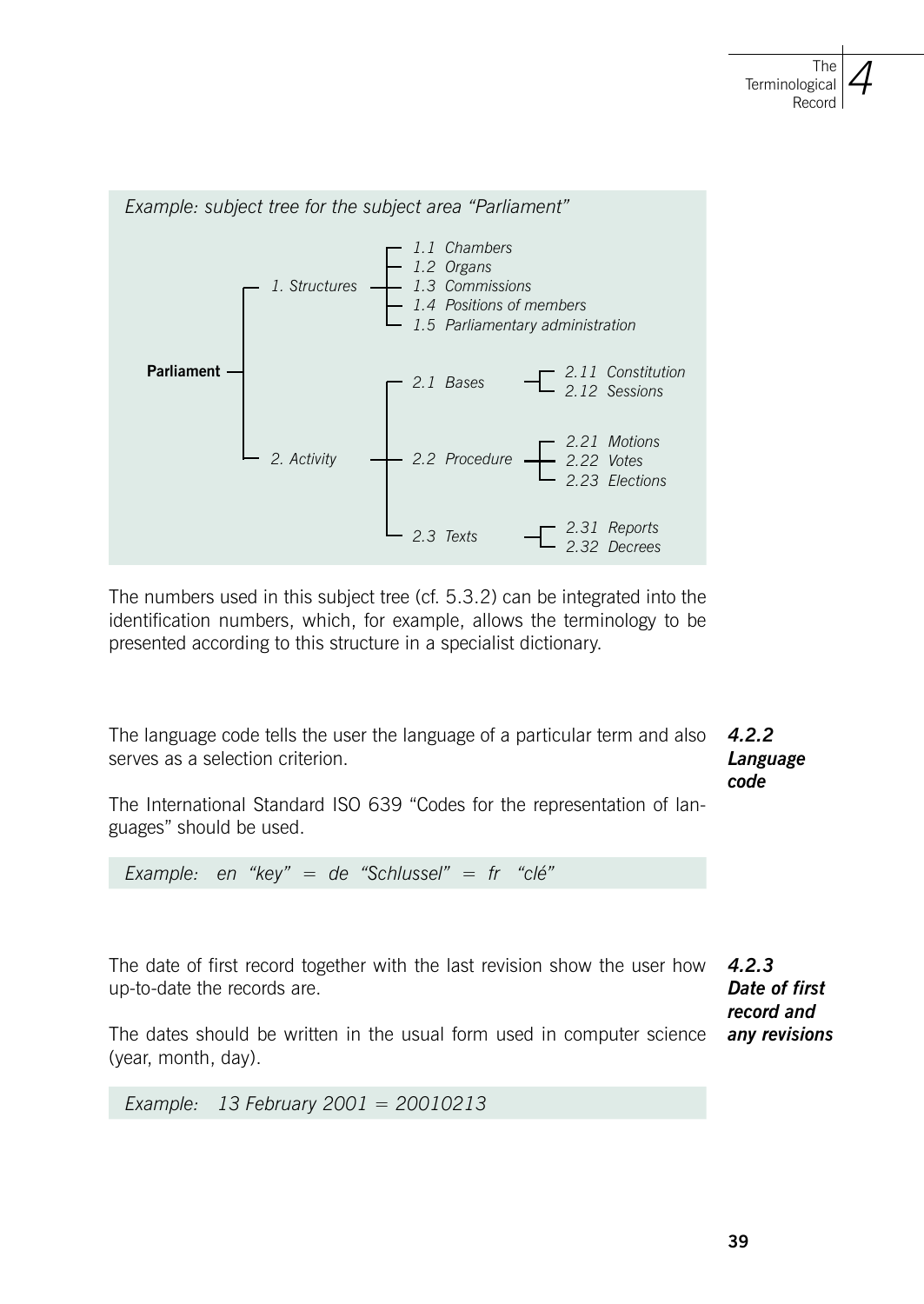

It can be important for the user of a terminological database to know the origin of a term record. It is therefore a good idea to note the bureau of origin on the record using a code. *4.2.4 Bureau of origin, author*

> It is advantageous for the management of the data, e.g. for quality control, to indicate the name of the person who compiled or revised the record. This name need not appear in the information supplied.

As usage in communication between specialists is constantly changing, the records in a terminological database must be constantly updated, i.e. supplemented and corrected (cf. 5.7). This is made considerably easier if sub-files can be withdrawn for revision en bloc, e.g. all the records that are related to a concept, come from a particular source, or are classified under a particular subject field. They must therefore be appropriately marked, possibly by means of a special code. *4.2.5 Identification of sub-files*

> *Example: All the data protection terminology extracted from national data protection legislation is to be printed out for the revision of the Data Protection Act. It will be possible to select these records if they were given a special code when entered. If the subject field "data protection" were used as the selection criterion, all the other terms classified under this subject field would also be printed out.*

*4.3 The step-bystep compilation of terminological records*

In translation services where terminological problems all too often have to be solved under severe time pressure, it is not always possible to compile all the information required for new terminological records at once. The same is true of terminology services that cannot always carry out the necessary research systematically when urgent enquiries are received.

A "pragmatic" approach is needed in such situations, i.e. do what one can at the time and add the missing data to the records step by step later, e.g. by revising them in the course of subsequent, possibly systematic, research or by passing them to the terminology service to complete as one of its terminology projects.

Even in the case of text-related or subject-related research (cf. 5.2.2 ff.), it may be sensible to input records that do not contain all the terminological information required but which include enough reliable data to be of help to many users.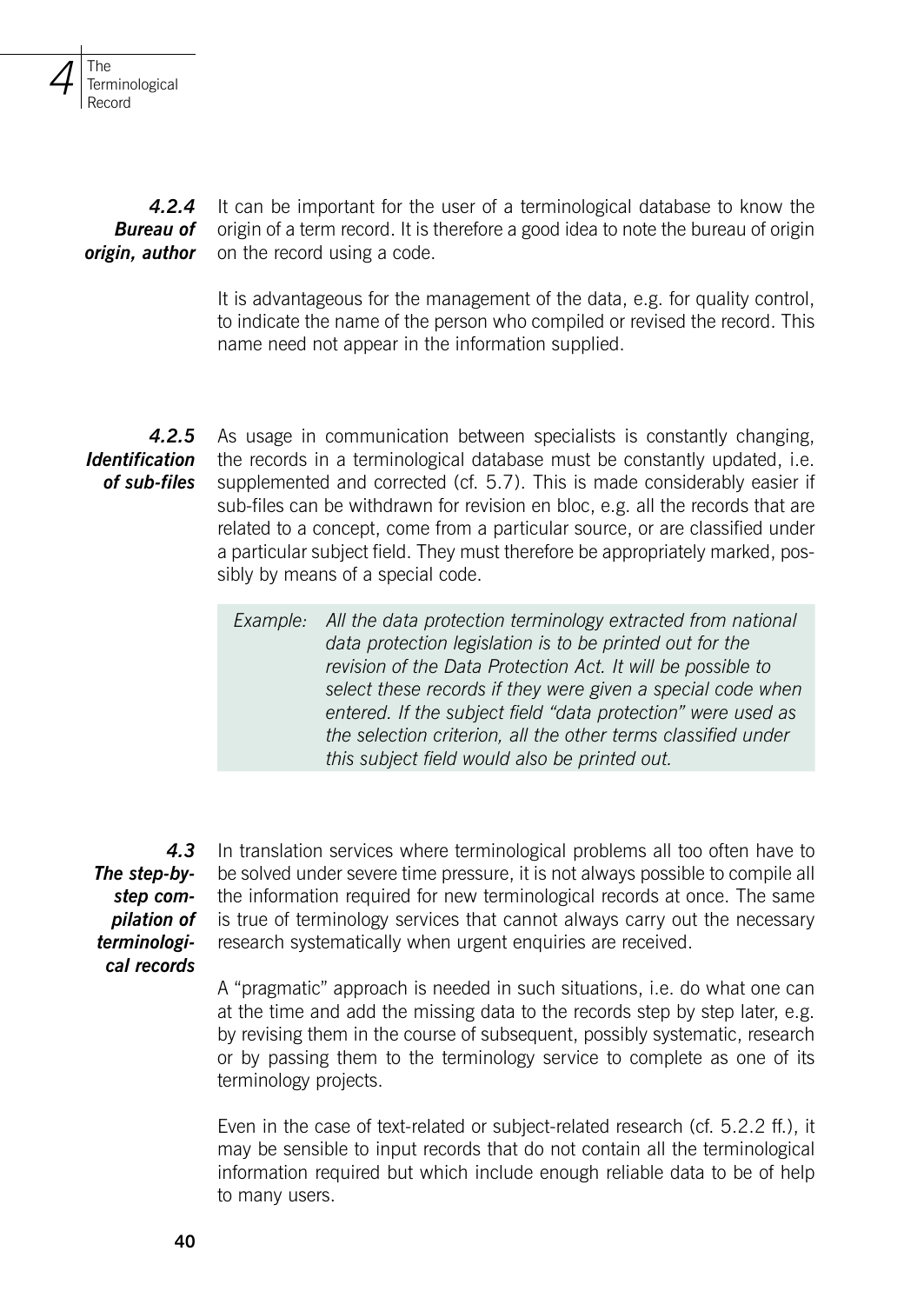However, certain information is essential from the outset. Apart from the term and the essential management data, we are thinking primarily of the source data. If it is not given, the record cannot be assessed as to its reliability and cannot be supplemented. If revising the record later, a search may well have to be made for the source, which will certainly require far more effort than is required if the source data is recorded at the outset when it is freely available.

The subject field is also essential (cf. 4.1.3). When this "pragmatic" approach is used, it is also absolutely imperative for an indication to be given that these records are of limited reliability, e.g. by means of a note (cf. 4.1.7) or an indication of reliability – possibly by means of a reliability code if the database permits this. Information of this kind makes the record more reliable, i.e. more useful, because it enables the database to be used critically.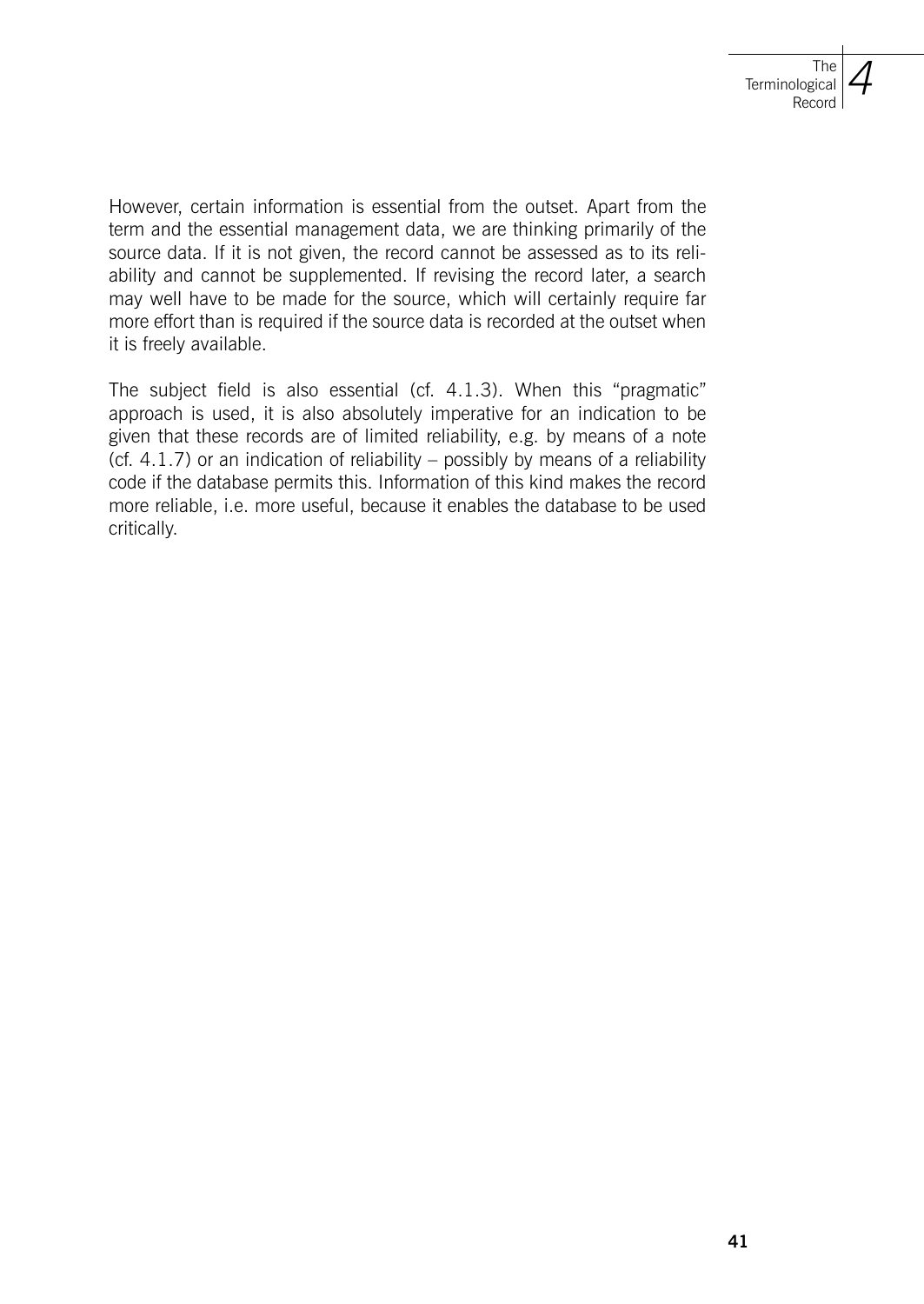# **Terminological Working Methods**

The terminological working methods of translation services depend to a large extent on their duties, terminology needs and specific working conditions. Their terminology work is primarily translation oriented.

Some services specialise in a more or less clearly defined subject field, even if they sometimes translate texts from other fields. The detailed terminology of their subject field is their primary requirement. It is worthwhile for them to tap reliable sources of information on a long-term basis, for example by subscribing to specialist journals and establishing permanent links with experts.

Other services, however, have a more general, varied range of activities, even if they have to concentrate on particular subject fields from time to time. They require more wide-ranging terminology that covers a large number of fields. As the subject focus of the translation work shifts, so the terminology needs and consequently the terminology work changes.

Translation services in monolingual countries work primarily to facilitate communication with countries that use a different language. It is particularly important for them to have the correct, standard terminology, sometimes in numerous target languages. On the other hand, services in countries or institutions with several official languages firstly need the official terminology in these languages, each of which can be source or target language. Close co-operation with lawyers and other specialists is particularly important for them from this point of view, above all when legislation has the same legal force in each official language. Incidentally, this also applies to any service that has to translate international treaties where all versions are equally authoritative.

*5.1 Sources of information* Anyone engaged in terminology work must check the reliability of their terminological sources. Dictionaries and specialist texts written by individual authors sometimes contain terminology that bears the stamp of the specialist knowledge and interests of the author, is not very common, and is therefore not necessarily reliable. On the other hand, dictionaries produced by expert commissions or professional organisations are generally based on enquiries made among a larger group of experts. The most reliable sources are terminological standards (standards dictionaries; cf. Annex II.3).

**42 43**

*5*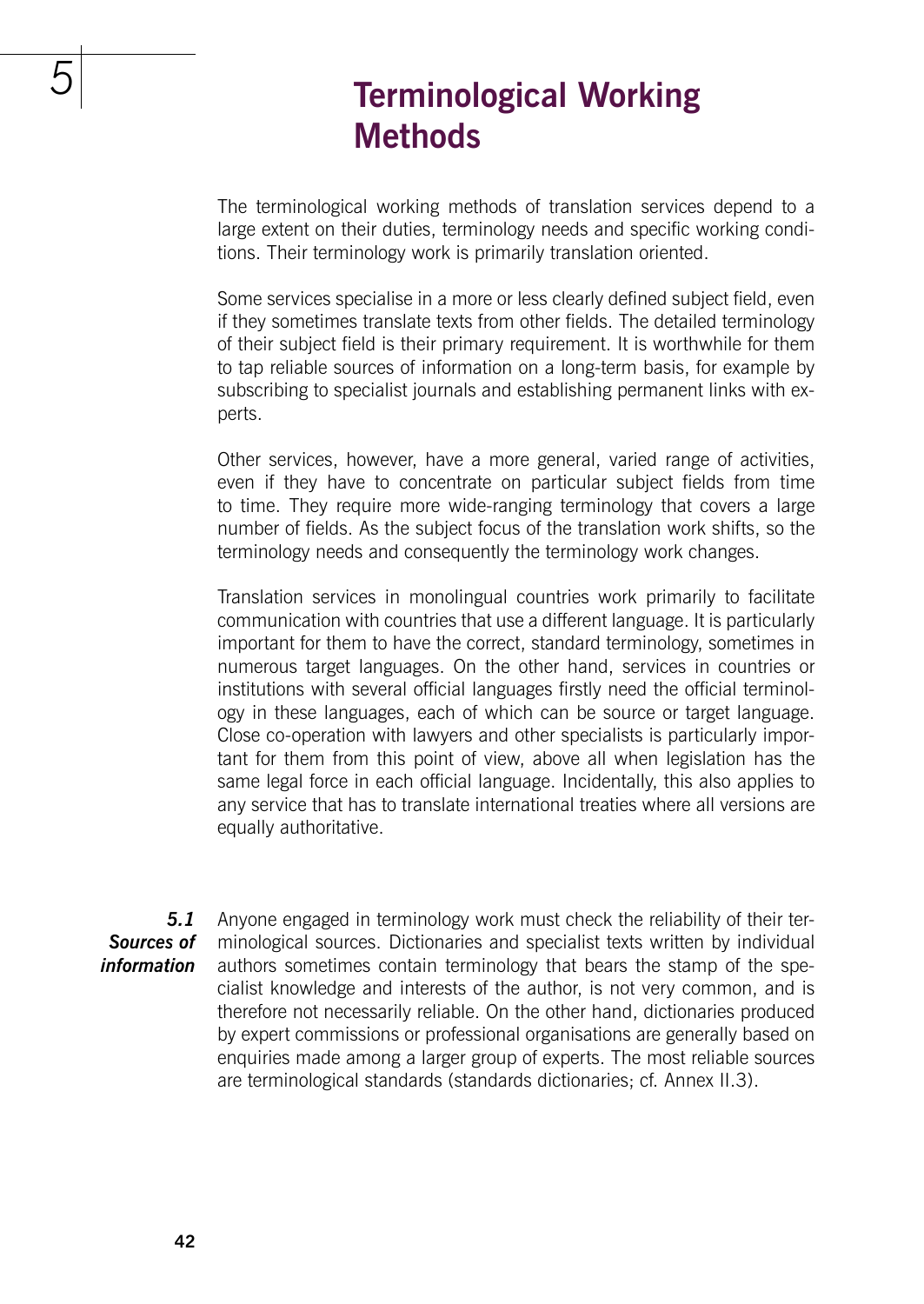Experts and specialist authors often act as first sources of information. They can also recommend reliable documentation, and, where the target *Experts and*  language is their mother tongue, they can also define concepts and check definitions in their specialist field, confirm the content of entries, and check terminology collections and phraseologies.

However, it is always important to clarify whether the terminology recommended by the expert in the particular subject area is in general use or whether it is specific to his firm or to himself. In other words, the information obtained must be critically evaluated. If no reliable document in the subject field is available, an expert may exceptionally be used as the source; he should then be cited as such in the terminological record.

Terminologists have every interest in working with experts as closely as possible and in consulting them even about terminological records that seem to present no problems. All uncertain points and contradictions should be clarified when talking to the experts. If a relatively large collection of concepts is being prepared (e.g. for a long text which has to be translated into several languages, or for a glossary), it is worth consulting several experts in order to cover the different sub-fields and working languages, or even forming a working group whose members have the essential specialised knowledge and the required languages.

This cooperation with experts gives rise to particular organisational requirements. Firstly, the work needs to be carefully planned and questions must be well prepared and organised into subjects, so that the amount of time needed by experts for preparation is kept within bounds and discussions can be conducted efficiently. Moreover, secure methodical project leadership must ensure that the coherence in content and form of the revised terminology collection is maintained, even when the work is divided up. It is therefore important to establish in advance not only working rules but also the information required for each record.

Libraries and documentation centres are particularly valuable sources of information for terminology work. When selecting documents, the following criteria should be borne in mind with regard to the reliability of their terminology:

*5.1.2 Libraries and documentation*

- a specialist document is generally more reliable than a general one;
- a specialist document in the original language is often more reliable than its translation;

*5.1.1 specialist authors*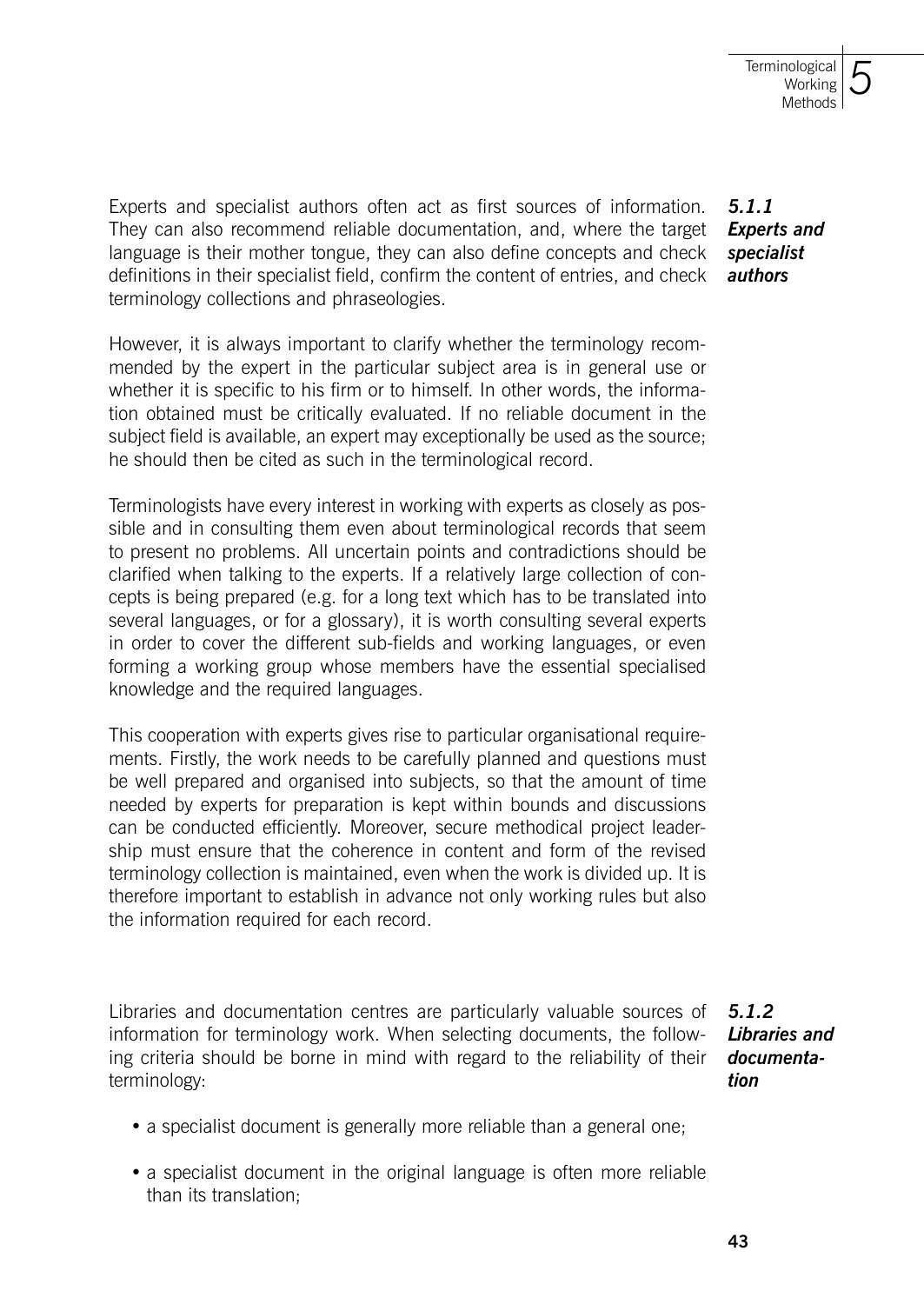

- a report in a technical journal is usually more reliable than an article on the same subject in a weekly or daily newspaper;
- an official normative text is more reliable and, above all, more binding than an official non-normative text;
- a specialist document that relates primarily to the subject field of the concepts to be investigated is more reliable than a specialist document that only deals with the subject in passing;
- specialist authors are most reliable in their mother tongue;
- information is more reliable when it is confirmed by several independent sources.

It is often worth extracting terminology from translations that have been produced in one's own service in order to record usage and thereby achieve some standardisation of the terminology used in the service. *5.1.3 Translations*

> However, this is only worthwhile if the translation has been made under favourable conditions and if it has also been checked. Translators seldom have enough time to make a careful note of sources and other terminological information, with the result that the equivalence of the terminology used

*As a general rule, terminologists should be warned against recording terminology extracted from translations without checking it.* in the translation often cannot be verified without further research. Moreover, the quality of the terminology used in a translation is closely connected to its purpose. The translation of a manual for operating expensive production

plant or of a contract should be terminologically more reliable than a text simply for information.

The situation is different in multilingual countries or organisations. The translations of official texts into the official languages that are prepared there are naturally more reliable than translations of similar texts that are produced in a monolingual country for information purposes only. It is also the case that in a multilingual society many people have sufficient command of both the source and target language of the translated texts to be able to guarantee a constant "quality control" of translations.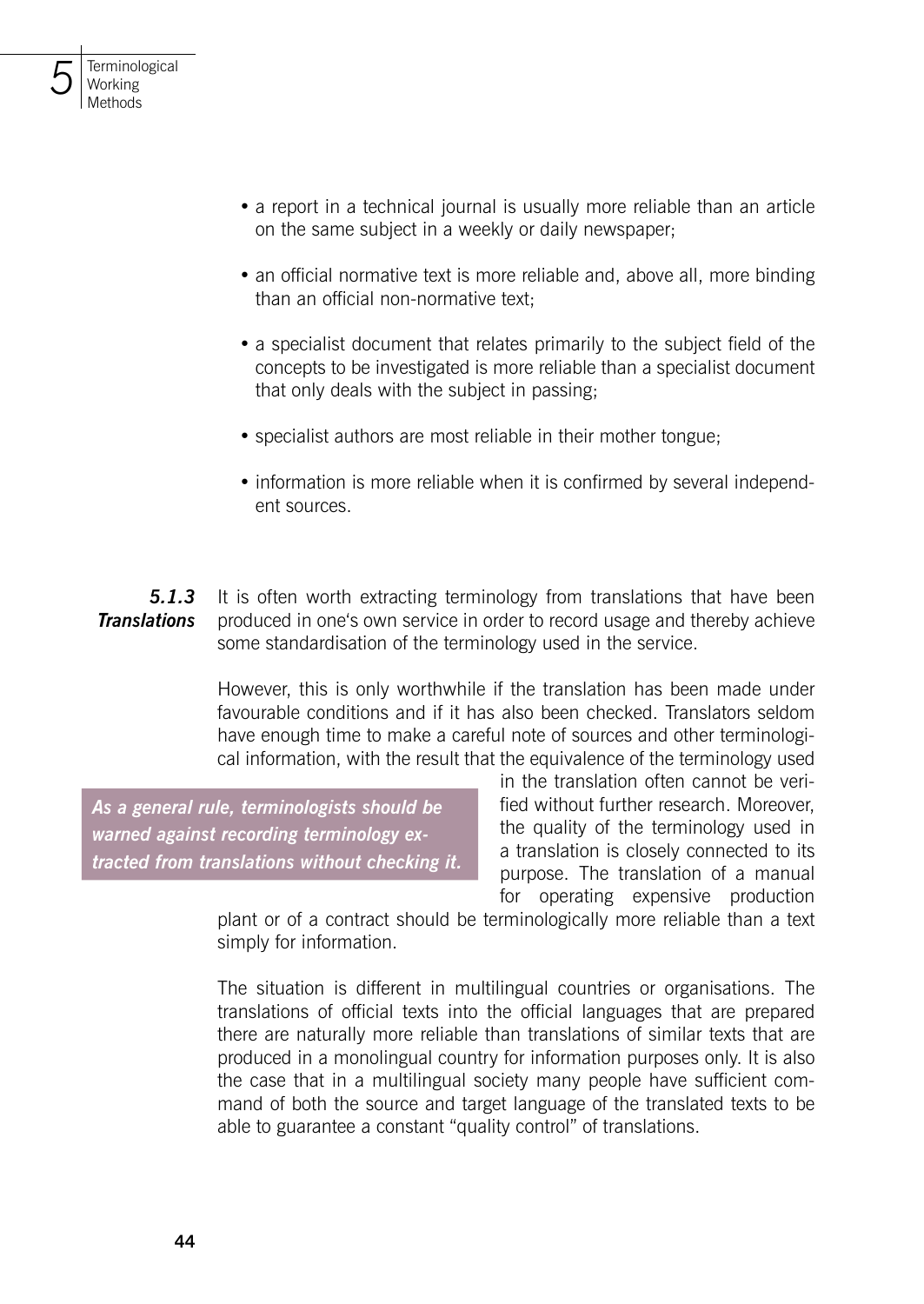The most reliable sources are terminological standards and standards dictionaries (cf. Annex II.3) and the "recommendations" of professional organisations, because generally speaking all the bodies working in a specialist area (national and international standards institutions, professional organisations, specialist associations, etc.) are involved.

This is true of normative texts generally and the same applies to legislative texts, because it is often not only government bodies that are involved in the legislative process, but also a broad range of other interested parties, often including professional organisations and specialist associations. Moreover, the process, which often has several stages, exercises very strict control over the terminological quality of the texts and their translations. However, since errors occur time and again in this area, for example due to notorious time pressure, legislative texts must not be used uncritically as terminology sources either.

If normative and legislative texts are drawn up in a multilingual procedure, they can serve as reliable multilingual terminology sources in the various working or procedural languages. However, this applies only in the geographical or institutional field of application of the texts, i.e. only insofar as the rules in the different language versions apply to one and the same reality, in other words, only in the country or within the organisation concerned  $(cf. 5.4)$ .

The method and content of terminology work depend on the purpose and possibilities. A choice must be made between ad hoc research or subject field-related terminology work, depending on whether it is a question of solving a terminology problem in a translation as quickly as possible, or of recording the terminology of a whole subject area. Text-related terminology work lies between the two. *5.2*

*Terminological research*

Every day translation services have to solve individual terminological problems in the shortest possible time. These usually involve terms, neologisms, technical expressions or official designations that are not in databases and dictionaries, or unconfirmed equivalents of terms. *5.2.1 Ad hoc research*

With ad hoc research, it is important to avoid roundabout routes as far as possible, because time is generally short. It is recommended that the following procedure be followed:

#### *5.1.4 Authoritative sources*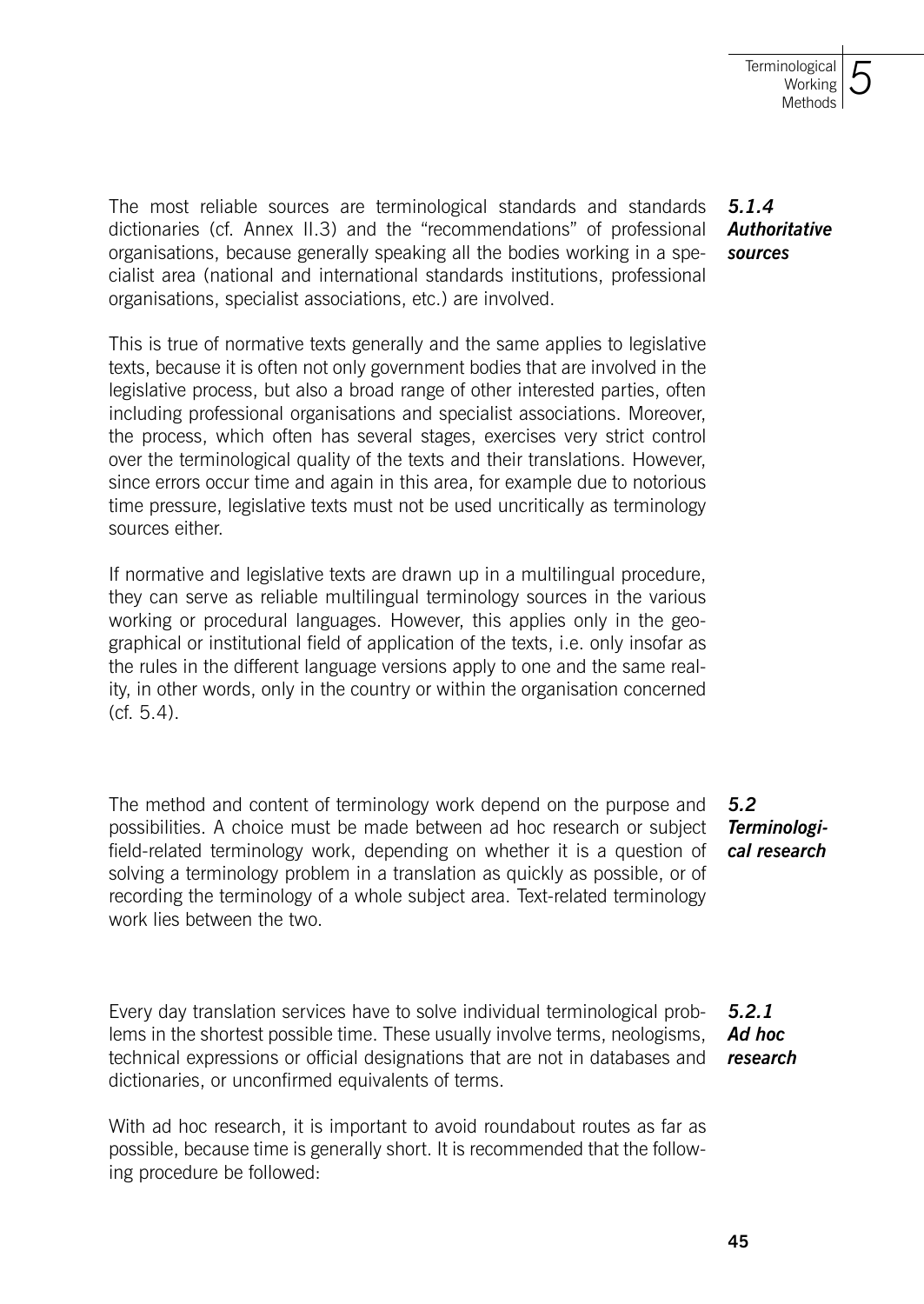*5*

- Define the terminology problem carefully (origin of the original text, recipients of the translation, type of text, subject field) so that the research can be focussed.
- Carry out research in the documentation held by the service that is directly related to the subject field.
- If there is no relevant documentation to hand, consult a competent specialist centre that can provide the information itself, recommend relevant documentation or give the name of the "right" expert.
- If the problem has still not been solved, do not hesitate to ask for help from another translation service specialising in the subject field.

In various respects the result of ad hoc research is not always satisfactory. Firstly, it often takes a disproportionate amount of time to research a single technical expression because the context has to be clarified for just one concept and in some cases lengthy documentary research carried out, while neighbouring concepts that are encountered in the course of the research often cannot be recorded or revised for lack of time. The risk of error is also relatively high, as the concept in question cannot always be clearly enough differentiated from similar concepts. For example, the terms for judicial authorities in different countries can only be translated correctly if the whole judicial system is familiar in the source and the target language (cf. 5.4).

Even if for the above reasons the results of ad hoc research are not necessarily entered in a database, they can be useful for later systematic research provided that at least the most important data is also noted. It may be worthwhile creating a working file for such records (cf. also 4.1 and 4.3).

The translation of long specialist texts provides an opportunity to carry out intensive terminology work. This is dependent, however, on the necessary time being available and the text being primarily concerned with one particular subject field or topic. With a more general text that relates to several subject areas the result of terminology work will be no more than a number of ad hoc investigations. *5.2.2 Text-related research*

> For example, if a text of several dozen pages on the financial problems of the Third World also deals with related questions (prices of exported raw materials, prices of imported industrial goods, effect of oil prices on the industrialised countries, etc.), it is clear that the research in each one of these subject areas can only be superficial and the results may be less reliable than for a text of about the same length which deals exclusively with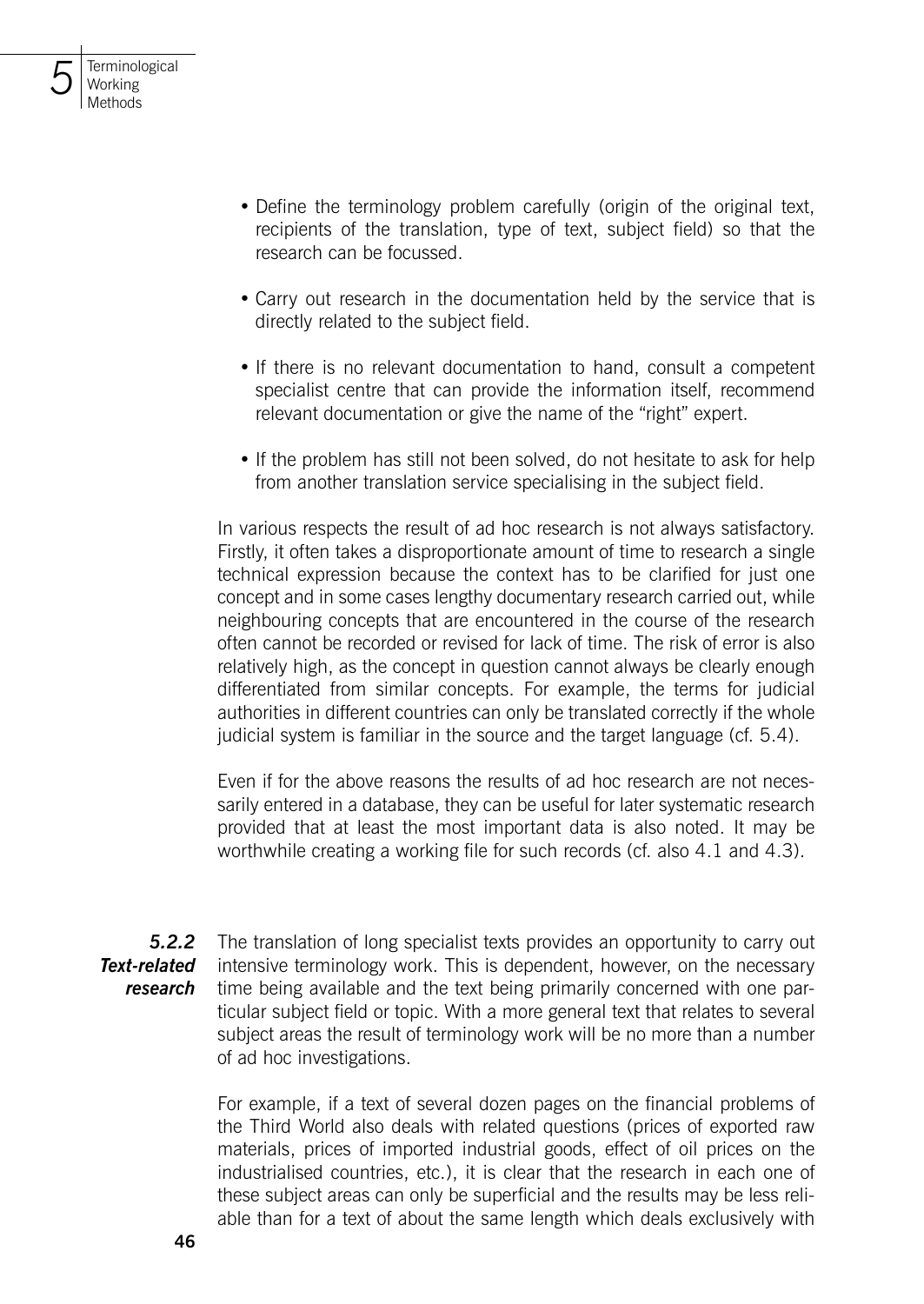the various forms of lending to developing countries. In the second case, the results will be more reliable and more productive because all the basic terminology of the subject area will very probably occur in the text and the terminological analysis will also record the other related concepts. This produces a terminology collection for a limited subject field that is similar to the result of subject-related research.

In fact the terminological analysis of a long text on one subject is often equivalent to a small terminology project. It is therefore worth organising the work accordingly, for example:

- by collecting detailed documentation that can be used for further work later on;
- by contacting competent experts right from the outset and form a working party if necessary.

Subject-related research<sup>1</sup> is the most reliable method because it allows the terminology of all or part of a clearly defined subject area and the relevant concepts as they relate to each other to be set out (concept diagrams; cf. 5.3). In comparison with ad hoc research, subject-related terminology work produces a much higher return for a relatively small amount of extra effort *research* because: *5.2.3 Subjectrelated* 

- neighbouring concepts are also recorded and revised with a concept (cf. 5.3.2 ff.);
- preparatory work and familiarisation with the subject field only have to be done once;
- the most effective use is made of the documentation;
- the most efficient use can be made of experts for establishing and checking terms;
- the result is a comprehensive terminology collection of the subject area that can be made available to a wider circle of users in a database or in printed form.

<sup>1)</sup> Subject-related terminology work is also referred to as "systematic" or "thematic" terminology work. "Systematic" terminology work means work that is based on a system of concepts drawn up in accordance with the Wüster method (cf. 5.3.3). The concept diagram of "thematic" terminology work is its presentation in concept fields or the subject tree (cf. 5.3.1ff.).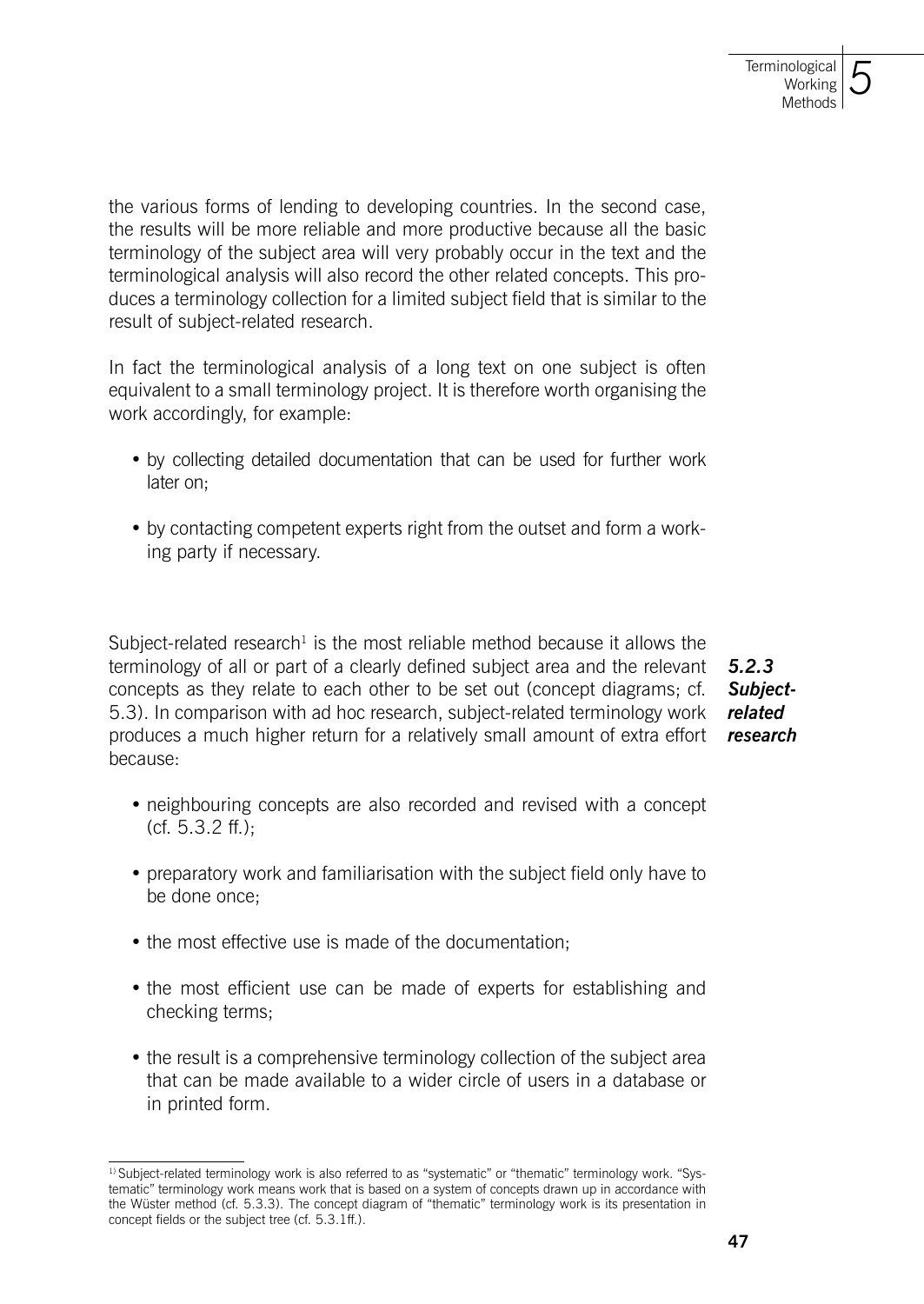

If there is an increase in the number of translations requested in a particular subject field, or if such an increase is expected, a systematic terminological study of this specialist area is definitely worthwhile.

A subject-related investigation is also very useful if it is a question of elaborating the relevant terminology as preliminary work for draft legislation or treaties. This provides a reliable terminological, i.e. special language basis for editing work and later translations, because the up-to-date terminology of the subject area is recorded and described, and at the same time inconsistencies, lack of coherence, and spread – e.g. concept overlaps and variants and synonyms – are identified and corrected, and finally terminological gaps are filled. Clarity about the concepts facilitates and shortens the discussions and prevents unnecessary misunderstandings that impede the work and can often only be resolved with difficulty by carrying out additional research.

Terminology work primarily involves thinking rather than writing. It is therefore important to organise terminology work in the translation service in such a way that it can be done continuously, whenever possible on a daily basis, if it is to produce reliable results. Longer interruptions are detrimental to the work because important subject and concept connections are lost. They are also uneconomic because those responsible have constantly to refamiliarise themselves with the progress of the work and if necessary with special questions of subject or method. *5.2.4 Project organisation*

#### *5.2.4.1 Project stage*

To achieve the desired result that is satisfactory in terms of quality and reliability, the working methods must match the requirements. Good preparation for a subject-related investigation entails:

- familiarisation with the subject field (reading introductory works);
- clear delimitation and structuring of the subject area (consult experts), so that the research does not digress;
- collection of sufficient documentation (ask experts) the quality of terminology work is heavily dependent on this;
- finding out whether terminology collections in the subject field already exist, e.g. from other translation or terminology services or professional organisations (avoid duplication of work);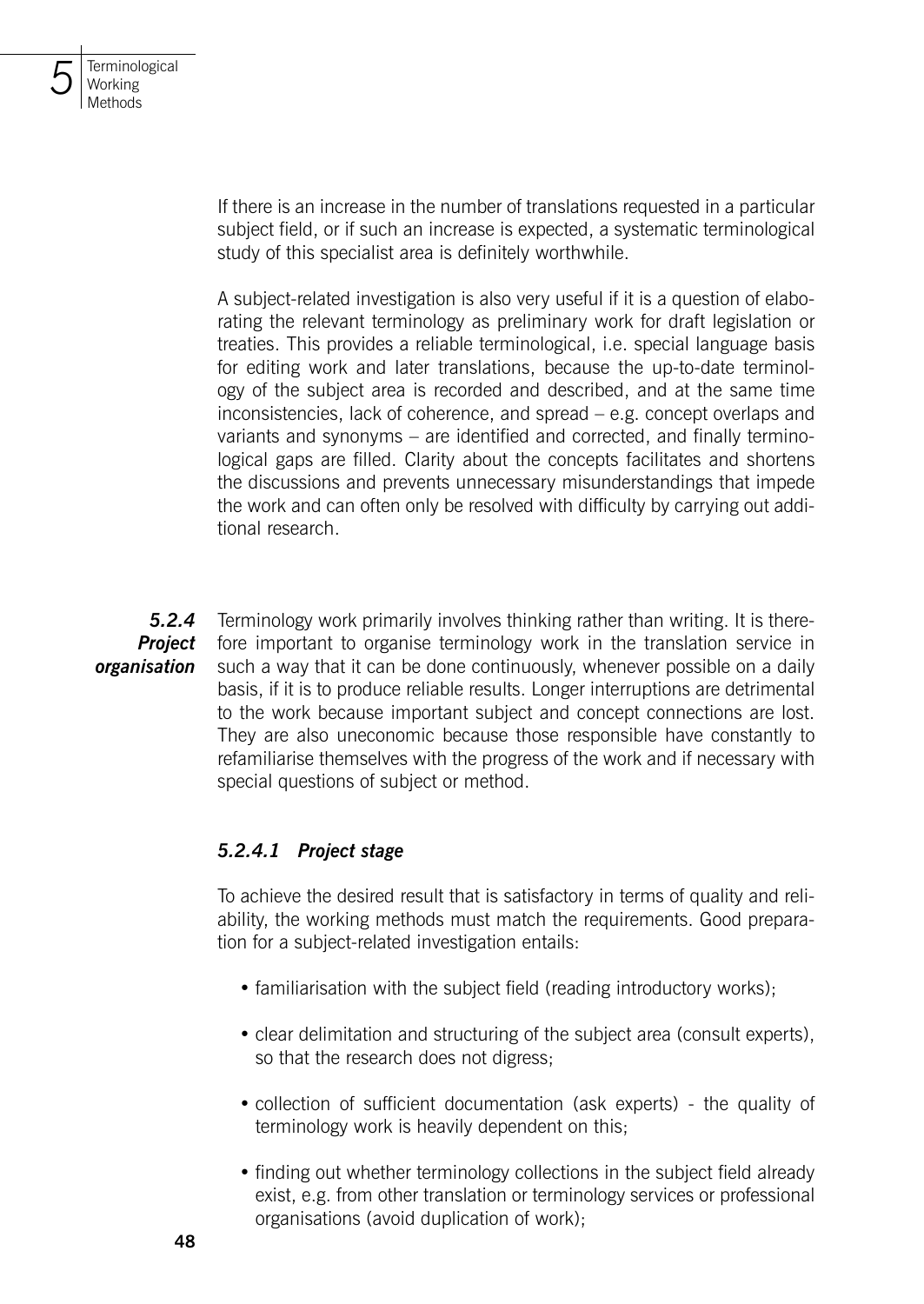• early formation of a working party comprising language and subject experts.

Only then can the recording and description of terminology begin, and this should also take place in clearly defined stages and in accordance with the proven methods (cf. 4 and 5.4):

- evaluation of source texts (first in one language; cf. also 5.4);
- compilation of monolingual lists of specialised terms and deciding on the concepts to be defined;
- preparation of working files in all working languages (with the minimum data set; cf. 4.1, 4.3 and 5.4); here, particularly in the case of computer-aided work, it is worth keeping the different versions of a working file with the in some cases extensive background information for later stages;
- compilation of definitions and contexts;
- compilation of other terminological and general information (cf. 4.1- 4.3);
- checking of the terminology collection by experts;
- final editing of the records and entry into the database.

#### *5.2.4.2 Rational organisation of work*

It is a good idea to organise a terminological investigation in stages, each of which should produce a result that can be checked, evaluated and used. When recording and describing terminology, the quality of the working file should already be such that it makes sense to make it available, if only perhaps to a selected, informed circle of users. The various working languages can be incorporated in stages, as can the additional information (definition, context, usage and other notes). In this way the results can be used sooner, which offsets to a certain extent the large amount of time and money spent, and test users can contribute to the further development of the data collection through criticism and by making suggestions. It is normally worthwhile keeping the different versions of the working file so that the sometimes extensive background information is retained for later work.

Terminology work, and in particular subject-related research, should also be divided up into relatively narrowly defined projects and if necessary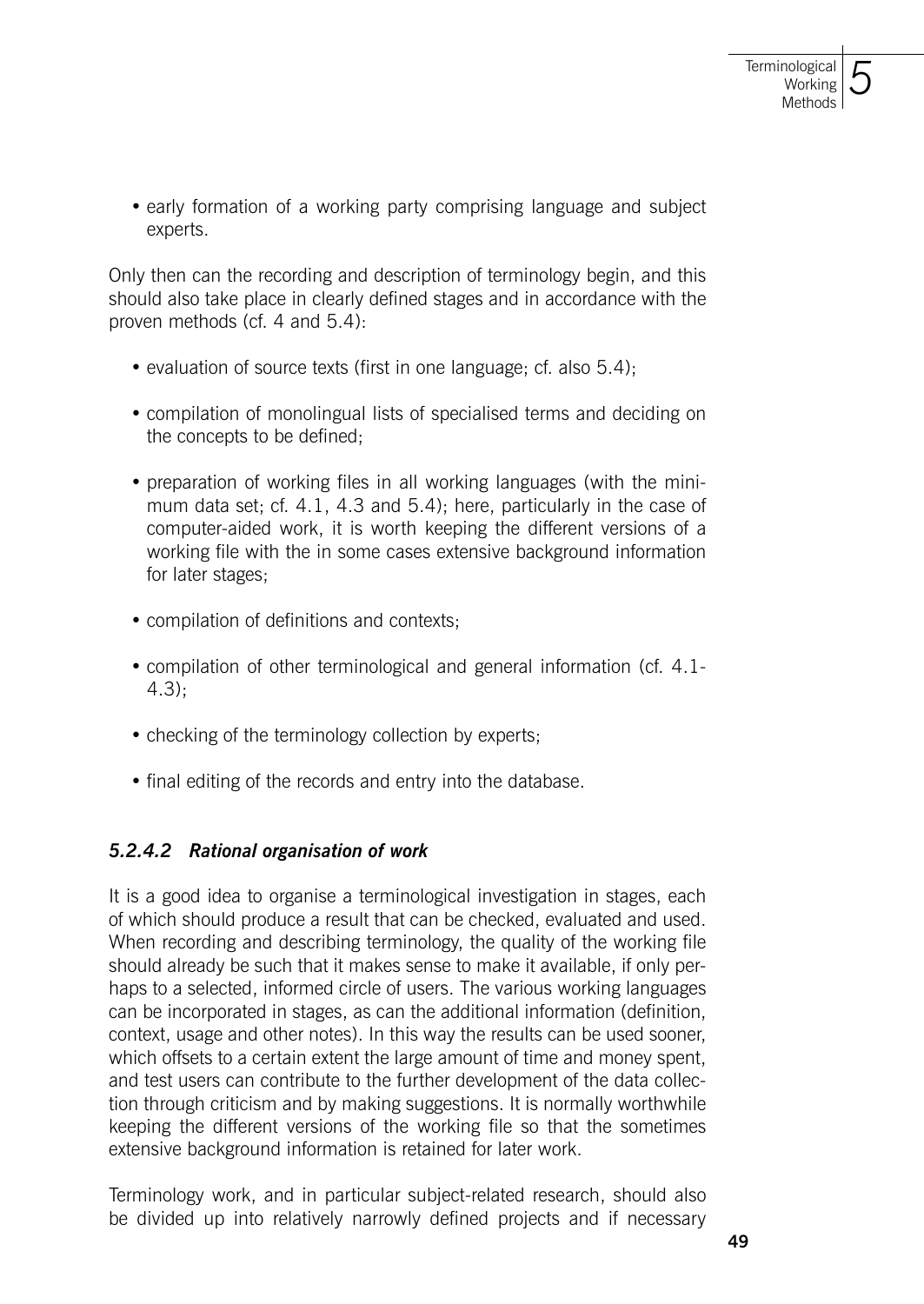

sub-projects<sup>2</sup>, so that the tasks do not become too complex and unmanageable. It must be possible to finish each sub-project within a reasonable period and to produce a usable result. Individual, reliable and fully usable sub-sections are gradually incorporated to form a comprehensive whole. Terminology projects on too large a scale run the risk of becoming "endless" projects, and this can dampen the motivation of those involved and eventually hamper the progress of the terminology work altogether.

The system-compatible further development of terminology, the terminologically reliable editing of technical texts, as well as the use of terminology in the transfer of knowledge (thesaurus construction) require the vocabulary of the subject field in question to be presented in a way that shows the relations between subjects and concepts. A technical dictionary arranged in alphabetical order, for example, is sufficient as a translation aid, but can never provide the required overview of the range of concepts, even if it contains only the terminology of the subject field concerned. *5.3*

Relations between concepts can be shown very well in graphic form (a concept diagram)<sup>3</sup> , provided that this presentation is descriptive and clear. However, as the relations between concepts may be complex, it is not always easy to construct a clear system. There are therefore different types of concept diagrams for terminology: presentation in concept fields or the subject area diagram with tree structure (subject area tree), both of which leave relatively large scope for the arrangement of concepts, and the stricter system of concepts built up hierarchically according to logical relationships.

The aim and purpose of a terminology project must determine whether a concept diagram should be drawn up or not, because it often takes considerable time. It is worth the effort, however, if it is a matter of presenting the vocabulary of a subject field clearly for the editing of a specialised text or for the comparison or standardisation of terminology. There is the added factor that the concept diagram can also be produced in the database, which makes it possible to extract and print technical dictionaries or glossaries constructed in this way at any time (cf. 4.2.1 and 5.3.2).

The usefulness of concept diagrams becomes particularly clear in translation-related multilingual terminology work. By comparing concept fields, subject area diagrams, or systems of concepts, terminological gaps in one or other language can be identified, for example, and reliably filled (cf.

*Concept diagrams*

<sup>2)</sup> Good examples of this are terminology work relating to private law with its various subdivisions (such as commercial law, intellectual property and insurance law) or to submarine construction (ship's hull, propulsion, immersion technology, weapons etc.).

<sup>3)</sup> Cf. Sager, J.C.: A Practical Course in Terminology Processing, Amsterdam/Philadelphia, 1990, p. 31, 65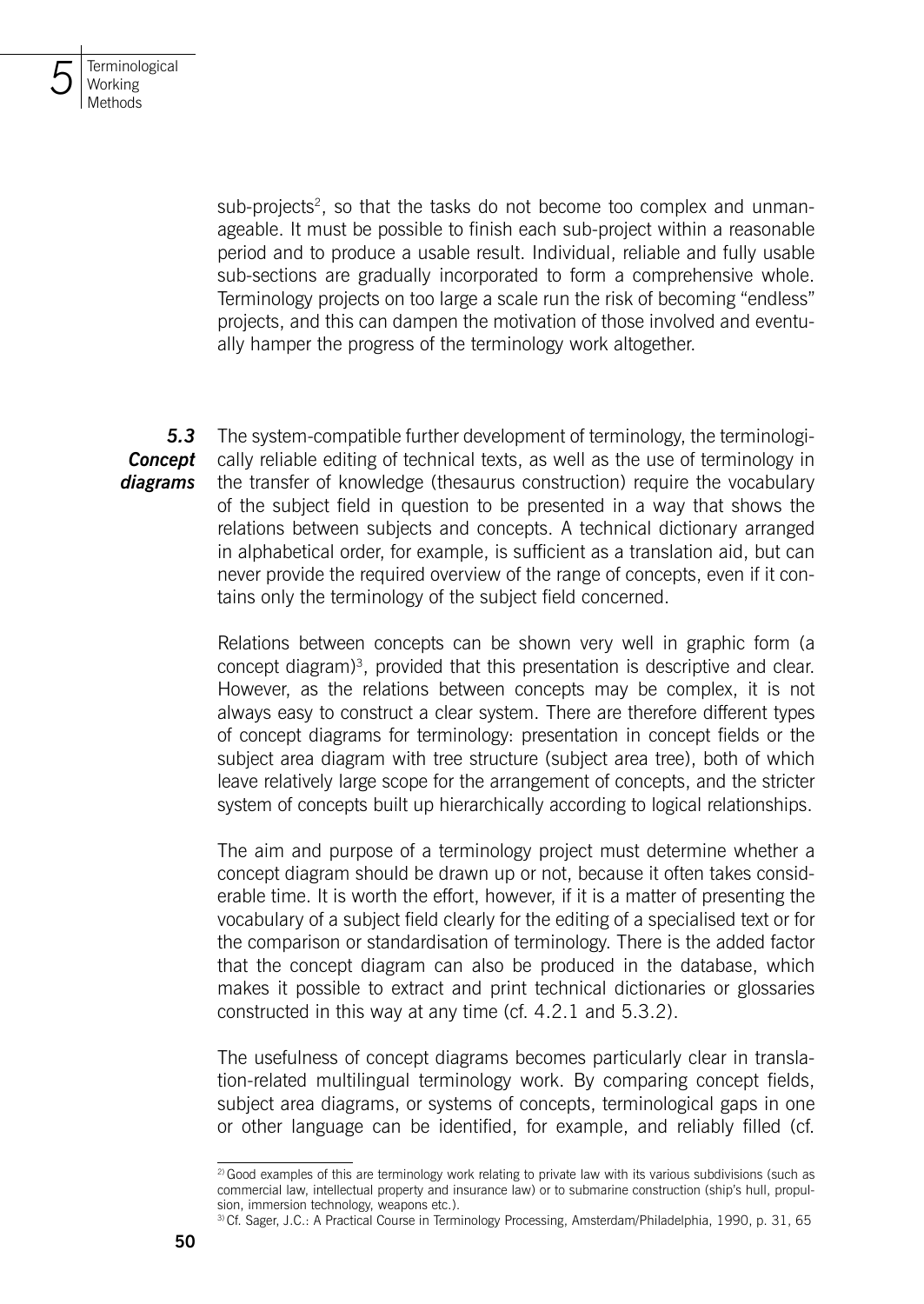5.4.1). For concept comparison, it is often sufficient to draw up the system of concepts for a particular group of terms, so that synonymy within languages or the equivalence of terms between languages can be clarified with certainty (cf. 5.3.3 and 5.4.1).

Concept diagrams, namely presentation in concept fields and the subject area tree, with the help of concept classification, provide an overview and perspective of the range of concepts in the subject area. Comparison with a conveniently arranged crockery cupboard springs to mind here: here objects with the same or similar function are kept together (crockery for eating: for everyday purposes or special occasions; drinking vessels: cups, glasses: wine glasses, tumblers, etc.); likewise, terms with similar intension are grouped together (cf. example of "parliament" subject area tree: bodies; procedures; motions, votes; cf. 5.3.2). Over and above their classifying function, both these concept diagrams assist with different aspects of terminology work, and in particular with project organisation (division of work and arrangement of progress, compilation of documentation and selection of experts according to subjects; cf. 5.1.1 and 5.2.4.1) as well as with definition, because the "denominators" of the groups of terms are often actual generic concepts.

The presentation of concept relations in concept fields, with its relatively loose structure, is an easier method than the system of concepts, where concepts of very different categories are put into a clear order. If, for example, a subject field includes very diverse (abstract and concrete) objects, which are related in very different ways to each other (function, chronology, type of object, etc.), one should not try to force these into a hierarchical system of relationships (cf. 5.3.3). Such varied relationships are better presented in the thematic relations of concept fields.

*5.3.1 Presentation in concept fields*

For example, the concept field "Swiss Education" would record the concepts relating to not only the various education systems and levels of schools, types of diploma and titles, but also to the types of teaching, teaching resources and aids, as well as subjects and teaching staff etc., and would show these according to categories or in subject groups. The large number of concepts of very different categories that have to be dealt with in such a project makes it advisable from the outset to give preference to the free arrangement of the concept field over that of the system of concepts, provided the purpose of the terminology work is not standardisation or complete, if necessary multilingual, comparison of terminologies, both of which make particularly high demands on concept arrangement.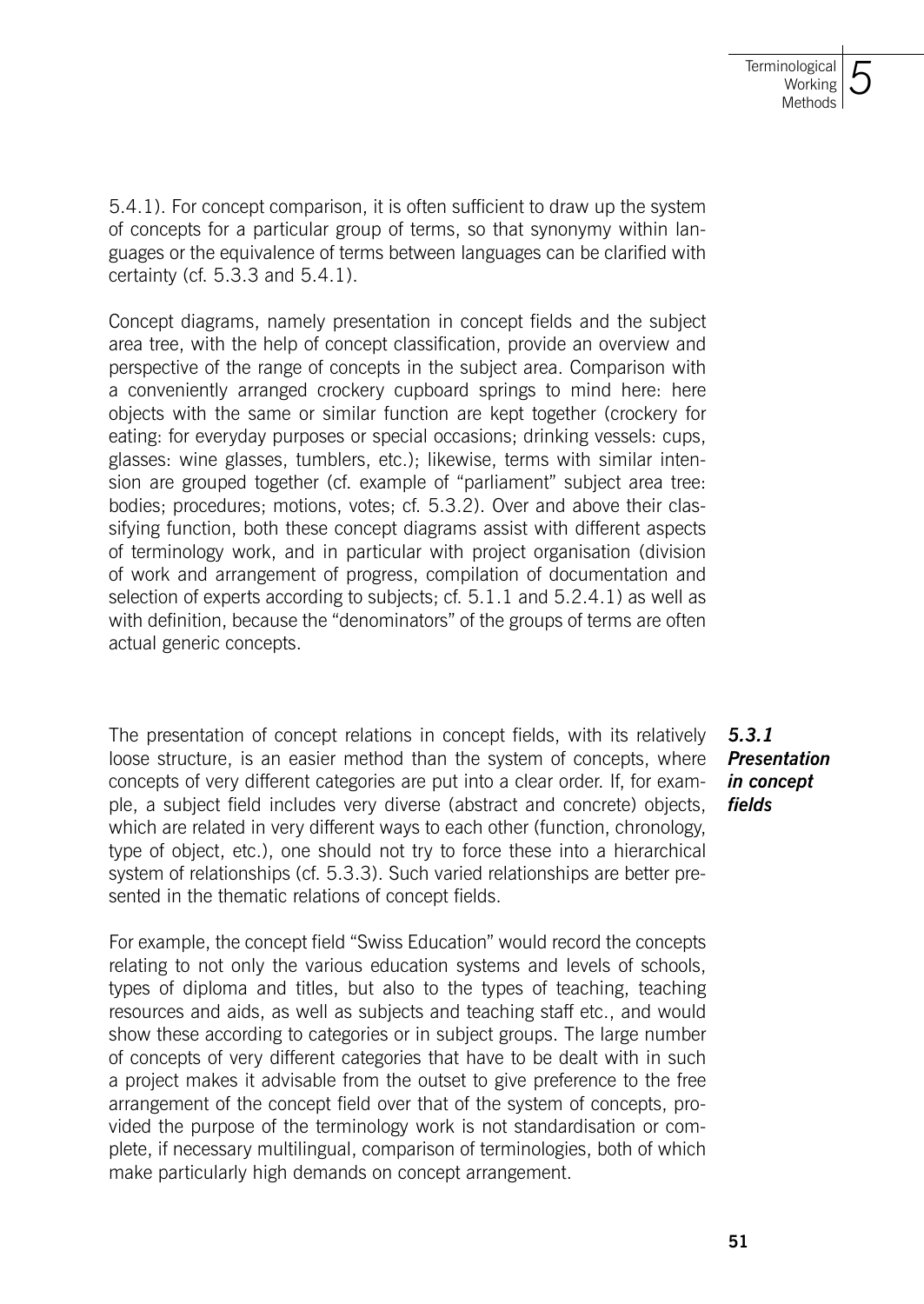

| Example:               | Concept field "Swiss Education" (extract: types of school<br>classified according to school level) |                                                                                                          |
|------------------------|----------------------------------------------------------------------------------------------------|----------------------------------------------------------------------------------------------------------|
| <b>EDUCATION</b>       |                                                                                                    |                                                                                                          |
| <b>SCHOOL LEVELS</b>   |                                                                                                    | <b>TYPES OF SCHOOL</b>                                                                                   |
| Pre-school level       |                                                                                                    | Playgroup<br>Kindergarten                                                                                |
| Primary level          |                                                                                                    | Primary school<br>Intermediate school                                                                    |
|                        | Lower secondary level                                                                              | Secondary school<br>Pre-gymnasium                                                                        |
|                        | Upper secondary level                                                                              | Gymnasium<br>Vocational school<br>Technical college<br>Vocational middle school<br>Diploma middle school |
| Higher education level |                                                                                                    | University<br>University of applied arts and science<br>Institute of Technology                          |

Closely connected with the presentation of concept relationships in concept fields is the subject area diagram in the form of a tree structure, the subject area tree (FR: arbre du domaine). It arranges all the concepts of the subject area under consideration according to subjects and categories of object that are developed up during familiarisation with the subject area and evaluation of the source texts. The arrangement and thus the concept diagram is in fact obtained by examining or "questioning" (question: WHAT IS IT?) the terms found with regard to the concepts, i.e. the named physical or abstract objects. *5.3.2 Subject area tree*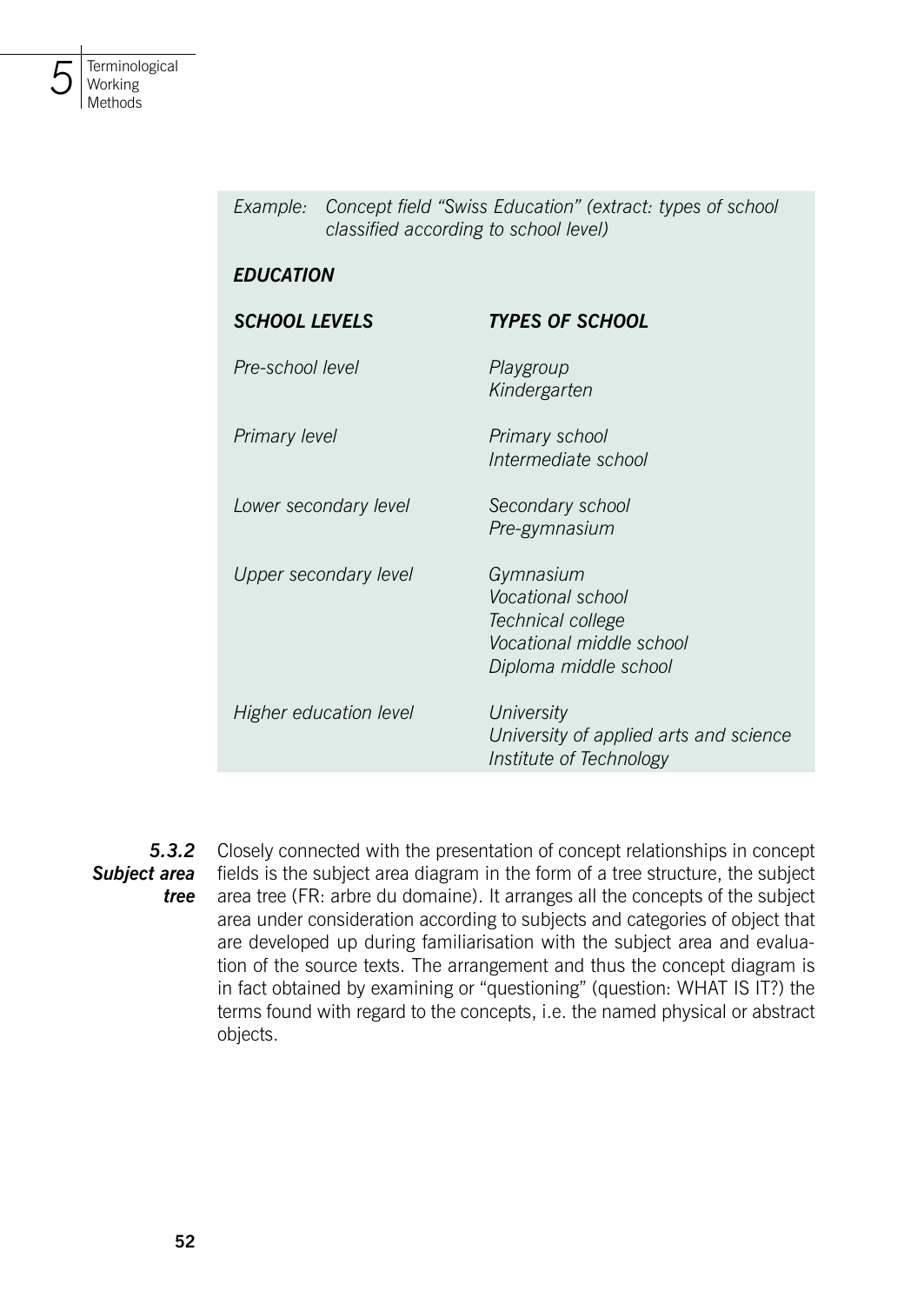

The structure, a concept plan, which is presented in the form of a tree, is obtained from the links, the relevant connections between these subjects and categories. Similar objects are grouped under their subject and if necessary according to categories (cf. below the subject diagram on terminology of the Swiss Federal Assembly). These groups form concept fields and can eventually form the basis for the construction of "small" systems of concepts.

A system of concepts presents the relations between the concepts and serves:

*5.3.3 System of concepts*

- to enable comparisons to be made of concepts and their terms in a language (e.g. in the analysis of synonymy) or between different languages (analysis of equivalence);
- to form the basis for unifying and standardising terminology;
- to order knowledge.

The hierarchical relations between concepts are of particular importance for terminology work. A distinction is made in logical relations between generic concepts (GC), specific concepts (SC) and co-ordinate concepts (CC: concept on the same level with others), and in partitive relations between comprehensive concepts and partitive concepts (whole and part; cf. 2.2.1 and Annex I).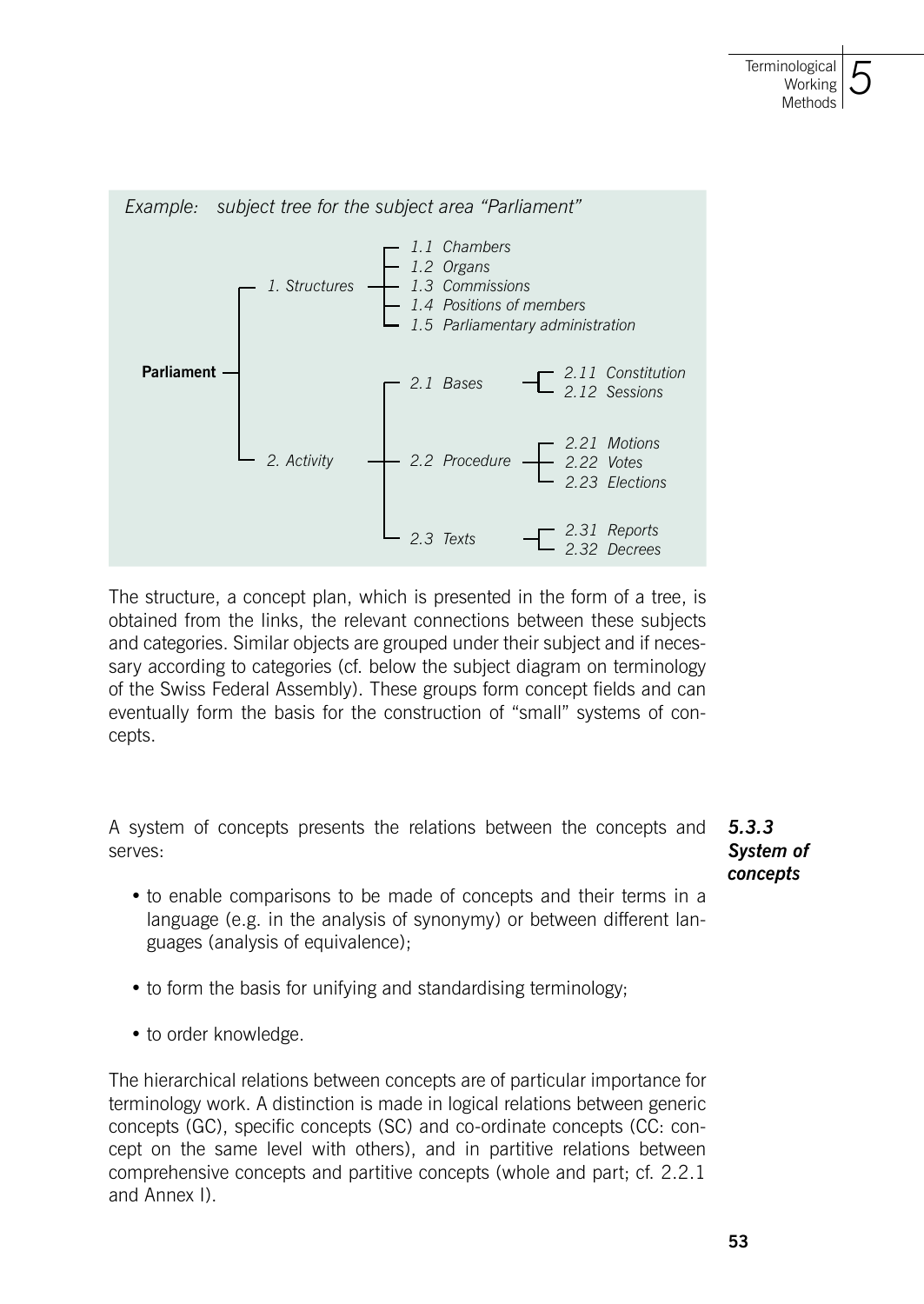The position of a concept in the system of concepts of abstraction relations is determined by its extension and intension. The larger the intension of a concept (the larger the number of characteristics), the smaller its extension will be (the smaller the number of specific concepts falling under the concept will be). Furthermore, each generic concept (broader concept) may be the specific concept (narrower concept) of a concept on a higher level of abstraction.

The definitions, which delimit and differentiate the concepts from each other by means of their characteristics, which are in turn obtained from the source texts during terminology work, form the basis for the construction of systems of concepts (cf. 2.2.1 and 4.1.4).

This can be illustrated using an example from the field of employment statistics:



As the definitions show, what both concepts have in common is that the persons concerned are without work and are looking for work. The concept

<sup>4)</sup> Source: Statistisches Jahrbuch der Bundesrepublik Deutschland, Bonn 1985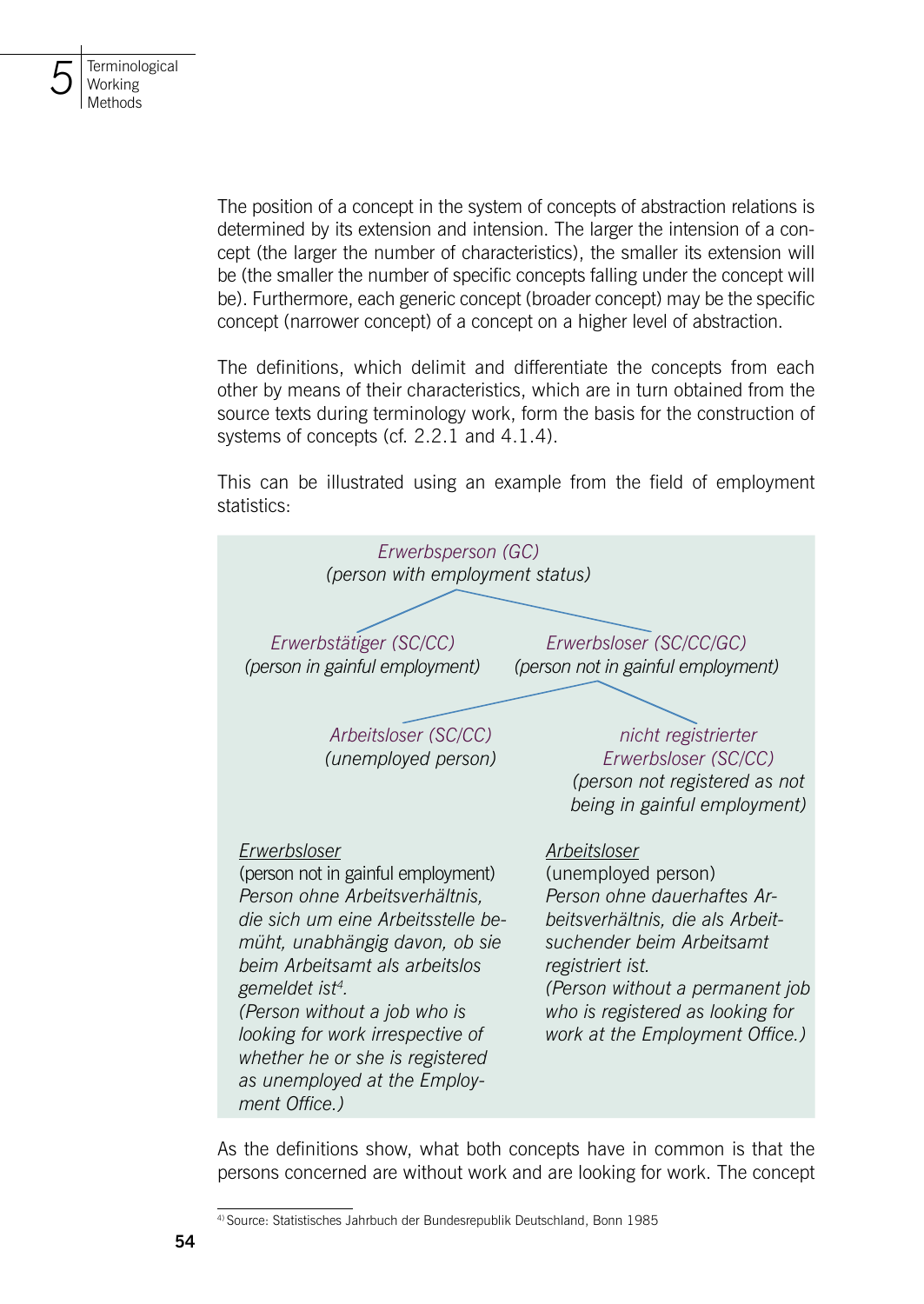"Arbeitsloser" (unemployed person) has the additional limiting characteristic of being registered at the Employment Office as a person looking for work. "Erwerbsloser" is therefore the generic concept and "Arbeitsloser" its specific concept.

Terminology work in several languages makes special demands with regard to language knowledge and also with regard to knowledge of the relevant language realities. However, the particular problems of multilingual, translation-oriented terminology work carry different weight depending on whether the work involves internal texts in the languages of a multilingual country or foreign-language texts in a monolingual country (cf. also 5 and 5.1.3).

The first prerequisite of reliable multilingual terminology work is to clarify precisely the concepts in one of the working languages, the "source language"<sup>5</sup> . Subject-related research is the best way of doing this (cf. 5.2.3). Secondly, the terms in the other languages, the "target languages", must be found using original texts in the language concerned.

Finally, comparing the concepts and systems of concepts in the source and target languages provides information on the degree of equivalence of the terms. The primary basis for this comparison is the additional information on the individual concepts, namely the definitions (cf. 5.3.3). It will often be found that concepts do not have equivalents or are not even found in a particular language because they do not exist in the real world of the language area. In this case one can make do with a suggested translation, which must be marked as such in the terminological record.

#### *Example:<sup>6</sup>*

*"Laufbahn" f. ± (umfasst alle Ämter derselben Fachrichtung, die eine gleiche Vorbildung und Ausbildung voraussetzen)*

*"career structure" (comprises all posts within the same specialist area which require similar education and training)*

*5.4 Multilingual terminology work*

*5.4.1 Comparison of terminologies*

<sup>5)</sup> In multilingual terminology work, the "source language" is the first language worked with. In fact, it would have to be possible for each of the working languages to be both source and target language. However, this ideal will only occur in certain circumstances (cf. also note on terminology work in multilingual countries and organisations under 5.1.3).

<sup>6)</sup> From: Manual of Legal and Administrative Terminology. Public Service Law. Deutsch/Englisch - German/ English. Berlin: Heymanns Verlag, 1988, pp.126, 133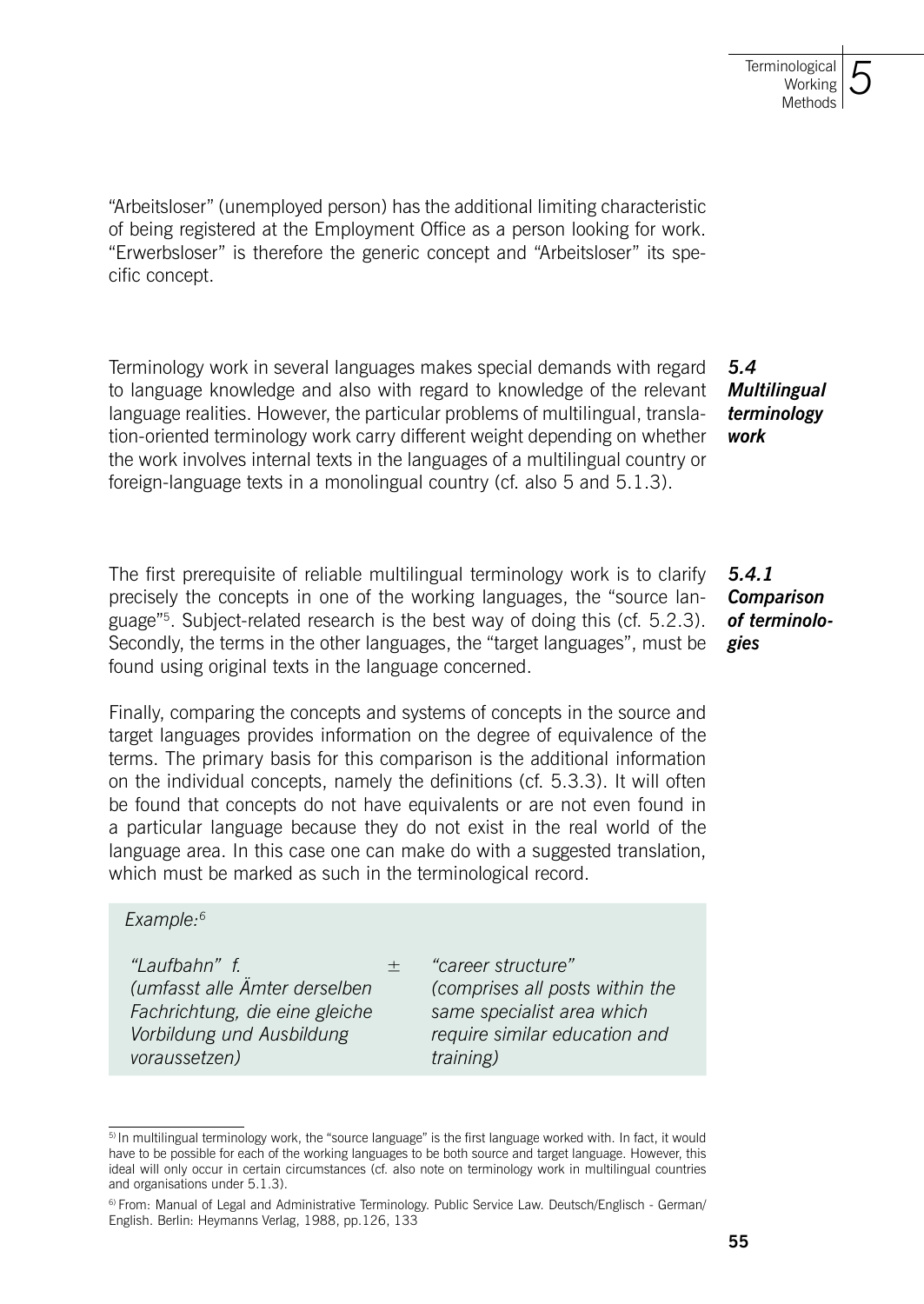

| tp.: "specialist administrative   |
|-----------------------------------|
| employee"                         |
| (professional designation of an   |
| office employee who has passed    |
| an examination following a three- |
| year training period)             |
| $tp. = translation$ proposed      |
|                                   |

These examples from the field of legislation give a clear indication of the problems that may confront the translator when legal terminology has to be translated into the language of a different legal system. It will not be possible to fill all the gaps by comparing the terminology in the source and target languages because, despite all the similarities, legal systems are too different, even though they are subject to increasing harmonisation nowadays. This applies not only to law, but similarly to many other subject areas that have developed more or less independently in a particular region, or which for other reasons such as tradition, for example, have a strong national or regional character (old crafts and trades, the armed forces, etc.).

The translator will have to decide in such cases whether to concentrate on the similarities and make do with approximate terms in the target language, or whether to coin new terms, based on the terminology in the source language if necessary. The second solution was chosen by the authors of "Einheitliche Übersetzung deutscher Gerichtsbezeichnungen in die englische, französische und spanische Sprache"<sup>7</sup> who suggested the following French terms for German courts:

| German                   | French                          |
|--------------------------|---------------------------------|
| Amtsgericht              | Tribunal cantonal               |
| Landgericht              | Tribunal régional               |
| Oberlandesgericht        | Tribunal régional supérieur     |
| <b>Bundesgerichtshof</b> | Cour fédérale de Justice        |
| Bundesverfassungsgericht | Cour constitutionnelle fédérale |

As far as the designations are concerned, this point is made even clearer if we consider the French and German names for courts in Switzerland as a further example. The "Oberlandesgericht" in the canton of Bern, for example, is "Obergericht" in German and "Cour suprême" in French, but in the canton of Fribourg "Kantonsgericht" and "Tribunal cantonal". The "Amtsgericht" is called "Bezirksgericht" in the canton of Zurich and "Tribunal de

<sup>7)</sup> From: Auswärtiges Amt/Bundesminister der Justiz: "Einheitliche Übersetzung deutscher Gerichtsbezeichnungen in die englische, französische und spanische Sprache". Bonn, 1974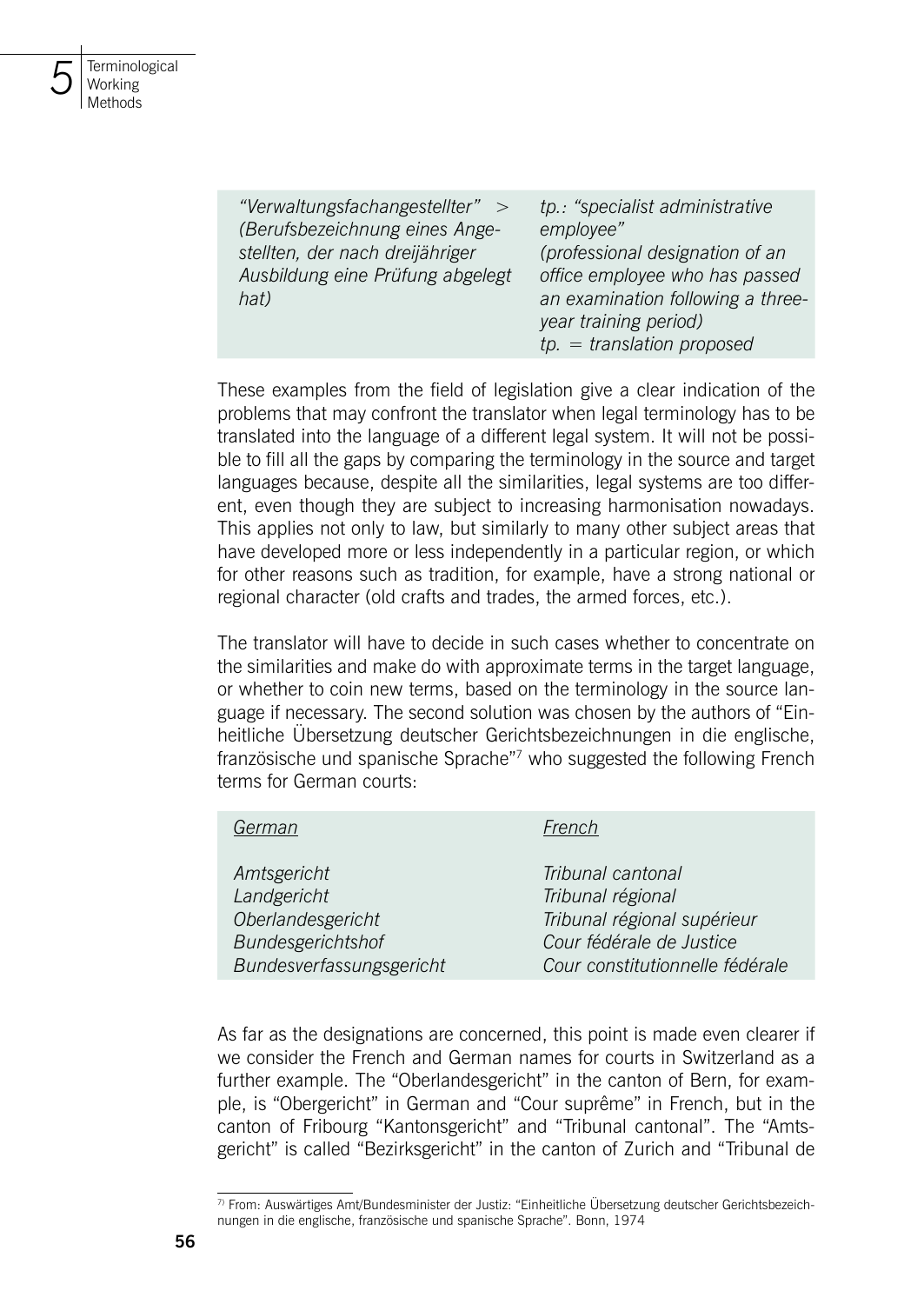district" in the canton of Vaud. And finally the highest Swiss court is called "Bundesgericht" or "Tribunal fédéral".

If new terms are coined to fill terminological gaps, this must be done systematically and in accordance with the rules of the target language (cf. 2.2.2). Experts in the subject field concerned should always be asked to check neologisms.

The raw materials for terminology work are normally specialist texts on a specific subject. Opinions are divided on who best should examine such texts for terminological purposes: someone whose mother tongue is the original language of the text, or someone who translates from this (foreign) language? Increasingly, the prevalent view is that terminological analysis of specialised texts should be carried out by people whose mother tongue is the language of the texts. Since they are particularly well acquainted with this language, they can distinguish between general language (LGP) and LSP with more certainty in difficult cases and can spot problems that foreign speakers may well overlook, for example idiomatic technical expressions or terms whose motivation is unknown or no longer discernible.

*5.4.2 The mothertongue principle in terminology*

*Examples: "to shut down the system" Computer: to switch off the operating system "to lodge an appeal" Law: to present an appeal formally to the proper authorities "flag of convenience" National flag which a ship is allowed to fly, although its home harbour is not in the country in question "generic medicine" Medicine that is no longer protected by a patent.* 

However, anyone who carries out terminological analysis of texts in their mother tongue must be careful not to overlook terms or expressions which, perhaps because they know the language well, may seem to be banal or easy to translate. The needs and difficulties of foreign speakers should therefore always be borne in mind when carrying out the analysis.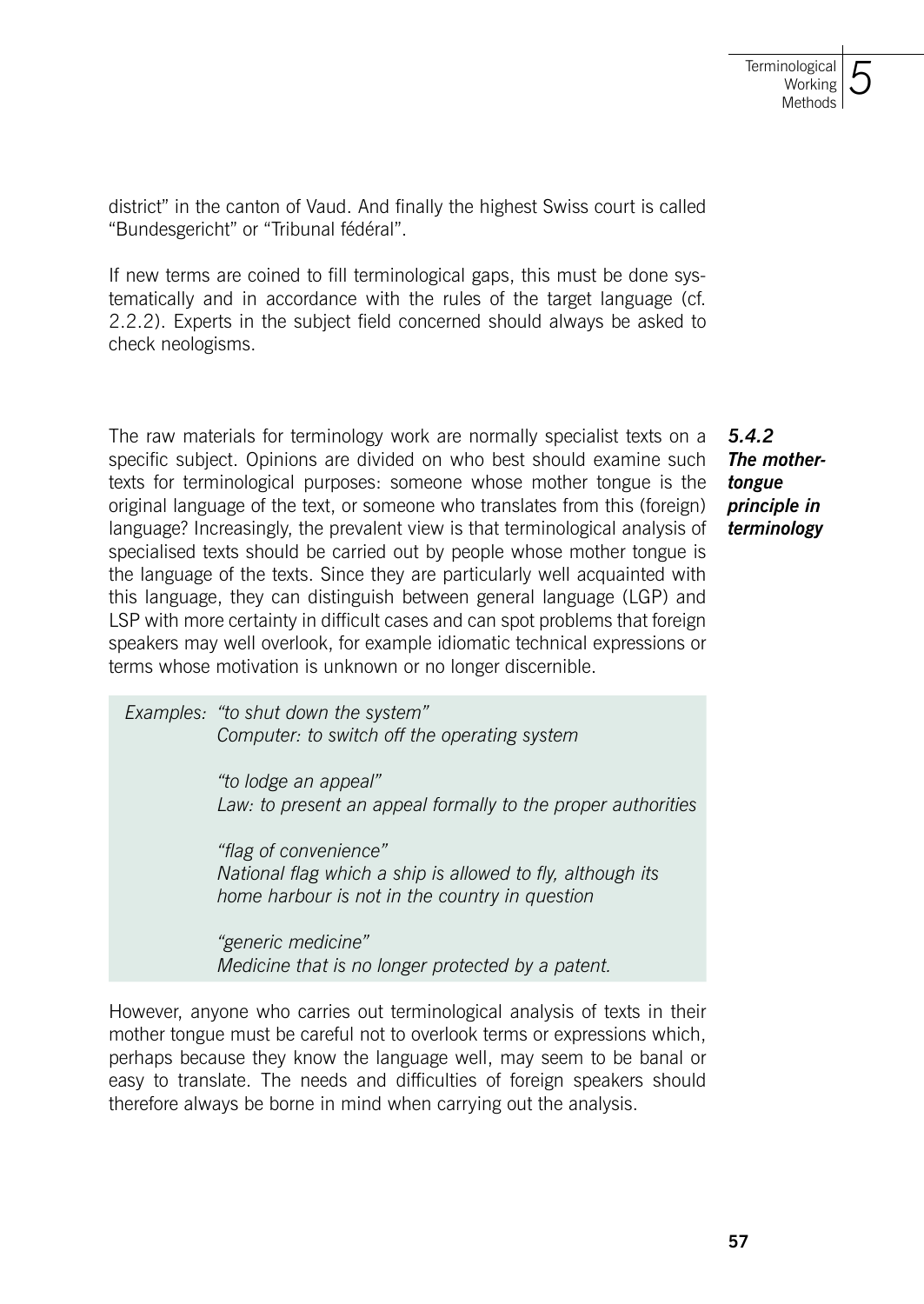

*Implementation of the mother-tongue principle poses particular practical problems. Of course not every translation service can call on people with the required language knowledge of all the source languages from which it translates. Teamwork and co-operation between translation services within the same company, the same global concern or even different firms and organisations, as well as between specialist centres and translation services often provide excellent opportunities to obtain reliable terminology in the source languages in a rational way. More use should be made of these opportunities.*

The linguistic means of expression of specialist communication includes not only specialised vocabularies and single- and multiple-word terms, but also various expressions that combine terms with other terms or with words from general purpose language: technical expressions and phrases as well as - in a wider sense – standard formulations relating to the special subject. These expressions can be recognised as being typical of a particular subject field by the fact that they are met particularly frequently or even solely in texts on this subject. Taken as a whole, they form its specialised phraseology. *5.5 Specialised phraseology*

These are combinations of a verb and a noun or a term based on preferred or established usage, where the verb, and possibly also the noun, is often not a specialist term on its own, but only becomes so in conjunction with the other component of the combination. *5.5.1 Technical expressions*

> *Examples: to tighten a screw to issue shares to shut down the (operating) system to institute criminal proceedings to launder money to coat a lens*

These too are more or less permanent word combinations, but with a variety of elements (verb, noun, adjective, preposition) and usually consist of no more than three to six words. Through frequent usage they become fixed formal parts of a sentence, which constantly recur in the texts of a particular subject like set pieces. *5.5.2 Technical phrases*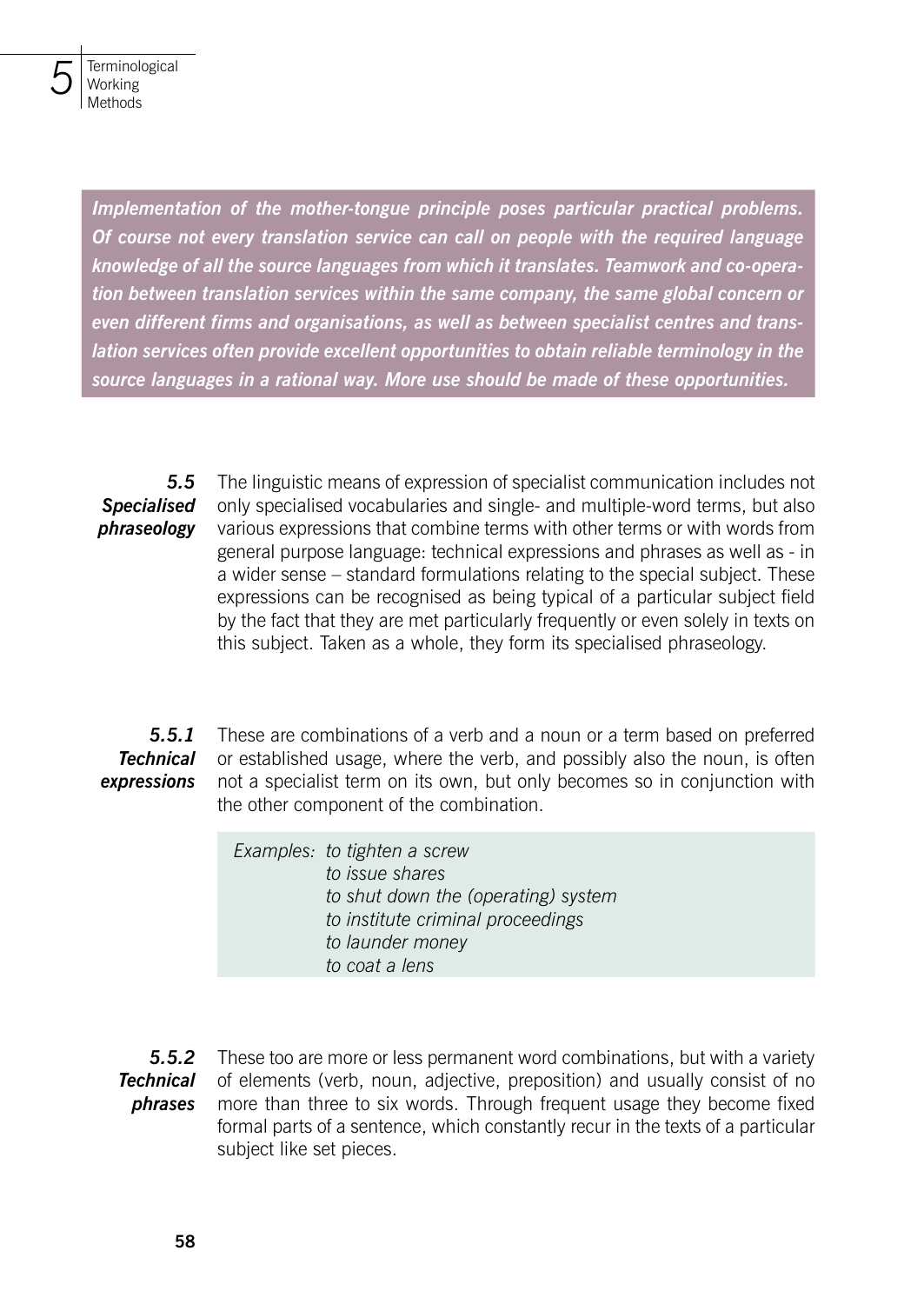*Examples: turnover including tax free of taxes and duties free on board harbour construction and equipment of vehicles to bind by terms and conditions in good faith* 

These include expressions, phrases, whole sentences or even texts, whose wording has been fixed in detail, with the intention of ensuring that the same intensions are always expressed in the same way. Well-known examples of this are the opening and closing forms of words of international agreements (with their translations) and the standard formulations of business contracts, statutory texts, weather forecasts, etc.

*5.5.3 Standard formulations*

*Examples: "Follow me!" // "Open the door, please!" (air transport) "Cloudy, wind from the west." (meteorology) "[...], drawn up in [...] languages, each being equally authentic [...]." (contract law)*

Specialised phraseology, like terminology, plays an extremely important part in specialist communication. The use of the correct specialised phraseologisms underlines the specialist nature of the texts and translations, creates confidence in the specialist reader, and specialist communication gains in reliability and efficiency. If, for example, the same specialised phraseologisms (technical expressions and phrases) or subject-specific standard formulations occur in several texts on the same subject, the reader/recipient of the message can assume that these express the same intensions.

This consistency of specialised phraseology, within and between languages, is a self-evident requirement for any specialist text and its translations. However, it is specialised phraseology that often causes difficulties in the translation of specialist texts. The quality of each technical translation is therefore measured to a great extent by how well the problems of specialised phraseology are mastered.

For these reasons, when compiling terminology of a subject field, its phraseology should also be recorded. The following considerations may be of help here:

*5.5.4 Compiling specialised phraseology*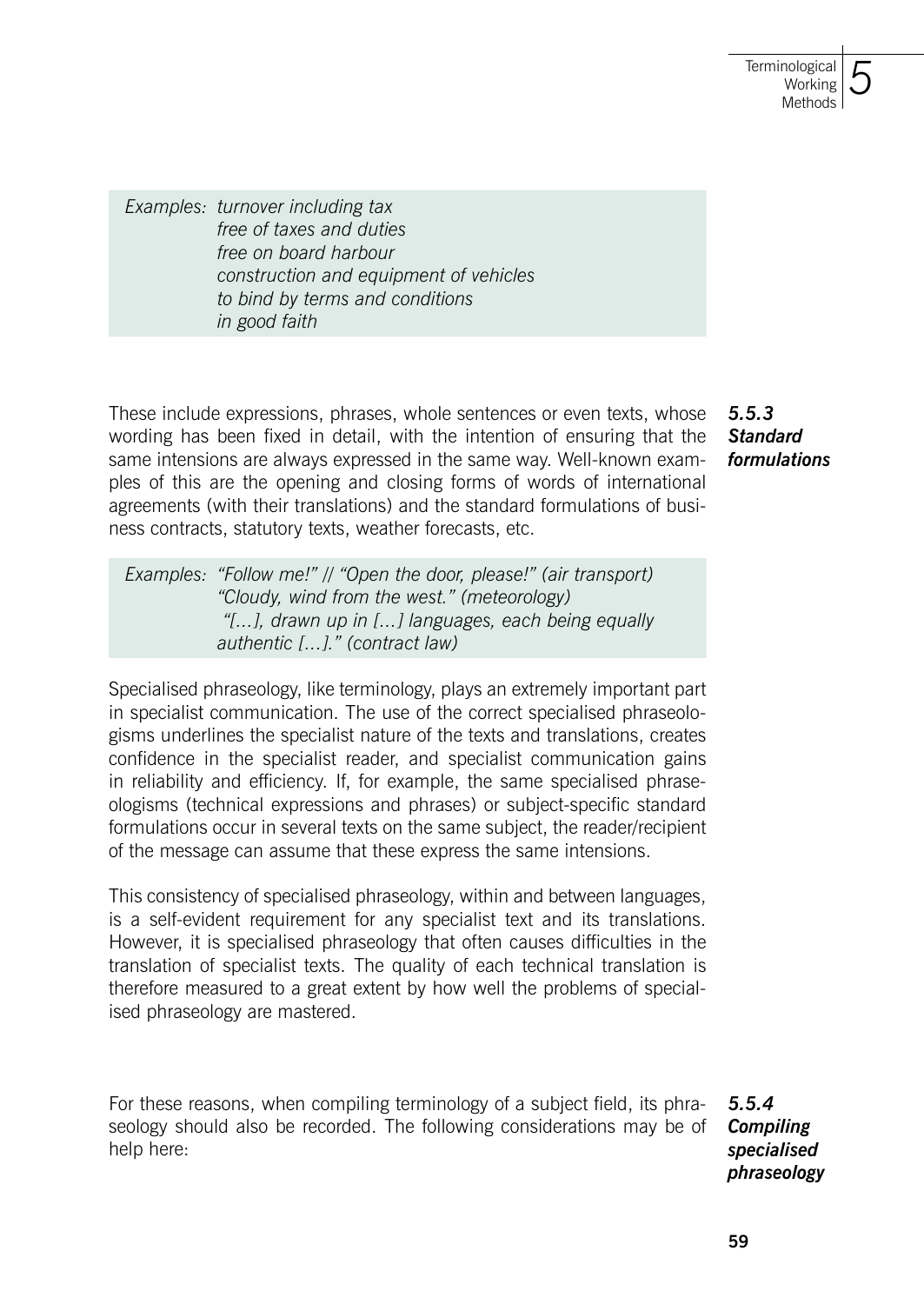#### *5.5.4.1*

The technical expressions and phrases to a major extent form the idiomatic nature of the specialist texts and, of course, also of their translations too. The agreement or disagreement of experts ("yes, we say that"; "no, we don't say that") therefore makes it easier to determine whether an expression or phrase belongs to the inventory of expressions of the subject field concerned.

#### *5.5.4.2*

Technical expressions and technical phrases differ from multiple-word terms, inter alia, due to the fact that the link that exists between their constituent parts is not absolutely fixed in every case. Whether the various elements occur together or not, i.e. whether for example shares are "issued" or "put on the market" depends on the circumstances or conditions of use. The conditions can, for example, be: the subject field, the type of text (legal text, instructions for use, intended readership of the text: experts or a wider public), the employer (company, administration) and the required style.

It seems characteristic for expressions that, outside the specific specialist context (subject field, country, etc.), the verb can be replaced by a synonym.

| Examples: Technical expression                    | Alternative verbs          |
|---------------------------------------------------|----------------------------|
| to institute criminal proceedings to start, begin |                            |
| to issue shares                                   | to put/place on the market |
| to shut down the (operating)                      | to switch off, turn off    |
| system                                            |                            |

#### *5.5.4.3*

The importance and use of a technical expression or technical phrase necessarily depends on the specialist context; in other words, a specialised phraseologism typically occurs in a particular subject field and belongs to its inventory of expressions (specialised vocabulary in the wider sense).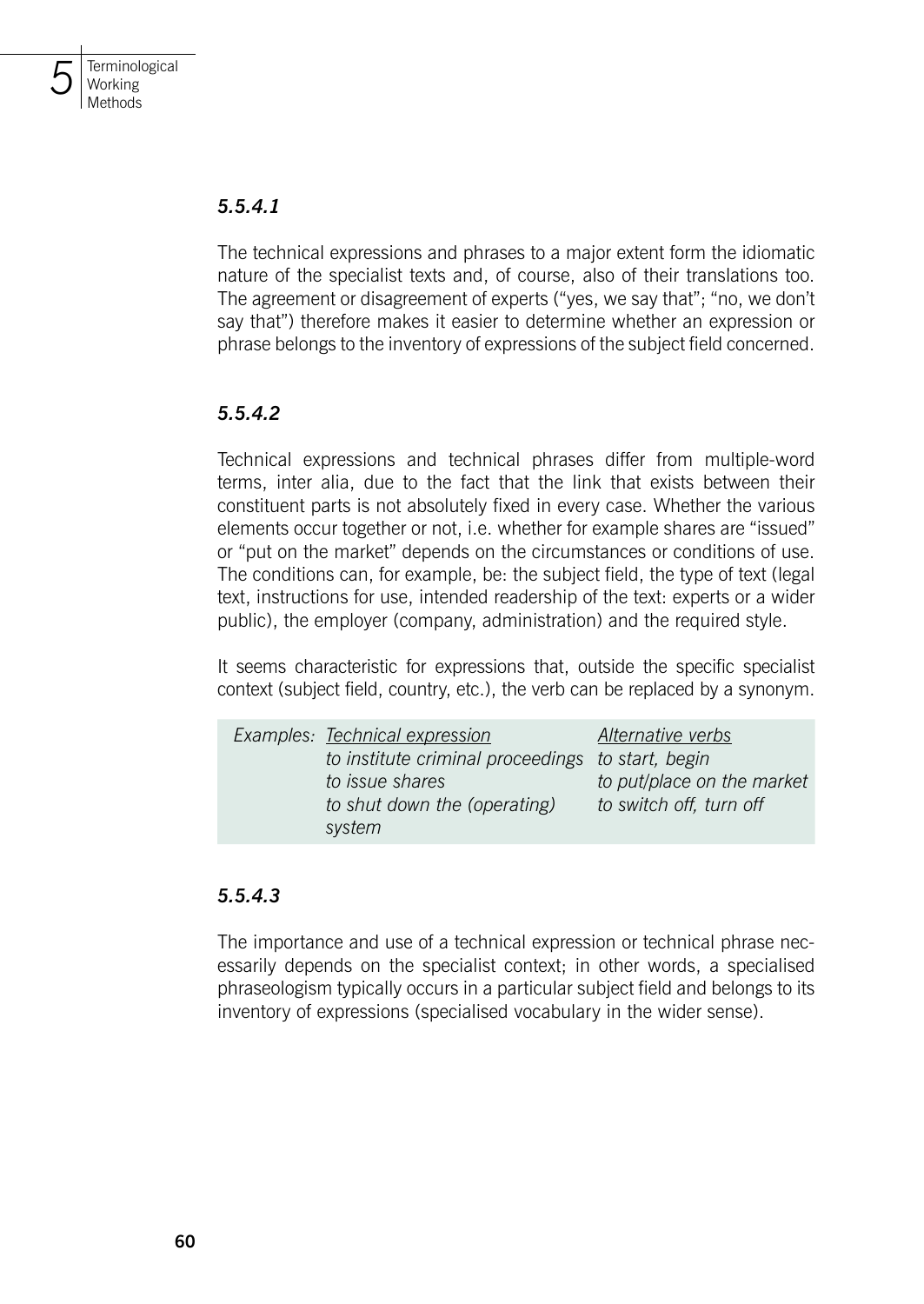The following points should be considered when processing specialised phraseology in a data collection: *5.5.5*

*Processing specialised phraseology*

#### *5.5.5.1*

Technical expressions and phrases should be recorded in their basic form (singular, infinitive, not inverted). (cf. example 1 below)

# *5.5.5.2*

The record structure must allow,

- both the term and the technical expression or phrase to be recorded (e.g. in the context field; Example 2);
- the correspondence between technical expressions or phrases to be made clearly recognisable in different languages (example 2).

This requirement may make it advisable to make a separate record for each expression or phrase.

# *5.5.5.3*

Standard formulations can be recorded in the context field of the terminological record or in a special record (example 3).

#### *5.5.5.4*

Generally there is a reason for technical expressions and phrases – the term or the verb is defined if necessary – and they therefore usually require no further commentary. Nevertheless, it may be useful in addition to the technical expression to give a context that shows linguistic usage or clarifies the technical expression (example 4).

# *5.5.5.5*

The following criteria should be standard for the way in which specialised phraseology is recorded: terminological clarity, easy access, overview.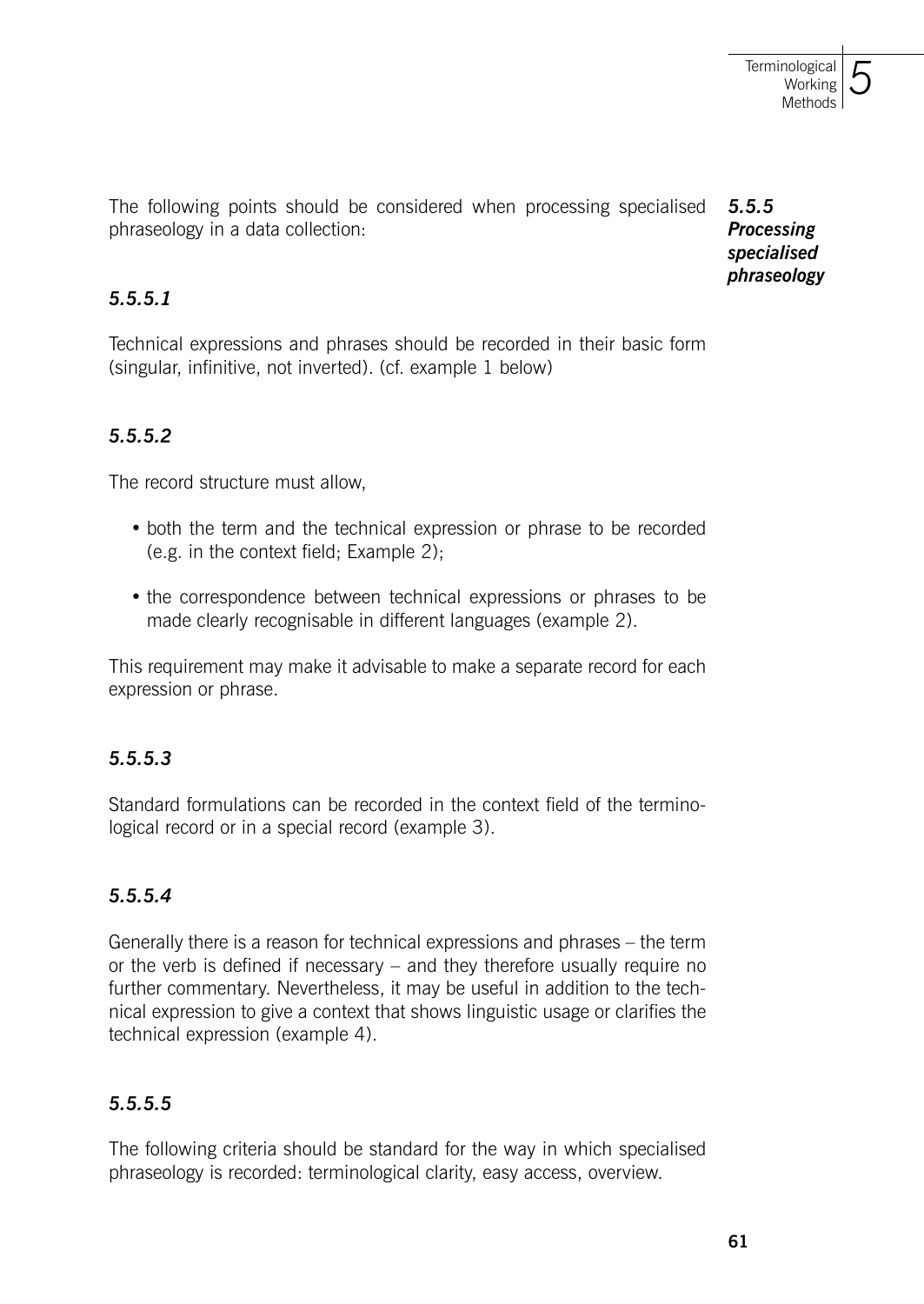

| Example 1: | Technical expression<br>Technical phrase                                                                              |                                                                                                                                                            | to trim a ship<br>exchange of official publications<br>and documents                                                                                                                                                                                                                                                                                                                                      |
|------------|-----------------------------------------------------------------------------------------------------------------------|------------------------------------------------------------------------------------------------------------------------------------------------------------|-----------------------------------------------------------------------------------------------------------------------------------------------------------------------------------------------------------------------------------------------------------------------------------------------------------------------------------------------------------------------------------------------------------|
| Example 2: | Term DF<br>Context<br>Sources<br>Term FR<br>Context<br>Sources<br>Term IT<br>Context<br>Sources<br>Term EN<br>Context | <b>Mietzins</b><br>lover<br>art. 7 al. 1, (b) art. 8<br>pigione<br>art.7 cpv.1, (b) art.8<br>rent                                                          | den Mietzins entrichten (a);<br>den Mietzins hinterlegen (b)<br>Verordnung Miete und Pacht, (VE) Art.5<br>Abs.2, (a) Art.7 Abs.1, (b) Art.8<br>payer le loyer (a) (a); consigner le loyer (b)<br>O Loyer et bail à ferme, (VE) art.5 al.2, (a)<br>pagare la pigione (a); depositare la pigione (b)<br>O Locazione e affitto, (VE) art.5 cpv.2, (a)<br>to pay the rent (a); to deposit the rent (with) (b) |
| Example 3: | Term<br>Phrase<br>Standard                                                                                            | stable balance<br>stable and secure balance<br>establishment of a stable and secure<br>formulation balance of conventional armed forces at<br>lower levels |                                                                                                                                                                                                                                                                                                                                                                                                           |
| Example 4: | Technical expression<br>Context                                                                                       |                                                                                                                                                            | progressive phasing out<br>[] to consider in a positive spirit<br>the progressive phasing out, for<br>foreign tourists, of minimum<br>exchange requirements                                                                                                                                                                                                                                               |

*Compiling terminology in a new field of knowledge*

Compiling the terminology of a new field of knowledge or research (e.g. neurone architecture for 5th generation computers) is a particularly demanding but at the same time extremely interesting task. However, prospective terminology work of this kind is very time-consuming. It is worth doing, however, if a large amount of translation work is expected in the subject field concerned. *5.6*

The following recommendations can be made for such terminology work: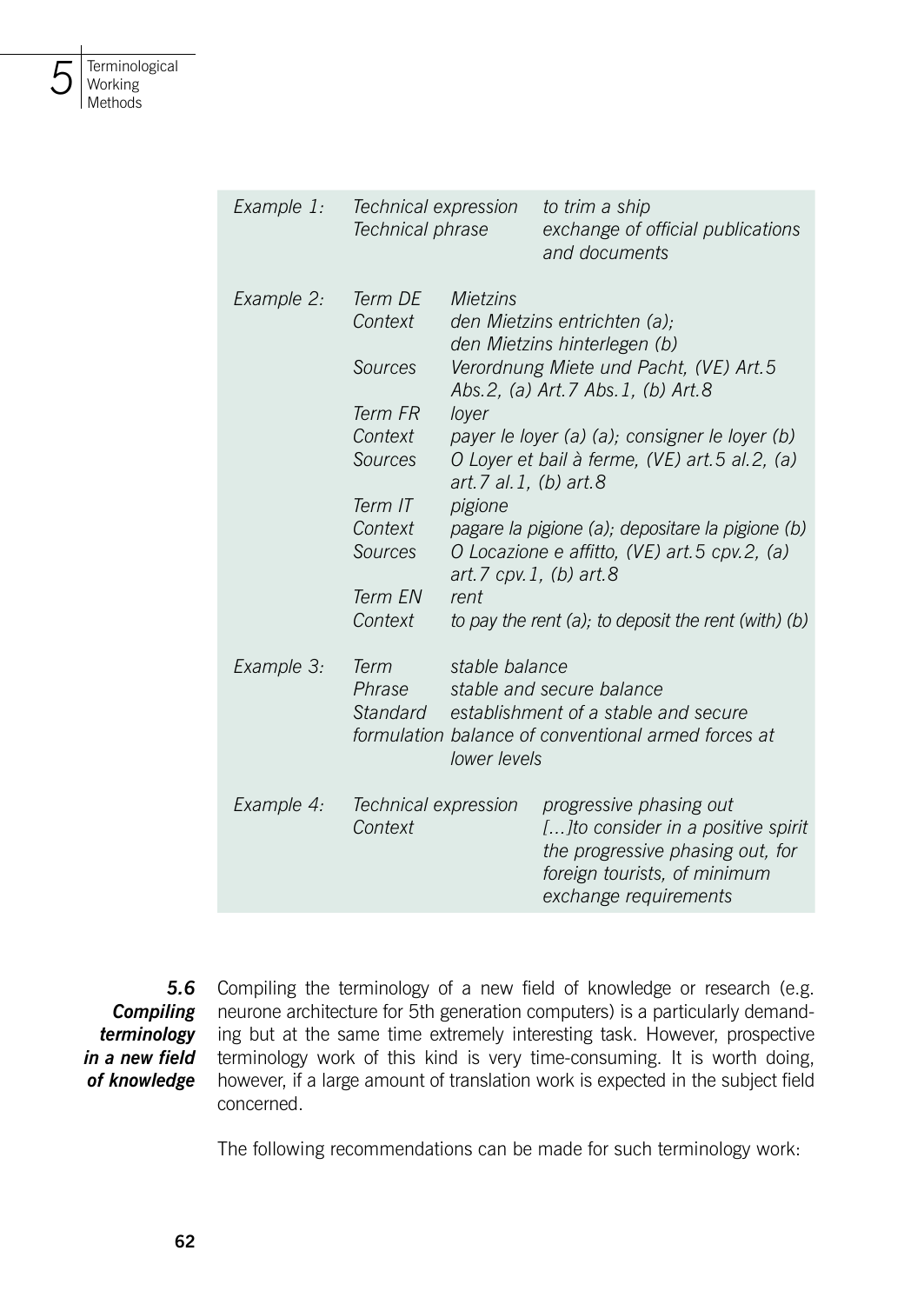*5.6.1 Collecting documenta-*

*tion*

*5.6.2 Interest specialist bodies*

The person commissioning the work is the first source of documentation and should be asked to provide texts and other documents. The texts, if they meet academic requirements, will refer to specialist documentation. These references will help to obtain specialist journals and conference reports; headwords will be extracted from already available texts and used to search for further documentation in specialist databases).

The specialist documentation obtained will provide references to institutions carrying out research in the new field. The leaders of such projects will generally be interested in the terminology themselves and will therefore be prepared to enter into co-operation. If necessary, they will be able to help find further documentation and they are vital for checking the compiled terminology.

The specialist documentation should be assessed for its reliability, possibly in conjunction with experts (cf. 5.1.2) and finally the terminology is evaluated (cf. 5.2.4). As there is no new area of research that does not overlap with an existing one, the terminology of this common field, which will usually already be partially collected and documented (in our example in specialist dictionaries on neurology), should be investigated first.

Once sufficient material has been collected (time required: up to six months), the provisional terminology collection can be shown to experts for the first time. They can check that information is factually correct and will suggest changes and additions. Experience has shown that many terms used by experts do not comply with the language rules. Scientists are not usually interested in the details of orthography, and generally they readily accept the terminologist's opinion.

Once the basic vocabulary has been compiled (about 500 to 1000 terms, time required up to a year) and revised and completed on the basis of suggestions from experts and further evaluation of documentation, it should again be given to the specialists for checking. A general consensus must now be achieved, and the interested bodies should be written to and asked for their opinions. If they do not agree, the majority view should prevail, but the alternative term should be kept and a comment added.

*5.6.3 First compile a monolin-*

*gual terminology collection*

*5.6.4 Let experts check terminology*

*5*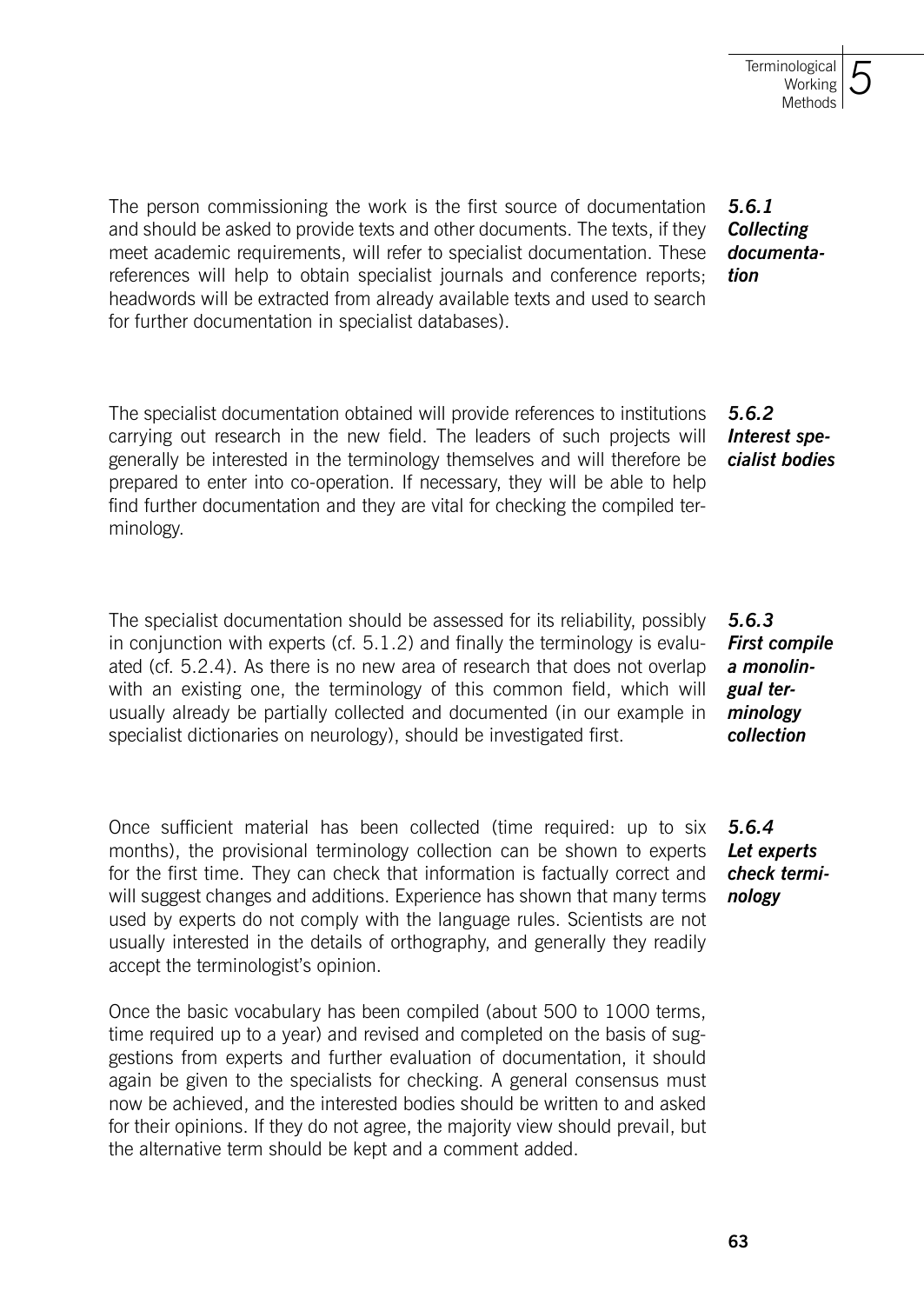*5.6.5 Add foreign language terminology to the collection* 

After a time the new subject field becomes established; the first symposia are held on the subject and the terminology takes root. Now foreign partners (specialist bodies, translation services) should be found with the help of specialists within the country and on the basis of congress reports and further documentation who will be prepared to provide equivalents in other languages or to check the foreign language terminology compiled.

#### The "new" terminology should be made available to the widest possible circle of those interested in the field, i.e. either in printed form or via a database or information network. *5.6.6 Make terminology accessible*

Additional information, explanations, etc. should be given in the language in which the bulk of the literature was obtained.

For the presentation, a decision will have to be made in favour of alphabetical or "hierarchical" classification, depending on the purpose. Alphabetical classification is sufficient for translation aids; it provides the necessary quick access. For other purposes (editing, development or standardisation of terminology), the terminology must be presented in a subject context (cf. 5.3 ff.). Indexes for each working language can also speed up access in systematic specialist dictionaries.

For reasons of quality, two terminologists should always be entrusted with a terminology project of this kind if at all possible. *5.6.7 Ensure*

#### *quality*

In order to ensure quality, a terminology collection should also be managed, i.e. checked from time to time as to whether it is up-to-date and factually correct (cf. 5.6).

Terminology collections that are not managed grow out of date and become incomplete or incorrect in that the relevant subject area and its inventory of concepts, special language and stock of specialist terms develop or that the terminology of the original source texts changes (in the case of legal texts, e.g. due to revision). In other words,: terminology collections whose management does not keep pace with terminological developments in the relevant specialist subject fields and their specialist literature lose so much in quality over time (currency, reliability) that in the worst case, they become unusable. *5.7 Data and database management*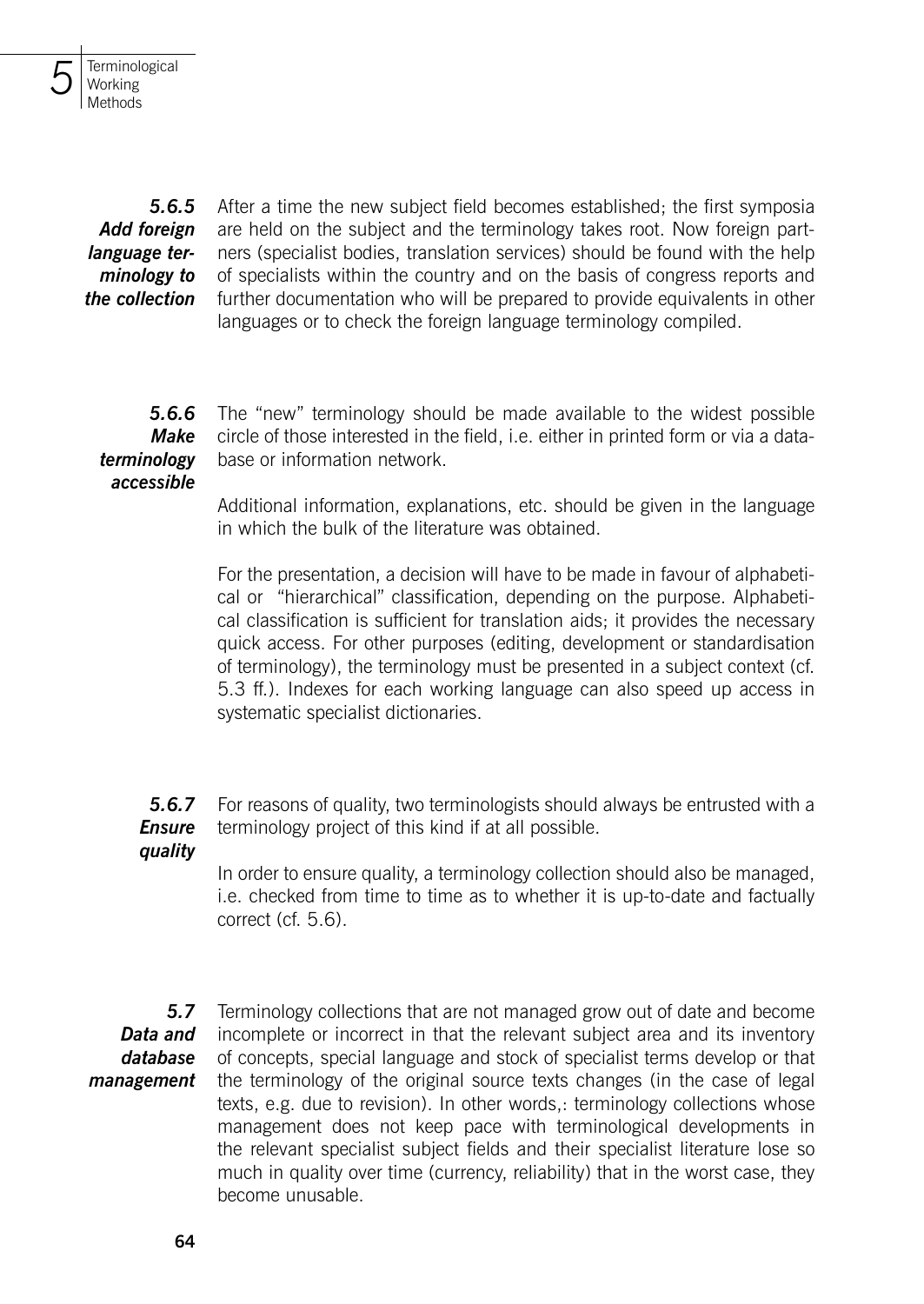Nevertheless, data and database management<sup>6</sup> is often neglected, mainly because the time and money involved take away from the production of new terminological records and are seen as a loss.

*Data and database management is essential for maintaining quality.*

The actual loss – namely the reduction in quality of the terminology collection concerned – is easily overlooked or underestimated.

Data and database management is an ongoing task and includes not only updating the content of collections, but also supplementing it, removing duplicates, correcting erroneous records, editing the form and adapting information (e.g. to new spelling rules). The essential prerequisites for being able to undertake the task at all are:

- the organisation of the database so that the withdrawal of sub-sets of the database according to topics or subject areas is possible;
- the required planning of the work and making available the necessary work capacities;

#### *5.7.1.1 Updating content*

*5.7.1 Updating*

*Revise out-of-date information relating to the terms (definitions, usage notes, information on sources, etc.; cf. 4.1).*

#### **Explanatory note:**

Terms do not become out of date as such. A term may no longer be used because the concept has declined in use or another meaning is given to a term. However, "out-of-date" terms continue to appear in "old" texts and thus still have to be understood and translated. Therefore, they are not removed from terminology collections or databases, but their description (e.g. definition, usage notes; cf. 4) must be adjusted to the new circumstances. The same should be done in the case of spelling changes, such as those regularly introduced in German and French.

<sup>&</sup>lt;sup>6)</sup> Data management and database management are different aspects of the same activity and indicate respectively that either individual items of information or information categories, or the data stock or parts of the stock as a whole are being processed.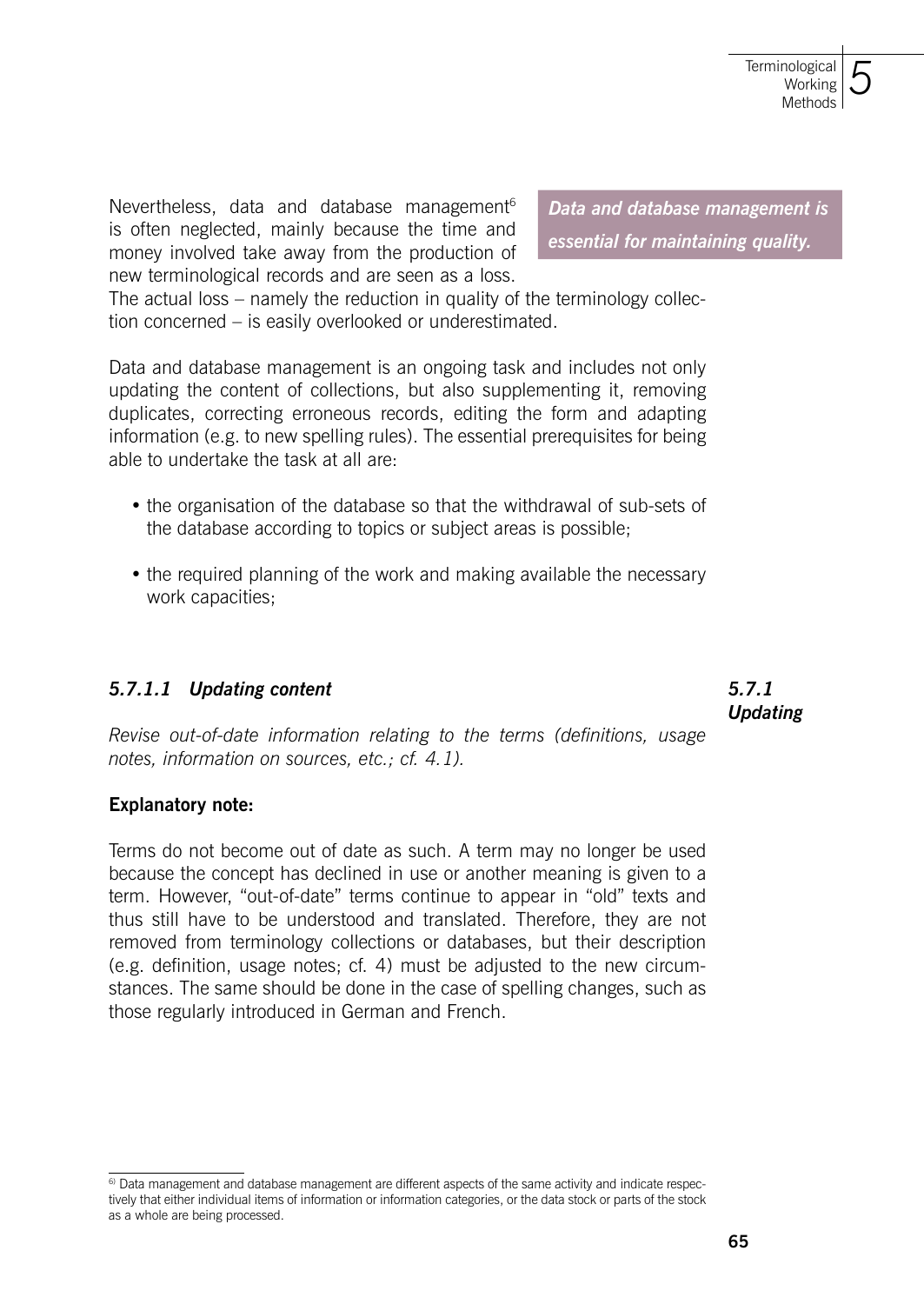

| Example: | Term EN<br>Definition: | community of property<br>Contractual system of marital property<br>according to which the spouses select items<br>from their own property, which are then<br>pooled as common property in the joint own-<br>ership of both spouses. |
|----------|------------------------|-------------------------------------------------------------------------------------------------------------------------------------------------------------------------------------------------------------------------------------|
|          | Notes:                 | Subject: matrimonial law<br>Usage: previous law                                                                                                                                                                                     |
|          |                        | Cf.: community property system, marital sepa-<br>ration of property                                                                                                                                                                 |
|          | Sources:               | (VE) After Swiss Civil Code, Sixth Title, Section<br>Three, title, (DF) after Art.215ff. (BS 2 40)<br>and Art.225ff. (BS 2 42) as well as Keller,<br>Eherecht, 1973, p.147ff., 158                                                  |

Only under favourable circumstances (e.g. sufficient staff, connection with subject area, sufficient specialist knowledge, partnership with specialist bodies) is it possible to follow developments in the subject areas (and the fundamental specialist literature) in terminology work and to keep a terminology collection up to date. The more subject areas that are covered by a database, the more difficult it is to meet the requirement of keeping up to date. Co-operation with specialist bodies is therefore extremely important, as they may possibly undertake the continuous updating of terminology collections once they accept them, and they are above all also able to indicate important developments.

# *5.7.1.2 Supplementing content*

*Add further information such as new synonyms, definitions, contexts or new languages, etc. to terminological records (continue to develop records; (cf. 4.3) or make new records (for other, possibly new concepts)).*

#### **Explanatory note:**

Supplementing records by adding terminological information and expanding a collection with new records increase the value (quality, reliability) of a terminological data collection, widen the circle of possible users, and thus increase the usefulness of the database.

Additional information also creates confidence, and makes it easier to follow up attributions (synonymity, equivalence), while additional languages widen the potential circle of users and thus the increase the usefulness of a database.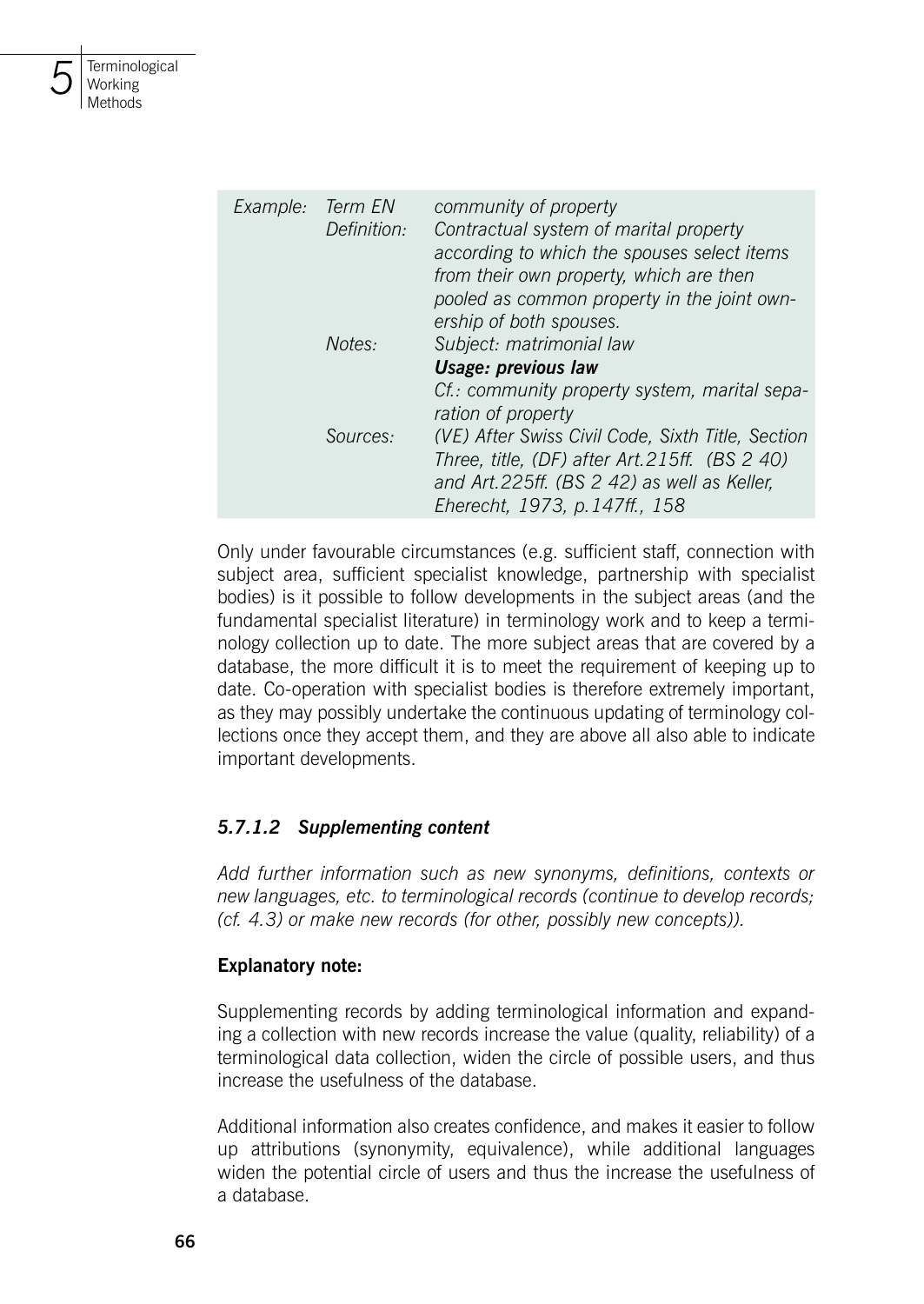#### **5.7.1.3 Tidying up: removal of multiple records (duplicates)**

*Remove multiple records by merging or deleting of the relevant records.*

#### **Explanatory note:**

Duplicates arise when there are two or more records relating to the same concept. They waste time in database interrogation and are therefore quite rightly disliked by users. They also give rise to criticism that could be avoided and which can only damage terminology work. Furthermore, they cause unnecessary extra expense in the preparation of printed technical dictionaries because of the essential weeding they involve. Duplicates should therefore be avoided as far as possible or, failing that, be weeded out as soon as possible, by removing all but one of the records that contain the same concept or by merging them together (merging).

#### *5.7.1.3.1 Merging of multiple records*

A distinction must be made between disruptive and harmless duplicates. Double or multiple records are disruptive when they are the same in all sections, i.e. contain entirely corresponding or identical information. This kind of duplicate is particularly irritating because it indicates a repetition of work and a lack of co-ordination and care, and it can quite easily be removed by deletion.

Less disruptive are duplicates which, although documenting the same concept, contain for the most part different, supplementary information or are recorded in different languages. In this case merging is the correct solution.

| Example: | <b>Merging of three records</b> (examples translated from German) |
|----------|-------------------------------------------------------------------|
| EN       | contract of bailment (1); bailment agreement (2)                  |
| DF       | Contract that obliges the bailee to safeguard chattels given      |
|          | to him by the bailor and to return such chattels to the           |
|          | bailor when requested to do so by the depositor.                  |
|          | RF (1) Creifelds, Rechtswörterbuch, 13/1996, S.1368;(2)           |
|          | FRANKL; (DF) GABLERS LEXIKON DES WIRTSCHAFTS-                     |
|          | <b>RFCHTS</b>                                                     |
|          |                                                                   |
| FN.      | contract of bailment                                              |
| DF       | Contract whereby the bailee is obliged to the bailor to take      |
|          | a chattel that the latter entrusts to him into custody and to     |
|          | keep it in a safe place.                                          |
| RF -     | SACC, Swiss Code of Obligations, Art. 472 (SR 220), unof-         |
|          | ficial translation, 1995                                          |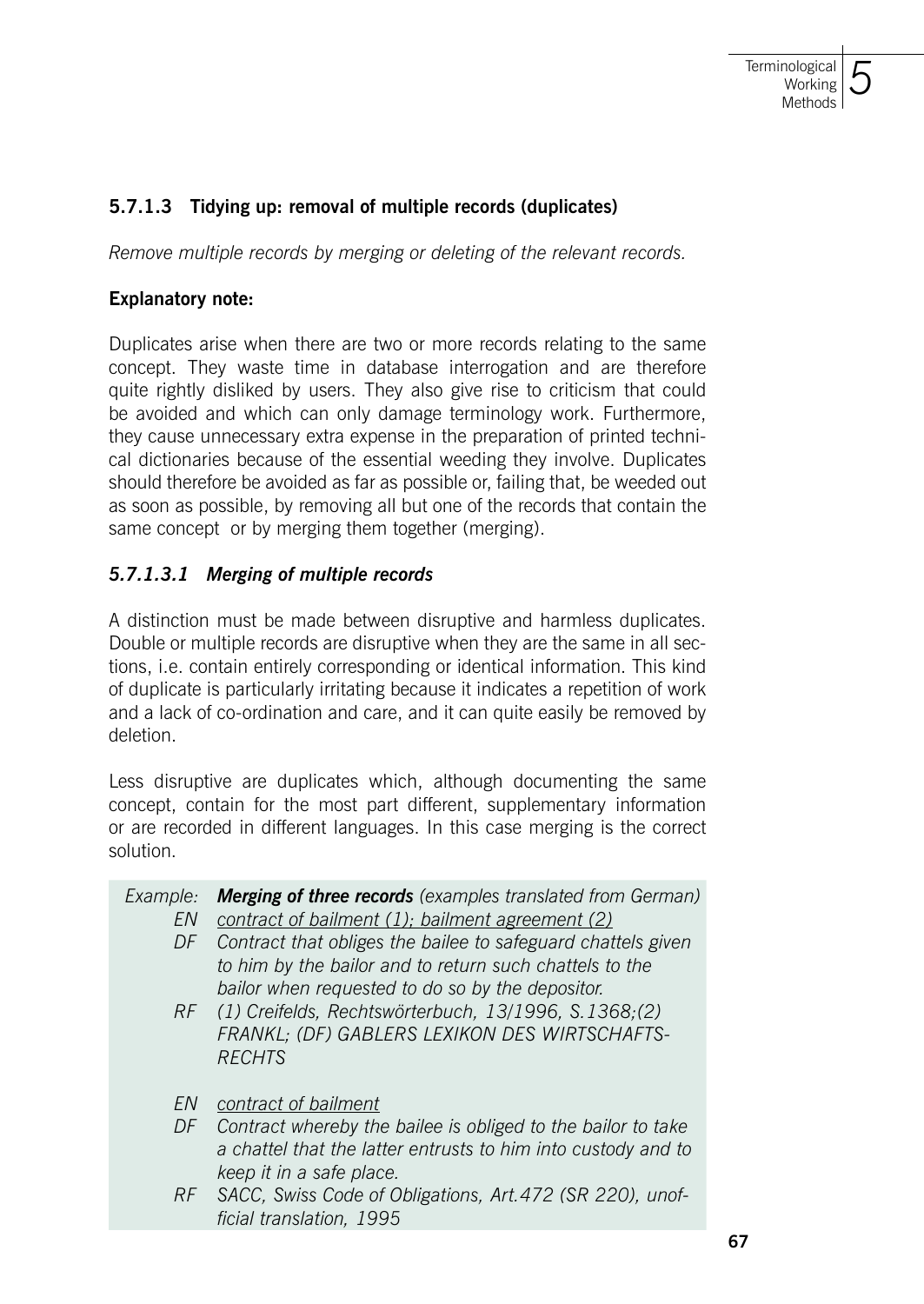

- *EN contract of bailment (1); bailment (2)*
- *DF Contract whereby the bailee is obliged to the bailor to take a chattel that the latter entrusts to him into custody and to keep it in a safe place.*
- *NT REG: CH; USG: (2) usual short form*
- *RF SACC, Swiss Code of Obligations, Art.472 (SR 220), unofficial translation, 1995*

#### *Result of merging:*

- *EN contract of bailment (1); bailment agreement (2); bailment (3)*
- *DF Contract whereby the bailee is obliged to the bailor to take a chattel that the latter entrusts to him into custody and to keep it in a safe place and to return it to the bailor when requested to do so.*
- *PS (1) (3) CH, (1) (2) DE*
- *NT USG: (3) usual short form*
- *RF (1) (3) after SACC, Swiss Code of Obligations, Art.472 para.1 (SR 220), unofficial translation; (2) after Creifelds, Rechtswörterbuch, 13/1996, S.1368; (DF) after source (1)(3) and Gablers Lexikon des Wirtschaftsrechts*

Often records do describe the same concept but in different circumstances, e.g. in different subject areas. Thus we find, for example, "Aufsichtsbehörde" (supervisory authority) in almost all areas of administration and law, and in each case this authority has roughly the same or at least a similar role. The same applies to many other legal terms that are recorded, for example, e.g. in thematic terminology works that fully cover a subject area. In this case, one must check whether the records concerned should be merged by recording the concept at a higher abstraction level – specific concepts of the deleted records are included, but not in the original definition. The criterion for the decision on such a procedure is the terminological, concept-based interest in the information concerned at a lower level (e.g. in the intension of the "Auskunftspflicht" (obligation to provide information) in different areas of law; cf. the following example).

#### *Example: Merging of definitions*

 *Duty to provide information*

*a) Duty of the proprietor of a data collection to inform the person affected of the nature of all the data held in the data collection relating to the latter, the purpose and if applicable the legal basis for the processing of the data, as well as of the category of the processed personal data, the persons participating in the processing of the data and the recipients of the data.*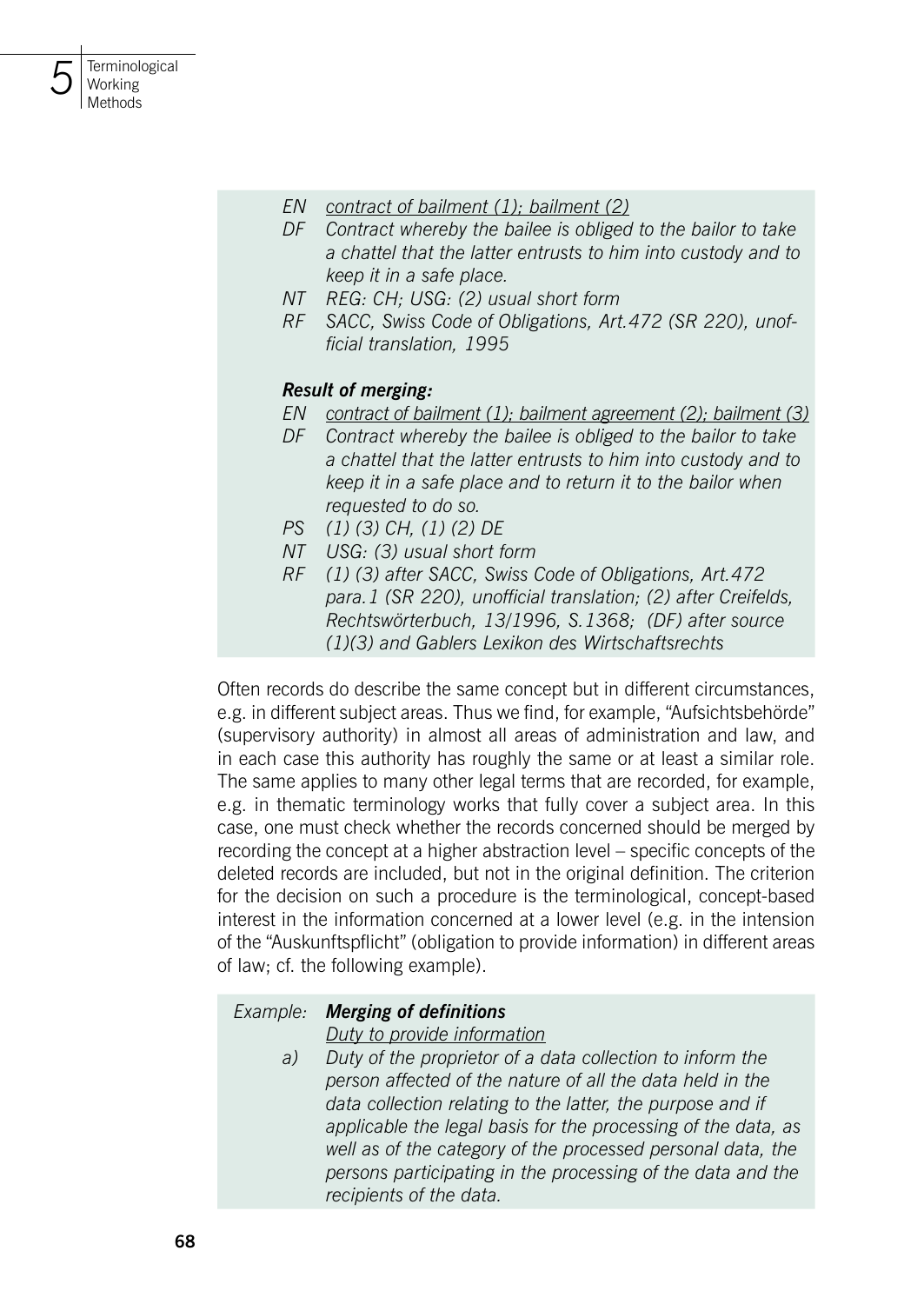- *b) Duty of the lessor at the time of transfer of the object to provide the new lessee at his request with the report on return for inspection.*
- *c) Duty of each licensee to provide information and to hand over files if circumstances require clarification within the scope of general or channel supervision.*
- *d) Basic duty of general application to provide information to investigation authorities or to a court.*
- *e) Duty of the tax payer to provide information to the tax authorities on all matters that may be of relevance to his liability to pay tax or to the computation of taxable amount or of the tax payable.*

#### *Result of merging:*

#### *Definition:*

 *Legal duty of the person affected to provide to the authority or person entitled with truthful information or access to files relating to the facts or cir-cumstances named in the relevant legislation.*

# *5.7.1.3.2 Apparent duplicates*

Records that document terms with the same form whose concept characteristics correspond for the most part but not fully, such as occur for example in comparative terminology works in law and administration, are not duplicates. Notable examples are the names of authorities (cf. 5.4.1); but actual legal terms, for example criminal offences, often require a differentiated terminological description (if necessary in separate records), because although they may be termed the same in different countries, they are judged differently as regards their gravity and are therefore punished differently . If these terms are to be used correctly, the terminological records must contain the relevant information (in addition to the definition, above all, indications of region of origin or use and cross-references).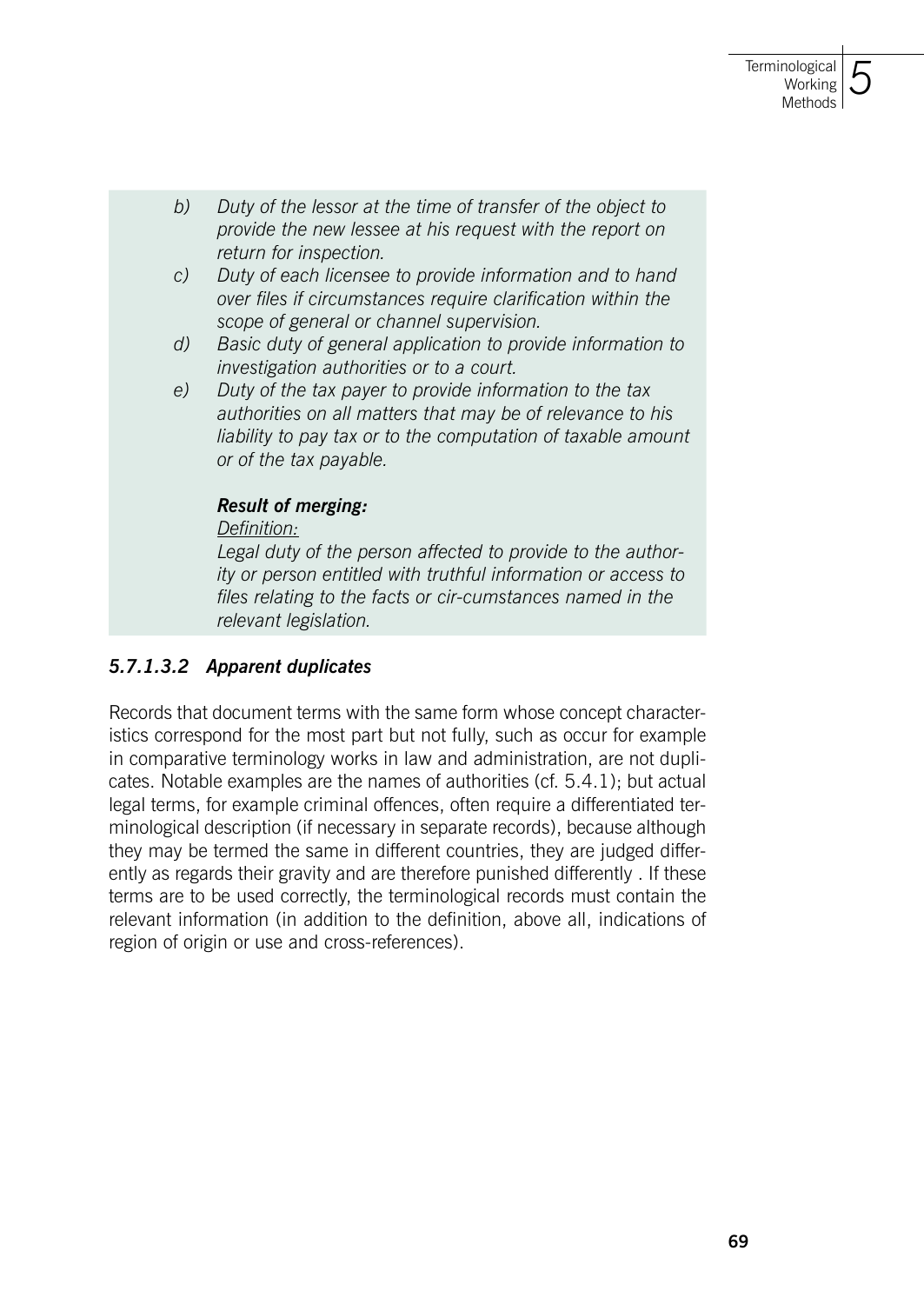| concept /<br>designation                                      | Germany                                                     | Austria                                                     | Switzerland                                              |
|---------------------------------------------------------------|-------------------------------------------------------------|-------------------------------------------------------------|----------------------------------------------------------|
| Chamber of parlia-<br>ment representing<br>the federal states | <b>Bundesrat</b><br>(Federal Council)                       | <b>Bundesrat</b><br>(Federal Council)                       | Ständerat<br>(Council of States)                         |
| Government                                                    | Bundesregierung<br>(Federal Govern-<br>ment)                | <b>Bundesregierung</b><br>(Federal Govern-<br>ment)         | <b>Bundesrat</b><br>(Federal Council)                    |
| Administrative office<br>of the Government                    | <b>Bundeskanzleramt</b><br>(Federal Chancel-<br>$ $ erv $)$ | <b>Bundeskanzleramt</b><br>(Federal Chancel-<br>$ $ erv $)$ | <b>Bundeskanzlei</b><br>(Federal Chancel-<br>$ $ erv $)$ |

#### *Example: Names of Government Authorities*

Disregarded here are true homonyms (words with the same form and pronunciation but with different meanings), which must be recorded and described separately according to the terminological rule "a record for each concept".

Duplicates (double or multiple records) are always being created, partly for understandable reasons, e.g. because different terminology centres combine the results of their terminological work in a joint database and

*Duplicates can actually be prevented to a great extent if a duplication check is carried out before new records are entered or data collections are incorporated – a job that is well worth the effort.*

want to have them stored and processed as a whole. If there is subject/topic overlap between these collections, it is highly probable that duplicates will be created in the combination process; the same will occur when, in order to save work, whole collections are taken over without checking for duplication first.

#### *5.7.1.4 Correction*

- *Records containing errors should be corrected.*
- *Spelling errors should be corrected.*

#### **Explanatory note:**

Errors in content  $(=$  incorrect information) can occur in any category of data or information (term/synonyms/equivalents, definition, usage notes, etc.). They reduce the reliability and thus the quality of the terminology collection or database in question and must be weeded out without exception and as soon as possible (at the next updating).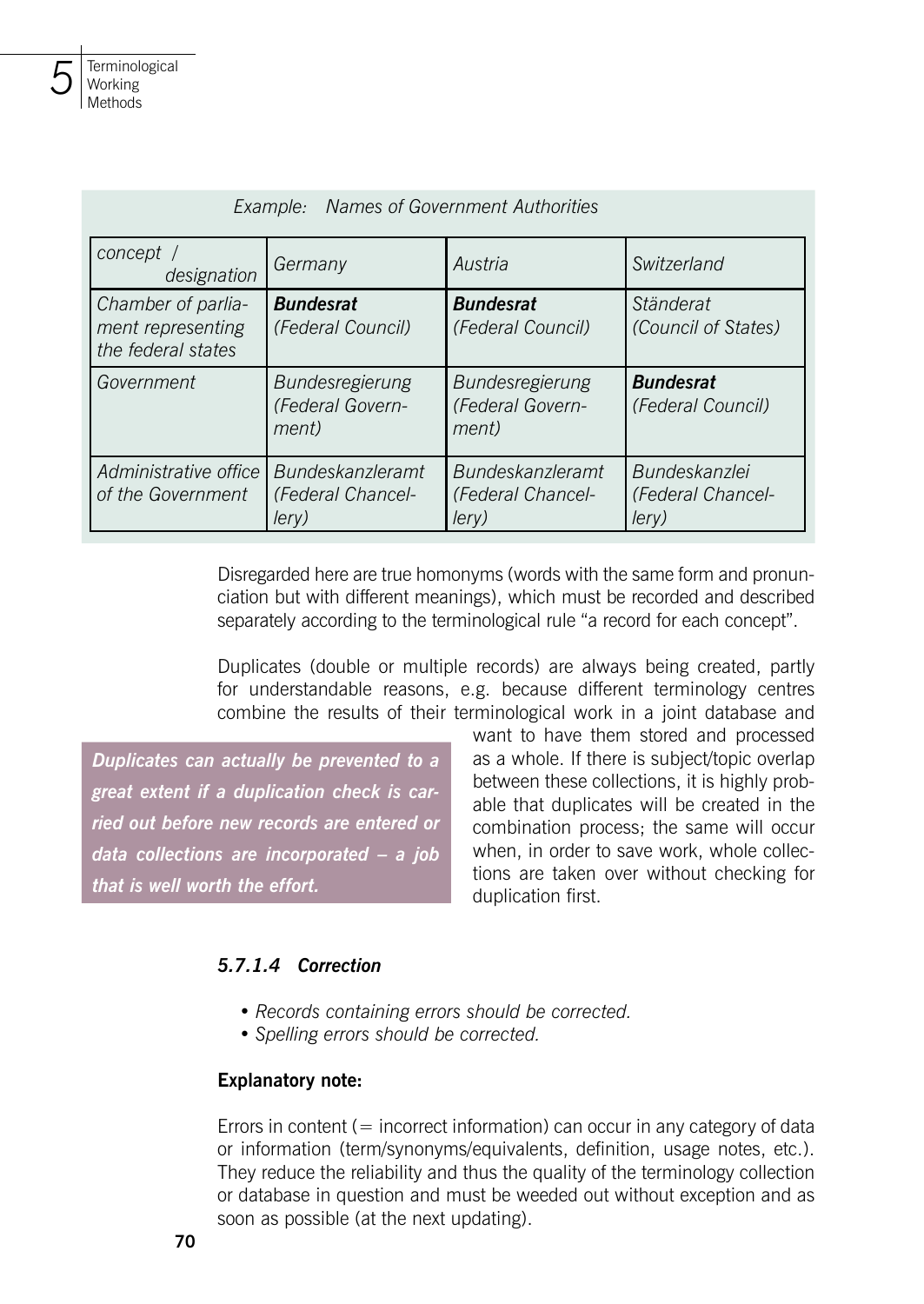Spelling errors should if possible be corrected immediately.

#### *5.7.1.5 Adjustment of form*

- *Introduce new forms in the editing of records (e.g. in the presentation of sources).*
- *Adjust spelling in accordance with new spelling rules.*

#### **Explanatory note:**

Certain matters of form can be changed by automated general correction, while others are extremely time-consuming to adjust. Many are not important enough to justify separate revision of the data stock. In such cases the introduction of new forms (e.g. citation rules for sources) should be undertaken in conjunction with other revision work, e.g. updating the content of a database.

When new spelling rules are introduced, the outdated forms must continue to be stored in the database as spelling variants, because they continue to occur in texts which were written before the spelling reform. Moreover, they enable uninformed users to access the relevant records. A note should make the current correct spelling clear.

|  | Example: Term DE: Hochseeschiffahrt (1); Hochseeschifffahrt (2) |
|--|-----------------------------------------------------------------|
|  | Notes: Sachgebiet: Transportwesen                               |
|  | Usage: (2) new spelling rules from August 1999                  |
|  | Sources: RF (1) Internat. ÜK Schiffahrt auf Hoher See,          |
|  | Art.25 Abs.2; $(2)$ author                                      |

#### *5.7.1.6 Restructuring the database*

*• Allocate records to other, possibly new subject sub-sets because of close subject affiliation.*

#### **Explanatory note:**

In the course of terminology work in a broad specialist area such as law, for example, the subject subdivisions (private law, criminal law, administrative law, or environmental protection, transport, agriculture, etc.) are recorded one after the other. This continually produces new thematic terminology collections. Therefore, it can happen that already existing individual records or groups of records have to be allocated to a newly created sub-section of the database, either because a less detailed subject area structure was used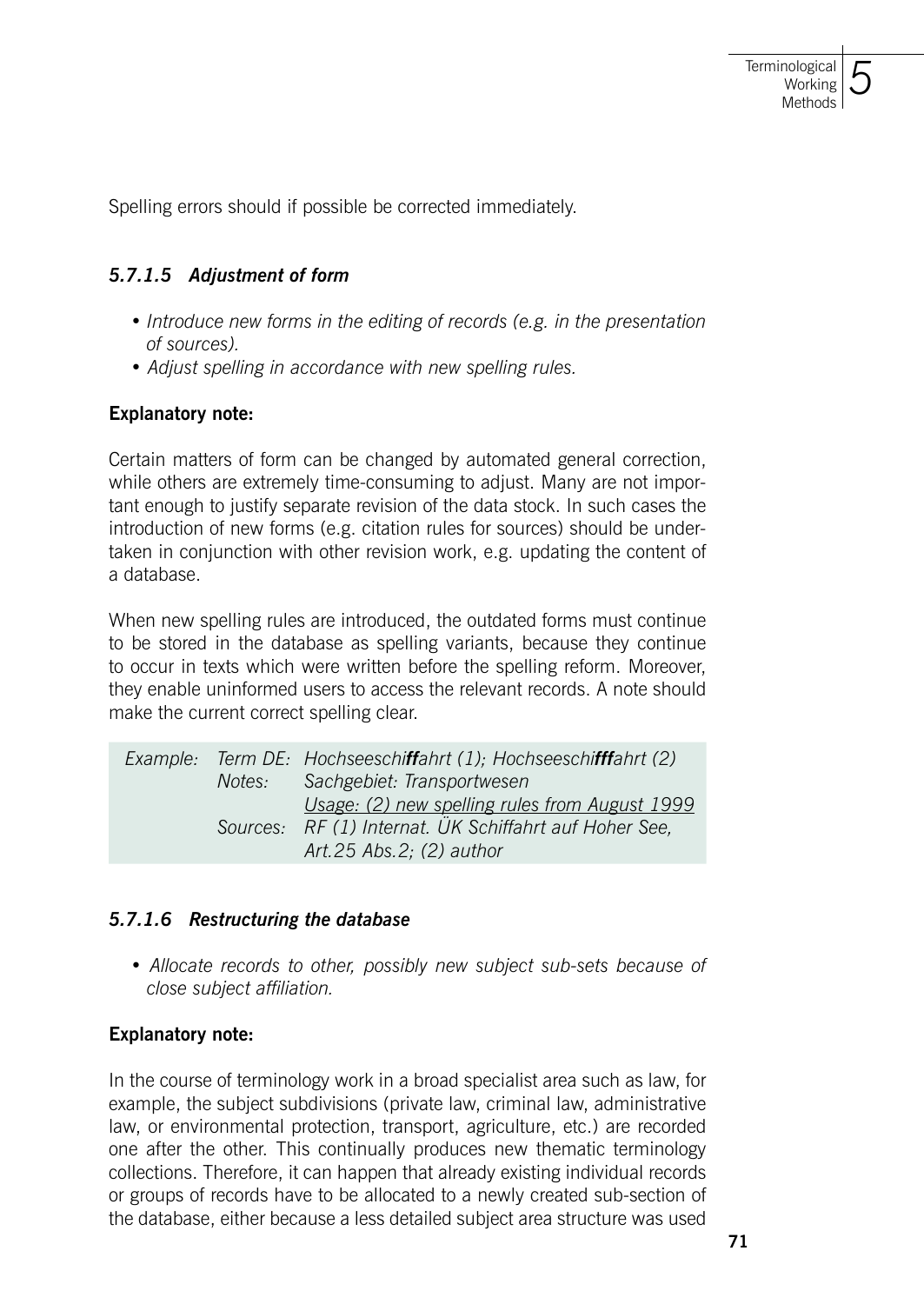

at an earlier stage of processing and the records were allocated to a more general subject area, or because the subject area to which a term actually belongs was not in use at that time.

Correct subject allocation of records (cf. also 6) is the prerequisite for the coherent presentation of terminologies according to relevant contexts (e.g. in technical dictionaries) and for the withdrawal of thematic sub-stocks for data management. However, this allocation is not always very easy. For example, the names of authorities and organisations can quite correctly be allocated to both a specific subject area and to the superordinate area "authorities and organisations". In these cases, it is an advantage if the record format allows dual allocations (subject area and topic: customs and authorities, tax law and authorities).

#### *5.7.2.1 5.7.2*

#### *Practical*

*considerations*

Data and database management is an ongoing task, which is why it requires appropriate organisation. Data management cannot be carried out ad hoc, especially with large databases, but must be organised as projects (cf. 5.2.4) and have its firm place in work schedules.

#### *5.7.2.2*

It is absolutely essential that those responsible for terminology draw up an "updating policy", i.e. determine the priorities and criteria on the basis of which the updating of their data collection/s is to be planned and carried out.

Criteria for planning data and database management may be:

- Importance of the terminology in question (frequent demand, politically topical, legal relevance, particularly important for the company, etc.)
- Importance of the circumstances (importance/extent of innovations in the subject area or of the revision of legal texts or standards: fundamental, specific, general revision, etc.)
- Amount of work (e.g. size of the texts for evaluation) and capacity of the terminology centre
- Availability of experts, etc.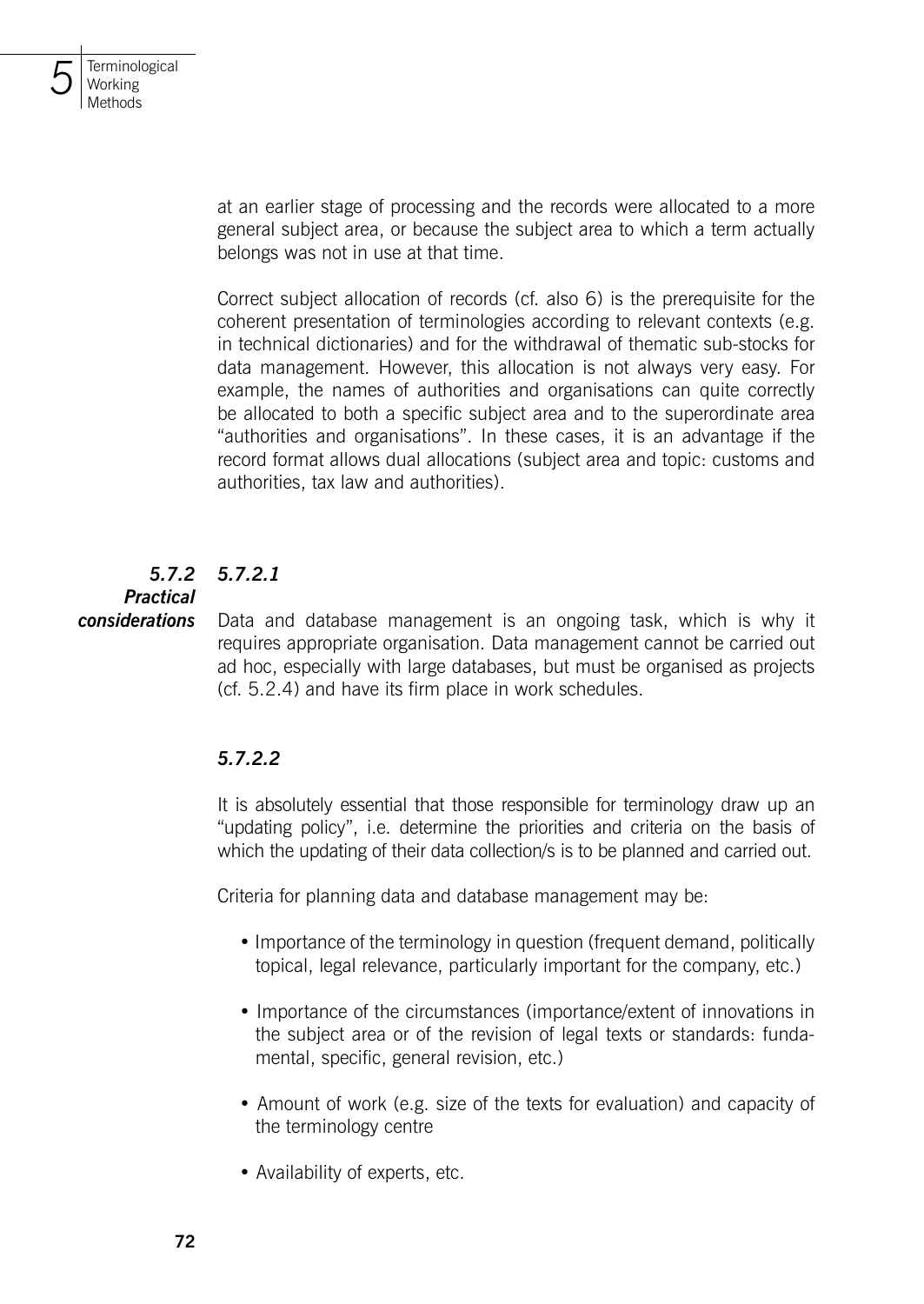# *5.7.2.3*

A prerequisite for successful database management is the continuous observation of terminological developments in the specialist area and specialist literature. Those responsible for terminology must, with the aid of experts, keep up with these developments in the subject areas that are relevant to the terminology database. This is the only way that it is possible to allow for the necessary updating of the database in good time. Therefore, a responsible person, preferably the person who originally compiled the collection, should be assigned to take on this observation task for each terminology collection.

# *5.7.2.4*

Building up the content of a database is best carried out by revising entire collections and should therefore be organised in the same way as subject terminology work (cf. 5.2.4). It is a good idea to combine it with updating the contents of records that already exist, so that certain work that which would otherwise be done twice can be carried out at one and the same time.

# *5.7.2.5*

Whether a data collection is compiled in one or more languages, it requires little additional time to add further languages. This is particularly true when the records contain the information necessary for concept comparison (especially the definition and subject area).

# *5.7.2.6*

Errors in content or spelling errors should not occur often in reliable terminology work (the records are checked by experts before being entered into the database). They can therefore be corrected ad hoc, and should not be left until revision of the entire relevant collection is carried out.

# *5.7.2.7*

The simplest way of checking the database for duplicates is to draw up subject area-related indexes in alphabetical order in the most important  $(=$ best stocked) languages. Duplicates with the same spelling (homographs) can easily be identified in this way, and the majority of genuine duplicates should be picked up (cf. 5.7.1.3.1).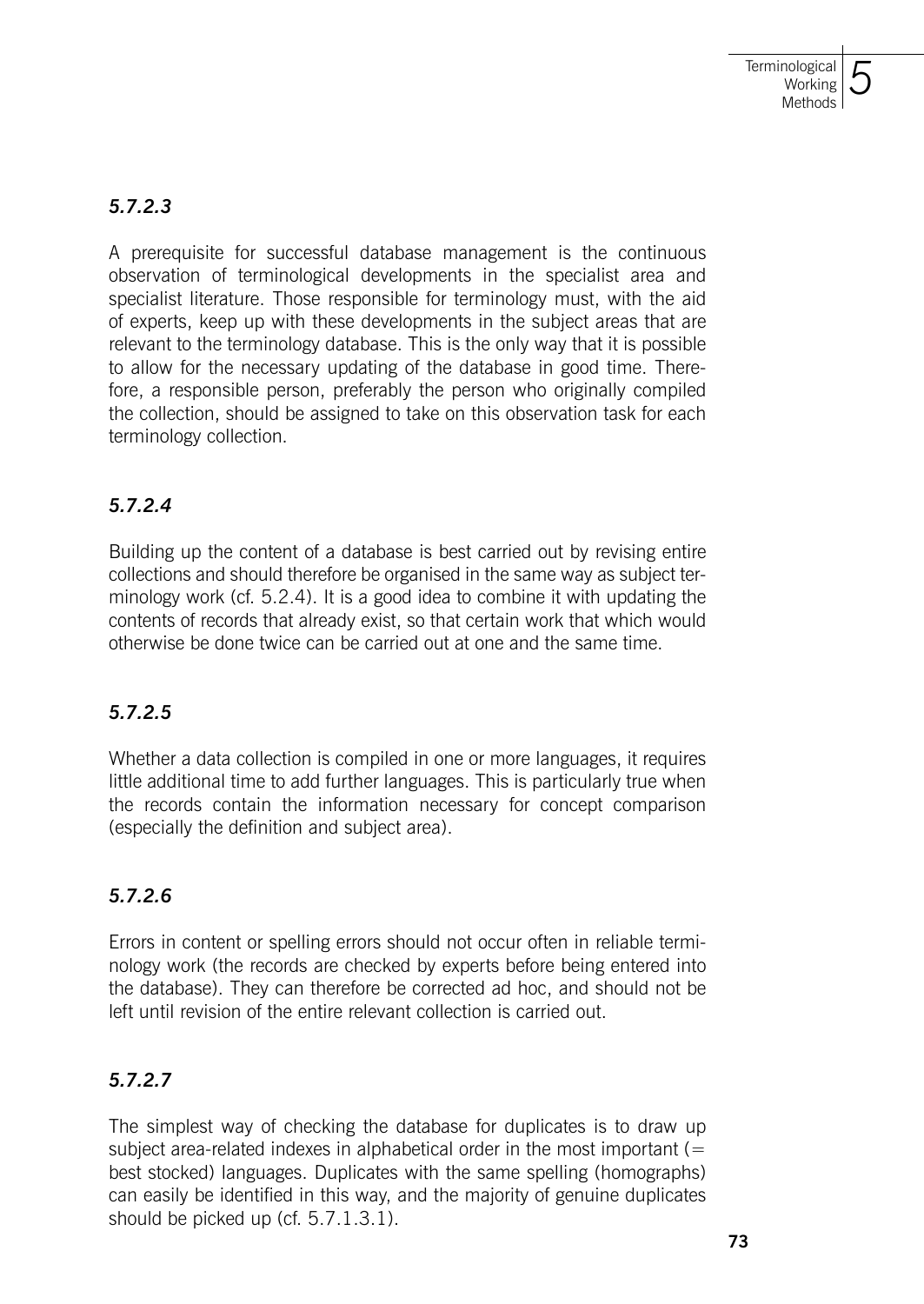## *5.7.2.8*

The original versions of terminology collections and specialist word lists (with sources) must be maintained. They are important for the documentation of the database and for later expansion. Similarly, it is wise to reduce the risk of data loss during subsequent editing as far as possible by storing a copy of the data collection to be edited.

Whenever updating or correction work is undertaken, general working rules should also be drawn up which specify, for example, what information is to be changed and how, and how the revision is to be documented.

# *5.7.2.9*

Certain additional terminological information is essential for each subsequent revision of a data collection: the subject area, possibly the definition, and in every case the sources with year of publication.

Whenever part of a stock is updated, this should be made clear in the records as with any other revision, for example, by giving the year of editing. This kind of information not only makes data management easier, but also encourages users' interest in the data collection by indicating how up to date it is.

### *5.7.2.10*

The organisation of the database must meet the requirements of data and database management. For example, larger stocks (upwards of several thousand records) must be divided into topics or subject areas that can be edited separately. This is the only way rational database management is possible, since an overview of the subject is vital for this work and large stocks are unwieldy.

It must also be possible to check for duplicates in each subject area, because genuine duplicates refer to the same concept and thus in principle to the same subject area.

Before obtaining computer aids for terminology work, a wide range of issues needs to be clarified. These may differ depending on the professional or organisational background: a self-employed translator, for example, will have fewer standards and requirements to fulfil than a large translation service within a government department or multinational company. For the *5.8 Computer aided terminology work*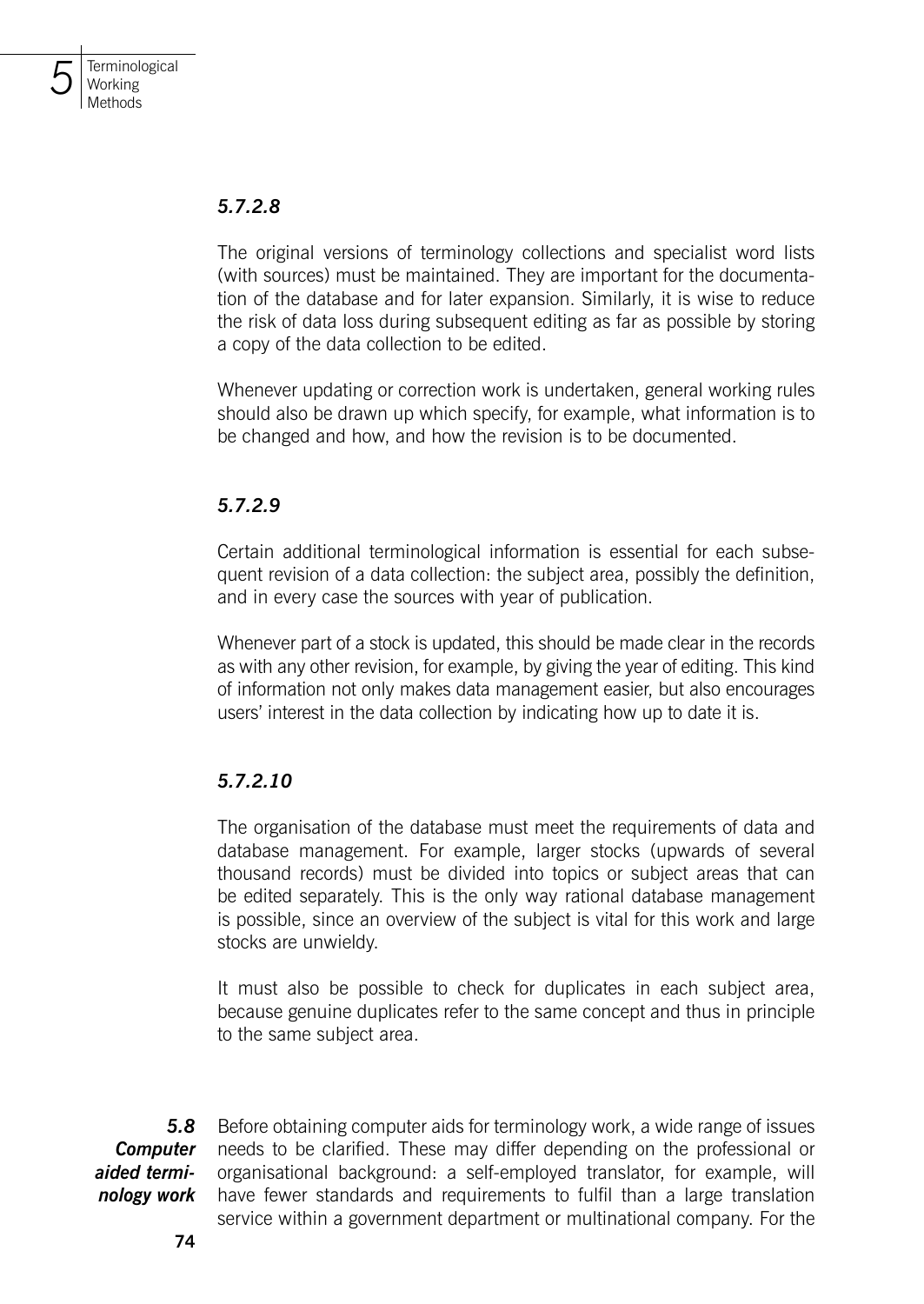independent translator, the ability to operate a terminology management program within a network is of much less importance, whereas network capability is indispensable to the translation service as the basis for teamwork and creating synergies. If the translation service operates a large terminology database, or makes use of EDP-based translation aids, this will also influence the choice of further computer aids for terminology work.

The 1990's saw the introduction of computer equipment at most translators' workplaces. This led firstly to "shoebox" card index files being replaced by bilingual or even multi-lingual terminology lists, often maintained using word-processing systems. Nowadays, a word-processing system with its limited sorting capabilities and search tools is not the ideal aid for the efficient management and proper exploitation of terminology collections, even where the entries contain only the bare minimum of data (cf. 4.6). Moreover, these word lists are often poorly structured and can thus be ruled out for any automatic reprocessing, such as conversion for data exchange.

A notable advance is represented by spreadsheet and information management programs, which are now standard software on virtually all personal computers, representing a considerable advantage for those on a limited budget. These programs allow the processing of larger terminology collections, provide for the definition of a convenient input mask and of a format for entering information that is adapted to specific needs, and permit the efficient management of files. In addition, entering and search processes are much more versatile.

Finally, there are now a wide range of PC programs on the market that have been specially devised for terminology work and for the processing of linguistic data, and that are specifically suited to the technical, organisational and terminological requirements of translation<sup>9</sup>. However, it is often the many and varied advantages of PC capable terminology management programs themselves that lead to frustration, as these often differ in their numerous special features and options. This means that automated data exchange has become more complicated rather than easier. Furthermore, the compatibility of many small databases is reduced rather than improved, as users commonly decide on a wide variety of database and entry structures or because automated translation aids impose formats that are not compatible with those of terminology databases. The increasing efforts of various organisations (ISO, DIN, etc.) to facilitate the exchange of data and terminological cooperation through standard exchange programs are time and again cancelled out by these factors.

*5.8.1 A wide range of products*

<sup>9)</sup> A comprehensive list of computer aids can be found under the link "Outils / Inventaire terminotique" at http://www.rifal.org.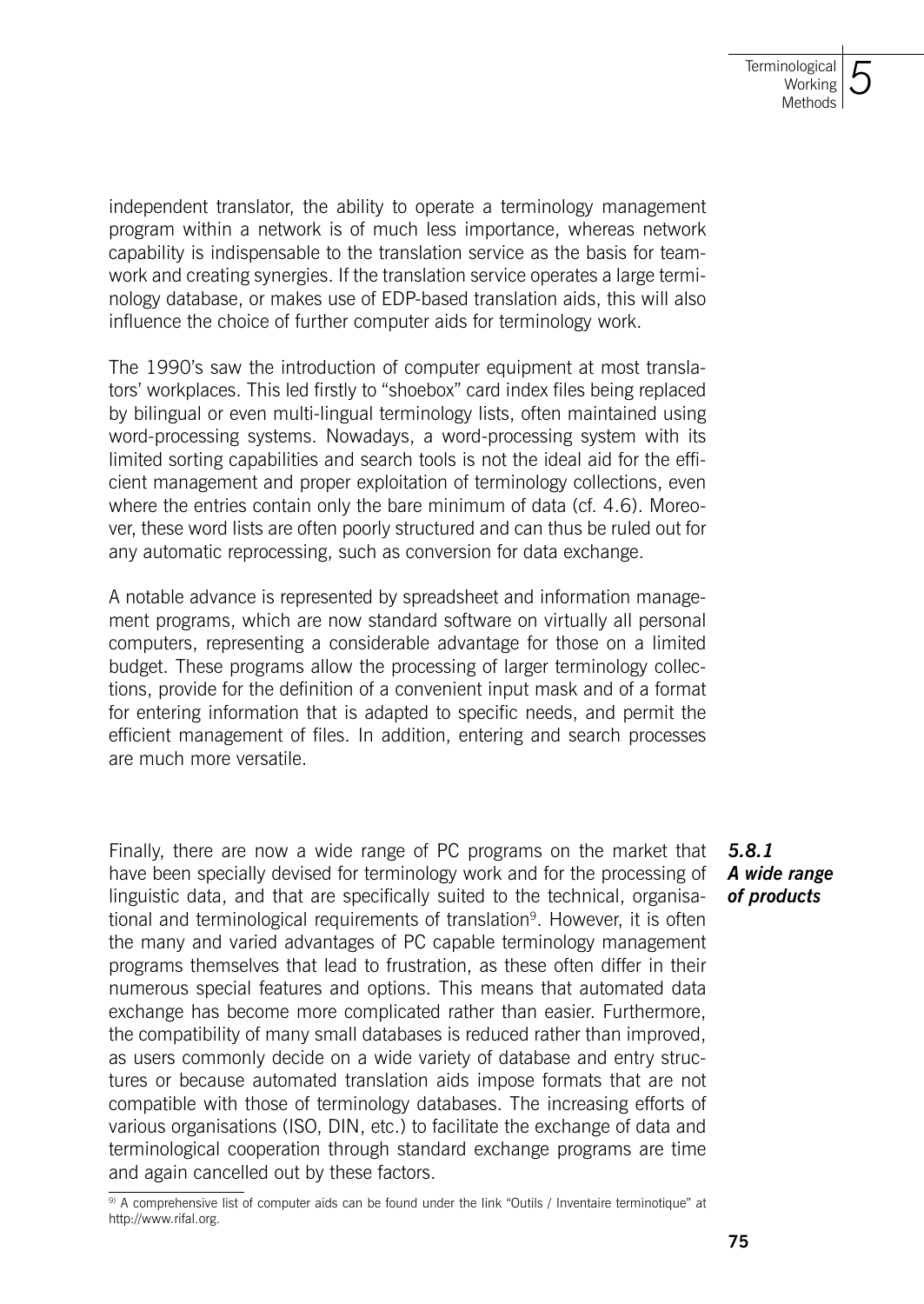*5.8.2 Best possible use of resources*

Anyone who wants to use computer aids for terminology work should be advised to have a good look around if they want the first purchase to bring the desired success. Here it is not only the time spent familiarising yourself with the program and adapting it to your needs that has to be kept in check; repeated imports, exports and conversions of data in the collection have also to be avoided and thus the irritation of a senseless waste of time and money.

A warning must also be given against home-made developments: the range of suitable terminology management programs is so wide that getting involved in trying to develop your own database program makes little sense. The time that can be spent on this – experience shows that it takes a great deal of time, and the amount is often underestimated – would only be justified if the solutions available on the market on close examination all prove to be unsuitable. When considering what is available, the criteria listed below should be taken into account.

Your hardware must of course have the features and capacities recommended by the suppliers and manufacturers of the programs (RAM, processor, hard disk, etc.). *5.8.3 The most important* 

# *requirements*

The program itself should fulfil the following requirements: $10$ 

- It must be able to be easily integrated into the existing translation desktop, i.e. it must be compatible with the text processing system and any other translation aids. This will spare any costly adaptations.
- It must be network-capable certainly in the case of a translation service.
- When working on a network, it must be possible to define and manage access rights and rights to enter data in accordance with the responsibilities of those involved, or at least to keep a record of instances of database access and data processing.
- It must be possible for several users to consult the database at any one time. It should however be impossible for more than one person to work on any single entry at the same time.
- The program must be capable of processing and managing an unlimited number of entries.

<sup>&</sup>lt;sup>10)</sup> Cf. also: GTW-Report: Mayer, F.; Schmitz, K.-D. et al: Criteria for the Evaluation of Terminology Management Software, 1996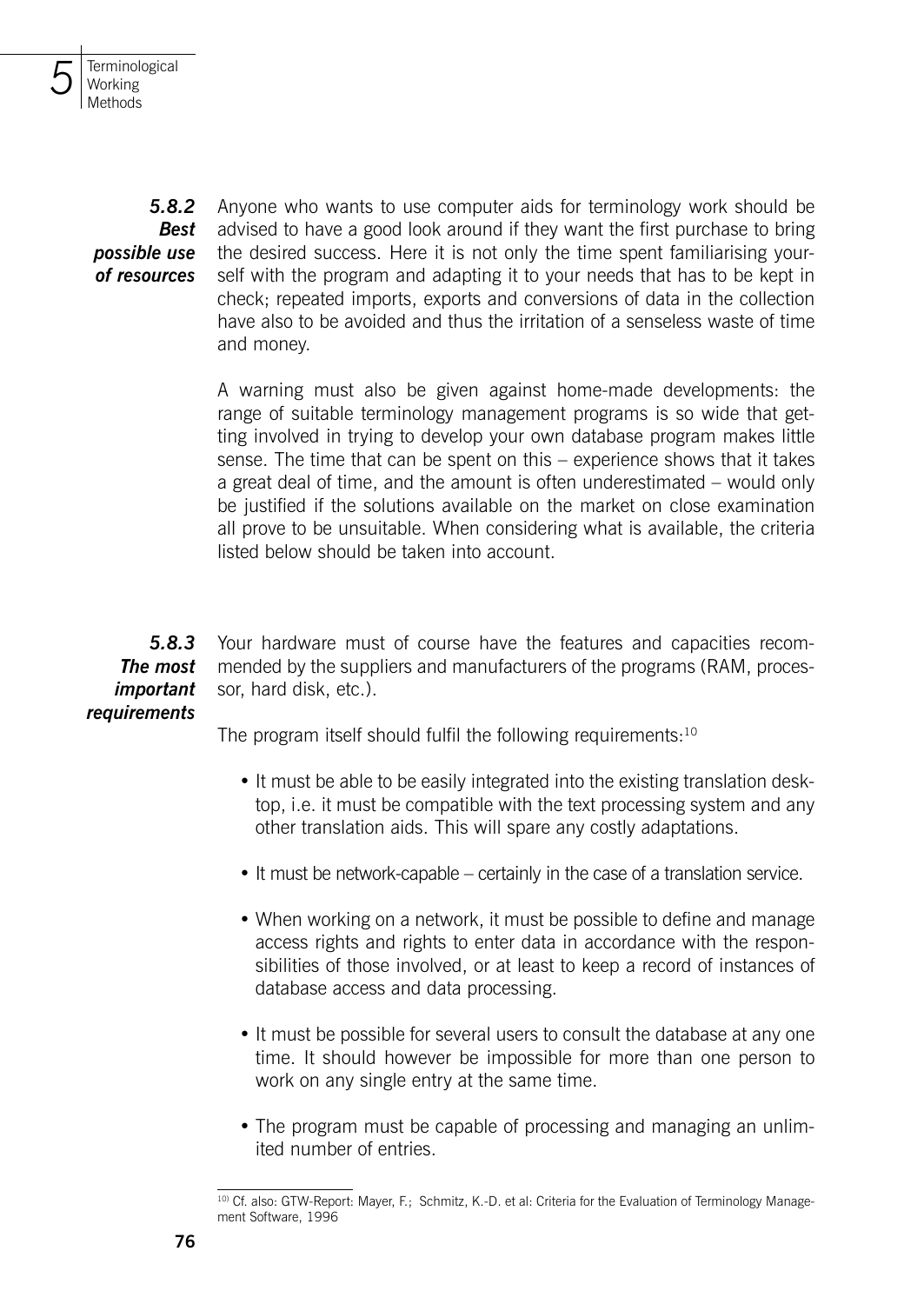- Individual data fields (term, synonym, source, etc.) should be unlimited in size or at least so large that the information can be entered in full in the field provided and does not need to be abbreviated, or even accommodated in a different field.
- It must be possible to process a variety of languages, and a specific zone must be reserved for each language. Even if only two working languages are normally used, it may be useful to record equivalents in a third language, e.g. in the language in which the source document was originally written, as is often the case when dealing with international treaties or in information technology or the sciences.
- If the program offers only one fixed entry format, this must allow all the required categories of data (term, synonyms, source, etc.) to be recorded.
- Interrogating the database must be simple, but must be capable of being controlled by means of search criteria, (focussing on subject areas, the usual combinations of words, etc.). Searches based on the full text should also be possible.
- The processing of information should be as easy and user-friendly as with normal text processing programs but also feature the most important functions for terminology work (general correction, inserting blocks of text, etc.).
- The program must be capable of processing the characters used in all the working languages.
- To facilitate the exchange of data, it must be possible to select entries and entire terminology collections according to search criteria and to export and import these in a standard format.
- An automatic check on duplicates should prevent the same term from being recorded more than once when recording terminology or importing data.
- It must be possible to print out the entire data collection or parts thereof in a variety of formats (layout and fonts).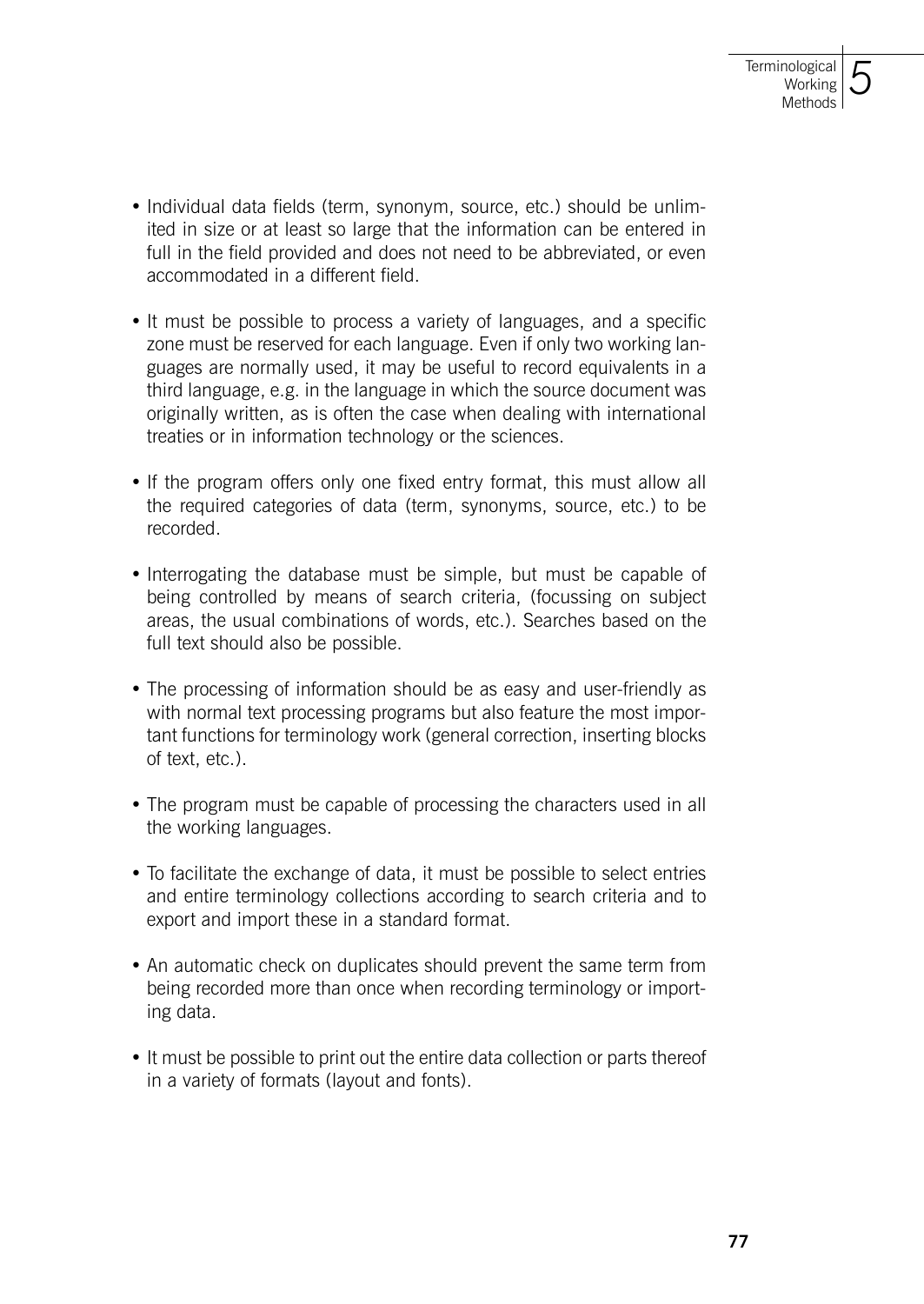

*5.8.4 What to consider before buying*

Programs for EDP based terminology work must satisfy numerous test criteria, but there is one requirement that they must all fulfil: they must offer basic conversion capabilities so that terminology collections in different formats that are offered in any data exchange can be imported into the database and saved without difficulty. Unfortunately, too little attention is paid to this compatibility requirement, and this all too often leads to difficulty in data exchange and in terminological cooperation.

In order that the time spent on terminology work brings the expected benefits, it is essential to define a clearly structured entry model with clearly defined fields for the various categories of data. This model should offer or permit all the fields and sub-fields that are required to present the information clearly and coherently.

The format of the entry has to be decided before making a purchase. This decision should not however be dictated by the minimum requirements and your current needs (cf. 4.3), but you should instead consider that sooner or later additional information may become necessary that you perhaps record only occasionally at the moment and in a makeshift manner in a field not specifically provided for that purpose – for example, management data that may prove useful, or indeed essential, as soon as the database reaches a certain size (cf. 4.2). If at all possible, you should therefore choose a program with a free structure, because you can then define the entry format to suit your requirements.

In addition, it is extremely worthwhile to obtain as much information as possible before buying anything:

- Discuss your plans with terminology experts. To do this, contact a public or private terminology centre.
- Get information from users of the programs you are considering buying, for example employees of public or private translation services or from user groups, and consult the relevant specialist publications and websites (cf. Annexes II and III).
- Ask for a free demo-version of the program so that you can check its user-friendliness, its suitability for integration in your desktop, its functions and stability.
- Compare the prices of the programs you are considering and remember to factor in the additional costs (installation, training, conversion of your terminology collection, assistance with faults, maintenance, updating policy, etc.).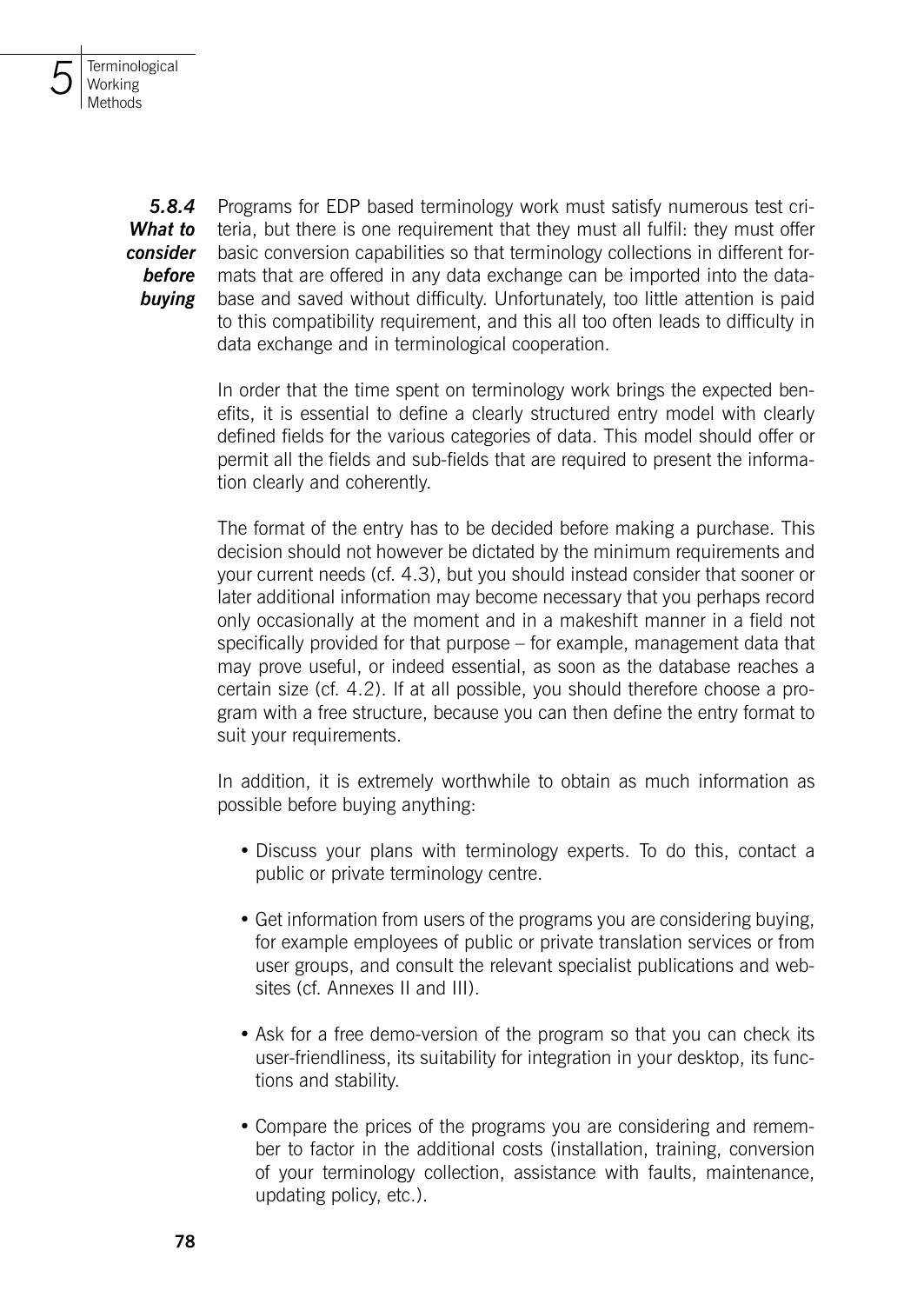- If only one specific entry format is available (e.g. only one field for terms and synonyms), make sure that this can be converted into a standard format for the automated exchange of data.
- Do not fall prey to tempting offers of preliminary versions, even if you are promised the installation of a final version free of charge. The desire always to have the latest product, even when this has not been properly tested, can prove expensive.

If you want to use your new computer program efficiently, you should follow these recommendations:

*5.8.5 What to do after buying*

- Choose an entry format that is compatible with conventional formats. If none of these formats suit your requirements, discuss the situation with experienced colleagues before creating your own solution.
- Consider carefully whether your needs are compatible with the requirements of straightforward cooperation (compatibility, exchange capability, etc.; cf. also 3).
- Always enter the information (term, notes, source, etc.) in the specific field provided.
- Use the setting up of your new terminology database as an opportunity to update the content and form of your existing terminology collection.
- If the transfer of existing terminology collections to the new database proves more difficult than expected, ask for support from your supplier (beware of the cost) or contact a competent terminology service. Such services will be happy to advise you in the spirit of mutual cooperation and to help you with the conversion of data.
- Working in cooperation with a terminology service offers a range of additional advantages (cf. 3) that you can obtain and exploit all the more easily if you bear the following in mind:
	- Do not change the entry structure or format before you have discussed your requirements with the terminology service responsible and confirmed compatibility.
	- If a potential partner uses a complex entry format, this need not be an obstacle to cooperation. Not all fields have to be filled in every case; what is essential is that all the important fields (cf. 4.1) are available.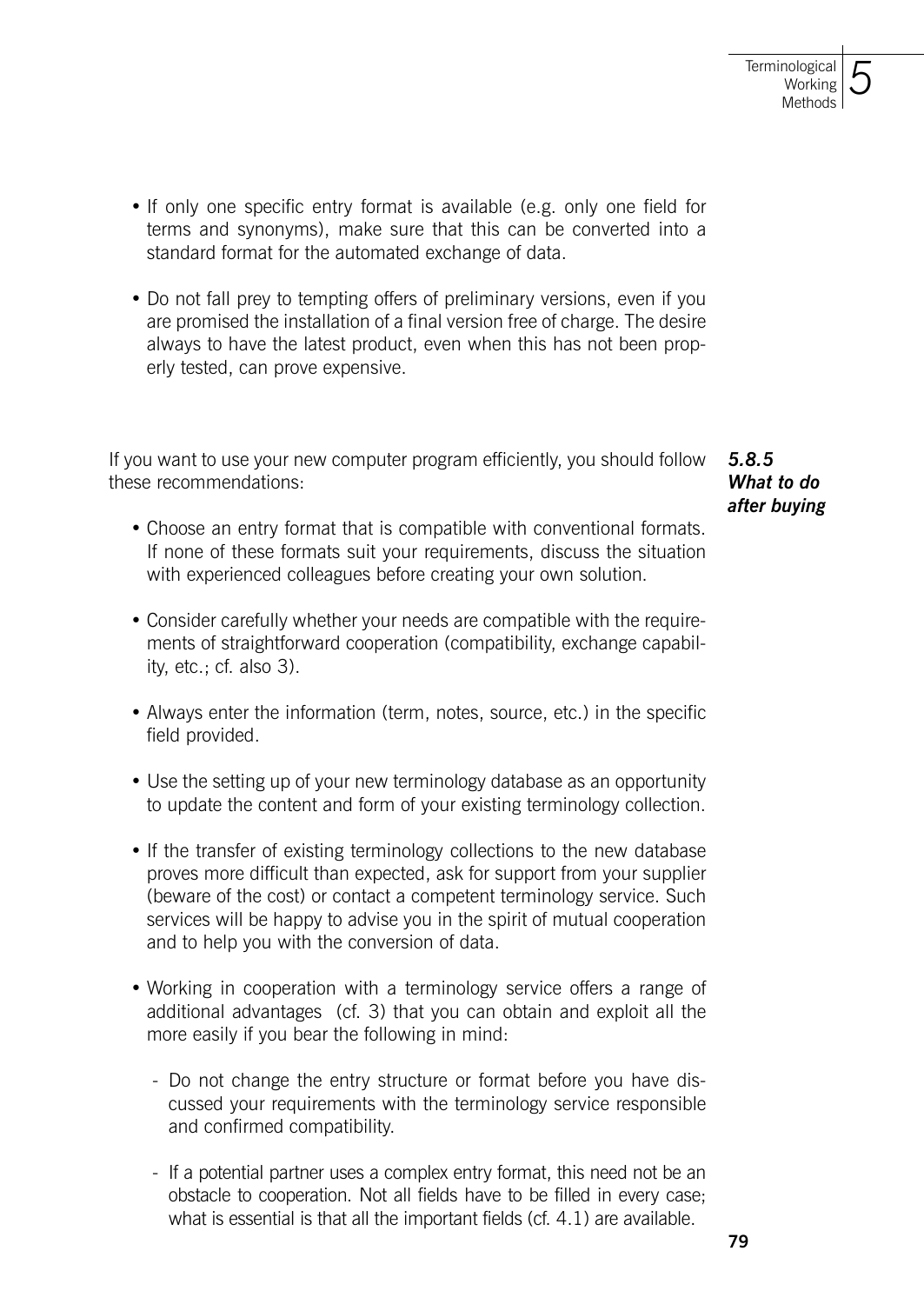

• Start work immediately after the installation of your new program so that you do not run the risk of forgetting what you learned in the initial phase of use.

The past few years have seen an exponential growth in the number of terminology extraction programs that are available. The programs on the market fall into two categories: those which use only a statistical procedure to identify term candidates, and those that take account of specific linguistic criteria in accordance with the working language. Only a few of the programs in the second category perform to an acceptable level, with the best of them being able to recognise around 80 per cent of term candidates, dependent on the analysis procedure and the calculation methods used. *5.8.6 New developments*

> The indisputable advantage of such extractors lies in their high processing speed, i.e. these programs can evaluate large documents in a very short space of time. This advantage is countered by the fact that, dependent on the program, complex terms are often not identified or wrongly identified as terms, which means that the results have to be revised and the documents reassessed, which often proves to be time-consuming. On top of this comes the purchase price and the time spent setting up the program. It may also be the case that the results have to be converted before being imported into the terminology collection.

> Whether such a program can in fact be used in future will be dependent on what the language service involved wishes to achieve through the terminological evaluation of the texts, on how they organise their work, on the financial and human resources that are available, and above all on the length of the texts that they wish to evaluate and whether these texts are stored in electronic form.

*Above all, never forget that computer programs are only an aid and although they are indispensable to today's terminology work, they alone cannot guarantee a good end-result. The decisive factor, as always, is that you have a good command of the methods of terminology work.* 

*5*

**Terminological** Working Methods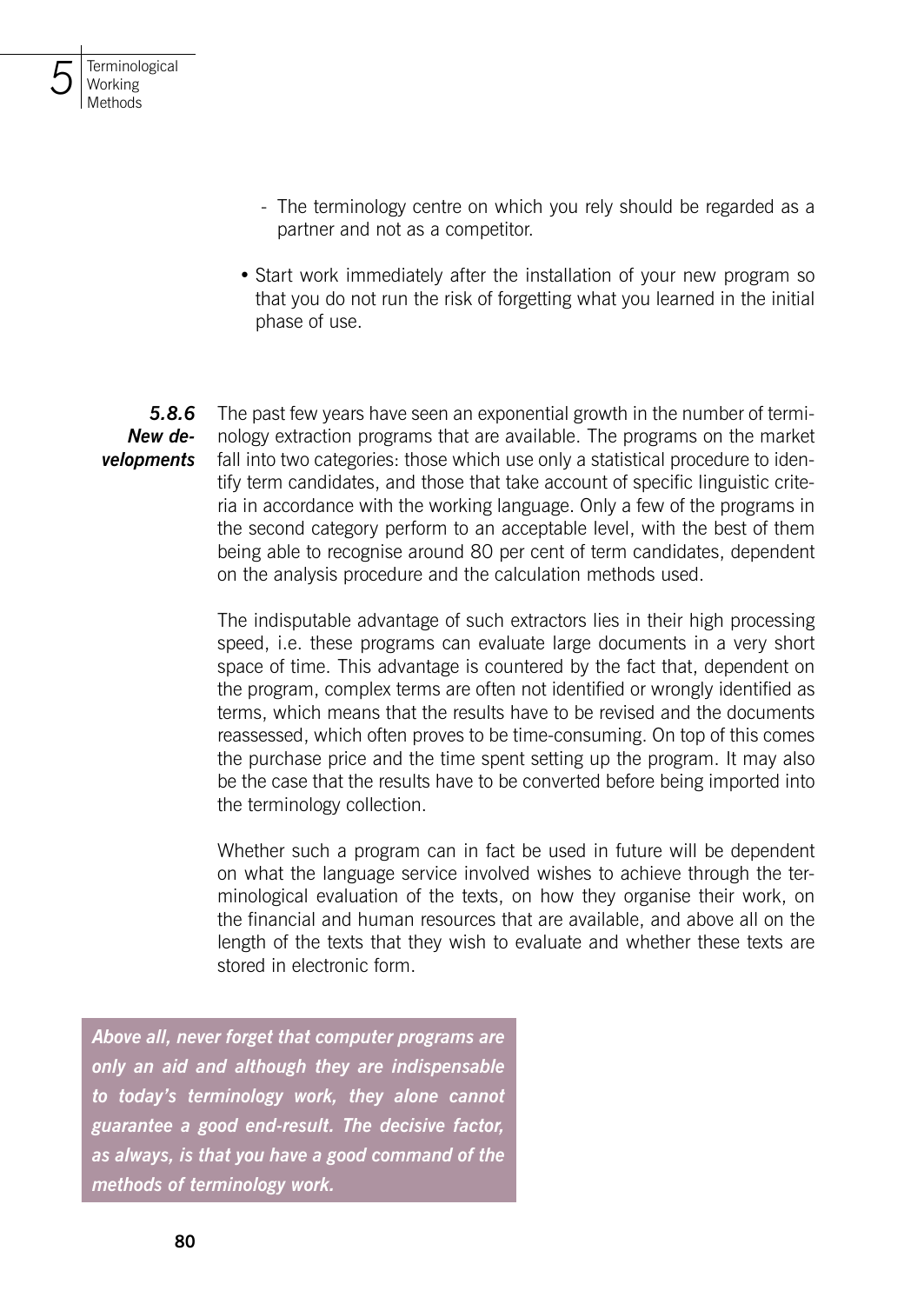# **Classification** *6*

The larger a terminology collection becomes, the more difficult it is to handle and manage and the more complicated it is to find the records stored. It is no longer sufficient to use the alphabet as the sole principle of classification, even for terminological databases that run on powerful computer systems. An appropriate subject classification system (subject key) with corresponding coding (cf. 4.1.3) can help to satisfy the user's need for fast and reliable information.

Subject classification permits the records in the terminology data collection to be collated in sub-files, which are easier to check over and to manage. It therefore not only facilitates and accelerates the interrogation of the database but also serves many purposes in the field of data management:

- updating and revising sub-files
- systematic organisation of the data collection
- production of subject glossaries
- exchange of data in particular subject fields.

Moreover, subject classification helps the user understand the records in the database. He can use the subject field reference on the terminological records (cf. 4.1.3) to distinguish quickly between terms with the same written form (homographs).

| Example: | "sinus"                                                                                                                                                                                                                                                                                                                                 |    |
|----------|-----------------------------------------------------------------------------------------------------------------------------------------------------------------------------------------------------------------------------------------------------------------------------------------------------------------------------------------|----|
|          | Medicine<br>en "sinus"<br>cavity in the substance of a bone of the skull that com-<br>municates with the nostrils and contains air<br>fr "sinus"<br>toute cavité développée à l'intérieur d'un organe ou<br>toute dilatation localisée d'un organe creux<br>de "Sinus"<br>taschenartige Ausbuchtungen von Organen und Körper-<br>höhlen |    |
|          | Botany<br>en "sinus"<br>opening between the lobes in the blade of a leaf<br>fr "sinus"<br>déoupures plus ou moins profondes du limbe des<br>feuilles                                                                                                                                                                                    |    |
|          |                                                                                                                                                                                                                                                                                                                                         | 81 |

### *6.1 Task of terminology classification*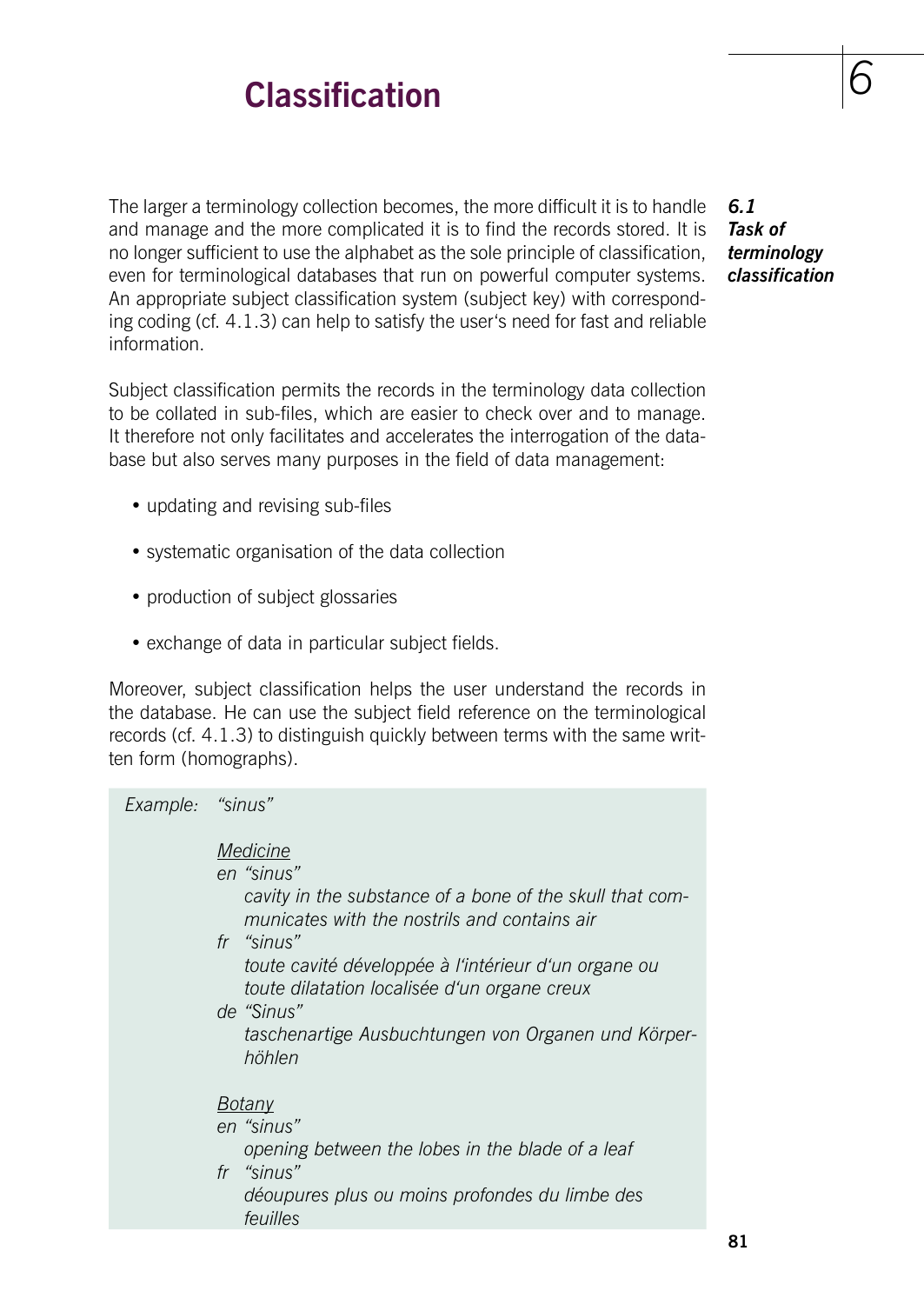Classification

*6*

 *de "Blattbucht" mehr oder minder tiefer Einschnitt in die Blattspreite Geometry en "sine" trigonometric function fr "sinus" fonction trigonométrique de "Sinus" Winkelfunktion* 

A subject classification system must be decided on before work on building up a terminology database begins. Changing the classification system later and revising the coding of large data collections is very labour-intensive and costly. In addition, there is a considerable risk of error if there is not enough time or if the original documents are not available.

What requirements must a subject classification system meet? The first priority is the needs of the user, i.e. the author of the records and the user of the database. The user must find the system easy to use, without special training or detailed instructions. Of course, the structure of a classification system also depends on the degree of specialisation with which the organisation operating the database compiles its subject areas. The greater the specialisation, the more detail the organisation will want to include in the classification of its terminology collections in the appropriate subject fields, because the users will often want to know all the more precisely in which sub-field a term is classified.

Experience shows that as a classification system becomes more detailed, it loses clarity and is consequently harder to use. A predetermined, systematic ("logical") structure facilitates the use of the subject key and the ordering of the data collections quite considerably. The "system" is the guide for both the author of the record when he classifies it and the database user when he retrieves it. It limits freedom but also subjectivity in the classification process and thus helps to prevent errors. Finally, the user will find his way round the classification system more quickly because its systematic structure makes it easier to understand.

Subject classification must also cover the entire range of terminology used by the database operator, without omissions. But as this range can change, it is important for the classification system to be adaptable and expandable.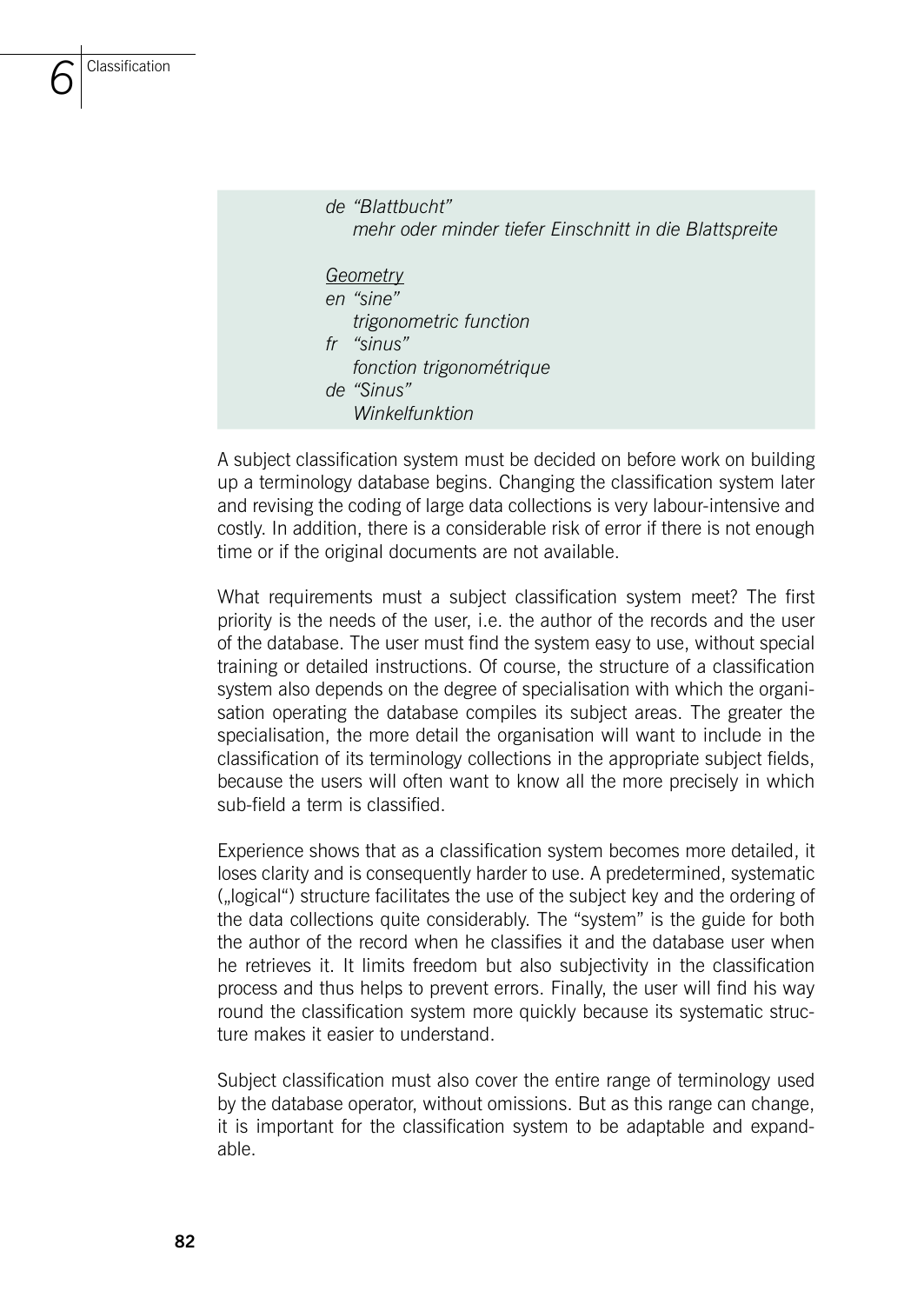*6*

There are already several classification systems in existence. The best known is the Universal Decimal Classification, which covers every field of knowledge and manifestation of human thought and action. Its disadvantage is that, like many other documentation classification systems, it is too detailed for terminology needs. The large number of digits in the subject code increases the time spent on coding and storing quite considerably. A less detailed classification system should be sufficient for most terminology databases.

Comparing the LENOCH classification (EURODICAUTOM) with the decimal classification clearly illustrates the difference in the amount of detail:

#### • LENOCH classification

A mixture of classification and thesaurus. Used for terminology and documentation.

Subject field: Remuneration (code: TV5)

wages and salaries - other forms of remuneration - continued wage payment in cases of illness & accident - methods of payment - rewards – types of payment: piece work pay, monthly pay, royalties, tips, etc. – persons with two jobs - pensions – interest payments - retirement pensions

# • Universal Decimal Classification

Subject field: Salaries. Wages. Pay. Fees. Gratuities. (Code: 331.2)

- 331.21 Wage payment. Wage administration
- 331.22 Types of wages. Wage systems. Additional pay
- 331.23 Types and methods of remuneration
- 331.24 Profit-sharing. Royalties
- 331.25 Old age pension. Pension. Superannuation. Retirement pay. Half-pay, reservists' pay. Severance pay (compensation when retiring)
- 331.26
- 331.27 Professional remuneration. Fees, e.g. of doctors lawyers, architects, writers, artists

## *6.2 Classification systems*

description of the subject field ("quasidescriptors")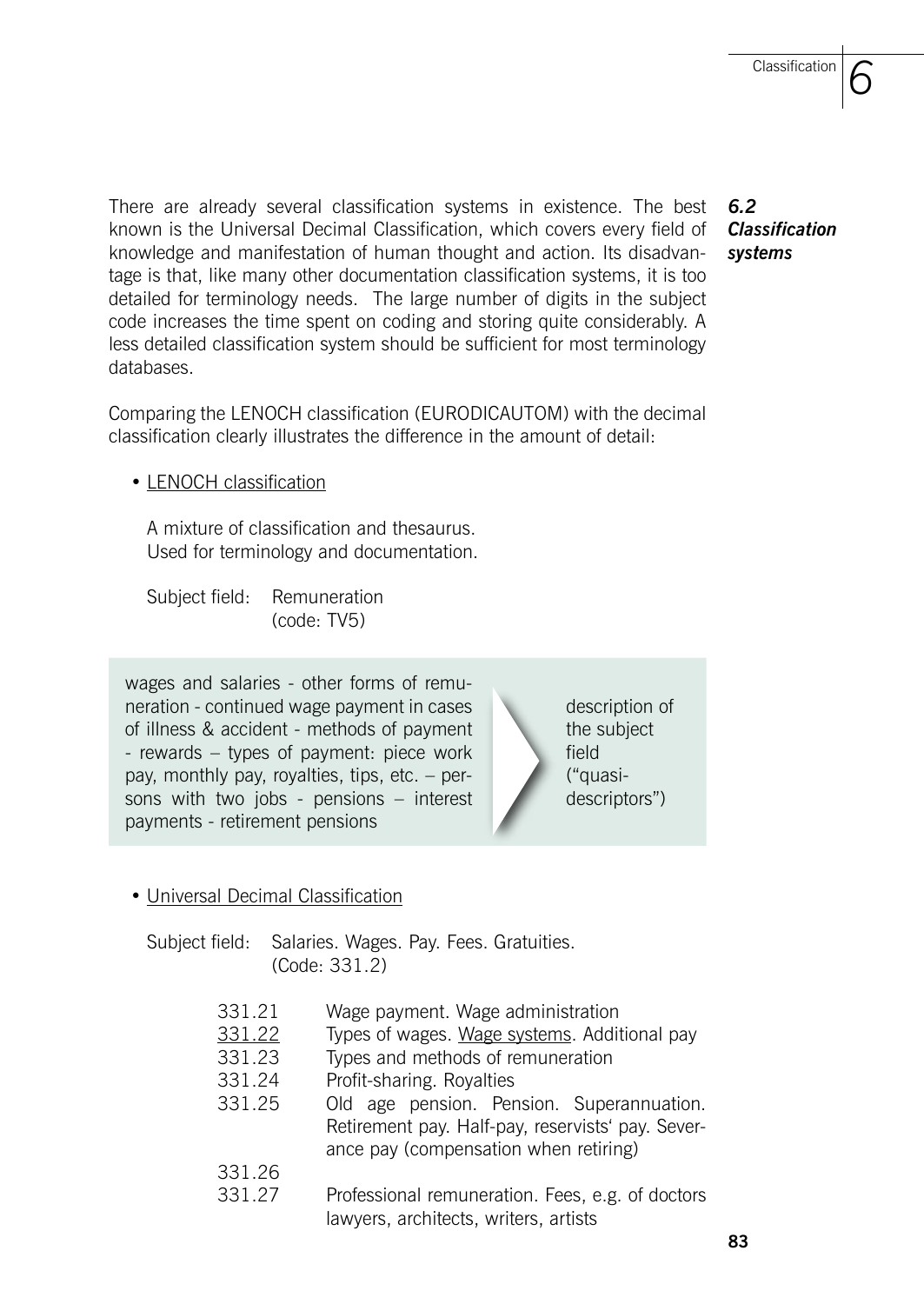*6*

| 331.28<br>331.29                                              | Wage budget. Organisation of wages                                                                                                                                                                                    |
|---------------------------------------------------------------|-----------------------------------------------------------------------------------------------------------------------------------------------------------------------------------------------------------------------|
| 331.221<br>331.222<br>331.223<br>331.224                      | Wage systems. Wage structure. Wage scales<br>Index-linked pay                                                                                                                                                         |
| 331.225<br>331.226<br>331.227<br>331.228                      | Bonus systems. Bonuses. Special payments<br>Family allowances<br>Special subsidies, e.g. local weighting (UK)<br>Wage adjustment funds. Wage compensa-<br>tion funds                                                  |
| 331.221.1<br>331.221.2<br>331.221.3<br>331.221.4<br>331.221.5 | Wage systems<br>Wage increases related to length of service<br>Wage increases related to performance<br>Wage reductions related to performance<br>Wage related to diplomas, qualifications or<br>special capabilities |
| 331.221.11                                                    | Pay according to quantity of work done, quali-<br>fications of worker and economic significance                                                                                                                       |
| 331.221.12                                                    | Scale contracts                                                                                                                                                                                                       |
| 331.221.121<br>331.221.122<br>331.221.123                     | Job evaluation<br>Wage scales<br>Wage rates                                                                                                                                                                           |

The terminology classification systems used at present (TERMIUM/BTUM, EURODICAUTOM/LENOCH, LEXIS, etc.) all differ from each other to a greater or lesser degree because they have of course each been devised to meet the particular needs of the organisation operating the database..

*However, it is obvious that a common classification system facilitates terminological cooperation, and in particular the exchange of data, because it obviates the need to recode the subject fields, which in certain circumstances can be too timeconsuming, if not totally impossible.*

A service that is starting to do terminology work is therefore wise to check whether one of the existing terminology classification systems does not meet its needs. Many of the systematic classification systems used today are structured in such a way that they can be adapted to meet new requirements, e.g. for increased detail in a particular subject field.

If several services use a common classification system, it is essential that they make any adjustments together. If one of them goes it alone, there is a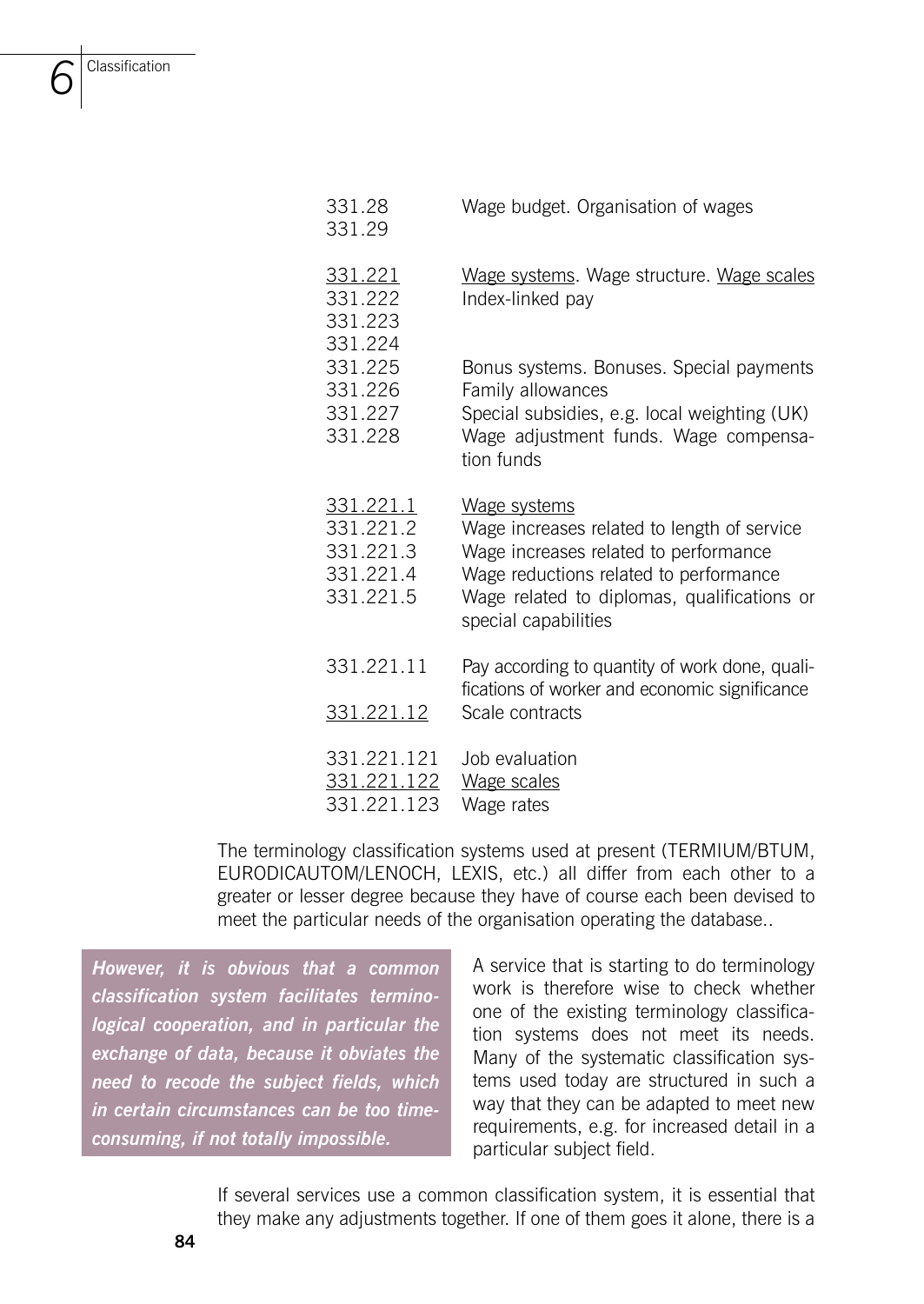*6*

danger that this will make later developments impossible, or the work done will be of no use to the other services because it has not taken account of their needs.

It can often happen, particularly when data is exchanged, that large collections of records are given the same subject code because they all come from, the same collection or database, e.g. records from a collection of customs tariff product descriptions ("cocoa butter", "hunting rifle", "anorak", "oats", etc.). Data of this kind must be reclassified before being entered according to one's own subject classification system, if necessary, because later correction of classifications can be very time-consuming. If the collection is not large, it is preferable to classify the records individually.

*6.3 Practical classification problems*

Whoever undertakes the classification of database records must not simply focus on the subject field dealt with in the source document. Each concept must be placed in its real context. A "tractor", for example, is firstly a "hauling vehicle" and only secondly an "agricultural machine".

Caution is advised when it comes to multiple classifications. Having too many subject fields diminishes the value of the information and thus the quality of the record. Generally speaking, it should be possible to classify a term with sufficient accuracy by using two or three subject codes.

| Example: Term: |                 | "agricultural tractor"                    |
|----------------|-----------------|-------------------------------------------|
|                | Subject fields: | vehicles, machinery                       |
|                |                 | agricultural law (if tractors are subject |
|                |                 | to national or international regulations) |

If it is difficult to classify a term accurately because the subject key used does not have a suitable subordinate group, the appropriate superordinate group should be used.

The possibility of homography must always be borne in mind when classifying terms. The French "céréales", for example, in the original meaning of "grain, types of grain", must now, as a result of a borrowing from the English ("cereals") be distinguished from "céréales" in the sense of oat and corn flakes that are eaten at breakfast.

In the case of metaphors or enigmatic expressions ("eye" [of a hurricane]) the subject field on its own will not be enough to enable the user to identify the concept. In such cases an explanation or definition is essential (cf. 4.1.4).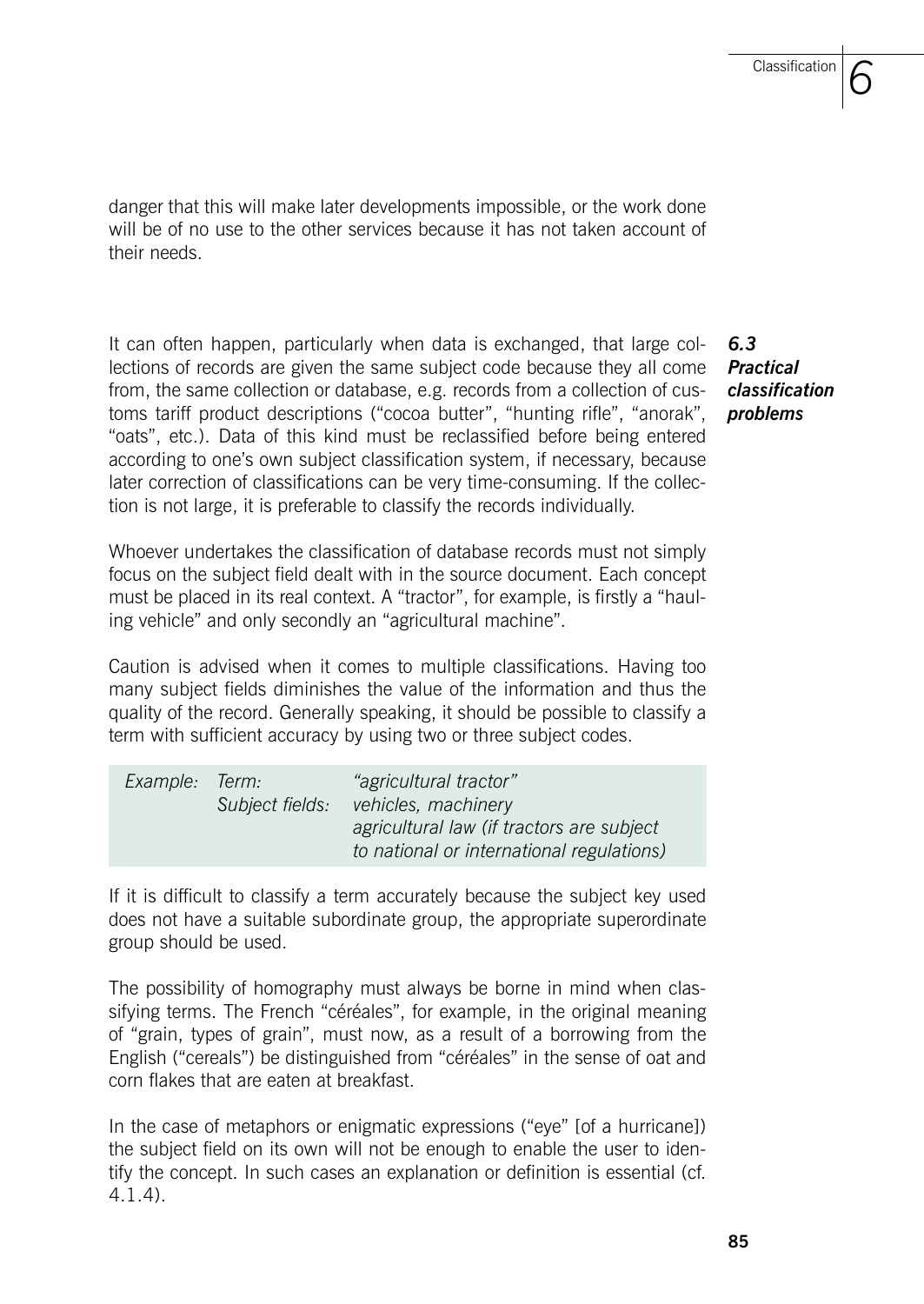The classification system must clearly indicate the place of the concept within the entire spectrum of human knowledge and prevent the confusion of homographs (cf. 6.1: "sinus").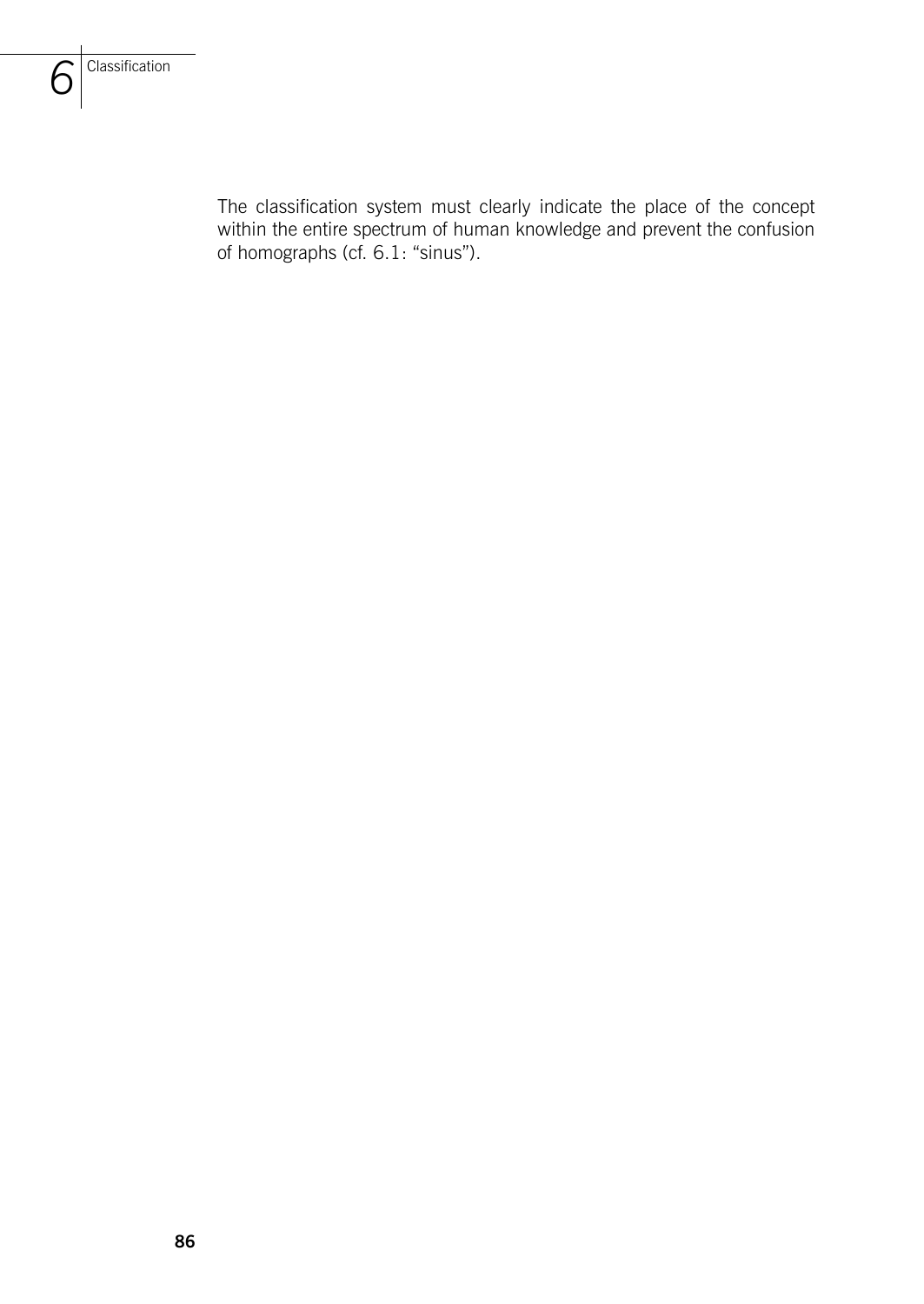# **Annex I: The explanations given here are based on the corresponding international corresponding international corresponding international corresponding international corresponding international corresponding international correspo**

The explanations given here are based on the corresponding international standards (cf. Annex II.3).

| <b>TERM</b>                                                                                                                                                                                | <b>TERMINUS</b>                                                                                                                                                                               | <b>TERME</b>                                                                                                                                                             | <b>TERMINE</b>                                                                                                           |
|--------------------------------------------------------------------------------------------------------------------------------------------------------------------------------------------|-----------------------------------------------------------------------------------------------------------------------------------------------------------------------------------------------|--------------------------------------------------------------------------------------------------------------------------------------------------------------------------|--------------------------------------------------------------------------------------------------------------------------|
| characteristic                                                                                                                                                                             | <b>Begriffsmerkmal</b>                                                                                                                                                                        | caractère                                                                                                                                                                | caratteristica                                                                                                           |
| Feature of a physical or<br>abstract object that is<br>typical of that object<br>and which, in combina-<br>tion with other charac-<br>terstics, constitutes the<br>concept for the object. | Eigenschaft eines kon-<br>kreten oder abstrakten<br>Gegenstandes, die für<br>diesen charkteristisch<br>ist und zusammen mit<br>anderen Merkmalen<br>den Begriff von dem<br>Gegenstand bildet. | Propriété d'un objet<br>concret ou abstrait.<br>caractéristique de cet<br>objet et qui, unie à<br>d'autres propriétés,<br>constitue la notion.                           | Qualità peculiare di un<br>oggetto concreto o<br>astratto che con altre<br>proprietà costituisce il<br>concetto.         |
| $\rightarrow$ Chap. 2.2                                                                                                                                                                    | $\rightarrow$ Kap. 2.2                                                                                                                                                                        | $\rightarrow$ Chap. 2.2                                                                                                                                                  | $\rightarrow$ Cap. 2.2                                                                                                   |
| complex term;<br>multiple-word term                                                                                                                                                        | Fachausdruck;<br><b>Mehrwortterminus</b>                                                                                                                                                      | terme complexe;<br>pluriterme                                                                                                                                            | termine complesso                                                                                                        |
| Term that consists of<br>two or more separately<br>written words.                                                                                                                          | Ein Terminus, der aus<br>zwei oder mehr ge-<br>trennt geschriebenen<br>Wörtern besteht.                                                                                                       | Terme constitué de<br>deux ou plusieurs mots<br>séparés.                                                                                                                 | Termine costituito da<br>due o più parole.                                                                               |
| $\rightarrow$ Chap. 2.2.1, 5.5                                                                                                                                                             | $\rightarrow$ Kap. 2.2.1 und 5.5                                                                                                                                                              | → Chap. 2.2.1 et 5.5                                                                                                                                                     | → Cap. 2.2.1 e 5.5                                                                                                       |
| comprehensive<br>concept:<br>integrative concept                                                                                                                                           | Verbandsbegriff                                                                                                                                                                               | notion intégrante                                                                                                                                                        | concetto comprensivo                                                                                                     |
| Superordinate concept<br>in a partitive relation.                                                                                                                                          | Übergeordneter Begriff<br>in einer Bestandesbe-<br>ziehung.                                                                                                                                   | Notion superordonnée<br>dans une relation parti-<br>tive.                                                                                                                | Concetto superordinato<br>in una relazione partiti-<br>va.                                                               |
| $\rightarrow$ Chap. 2.2.1, 5.3.3                                                                                                                                                           | $\rightarrow$ Kap. 2.2.1, 5.3.3                                                                                                                                                               | $\rightarrow$ Chap. 2.2.1, 5.3.3                                                                                                                                         | $\rightarrow$ Cap. 2.2.1, 5.3.3                                                                                          |
| concept                                                                                                                                                                                    | <b>Begriff</b>                                                                                                                                                                                | notion; concept                                                                                                                                                          | concetto                                                                                                                 |
| Unit of thought that<br>summarises those<br>characteristics that<br>typify physical or ab-<br>stract objects, and<br>distinguish them from<br>one another.                                 | Denkeinheit, die dieje-<br>nigen Begriffsmerkmale<br>zusammenfasst, wel-<br>che konkrete oder abs-<br>trakte Gegenstände<br>kennzeichnen und von-<br>einander unterschei-<br>den.             | Unité de pensée<br>regroupant les<br>caractères qui sont<br>propres à un objet<br>concret ou abstrait et<br>qui délimitent celui-ci<br>par rapport à d'autres<br>objets. | Unità di pensiero che ri-<br>assume le caratteristi-<br>che, proprie e distintive,<br>di oggetti concreti o<br>astratti. |
| $\rightarrow$ Chap. 2.2 and 5.3                                                                                                                                                            | $\rightarrow$ Kap. 2.2 und 5.3                                                                                                                                                                | $\rightarrow$ Chap. 2.2 et 5.3                                                                                                                                           | $\rightarrow$ Cap. 2.2 e 5.3                                                                                             |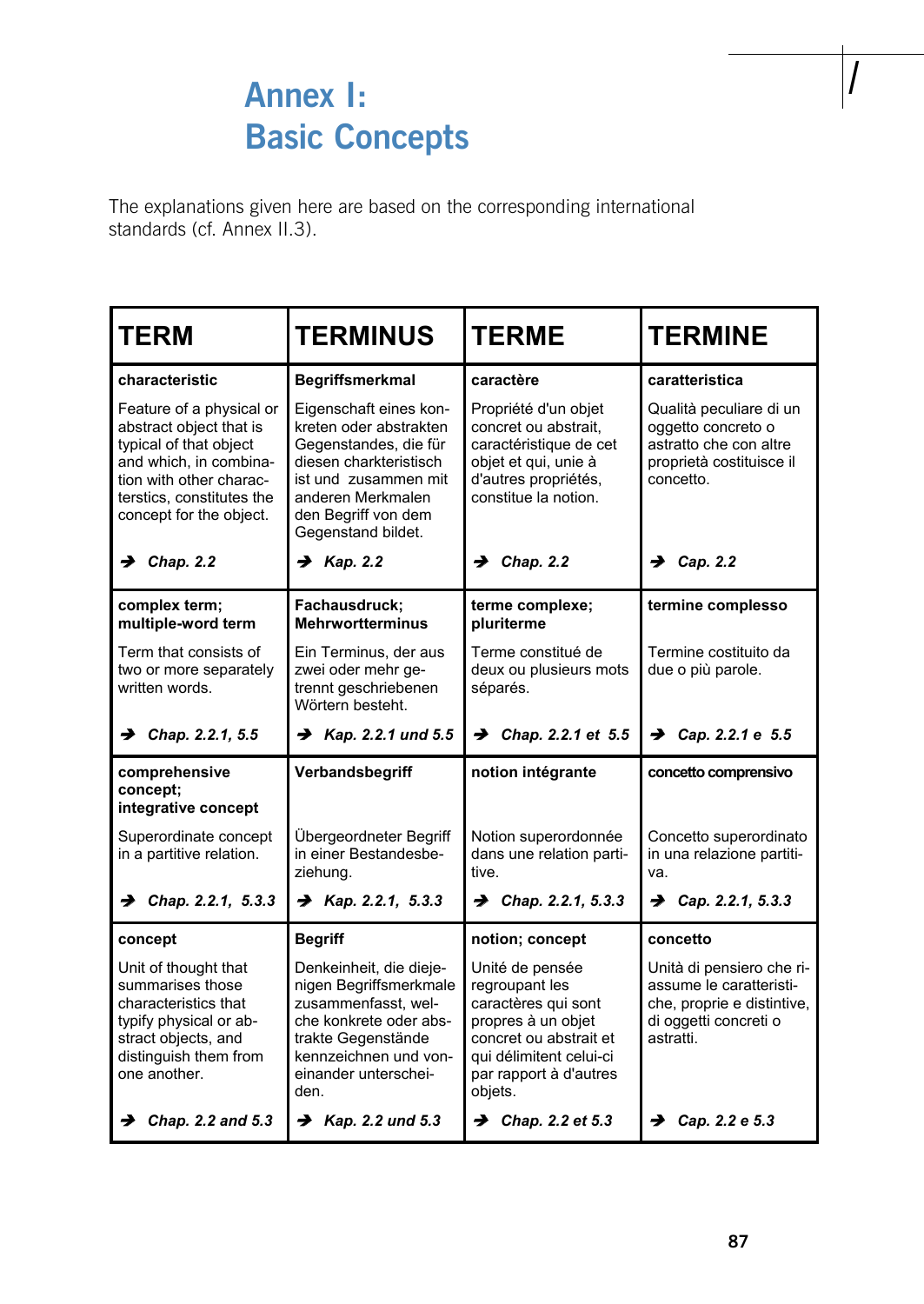| concept diagram                                                                                                                                                                                                                                  | <b>Begriffsplan</b>                                                                                                                                                                                                                        | schéma notionnel                                                                                                                                                                                                                                                                          | schema concettuale                                                                                                                                                                                                                                              |
|--------------------------------------------------------------------------------------------------------------------------------------------------------------------------------------------------------------------------------------------------|--------------------------------------------------------------------------------------------------------------------------------------------------------------------------------------------------------------------------------------------|-------------------------------------------------------------------------------------------------------------------------------------------------------------------------------------------------------------------------------------------------------------------------------------------|-----------------------------------------------------------------------------------------------------------------------------------------------------------------------------------------------------------------------------------------------------------------|
| Graphical presentation<br>of the conceptual struc-<br>ture of a subject area.                                                                                                                                                                    | Grafische Darstellung<br>der Begriffsordnung<br>eines Sachgebiets.                                                                                                                                                                         | Représentation graphi-<br>que d'un ensemle<br>structuré des notions<br>d'un domaine.                                                                                                                                                                                                      | Rappresentazione gra-<br>fica dell'ordinamento<br>concettuale di un domi-<br>nio.                                                                                                                                                                               |
| $\rightarrow$ Chap. 5.3                                                                                                                                                                                                                          | $\rightarrow$ Kap. 5.3                                                                                                                                                                                                                     | $\rightarrow$ Chap. 5.3                                                                                                                                                                                                                                                                   | $\rightarrow$ Cap. 5.3                                                                                                                                                                                                                                          |
| context                                                                                                                                                                                                                                          | Kontext                                                                                                                                                                                                                                    | contexte                                                                                                                                                                                                                                                                                  | contesto                                                                                                                                                                                                                                                        |
| Text that shows a term<br>in its linguistic environ-<br>ment.                                                                                                                                                                                    | Text, der einen Termi-<br>nus in seinem sprachli-<br>chen Umfeld zeigt.                                                                                                                                                                    | Texte illustrant un ter-<br>me dans son environ-<br>nement linguistique.                                                                                                                                                                                                                  | Testo che illustra un<br>termine nel proprio in-<br>torno linquistico.                                                                                                                                                                                          |
| $\rightarrow$ Chap. 4.1.10                                                                                                                                                                                                                       | $\rightarrow$ Kap. 4.1.10                                                                                                                                                                                                                  | $\rightarrow$ Chap. 4.1.10                                                                                                                                                                                                                                                                | $\rightarrow$ Cap. 4.1.10                                                                                                                                                                                                                                       |
| co-ordinate concept                                                                                                                                                                                                                              | Nebenbegriff                                                                                                                                                                                                                               | notion coordonnée                                                                                                                                                                                                                                                                         | concetto coordinato                                                                                                                                                                                                                                             |
| Concept that is on the<br>same level in the hier-<br>archical concept order<br>(superordinate, subor-<br>dinate and co-ordinate<br>levels) as another con-<br>cept.                                                                              | Begriff, der in der hie-<br>rarchischen Begriffs-<br>ordnung (Über-, Unter,<br>Nebenordnung) mit ei-<br>nem anderen auf der<br>gleichen Stufe steht.                                                                                       | Notion qui dans un sy-<br>stème hiérarchique (ni-<br>veaux superordonné,<br>subordonné, coordon-<br>né) se situe au même<br>niveau qu'une autre.                                                                                                                                          | Concetto che nell'am-<br>bito di un ordinamento<br>concettuale gerarchico<br>(livello superordinato,<br>subordinato, coordina-<br>to), si situa allo stesso<br>livello di un altro.                                                                             |
| $\rightarrow$ Chap. 2.2.1,<br>$4.1.4.1$ and $5.3.3$                                                                                                                                                                                              | $\rightarrow$ Kap. 2.2.1, 4.1.4.1<br>und $5.3.3$                                                                                                                                                                                           | $\rightarrow$ Chap. 2.2.1,<br>4.1.4.1 et 5.3.3                                                                                                                                                                                                                                            | $\rightarrow$ Cap. 2.2.1, 4.1.4.1<br>e <sub>5.3.3</sub>                                                                                                                                                                                                         |
|                                                                                                                                                                                                                                                  |                                                                                                                                                                                                                                            |                                                                                                                                                                                                                                                                                           |                                                                                                                                                                                                                                                                 |
| definition                                                                                                                                                                                                                                       | Definition:<br>Begriffsumschrei-<br>bung                                                                                                                                                                                                   | définition                                                                                                                                                                                                                                                                                | definizione                                                                                                                                                                                                                                                     |
| Statement that de-<br>scribes a concept by<br>naming its character-<br>istics (intensional defi-<br>nition) or its specific<br>concepts or parts (ex-<br>tensional definition) and<br>which distinguishes it<br>from neighbouring con-<br>cepts. | Aussage über den Be-<br>griff, die diesen durch<br>Nennung seiner Merk-<br>male (Inhaltsdefinition)<br>oder seiner Unterbe-<br>griffe bzw. Teile (Um-<br>fangsdefiniton) be-<br>stimmt und gegen sei-<br>ne Nachbarbegriffe ab-<br>grenzt. | Énoncé qui sert d'une<br>part à décrire une no-<br>tion par ses caractères<br>(définition par compré-<br>hension) ou par l'énu-<br>mération exhaustive de<br>ses spécifiques ou des<br>objets qu'elle englobe,<br>et d'autre part à diffé-<br>rencier celle-ci des no-<br>tions voisines. | Enunciato che descrive<br>un concetto enumeran-<br>done le caratteristiche<br>(definizione per com-<br>prensione), i concetti<br>subordinati o i concetti<br>partitivi (definizione per<br>estensione) e lo deli-<br>mita rispetto ad altri<br>concetti vicini. |
| $\rightarrow$ Chap. 2.2.1, 4.1.4<br>and 5.3                                                                                                                                                                                                      | $\rightarrow$ Kap. 2.2.1, 4.1.4<br>und $5.3$                                                                                                                                                                                               | $\rightarrow$ Chap. 2.2.1, 4.1.4<br>et 5.3                                                                                                                                                                                                                                                | $\rightarrow$ Cap. 2.2.1, 4.1.4 e<br>5.3                                                                                                                                                                                                                        |
| extension (of the<br>concept)                                                                                                                                                                                                                    | <b>Begriffsumfang</b>                                                                                                                                                                                                                      | extension (d'une<br>notion)                                                                                                                                                                                                                                                               | estensione<br>(concettuale)                                                                                                                                                                                                                                     |
| Set of all concepts that<br>are contained within a<br>generic concept.                                                                                                                                                                           | Gesamtheit der Begrif-<br>fe, die in einem überge-<br>ordneten Begriff ent-<br>halten sind.                                                                                                                                                | Ensemble des notions<br>incluses dans une no-<br>tion superordonnée.                                                                                                                                                                                                                      | Insieme di tutti i concet-<br>ti compresi in un con-<br>cetto superordinato.                                                                                                                                                                                    |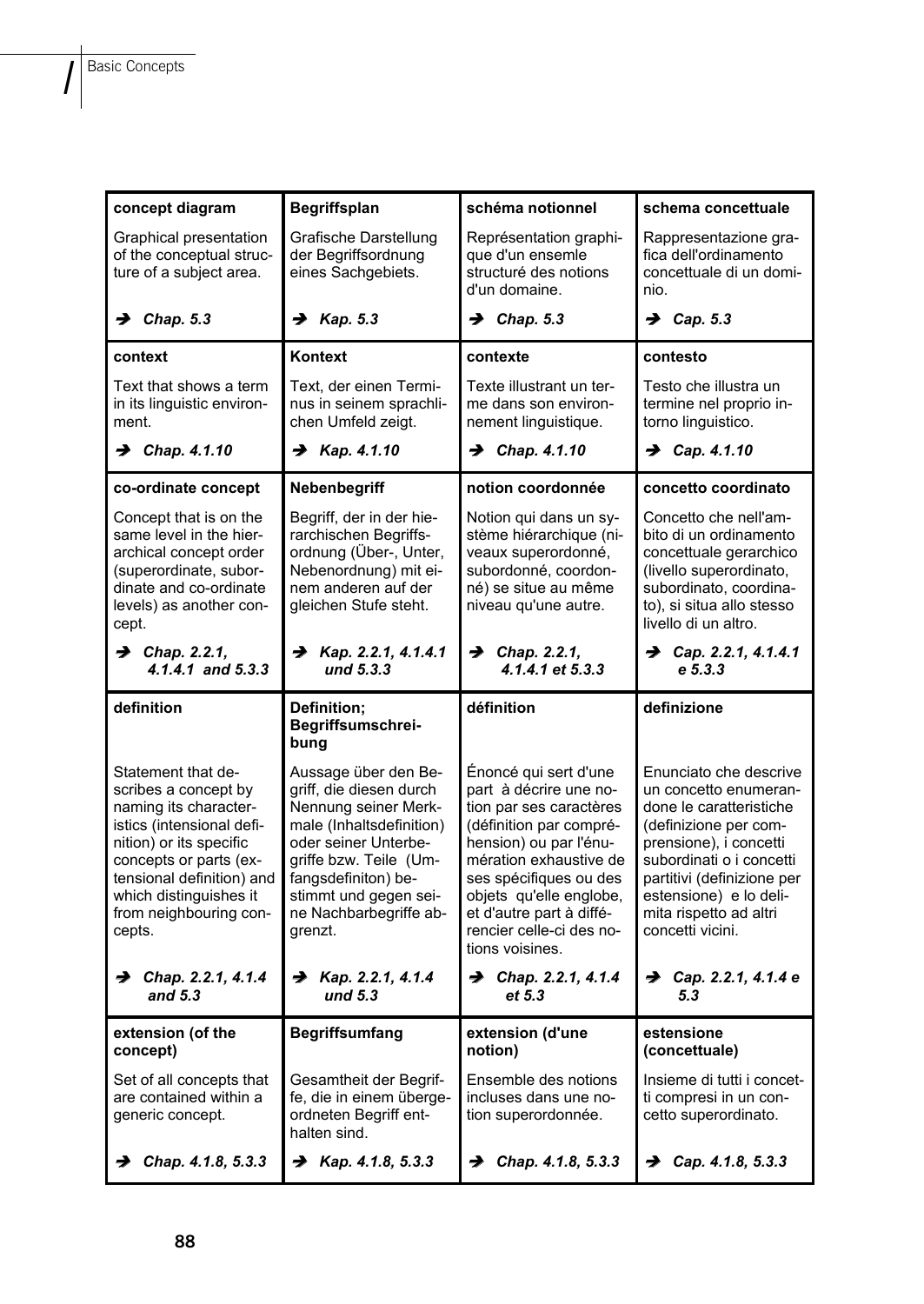| generic concept<br>Concept that in a gen-<br>eric (logical) relation<br>between concepts is on<br>an immediately higher<br>level to another con-<br>cept, and which incor-<br>porates that other con-<br>cept.                        | Oberbegriff<br>Begriff, der in der logi-<br>schen (generischen)<br>Begriffsbeziehung<br>einem anderen unmit-<br>telbar übergeordnet ist<br>und diesen eischliesst.                                   | notion générique<br>Notion qui dans une<br>relation générique se<br>situe au dessus d'une<br>autre, et par le fait<br>même l'englobe.                                                                        | concetto generico<br>Concetto che nell'am-<br>bito di una relazione<br>generica si situa ad un<br>livello superiore rispetto<br>ad un altro concetto<br>che quindi racchiude.                   |
|---------------------------------------------------------------------------------------------------------------------------------------------------------------------------------------------------------------------------------------|------------------------------------------------------------------------------------------------------------------------------------------------------------------------------------------------------|--------------------------------------------------------------------------------------------------------------------------------------------------------------------------------------------------------------|-------------------------------------------------------------------------------------------------------------------------------------------------------------------------------------------------|
| $\rightarrow$ Chap. 2.2.1,<br>$4.1.4.1$ and $5.3.3$                                                                                                                                                                                   | $\rightarrow$ Kap. 2.2.1, 4.1.4.1<br>und $5.3.3$                                                                                                                                                     | $\rightarrow$ Chap. 2.2.1,<br>4.1.4.1 et 5.3.3                                                                                                                                                               | $\rightarrow$ Cap. 2.2.1, 4.1.4.1<br>e.5.3.3                                                                                                                                                    |
| generic relation;<br>logical relation                                                                                                                                                                                                 | logische Begriffsbe-<br>ziehuna:<br>generische Begriffs-<br>beziehung                                                                                                                                | relation générique                                                                                                                                                                                           | relazione generica;<br>relazione genere-<br>specie                                                                                                                                              |
| Relation between con-<br>cepts in which the con-<br>cept on the higher hier-<br>archical (generic) level<br>incorporates the<br>subordinate (specific)<br>concept, which is de-<br>fined by additional spe-<br>cific characteristics. | Begriffsbeziehung, in<br>der der übergeordnete<br>(dem Umfang nach<br>weitere) Begriff den<br>durch zusätzliche Merk-<br>male spezifizierten, un-<br>tergordneten (engeren)<br>Begriff einschliesst. | Relation qui existe en-<br>tre deux notions lors-<br>que l'une, à compré-<br>hension plus large (le<br>générique), englobe<br>l'autre (le spécifique),<br>plus restreinte et dotée<br>de caractères propres. | Relazione nella quale il<br>concetto superordinato<br>(con un'estensione più<br>ampia) racchiude il con-<br>cetto subordinato<br>avente ulteriori carat-<br>teristiche (concetto<br>specifico). |
| $\rightarrow$ Chap. 2.2.1                                                                                                                                                                                                             | $\rightarrow$ Kap. 2.2.1                                                                                                                                                                             | $\rightarrow$ Chap. 2.2.1                                                                                                                                                                                    | $\rightarrow$ Cap. 2.2.1                                                                                                                                                                        |
| intension (of the<br>concept)                                                                                                                                                                                                         | <b>Begriffsinhalt</b>                                                                                                                                                                                | compréhension<br>(d'une notion)                                                                                                                                                                              | comprensione<br>(concettuale)                                                                                                                                                                   |
| Set of all character-<br>istics that make up a<br>concept.                                                                                                                                                                            | Gesamtheit der Be-<br>griffsmerkmale, die ei-<br>nen Begriff ausmachen.                                                                                                                              | Ensemble de carac-<br>tères qui constituent<br>une notion.                                                                                                                                                   | Insieme di tutte le ca-<br>ratteristiche di un con-<br>cetto.                                                                                                                                   |
| $\rightarrow$ Chap. 2.2                                                                                                                                                                                                               | $\rightarrow$ Kap. 2.2                                                                                                                                                                               | $\rightarrow$ Chap. 2.2                                                                                                                                                                                      | $\rightarrow$ Cap. 2.2                                                                                                                                                                          |
| language for special<br>purposes (LSP)                                                                                                                                                                                                | Fachsprache                                                                                                                                                                                          | langue de spécialité                                                                                                                                                                                         | linguaggio speciale                                                                                                                                                                             |
| Typical language of a<br>subject field, character-<br>ised primarily by spe-<br>cial vocabulary and oc-<br>casionally by peculi-<br>arities in sentence con-<br>struction and spelling.                                               | Die typische Sprache<br>eines Fachgebiets, die<br>sich vor allem durch ih-<br>ren besonderen Wort-<br>schatz und allenfalls<br>durch Besonderheiten<br>in Satzbau und Ortho-<br>graphie auszeichnet. | Lanque propre à un do-<br>maine de spécialité qui<br>se distingue avant tout<br>par son vocabulaire<br>spécifique et à l'occa-<br>sion par des particula-<br>rités de syntaxe et<br>d'orthographe.           | Linguaggio tipico di un<br>dominio caratterizzato<br>da un vocabolario spe-<br>ciale e da eventuali<br>particolarità sintattiche<br>e ortografiche.                                             |
| $\rightarrow$ Chap. 2.2, 5.5                                                                                                                                                                                                          | $\rightarrow$ Kap. 2.2, 5.5                                                                                                                                                                          | • Chap. 2.2, 5.5                                                                                                                                                                                             | $\rightarrow$ Cap. 2.2, 5.5                                                                                                                                                                     |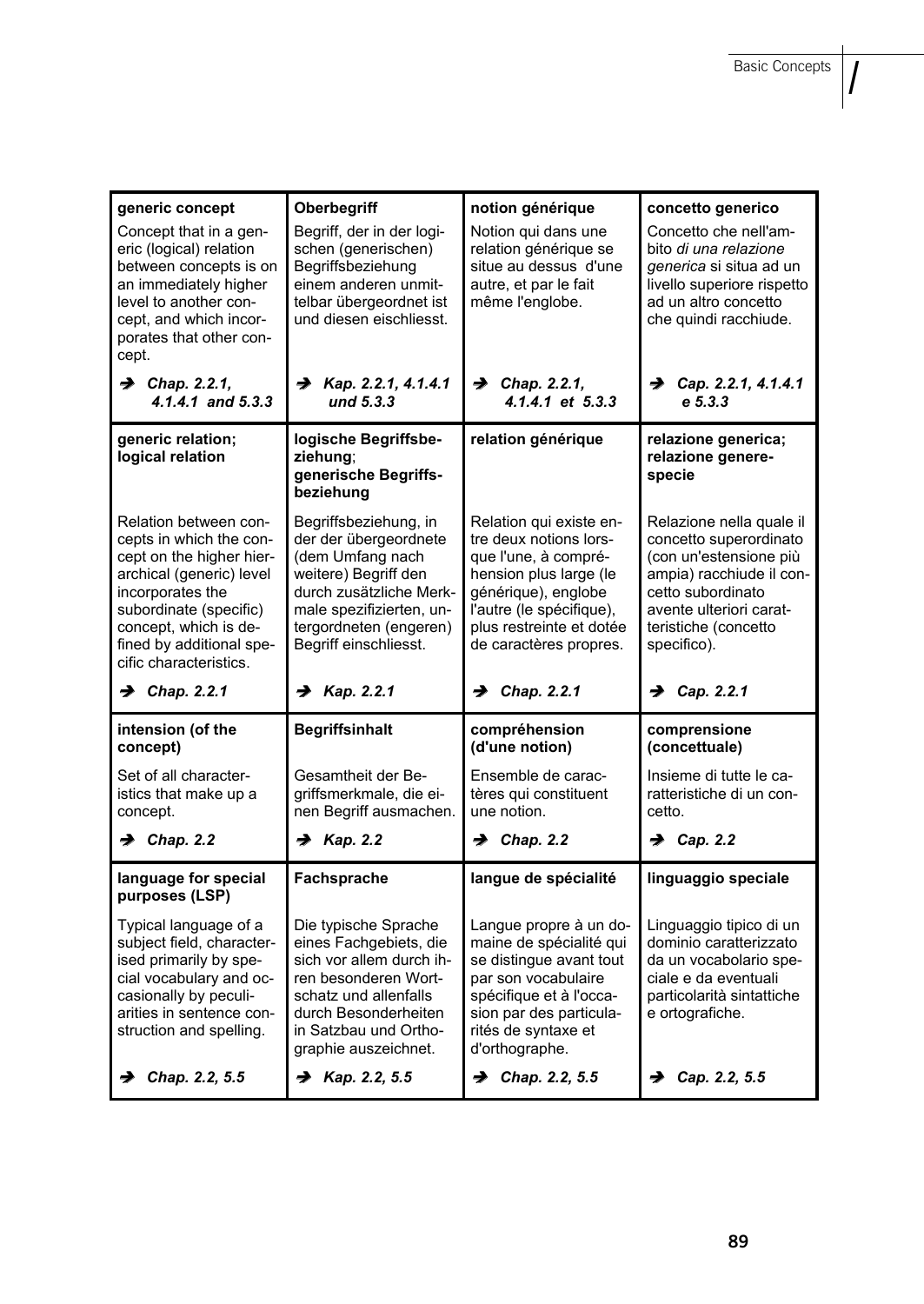| partitive concept                                                                                                                                                                              | <b>Teilbegriff</b>                                                                                                                                     | notion partitive                                                                                                                                                | concetto partitivo                                                                                                                                                    |
|------------------------------------------------------------------------------------------------------------------------------------------------------------------------------------------------|--------------------------------------------------------------------------------------------------------------------------------------------------------|-----------------------------------------------------------------------------------------------------------------------------------------------------------------|-----------------------------------------------------------------------------------------------------------------------------------------------------------------------|
| Subordinate concept in<br>a partitive relation.                                                                                                                                                | Untergeordneter Begriff<br>in einer Bestandesbe-<br>ziehung.                                                                                           | Notion subordonnée<br>dans une relation<br>partitive.                                                                                                           | Concetto subordinato in<br>una relazione partitiva.                                                                                                                   |
| $\rightarrow$ Chap. 5.3.3                                                                                                                                                                      | $\rightarrow$ Kap. 2.2.1, 5.3.3                                                                                                                        | $\rightarrow$ Chap. 2.2.1, 5.3.3                                                                                                                                | $\rightarrow$ Cap. 2.2.1, 5.3.3                                                                                                                                       |
| partitive relation                                                                                                                                                                             | Bestandesbeziehung;<br>Ganzes-Teil-<br><b>Beziehung</b>                                                                                                | relation partitive;<br>relation partie-tout                                                                                                                     | relazione partitiva;<br>relazione parte-tutto                                                                                                                         |
| Hierarchical relation-<br>ship between the su-<br>perior comprehensive<br>concept (whole) and its<br>subordinate partitive<br>concepts (parts).                                                | Hierarchische Bezie-<br>hung zwischen dem<br>übergeordneten Ver-<br>bandsbegriff (Ganzes)<br>und seinen untergeord-<br>neten Teilbegriffen<br>(Teile). | Relation hiérarchique<br>entre une notion super-<br>ordonnée représentant<br>un tout et des notions<br>subordonnées consti-<br>tuant les parties de ce<br>tout. | Relazione gerarchica<br>tra il concetto compren-<br>sivo superordinato (tut-<br>to) e relativi concetti<br>partitivi subordinati<br>(parti).                          |
| $\rightarrow$ Chap. 2.2.1, 5.3.3                                                                                                                                                               | $\rightarrow$ Kap. 2.2.1, 5.3.3                                                                                                                        | $\rightarrow$ Chap. 2.2.1, 5.3.3                                                                                                                                | $\rightarrow$ Cap. 2.2.1 e 5.3.3                                                                                                                                      |
| relation between<br>concepts                                                                                                                                                                   | Begriffsbeziehung                                                                                                                                      | relation entre notions                                                                                                                                          | relazione concettuale                                                                                                                                                 |
| Relationship between<br>concepts that is based<br>on their shared char-<br>acteristics.                                                                                                        | Beziehung zwischen<br>Begriffen, die auf deren<br>gemeinsamen Begriffs-<br>merkmalen beruht.                                                           | Relation qu'entretien-<br>nent entre elles des<br>notions par le biais de<br>caractères communs.                                                                | Relazione tra concetti<br>basata sulle loro carat-<br>teristiche comuni.                                                                                              |
| $\rightarrow$ Chap. 2.2 and 5.3                                                                                                                                                                | $\rightarrow$ Kap. 2.2 und 5.3                                                                                                                         | $\rightarrow$ Chap. 2.2 et 5.3                                                                                                                                  | $\rightarrow$ Cap. 2.2 e 5.3                                                                                                                                          |
| short form;<br>abbreviated term                                                                                                                                                                | Kurzform                                                                                                                                               | terme abrégé                                                                                                                                                    | termine abbreviato                                                                                                                                                    |
| Shortened form of a<br>term.                                                                                                                                                                   | Gekürzte Form der Be-<br>nennung.                                                                                                                      | Forme écourtée d'un<br>terme.                                                                                                                                   | Forma abbreviata di un<br>termine.                                                                                                                                    |
| $\rightarrow$ Chap. 4.1.6                                                                                                                                                                      | $\rightarrow$ Kap. 4.1.6                                                                                                                               | $\rightarrow$ Chap. 4.1.6                                                                                                                                       | $\rightarrow$ Cap. 4.1.6                                                                                                                                              |
| specific concept                                                                                                                                                                               | <b>Unterbegriff</b>                                                                                                                                    | notion spécifique                                                                                                                                               | concetto specifico                                                                                                                                                    |
| Concept that in a ge-<br>neric (logical) relation<br>between concepts is on<br>an immediately lower<br>level to another con-<br>cept, and which is in-<br>corporated in that other<br>concept. | Begriff, der in der logi-<br>schen (generischen)<br>Begriffsbeziehung ei-<br>nem anderen unmittel-<br>bar untergeordnet und<br>in diesem enhalten ist. | Notion qui dans une<br>relation générique se<br>situe au dessous d'une<br>autre, et par le fait<br>même est contenue<br>dans celle-ci.                          | Concetto che nell'am-<br>bito di una relazione<br>generica si situa ad un<br>livello inferiore rispetto<br>ad un altro ed è quindi<br>racchiuso da quest'ul-<br>timo. |
| $\rightarrow$ Chap. 2.2.1.<br>$4.1.4.1$ and $5.3.3$                                                                                                                                            | $\rightarrow$ Kap. 2.2.1, 4.1.4.1<br>und $5.3.3$                                                                                                       | $\rightarrow$ Chap. 2.2.1,<br>4.1.4.1 et 5.3.3                                                                                                                  | $\rightarrow$ Cap. 2.2.1,<br>4.1.4.1 e 5.3.3                                                                                                                          |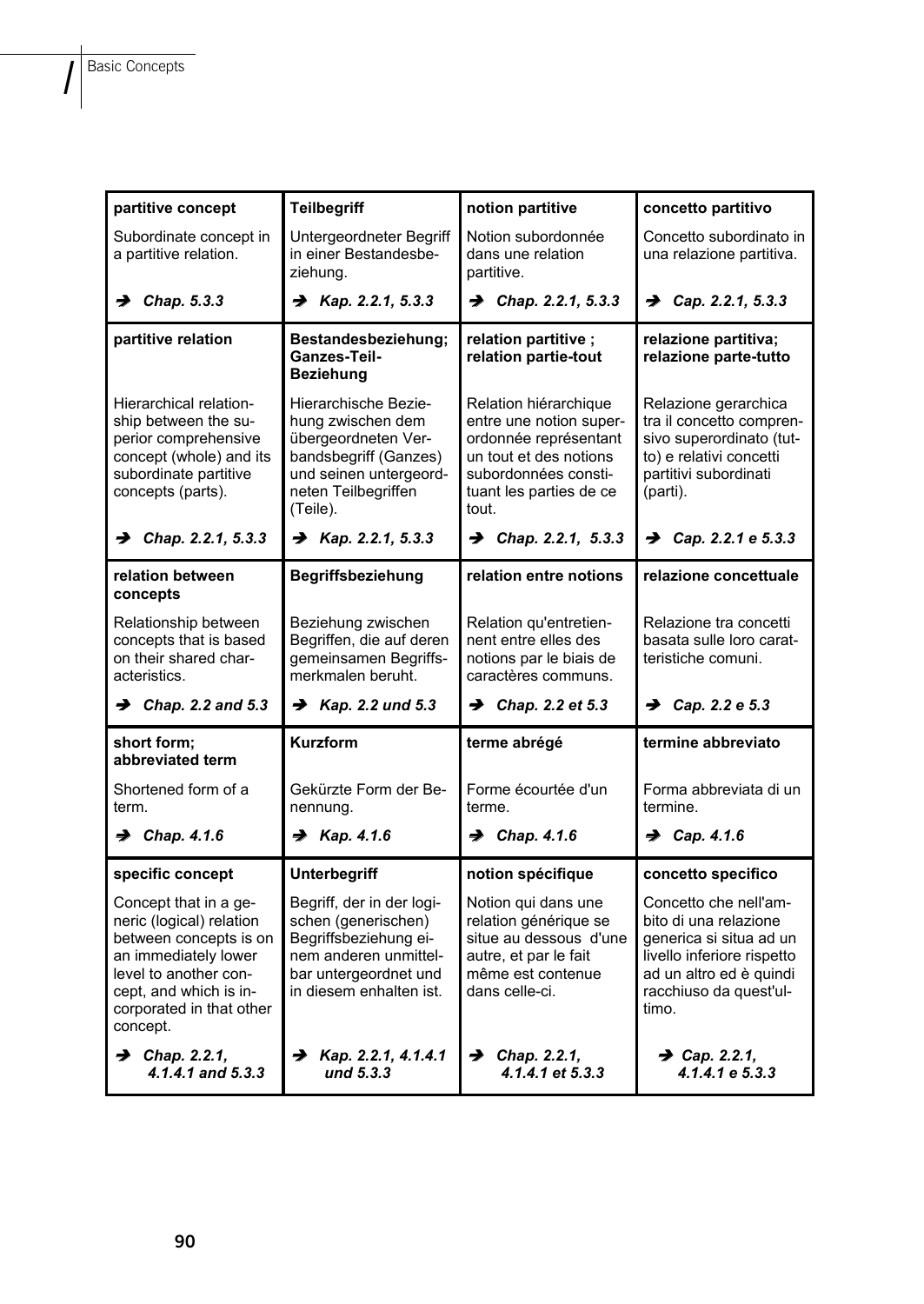| subject field                                                                                                                                                                                                        | Fachgebiet:<br>Sachgebiet                                                                                                                                                                                                              | domaine;<br>domaine de spécialité                                                                                                                                                                 | dominio                                                                                                                                                                                                                                        |
|----------------------------------------------------------------------------------------------------------------------------------------------------------------------------------------------------------------------|----------------------------------------------------------------------------------------------------------------------------------------------------------------------------------------------------------------------------------------|---------------------------------------------------------------------------------------------------------------------------------------------------------------------------------------------------|------------------------------------------------------------------------------------------------------------------------------------------------------------------------------------------------------------------------------------------------|
| Set of all physical and<br>abstract objects that<br>are to be found in an<br>especially close rela-<br>tionship with each other<br>due to the special pur-<br>pose that determines<br>their use.                     | Gesamtheit der kon-<br>kreten und abstrakten<br>Gegenstände, die auf-<br>grund des besonderen<br>fachlichen Zwecks, der<br>die Beschäftigung mit<br>ihnen bestimmt, zuein-<br>ander in einer beson-<br>ders engen Beziehung<br>stehen. | Ensemble des objets<br>concrets et abstraits qui<br>entretiennent entre eux<br>des liens étroits en rai-<br>son de l'utilisation spé-<br>cialisée qui en est faite.                               | Insieme di tutti gli og-<br>getti concreti o astratti<br>in stretta relazione re-<br>ciproca in ragione del-<br>l'uso specialistico che<br>ne è fatto.                                                                                         |
| $\rightarrow$ Chap. 2.2.1                                                                                                                                                                                            | $\rightarrow$ Kap. 2.2.1                                                                                                                                                                                                               | →<br>Chap. 2.2.1                                                                                                                                                                                  | Cap. 2.2.1<br>→                                                                                                                                                                                                                                |
| subject tree                                                                                                                                                                                                         | Sachgebietsbaum                                                                                                                                                                                                                        | arbre de domaine                                                                                                                                                                                  | albero del dominio                                                                                                                                                                                                                             |
| Graphical presentation<br>in the form of a tree that<br>shows the grouping of<br>concepts according to<br>their functional rela-<br>tions.                                                                           | Grafische Darstellung<br>in Baumstruktur, wel-<br>che die Gruppierung<br>der Begriffe nach sach-<br>lichen Zusammenhän-<br>gen zeigt.                                                                                                  | Schéma sous forme<br>d'arborescence illu-<br>strant le regroupement<br>fonctionnel des notions<br>entre elles.                                                                                    | Schema arborescente<br>che illustra il raggrup-<br>pamento funzionale dei<br>concetti.                                                                                                                                                         |
| $\rightarrow$ Chap. 5.3.2                                                                                                                                                                                            | $\rightarrow$ Kap. 5.3.2                                                                                                                                                                                                               | Chap. 5.3.2<br>→                                                                                                                                                                                  | Cap. 5.3.2<br>→                                                                                                                                                                                                                                |
| subordinate concept                                                                                                                                                                                                  | untergeordneter<br><b>Begriff</b>                                                                                                                                                                                                      | notion<br>subordonnée                                                                                                                                                                             | concetto subordinato                                                                                                                                                                                                                           |
| Concept that is on a<br>lower level in the hier-<br>archical concept order<br>(superordinate,<br>subordinate and co-<br>ordinate levels) than<br>another concept, i.e.<br>that is contained in the<br>other concept. | Begriff, der in der hie-<br>rarchischen Begriffs-<br>ordnung (Über-, Unter-,<br>Nebenordnung) einem<br>anderen untergeordnet,<br>d.h. in diesem enthal-<br>ten ist.                                                                    | Notion qui dans un sys-<br>tème hiérarchique (ni-<br>veaux superordonné,<br>subordonné, coordon-<br>né) se situe au dessous<br>d'une autre, et par le<br>fait même est contenue<br>dans celle-ci. | Concetto che nell'am-<br>bito di un ordinamento<br>concettuale gerarchico<br>(livello superordinato,<br>subordinato, coordina-<br>to), si situa ad un livello<br>inferiore rispetto ad un<br>altro ed è quindi rac-<br>chiuso da quest'ultimo. |
| $\rightarrow$ Chap. 2.2.1,<br>4.1.4.1 and 5.3.3                                                                                                                                                                      | $\rightarrow$ Kap. 2.2.1, 4.1.4.1<br>und $5.3.3$                                                                                                                                                                                       | $\rightarrow$ Chap. 2.2.1,<br>4.1.4.1 et 5.3.3                                                                                                                                                    | $\rightarrow$ Cap. 2.2.1                                                                                                                                                                                                                       |
| superordinate<br>concept                                                                                                                                                                                             | übergeordneter<br><b>Begriff</b>                                                                                                                                                                                                       | notion superordonnée                                                                                                                                                                              | concetto<br>superordinato                                                                                                                                                                                                                      |
| Concept that is on a<br>higher level in the<br>hierarchical concept<br>order (superordinate,<br>subordinate and co-<br>ordinate levels) than<br>another concept, i.e.<br>that incorporates the<br>other concept.     | Begriff, der in der hie-<br>rarchischen Beariffs-<br>ordnung (Über-, Unter,<br>Nebenordnung) einem<br>anderen Begriff über-<br>geordnet ist, d.h. die-<br>sen einschliesst.                                                            | Notion qui dans un sys-<br>tème hiérarchique (ni-<br>veaux superordonné,<br>subordonné, coordon-<br>né) se situe au dessus<br>d'une autre, et par le<br>fait même l'englobe.                      | Concetto che nell'am-<br>bito di un ordinamento<br>concettuale gerarchico<br>(livello superordinato,<br>subordinato, coordina-<br>to) si situa ad un livello<br>superiore rispetto ad un<br>altro concetto che<br>quindi racchiude.            |
| $\rightarrow$ Chap. 2.2.1,<br>$4.1.4.1$ and $5.3.3$                                                                                                                                                                  | $\rightarrow$ Kap. 2.2.1, 4.1.4.1<br>und 5.3.3                                                                                                                                                                                         | $\rightarrow$ Chap. 2.2.1,<br>4.1.4.1 et 5.3.3                                                                                                                                                    | $\rightarrow$ Cap. 2.2.1, 4.1.4.1<br>e 5.3.3                                                                                                                                                                                                   |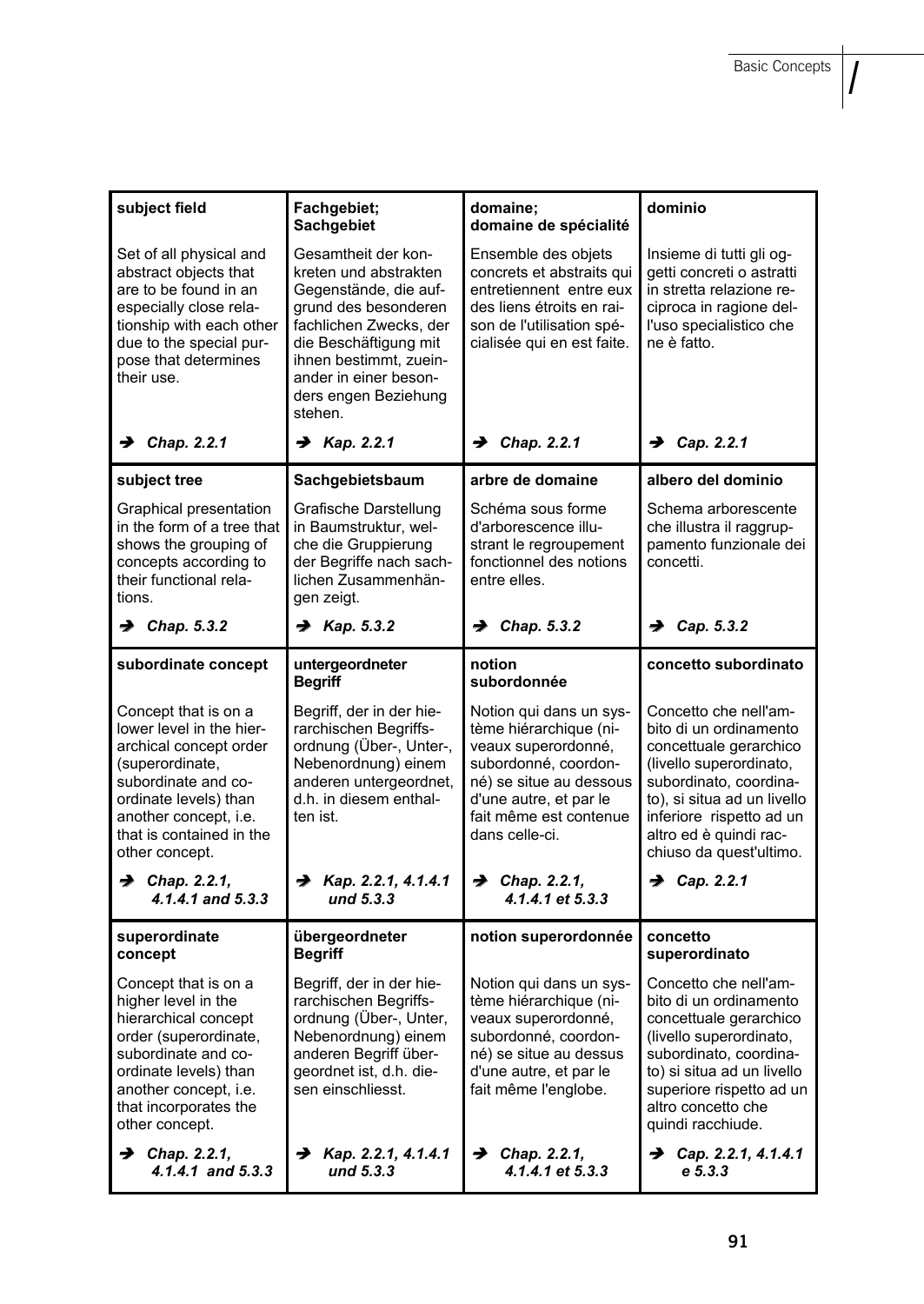| synonym                                                                                                                                               | Synonym                                                                                                                                                     | synonyme                                                                                                                                            | sinonimo                                                                                                                                      |
|-------------------------------------------------------------------------------------------------------------------------------------------------------|-------------------------------------------------------------------------------------------------------------------------------------------------------------|-----------------------------------------------------------------------------------------------------------------------------------------------------|-----------------------------------------------------------------------------------------------------------------------------------------------|
| Term that denotes the<br>same concept as an-<br>other term.                                                                                           | Benennung, die densel-<br>ben Beariff bezeichnet<br>wie eine andere Benen-<br>nung.                                                                         | Terme désignant la<br>même notion qu'un<br>autre terme.                                                                                             | Termine che, con un al-<br>tro, designa lo stesso<br>concetto.                                                                                |
| $\rightarrow$ Chap. 4.1.5                                                                                                                             | $\rightarrow$ Kap. 4.1.5                                                                                                                                    | $\rightarrow$ Chap. 4.1.5                                                                                                                           | $\rightarrow$ Cap. 4.1.5                                                                                                                      |
| system of concepts                                                                                                                                    | <b>Begriffssystem</b>                                                                                                                                       | système de notions                                                                                                                                  | sistema concettuale                                                                                                                           |
| Graphical presentation<br>of the conceptual struc-<br>ture of a subject area<br>that shows the hierar-<br>chical relations be-<br>tween the concepts. | Grafische Darstellung<br>der Begriffsordnung ei-<br>nes Sachgebiets, wel-<br>che die hierarchischen<br>Beziehungen zwischen<br>den Begriffen zeigt.         | Représentation graphi-<br>que des relations hi-<br>érarchiques existant<br>entre les notions d'un<br>domaine.                                       | Rappresentazione gra-<br>fica dell'ordinamento<br>concettuale di un domi-<br>nio che evidenzia le<br>relazioni gerarchiche<br>tra i concetti. |
| $\rightarrow$ Chap. 5.3.3                                                                                                                             | $\rightarrow$ Kap. 5.3.3                                                                                                                                    | $\rightarrow$ Chap. 5.3.3                                                                                                                           | $\rightarrow$ Cap. 5.3.3                                                                                                                      |
| technical expression                                                                                                                                  | Fachwendung;<br>fachsprachliche<br>Wendung                                                                                                                  | collocation;<br>co-occurrence:<br>locution technique                                                                                                | collocazione;<br>locuzione tecnica                                                                                                            |
| Specialised expression,<br>normally fixed, that<br>consists of a number of<br>words.                                                                  | Fachausdruck, der aus<br>mehreren, festgefügten<br>Worten besteht.                                                                                          | Expression spécialisée,<br>généralement figée,<br>composée de plusieurs<br>éléments.                                                                | Espressione speciali-<br>stica consacrata, com-<br>posta da vari elementi.                                                                    |
| $\rightarrow$ Chap. 2.2.1, 5.5                                                                                                                        | $\rightarrow$ Kap. 2.2.1, 5.5                                                                                                                               | • Chap. 2.2.1, 5.5                                                                                                                                  | $\rightarrow$ Cap. 2.2.1, 5.5                                                                                                                 |
| term                                                                                                                                                  | Benennung;<br><b>Fachwort; Terminus</b>                                                                                                                     | terme; dénomination                                                                                                                                 | termine; designazione                                                                                                                         |
| Single- or multiple-word<br>expression that denotes<br>a specialised concept.                                                                         | Ein- oder Mehrwort-<br>ausdruck, der einen<br>fachlichen Begriff be-<br>zeichnet. (s. auch Ter-<br>minus).                                                  | Unité linguistique,<br>simple ou complexe.<br>qui désigne une notion<br>spécialisée.                                                                | Unità linguistica sem-<br>plice o complessa che<br>rappresenta un con-<br>cetto speciale.                                                     |
|                                                                                                                                                       |                                                                                                                                                             | L'utilisatisation de "dé-<br>nomination" est peu<br>courante en français                                                                            | "Designazione" è meno<br>usuale.                                                                                                              |
| $\rightarrow$ Chap. 2.2.1                                                                                                                             | $\rightarrow$ Kap. 2.2.1                                                                                                                                    | $\rightarrow$ Chap. 2.2.1                                                                                                                           | $\rightarrow$ Cap. 2.2.1                                                                                                                      |
| terminology                                                                                                                                           | Terminologie                                                                                                                                                | terminologie                                                                                                                                        | terminologia                                                                                                                                  |
| Specialised vocabulary<br>of a subject field, in a<br>broader sense including<br>the terminological work,<br>teachings and research<br>as well.       | Gesamtbestand des<br>spezifischen Wort-<br>schatzes eines Fach-<br>gebiets, im weiteren<br>Sinn auch die Termi-<br>nologiearbeit, -lehre<br>und -forschung. | Ensemble des termes<br>propres à un domaine;<br>au sens large désigne<br>également la pratique.<br>la théorie et la recher-<br>che terminologiques. | Insieme dei termini pro-<br>pri di un dominio; in<br>senso lato, anche atti-<br>vità, teoria e ricerca ter-<br>minologica.                    |
| $\rightarrow$ Chap. 2                                                                                                                                 | $\rightarrow$ Kap. 2                                                                                                                                        | $\rightarrow$ Chap. 2                                                                                                                               | $\rightarrow$ Cap. 2                                                                                                                          |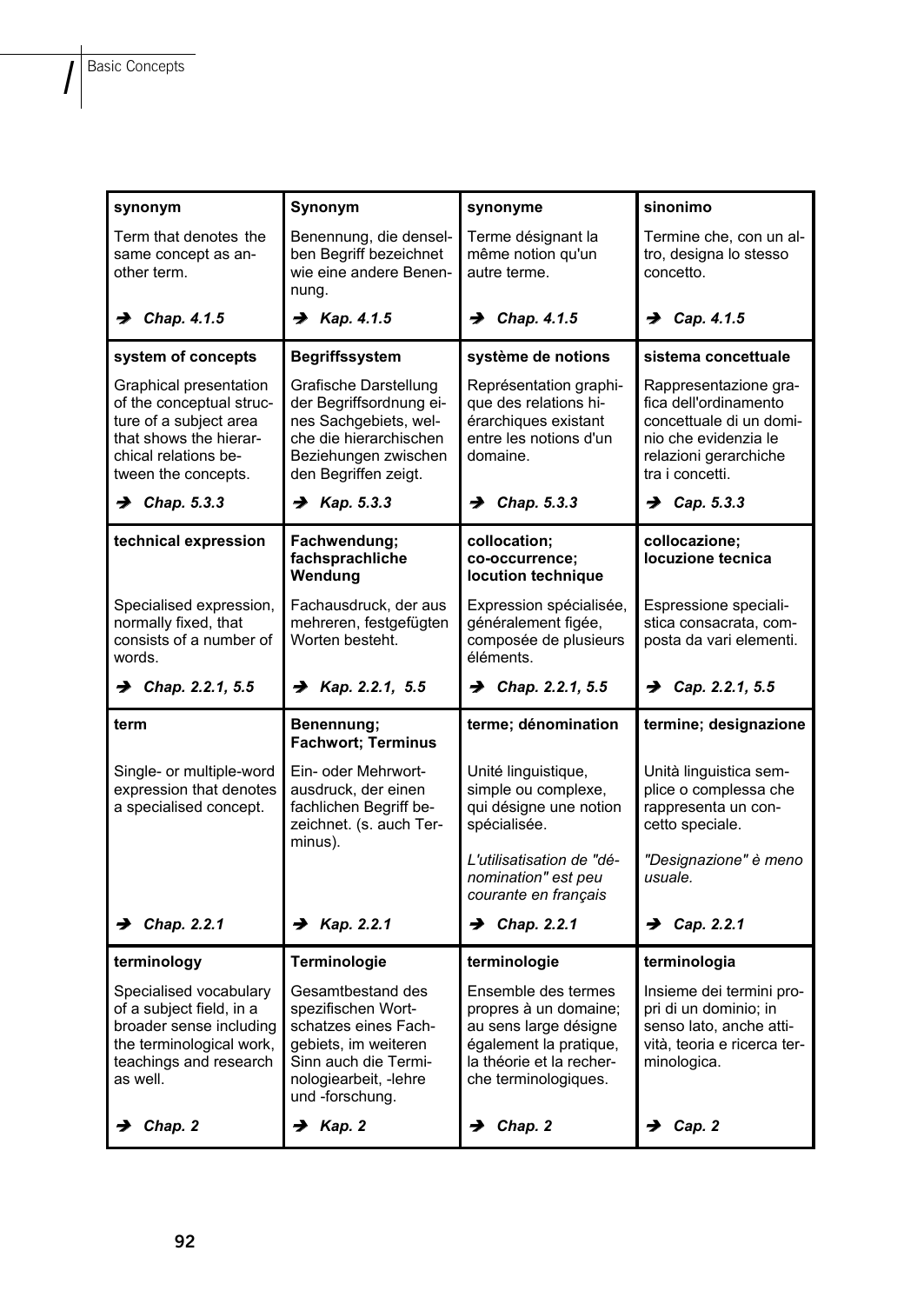# **Annex II: Bibliography**

ARNTZ, R.; PICHT, H.; MAYER, F.: Einführung in die Terminologiearbeit. 4., überarb. Aufl. Hildesheim / Zürich / New York: Georg Olms, IIV/331 S.

BECCARIA, G.L. et al.: I linguaggi settoriali in italia. Studi Bompiani, Milano: Bompiani, 1987, 221 p.

BERGENHOLTZ, H.; TARP, S. (Eds): Manual of Specialised Lexicography. Preparation of Specialised Dictionaries. Amsterdam / Philadelphia: Benjamins, 1995

BOUTIN-QUESNEL, R.; BELANGER, N.; KERPAN, N. et al.: Vocabulaire systématique de la terminologie. Québec: Les publications du Québec (Les cahiers de l'Office de la langue fran-çaise), 1985

CABRÉ, M.T.: La terminologia. La teoria, els mètodes, les aplicacions. Editorial Empúries, Barcelona, 1992, 529 p.

- La terminología. Teoría, metodología, aplicaciones. Editorial Empúries, Barcelona, 1993, 529 p.
- La terminologie. Théorie, méthode et applications. Traduit du catalan, adapté et mis à jour par M.Cormier und J.Humbley. Paris: A.Colin, Ottawa: Presses de l'Université d'Ottawa, 1998, 322 p.
- Terminology. Theory, Methods and Applications. Ed. by J.C. Sager. Amsterdam / Philadelphia: Benjamins, 1999, xii/242 pp.

CÉLESTIN, T.; GODBOUT, G.; VACHON-L'HEUREUX, P.: Méthodologie de la recherche terminologique ponctuelle. Essai de définition. Avec la collaboration de M. Cayer, la participation de H. Cajolet-Laganière, sous la direction de P. Auger. Québec: Gouvernement du Québec, Office de la langue française, 1984, 171 p.

DROZD, L.; SEIBICKE, W.: Deutsche Fach- und Wissenschaftssprache. Bestandesaufnahme - Theorie - Geschichte. Wiesbaden. Brandstetter, 1973, X/207 S.

DUBUC, R.: Manuel pratique de terminologie. 3e éd. Montréal: Linguatech, 1992

- Terminology: A Practical Approach. Adapted by E. Kennedy. Quebec: Linguatech, 1997, 196 pp.

FEDOR De DIEGO, A.: Terminología. Teoría y práctica. Caracas: Ediciones de la Universidad Simón Bolívar, 1995, 159 p.

*II*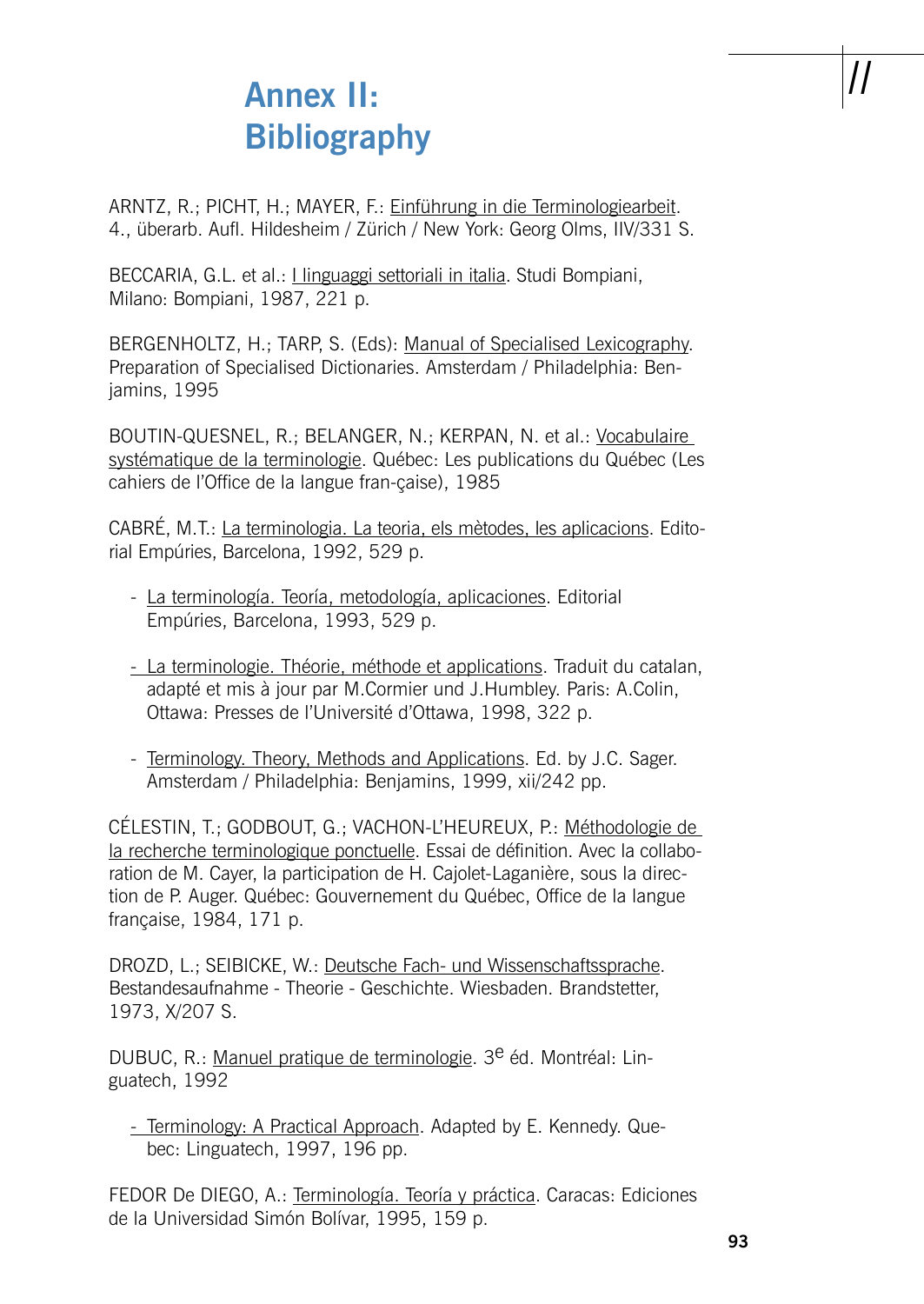FELBER, H.: Terminology manual. Paris: Unesco/Infoterm, 1984, 21/426 pp.

- Manuel de terminologie. Paris: Unesco/Infoterm, 1984, 21/426 p.

FELBER, H.; BUDIN, G.: Terminologie in Theorie und Praxis. Tübingen: Narr, 1989, 315 S.

FLUCK, H.-R.: Fachsprachen. Einführung und Bibliographie. 4. Aufl. Tübingen: Francke, 1991 (Uni-Taschenbücher 483)

GOTTI, M.: I linguaggi specialistici. Firenze: La Nouva Italia Editrice, 1991, xii/214 p.

GOUADEC, D.: Terminologie. Constitution des données. Paris: AFNOR, 1990, 218 p.

HOFFMANN, L.: Kommunikationsmittel Fachsprache. Eine Einführung. (Nachdruck). Tübingen: Narr, 1985

HOHNHOLD, I.: Übersetzungsorientierte Terminologiearbeit. Eine Grundlegung für den Praktiker. Stuttgart: InTra, 1. Fachübersetzergenossenschaft eG, 1990, 223 S.

KOCOUREK, R.: La langue française de la technique et de la science. Vers une linguistique de la langue savante. 2e éd., augm. et mise à jour. Wiesbaden: Brandstetter, 1991

MAGRIS, M.; MUSACCHIO, L.R.; SCARPA, F. (ed.): Manuale di terminologia. Aspetti teorici, metodologici e applicativi. Milano: Hoepli, 2002, xviii/206 p.

MAYER, F.; SCHMITZ, K.-D. et al.: Criteria for the Evaluation of Terminology Management Software. GTW - Association for Terminology and Knowledge Transfer, 1996

LERAT, P.: Les langues spécialisées. Paris: Presses Universitaires de France (Linguistique nouvelle), 1995, 201 p.

PAVEL, S.; NOLET, D.: Handbook of Terminology. Précis de terminologie. Ottawa: Public Works and Government Services Canada, Translation Bureau, Terminology and Standardization, 2001, xx/153, xx/136 pp. (For the PDF edition see: http://www.bureaudelatraduction.gc.ca/pwgsc\_ internet/index\_f.htm)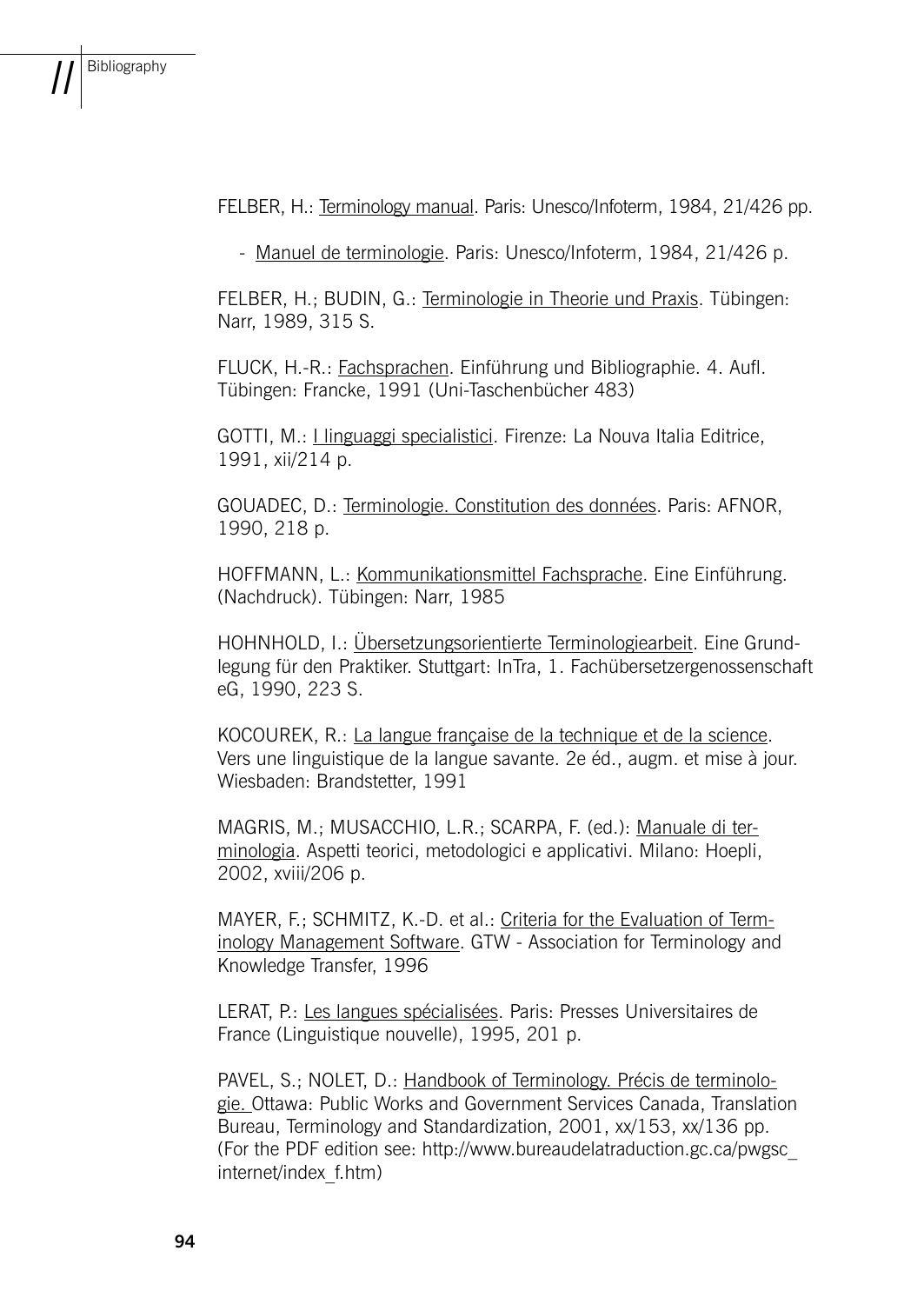- Manual de Terminología. Ottawa: Public Works and Government Services Canada, Translation Bureau, Terminology and Standardization, 2002, xx/156 p. (For the PDF-edition see: http://www.bureaudelatraduction.gc.ca/ pwgsc\_internet/index\_f.htm)
- Manual de Terminologia. An edition in Portuguese is in preparation. For the PDF edition see: http://www.bureaudelatraduction.gc.ca/ pwgsc\_internet/francais/ notes/presport.pdf)

PICHT, H.; DRASKAU, J.: Terminology: An introduction. Surrey: University of Surrey, Department of Linguistic and International Studies, 1985, 265 pp.

REY, A.: La terminologie: noms et notions. Paris: Presses universitaires de France, 1992

- Essays on Terminology. Transl. by J.C.Sager. Amsterdam / Philadelphia, Benjamins, 1995, 223 pp.

RONDEAU, G.: Introduction à la terminologie.  $2^e$  éd. Boucherville, Québec: Morin, 1984, xlv/238 p.

RONDEAU, G; FELBER, H. (eds.): Textes choisis de terminologie. Vol. 1: Fondements théoriques de la terminologie. Sous la direction de V. I. Siforov. Québec: GIRSTERM/Université Laval, 1981, 334 p.

SAGER, J.C.: A Practical Course in Terminology Processing. With a bibliography by B.Nkwenti-Azeh. Amsterdam/Philadelphia: Benjamins, 1990, 254 pp.

SAGER, J.C.; DUNGWORTH, D.; McDONALDS, P.F.: English Special Languages. Principles in science and technology. Wiesbaden: Brandstetter, 1980, 368 pp.

SAGER, J.C.; McNAUGHT, J.:

- Feasibility Study of the Establishment of a Terminological Databank. Manchester: Centre of Computational Linguistics, University of Manchester Institute of Science and Technology, 1979, (British Library R. & D. Report No. 5642)
- Selective Survey of Terminological Databanks in Western Europe. Manchester: Centre of Computational Linguistics, University of Manchester Institute of Science and Technology, 1980, 56 pp. (British Library R. & D. Report No. 5643)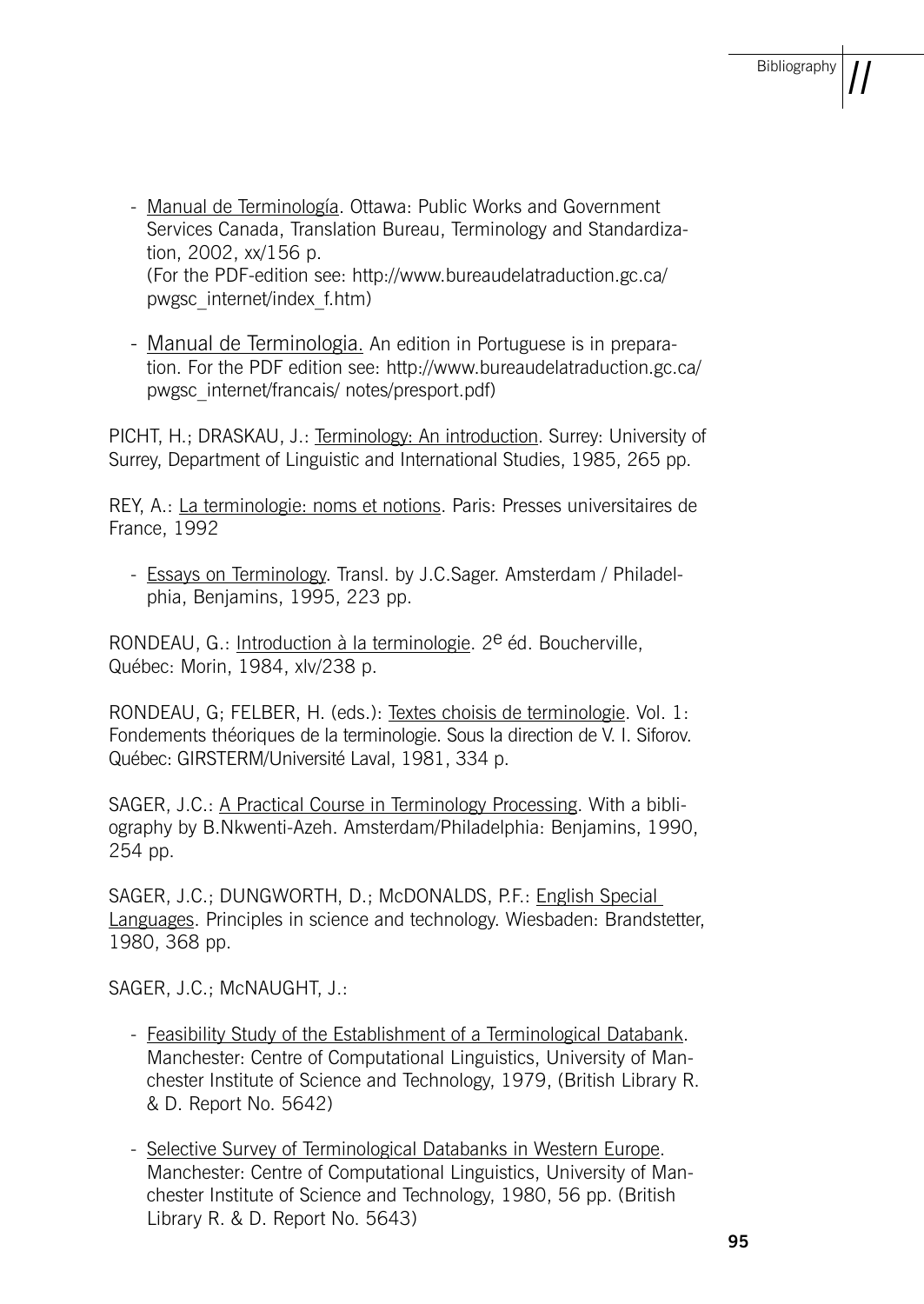- Model Specification of a Linguistic Databank for the U.K. Manchester: Centre of Computational Linguistics, University of Manchester Institute of Science and Technology, 1980, 39 pp. (British Library R. & D. Report No. 5644)

SUONUUTI, H.: Guide to Terminology. (Nordterm 8). 2<sup>nd</sup> ed. Helsinki: TSK - the Finnish terminology centre, 2001, 42 pp.

TEMMERMAN, R. & F. SIMONIS & L. LUYTEN. Terminologie, een methode. Inleiding tot theorie en praktijk van systematische terminografie. Leuven: Acco, 1990.

TERMINOMETRO: Spécial logiciels de terminologie. Rapport analytique, préparé par Elisabeth BLANCHON, CTN. Numéro 16, octobre 1994, édition conjointe de Terminometro et TermNet News. Paris: Union latine, 1994, 67 p.

VAN CAMPENHOUDT, M.: Abrégé de terminologie multilinge. Bruxelles, Termisti, 1996, http://www.termisti.refer.org/theoweb1.htm#intro

WRIGHT, S.E.; BUDIN, G. (Eds.): Handbook of Terminology Management. Vol. I : Basic Aspects of Terminology Management. Vol. II : Applications Oriented Terminology Management. Amsterdam / Philadelphia: Benjamins, 1997/2001, ivx/370, xv/550 pp.

WÜSTER, E.: Einführung in die Allgemeine Terminologielehre und terminologische Lexikographie. 3. Aufl., hrsg. von R. Baum. Bonn, Romanistischer Verlag, 1991, XXI/239 S.

### *II.2 Periodicals*

LA BANQUE DES MOTS. Revue de terminologie française publiée par le Conseil international de la langue française. Paris: Conseil international de la langue française

LES CAHIERS DU RIFAL (auparavant: Terminologies nouvelles). Paris: Agence intergouvernementale de la Francophonie

FILTER, Tijdschrift voor vertalen en vertaalwetenschap, revue trimestrielle

INFOTERM NEWSLETTER. Vienna: Infoterm

LEBENDE SPRACHEN. Zeitschrift für fremde Sprachen in Wissenschaft und Praxis, zugleich Fachblatt des Bundesverbandes für Dolmetscher und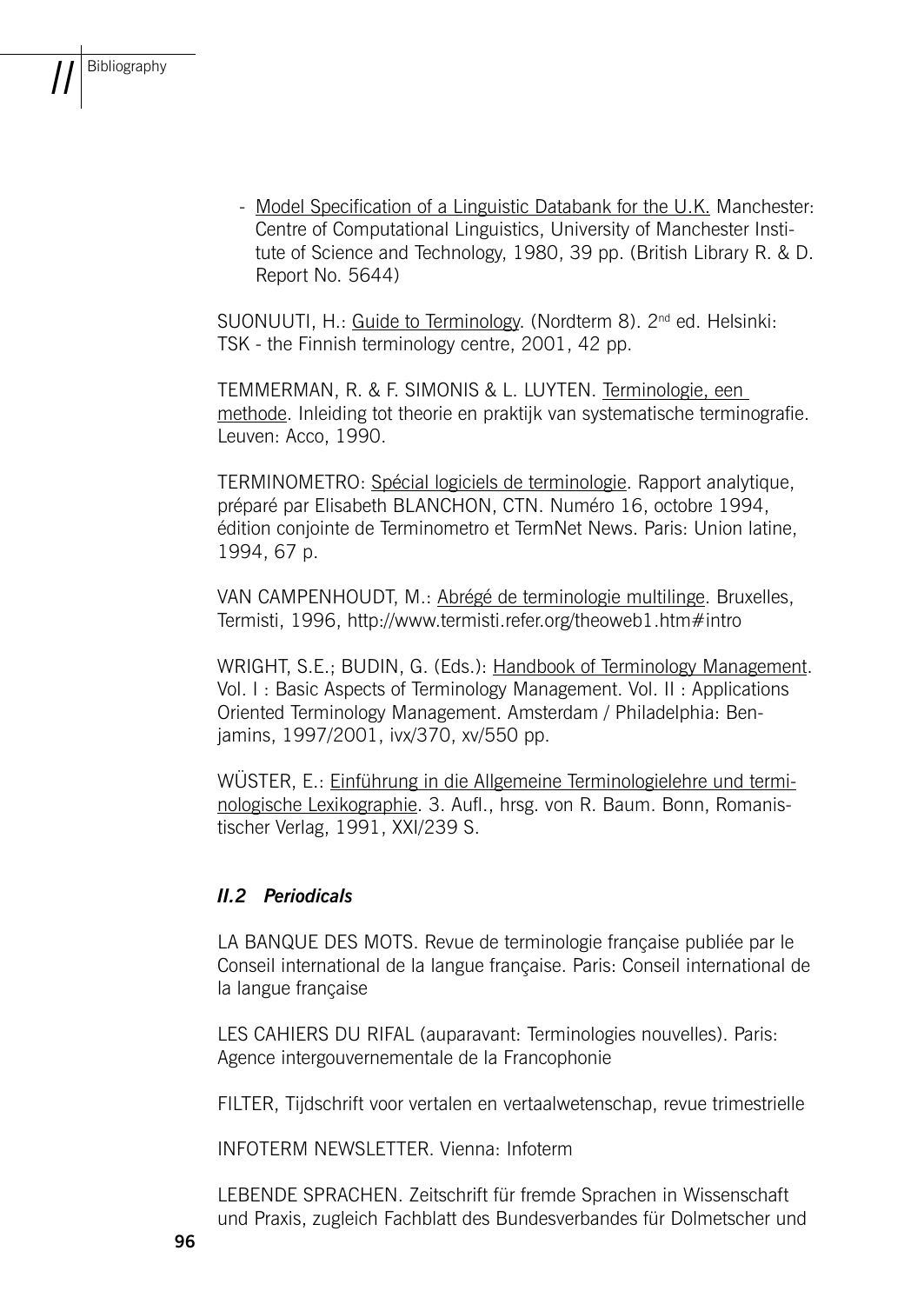Uebersetzer, e.V. (BDÜ). Berlin / München / Zürich: Langenscheidt

META. Journal des traducteurs / Translators' Journal. Montréal: Université de Montréal

MITTEILUNGSBLATT FUER DOLMETSCHER UND UEBERSETZER. Frankfurt: Bundesverband der Dolmetscher und Uebersetzer, e.V.

ONZE TAAL, (Genootschap Onze Taal, Raamweg 1a, 2596 HL Den Haag)

REVUE D'AMÉNAGEMENT LINGUISTIQUE (auparavant: TERMINO-GRAMME). Québec: Office québécois de la langue française

SPRINT. Kobenhavn: Handelshojskolen i Kobenhavn

TERMINOLOGIE. Québec: Comité de la normalisation et de la qualité du français à l'Université Laval

TERMINOLOGIES NOUVELLES (remplacées par Les cahiers du Rifal)

TERMINOLOGIE ET TRADUCTION. Commission des Communautés européennes, Service de traduction, Division de la terminologie. Luxembourg: Office des publications officielles des Communautés européennes

TERMINOLOGY. International Journal of Theoretical and Applied Issues in Specialized Communication. Amsterdam / Philadelphia: Benjamins

TERMINOLOGY SCIENCE AND RESEARCH. Vienna: International Institute of Terminology Research

TERMINOLOGY UPDATE / L'ACTUALITÉ TERMINOLOGIQUE Ottawa: Public Works and Government Services Canada, Translation Bureau

TERMINOMETRO. Bulletin d'information: terminologie, linguistique informatique et édition de dictionnaires. Paris: Union Latine PDF edition: http://www.terminometro.info/

TERMNET NEWS. Journal of the International Network for Terminology (TermNet). Vienna: Infoterm / Oesterreichisches Normungsinstitut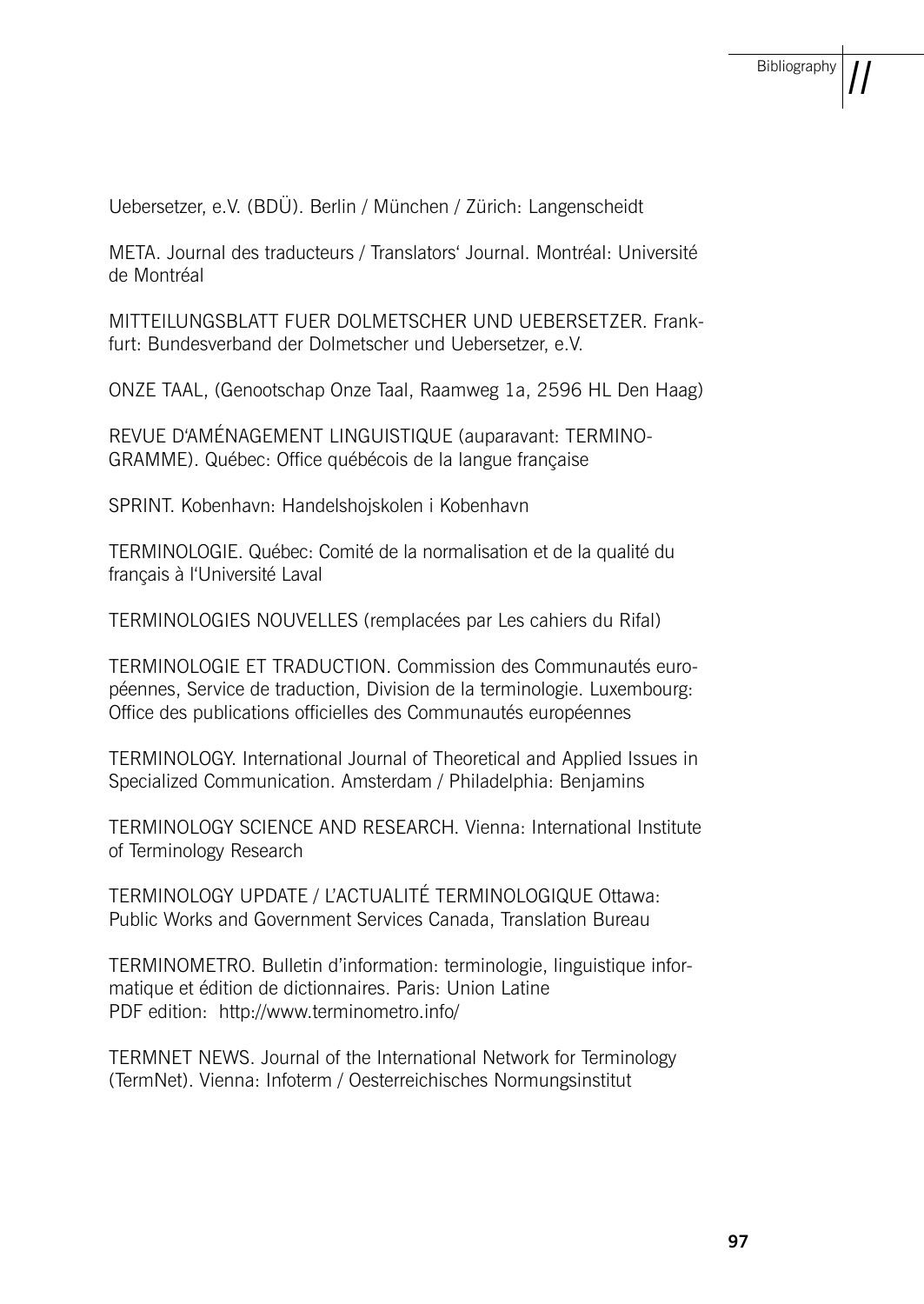### *II.3 Standards*

 $\rightarrow$  National standards and translations of ISO standards can be obtained from the national standards oganisations (cf. Annex III.4).

BAXMANN-KRAFFT, E.-M.; HERZOG, G.: Normen für Übersetzer und technische Autoren. Hrsg. vom DIN. Berlin / Wien / Zürich: Beuth, 1999, IX/434 S.

| ISO 639:1988      | Code for the representation of names of languages                                                                               |
|-------------------|---------------------------------------------------------------------------------------------------------------------------------|
| ISO 639-2:1999    | Code for the representation of names of languages<br>- Part 2: Alpha-3 code                                                     |
| ISO 704:2000      | Terminology work - Principles and methods                                                                                       |
| ISO 860:1996      | Terminology work - Harmonization of concepts and<br>terms                                                                       |
| ISO 1087-1:2000   | Terminology - Vocabulary                                                                                                        |
| ISO 1087-2:2000   | Terminology - Vocabulary - Part 2: Computer<br>applications                                                                     |
| ISO 1951:1997     | Lexicographical symbols particularly for use in<br>classified defining vocabularies                                             |
| ISO 6156:1987     | Magnetic tape exchange format for terminological/<br>lexicographical records (MATER)                                            |
| ISO 10241:1992    | Preparation and layout of international terminology<br>standards                                                                |
| ISO 12199:2000(E) | Alphabetical ordering of multilingual terminological<br>and lexicographical data represented in the Latin<br>alphabet           |
| ISO 12200:1999    | Computer applications in terminology - Machine-<br>readable terminology interchange format (MARTIF)<br>- Negotiated interchange |
| ISO/TR 12618:1994 | Computer aids in terminology - Creation and use<br>of terminological databases and text corpora                                 |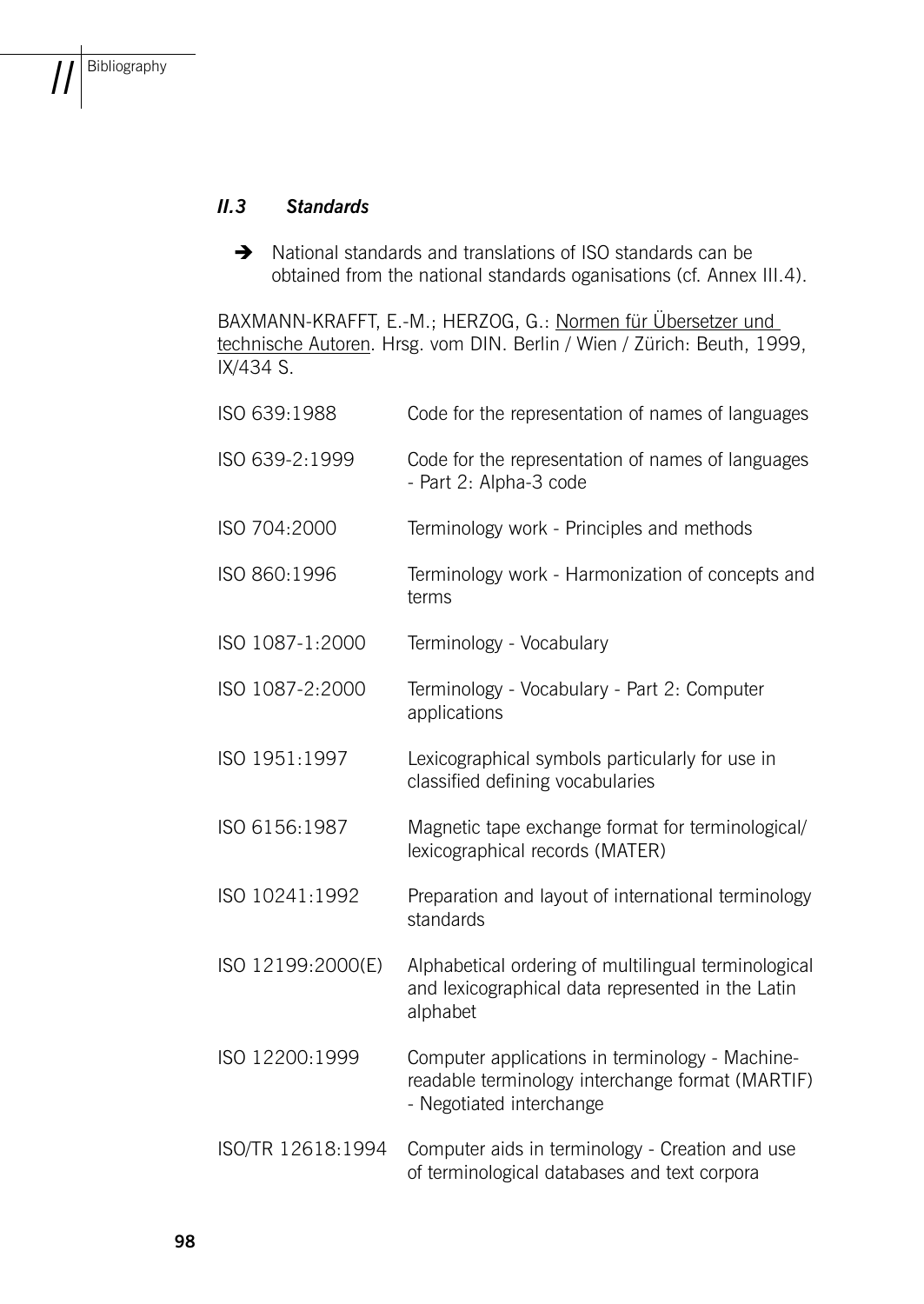| ISO 12620:1999 | Computer applications in terminology - Data cat- |
|----------------|--------------------------------------------------|
|                | egories                                          |

# Standards in preparation:

| DIS 639-1         | Code for the representation of names of languages<br>-Part 1: Alpha-2 code (Rev. of ISO 639)                                                                                          |
|-------------------|---------------------------------------------------------------------------------------------------------------------------------------------------------------------------------------|
| PWI 12200-Amd 1   | Computer applications in terminology - Machine-<br>readable terminology interchange format (MARTIF)<br>- Amendment 1: Extended MARTIF (including a<br>normative Annex H to ISO 12200) |
| WD 12615          | Bibliographic references for terminology work                                                                                                                                         |
| DIS 12616.2       | Translation-oriented terminography                                                                                                                                                    |
| AWI 12618         | Computer applications in terminology - Design,<br>implementation and use of terminology manage-<br>ment systems (Rev. of ISO/TR 12618)                                                |
| <b>FDIS 15188</b> | Project management guidelines for terminology<br>standardization                                                                                                                      |
| FDIS 16642        | Computer applications in terminology - Termino-<br>logical mark-up framework ((TMF)                                                                                                   |
|                   | With annexes:                                                                                                                                                                         |
|                   | Representation format for terminological data<br>collections - MARTIF-compatible with specified<br>constraints (MSC)                                                                  |
|                   | Generic model (GENETER) for SGML-based repre-<br>sentations of terminological data                                                                                                    |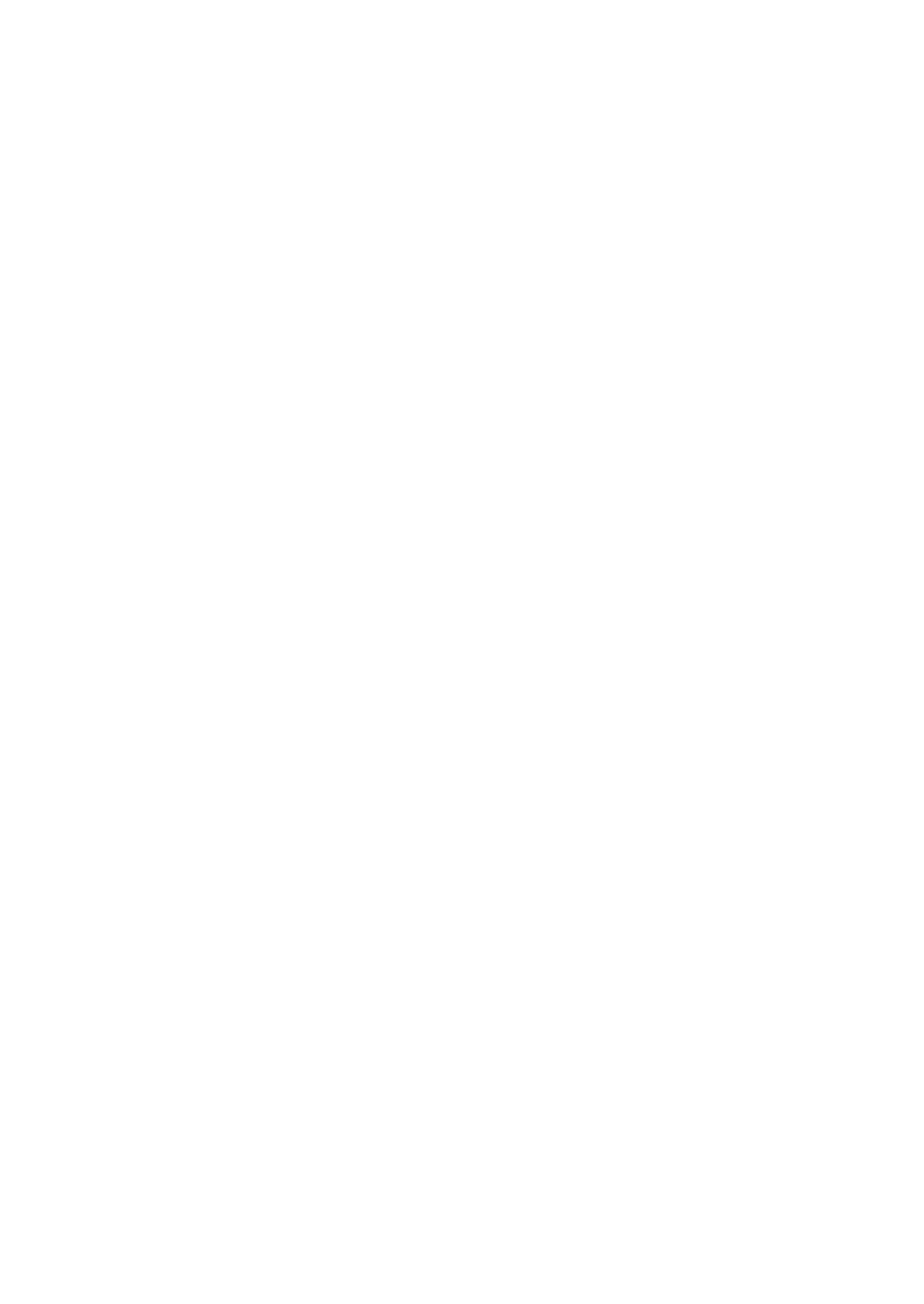# **Annex III: Useful Internet Adresses**

## *III.1 Terminology Organisations*

ACATERM

ASSOCIACIÓ CATALANA DE TERMINOLOGIA http://www.acaterm.org secretaria@acaterm.org

AETER

ASOCIACIÓN ESPAÑOLA DE TERMINOLOGÍA http://efyn.insde.es/AETER/indice\_AETER.htm

AIT

ASSOCIAÇÃO DE INFORMAÇÃO TERMINOLÓGICA PORTUGAL http://www.unilat.org/dtil/etis/actasTDCnet/correia.htm

APLL ACADEMY OF PERSIAN LANGUAGE AND LITERATURE, IRAN http://www.irib.com/ads.academy/academy-left.htm

ASCR

THE CZECH LANGUAGE INSTITUTE, SECTION FOR LEXICOGRAPHY AND TERMINOLOGY http://www.cas.cz/en/UJC.html ujc@cas.cz

ASS.I.TERM. ASSOCIAZIONE ITALIANA PER LA TERMINOLOGIA http://web.tiscali.it/assiterm91 assiterm@www.isrds.rm.cnr.it

BRASILTERM c/o INSTITUTO BRASILEIRO DE INFORMAÇÃO EM CIÊNCIA E TECNOLOGIA http://www.ibict.br

TRANSLATION BUREAU PUBLIC WORKS AND GOVERNMENT SERVICES CANADA http://www.bureaudelatraduction.gc.ca bureau@tpsgc.gc.ca

*III*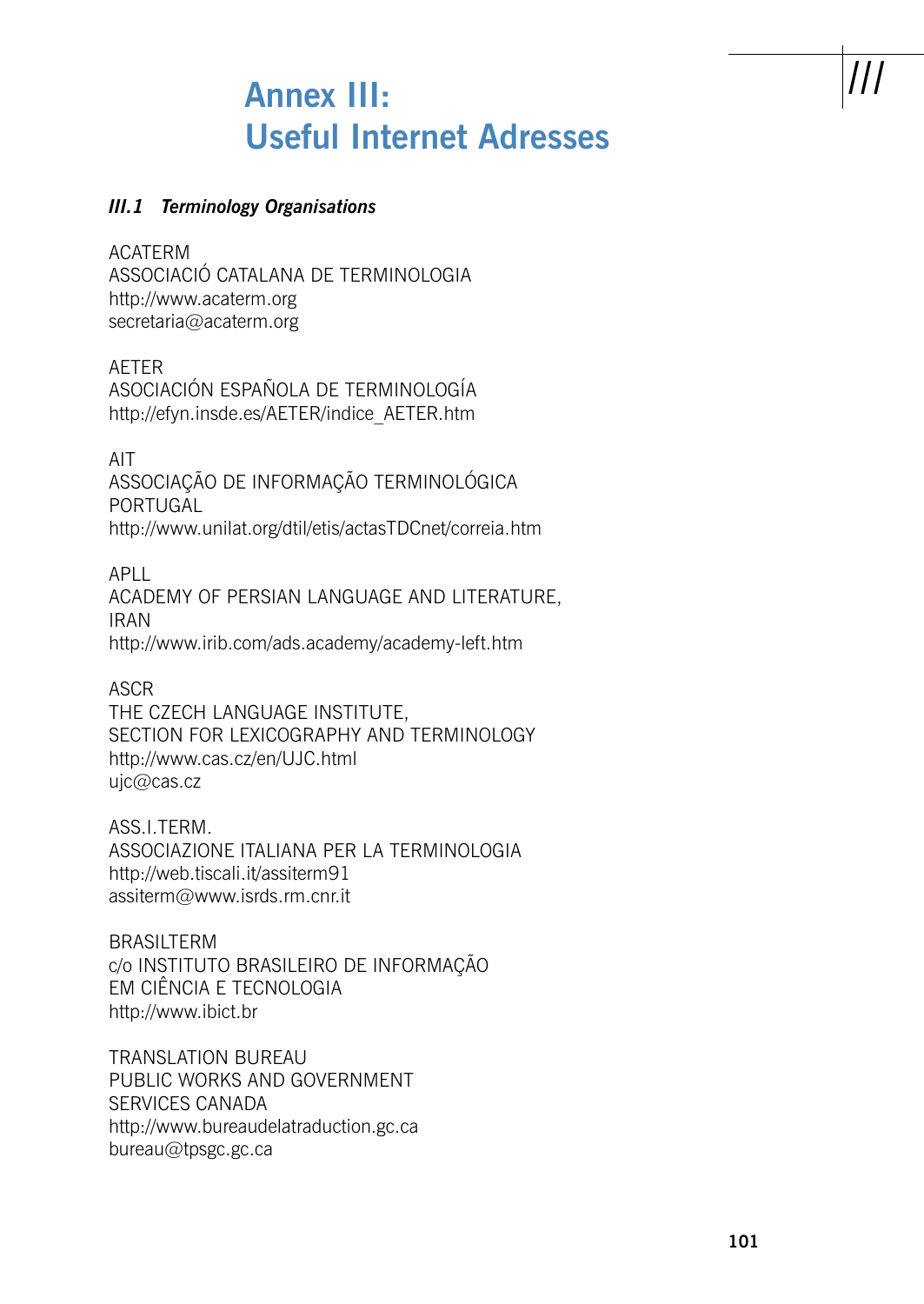CANOLFAN SAFONI TERMAU CENTRE FOR THE STANDARDIZATION OF WELSH TERMINOLOGY http://weblife.bangor.ac.uk/addysg/courses/cst.html welsh-termau-cymraeg@mailbase.ac.uk

#### **CGTN**

COMMISSION GÉNÉRALE DE TERMINOLOGIE ET DE NÉOLOGIE DÉLÉGATION GÉNÉRALE À LA LANGUE FRANÇAISE ET AUX LANGUES DE FRANCE http://www.culture.fr/culture/dglf/dispositif-enrichissement.htm

### CNT

CENTRUL NATIONAL DE TERMINOLOGIE, MOLDOVA http://www.iatp.md/cnt/index1.htm termrom@mednet.md

### COLTERM

RED COLOMBIANA DE TERMINOLOGÍA http://www.unilat.org/dtil/fr/reseauxnational\_colterm.htm

COMPUTERM SWISS LANGUAGE SERVICES ACTIVE IN THE TERMINOLOGY SECTOR Donatella.Pulitano@sta.be.ch

### CSTT

COMMISSION OF SCIENTIFIC AND TECHNICAL TERMINOLOGY, INDIA http://cstt.nic.in

DANTERMCENTRET DANISH CENTRE FOR TERMINOLOGY http://www.danterm.dk danterm@cbs.dk

DEUTERM DEUTSCHES INFORMATIONS- UND DOKUMENTATIONSZENTRUM FÜR TERMINOLOGIE (GERMAN TERMINOLOGY INFORMATION CENTER) http://www.iim.fh-koeln.de/iim/deuterm.html deuterm@fh-koeln.de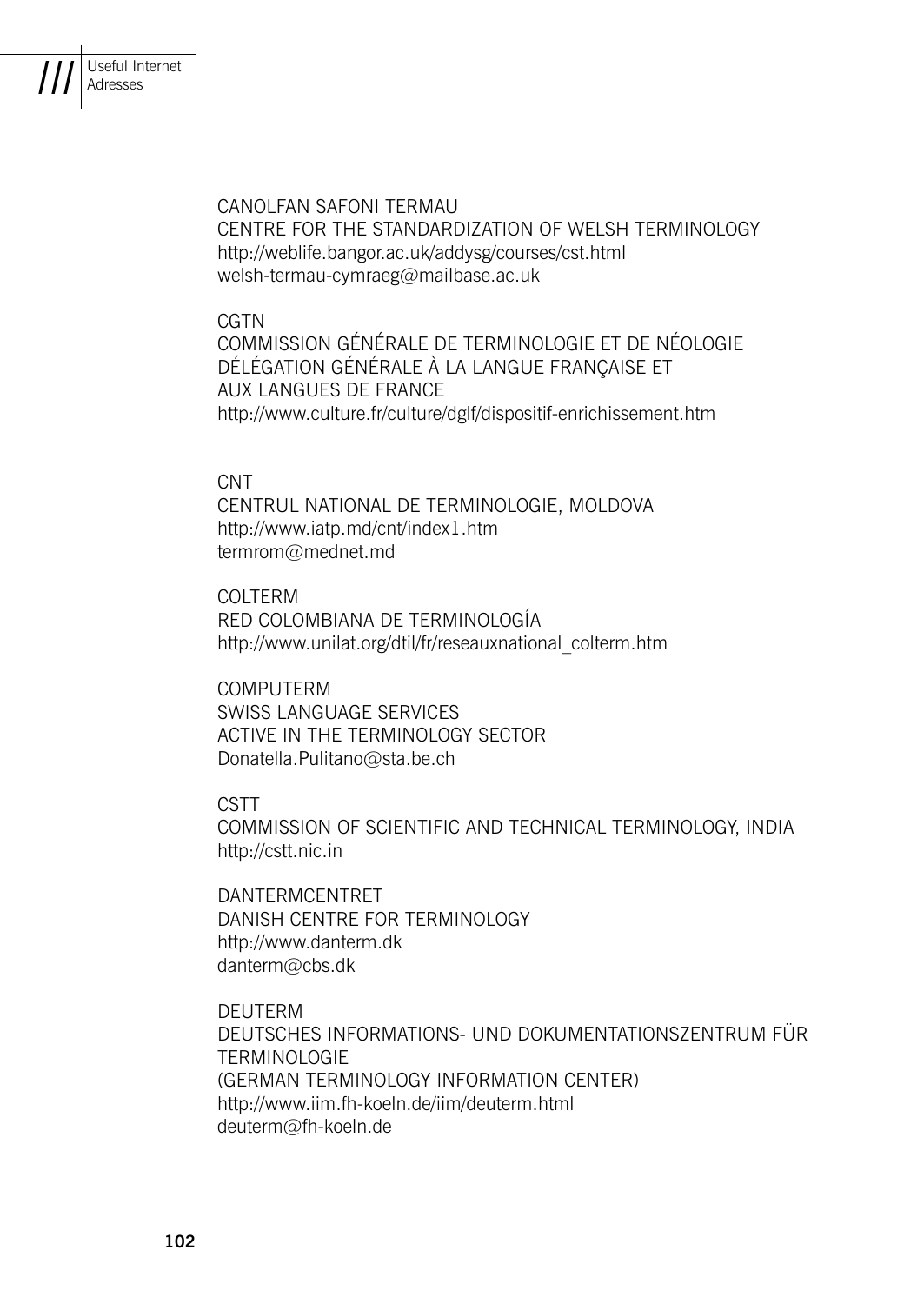*III* Useful Internet Adresses

DTT DEUTSCHER TERMINOLOGIE-TAG http://www.dttev.org

EAFT/AET EUROPEAN ASSOCIATION FOR TERMINOLOGY c/o UNION LATINE http://www.eaft-aet.net eaft\_aet@unilat.org

ELETO HELLENIC SOCIETY FOR TERMINOLOGY, GREECE http//sfr.ee.teiath.gr/Orogramma.htm valeonti@mail.otenet.gr

ELRA EUROPEAN LANGUAGE RESOURCES ASSOCIATION http://www.elDA.FR elra@hsholland.nl

**FTFR** EESTI TERMINOLOOGIA ÜHING, ESTLAND http://www.eter.ee eter@eter.ee

GALICISKA TERMINOLOGIORGANISATIONEN SERVICIO DE TERMINOLOXÍA GALEGA http://www.usc.es/~snlus/snl.htm snlxusto@lugo.usc.es

GTW ASSOCIATION FOR TERMINOLOGY AND KNOWLEDGE TRANSFER http://gtw-org.uibk.ac.at/

IBL INSTITUTE FOR BULGARIAN LANGUAGE BULGARIAN TERMINOLOGY GROUP http://www.cl.bas.bg/directory/humanies/ibl.htm jumb@ibl.acad.bg

IERA INSTITUT D'ETUDES ET DE RECHERCHES POUR L'ARABISATION http://www.emi.ac.ma/univ-MdV/IERA/iera.html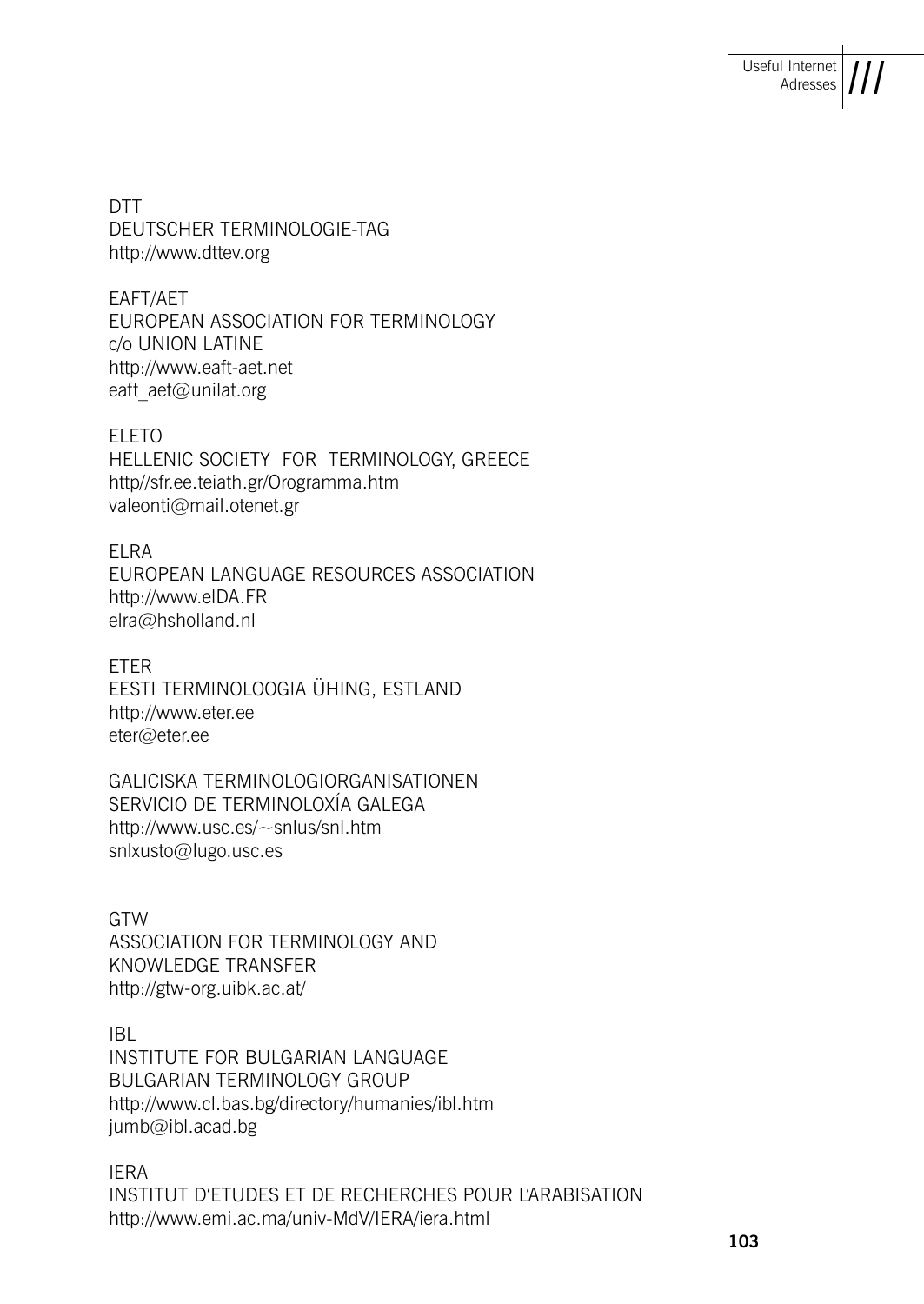

Useful Internet Adresses

> INSTITUTE OF LITHUANIAN LANGUAGE DEPARTMENT OF TERMINOLOGY http://www.mch.mii.lt/ henrikas@delfi.lt

ÍSLENSK MÁLNEFND THE ICELANDIC LANGUAGE INSTITUTE aripk@ismal.hi.is

KORTERM KOREA TERMINOLOGY RESEARCH CENTER http://korterm.or.kr korterm@korterm.kaist.ac.kr

NEDERLANDSE TAALUNIE http://www.taalunie.org secr@ntu.nl

NL-TERM VERENIGING VOOR NEDERLANDSTALIGE TERMINOLOGIE http://www.nlterm.org/home.htm

OFFICE QUÉBÉCOIS DE LA LANGUE FRANÇAISE http://www.oqlf.gouv.qc.ca/ webmestre@oqlf.gouv.qc.ca

PARATERM LA COMISIÓN PARAGUAYA DE TERMINOLOGÍA http://www.unilat.org/dtil/es/redes\_nat\_paraterm.htm

#### SFT

LA SOCIÉTÉ FRANÇAISE DE TERMINOLOGIE http://www.laterminologie.net terminologie@wanadoo.fr

TAHK

TERMINOLOGY ASSOCIATION OF HONG KONG CTHKTERM@cityu.edu.hk

**TFRMAR** 

GRUPO ARGENTINO DE TERMINOLOGIA http://www.iula.upf.es/cpt/cpti22es.htm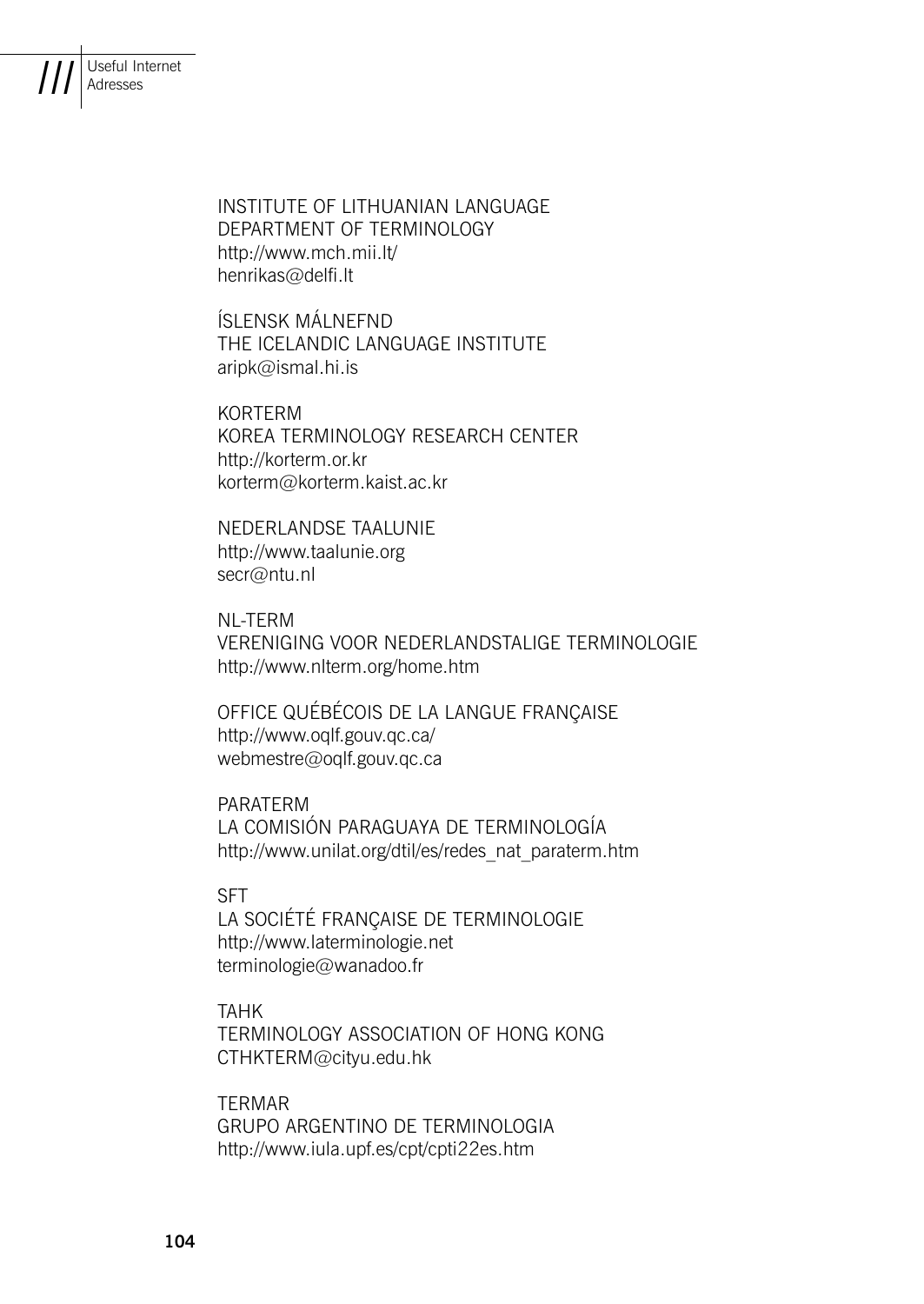**TERMBRET** KREIZENN DERMENADUREZH CENTRE DE TERMINOLOGIE OFFICE DE LA LANGUE BRETONNE http://www.ofis-bzh.org/pages/fr/termfr.htm terbret.ofisr.bzh@wanadoo.fr

TERMCAT ORGANISME DE COORDINACIÓ DE LES ACTIVITATS TERMINOLÒGIQUES EN LLENGUA CATALANA http://www.termcat.es informacio@termcat.es

### **TFRMIP**

ASSOCIAÇAO DE TERMINOLOGIA PORTUGUESA http://www.fcsh.unl.pt/termip/ termip@fcsh.unl.pt

### **TERMISTI**

CENTRE DE RECHERCHE EN TERMINOLOGIE, BRUXELLES http://www.termisti.refer.org termisti@euronet.be

### TERMROM BUCAREST

ASSOCIATION ROUMAINE DE TERMINOLOGIE c/o UNION LATINE http://www.unilat.org/dtil/it/redes\_nat tbucarest.asp

TERMROM MOLDAVA ASSOCIATION DE TERMINOLOGIE http://www.moldnet.md termrom@moldnet.md

 $NC<sub>c</sub>$ TEKNISKA NOMENKLATUR CENTRALEN SWEDISH CENTRE FOR TECHNICAL TERMINOLOGY http://www.tnc.se/ tnc@tnc.se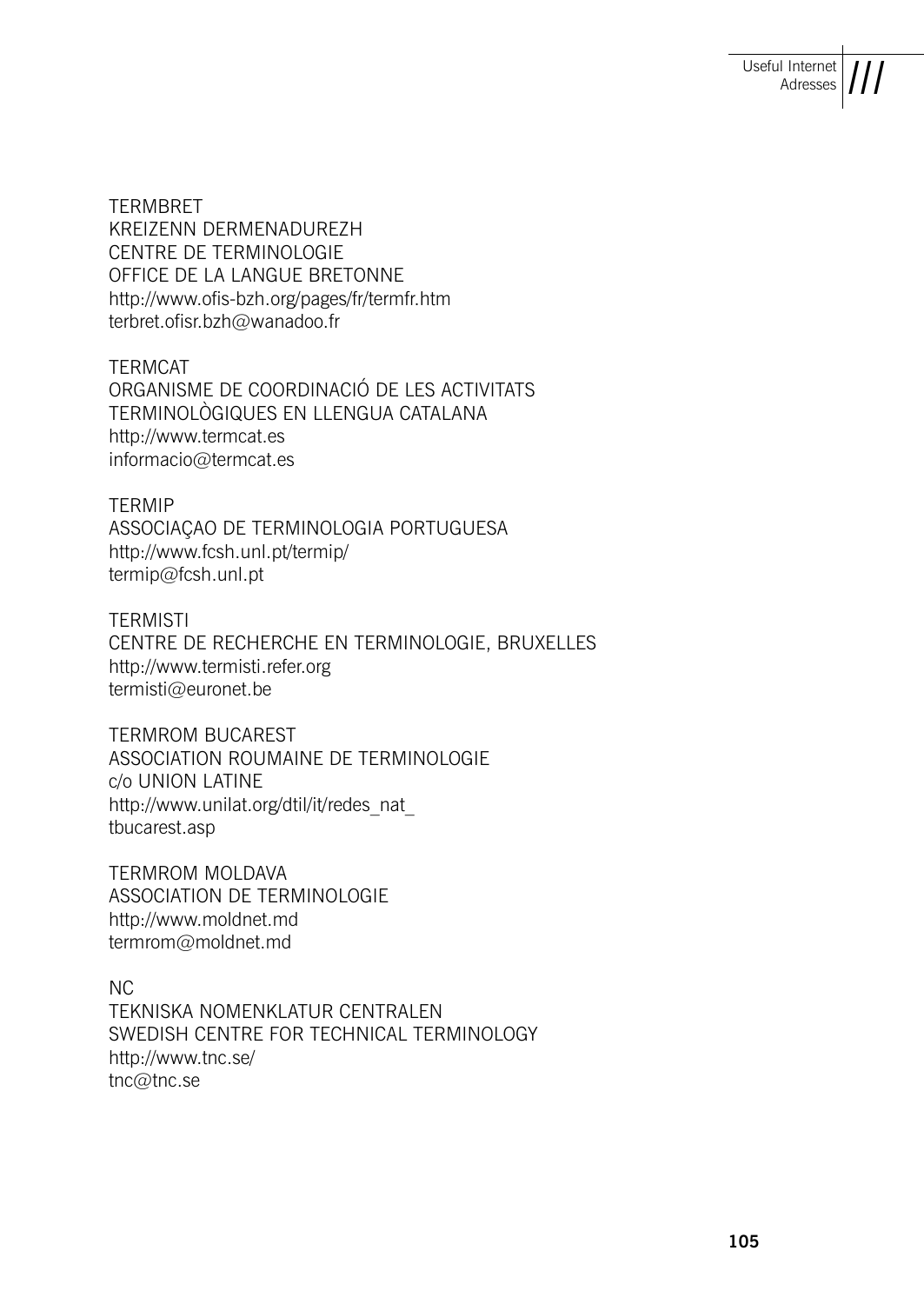Useful Internet Adresses

*III*

TSK TEKNIIKAN SANASTOKESKUS CENTRALEN FÖR TEKNISK TERMINOLOGI FINNISH CENTRE FOR TECHNICAL TERMINOLOGY http://www.tsk.fi tsk@tsk.fi

### T&TC

TUI KOSANAS UN TERMINOLOGIJAS CENTRS LATVIAN TRANSLATION AND TERMINOLOGY CENTRE, LETTLAND http://www.ttc.lv ttc@ttc.lv

UNIVERSITY OF SURREY http://www.surrey.ac.uk/LIS/Terminology/surrey\_sites.htm K.Ahmad@mcs.surrey.ac.uk

#### URUTERM

SUB COMISIÓN URUGUAYA DE TERMINOLOGÍA PARA EL MERCOSUR http://www.mec.gub.uy/arch\_geral/URUTERM.HTM uruterm@internet.com.uy

### UZEI

TERMINOLOGIA ETA LEXIKOGRAFIAKO ZENTROA CENTRE BASQUE DE TERMINOLOGIE ET LEXICOGRAPHIE http://www.uzei.com uzei@uzei.com

#### VENTERM

ASOCIACIÓN VENEZOLANA DE TERMINOLOGÍA http://www.venterm.org.ve/ venterm@venterm.org.ve

### VNIIKI

ALL-RUSSIAN RESEARCH INSTITUTE FOR CLASSIFICATION, TERMI-NOLOGY AND INFORMATION ON STANDARDIZATION AND QUALITY http://www.vniiki.ru:8080/English/gic\_eng.asp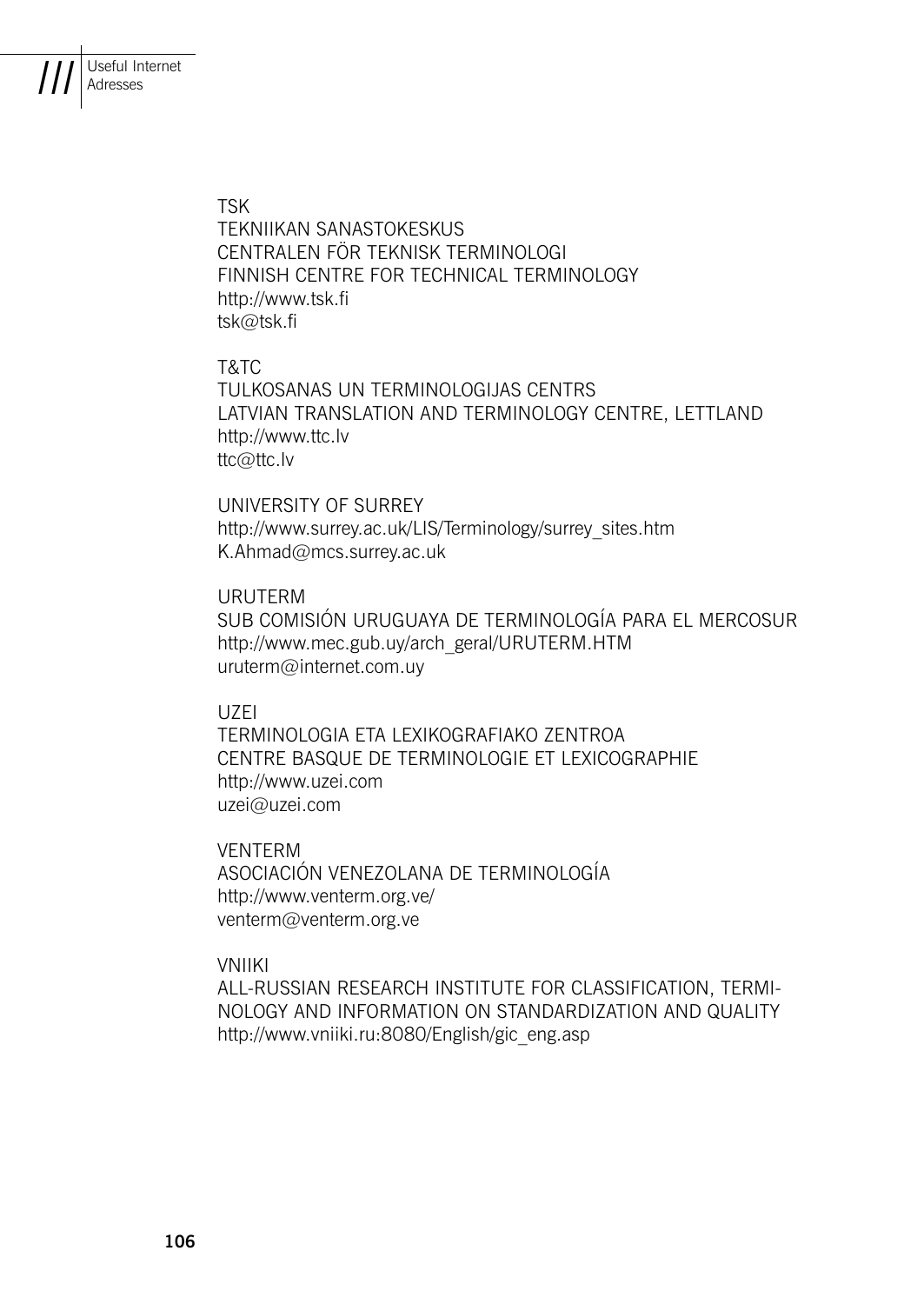### *III.2 Networks*

**ALETERM** RED TEMÁTICA DE DOCENCIA EN TERMINOLOGÍA ARGENTINA / BRASIL / COLOMBIA / ESPAÑA http://www.iula.upf.es/aleterm

COTSOES / CST / CEOV / KÜDES CONFERENCE OF TRANSLATION SERVICES OF EUROPEAN STATES WORKING PARTY ON TERMINOLOGY AND DOCUMENTATION http://www.cotsoes.org

EAFTERM EAST ASIA FORUM ON TERMINOLOGY http://www.eafterm.org eafterm@eafterm.org

**FTIS** EUROPEAN TERMINOLOGICAL INFORMATION SERVER http://www.etis.info

IBEROLENGUAS FORO LINGÜÍSTICO IBEROAMERICANO http://www.iberolenguas.com/termi\_esp.htm iberolenguas@ iberolenguas.com

INFOTERM INTERNATIONAL INFORMATION CENTRE FOR TERMINOLOGY http://www.infoterm.org infopoint@infoterm.org

JIAMCATT UNITED NATIONS ORGANIZATIONS' JOINT INTER-AGENCY MEETING ON COMPUTER-ASSISTED TRANSLATION AND TERMINOLOGY http://jiamcatt.unsystem.org/english/jiamcate.htm

**LINMITER** TERMINOLOGIES DES LANGUES LATINES MINORITAIRES http://www.linmiter.net

NORDTERM THE NORDIC COUNTRIES' ASSOCIATION FOR TERMINOLOGY WORK http://www.tsk.fi/nordterm/en.html webmaster@tsk.fi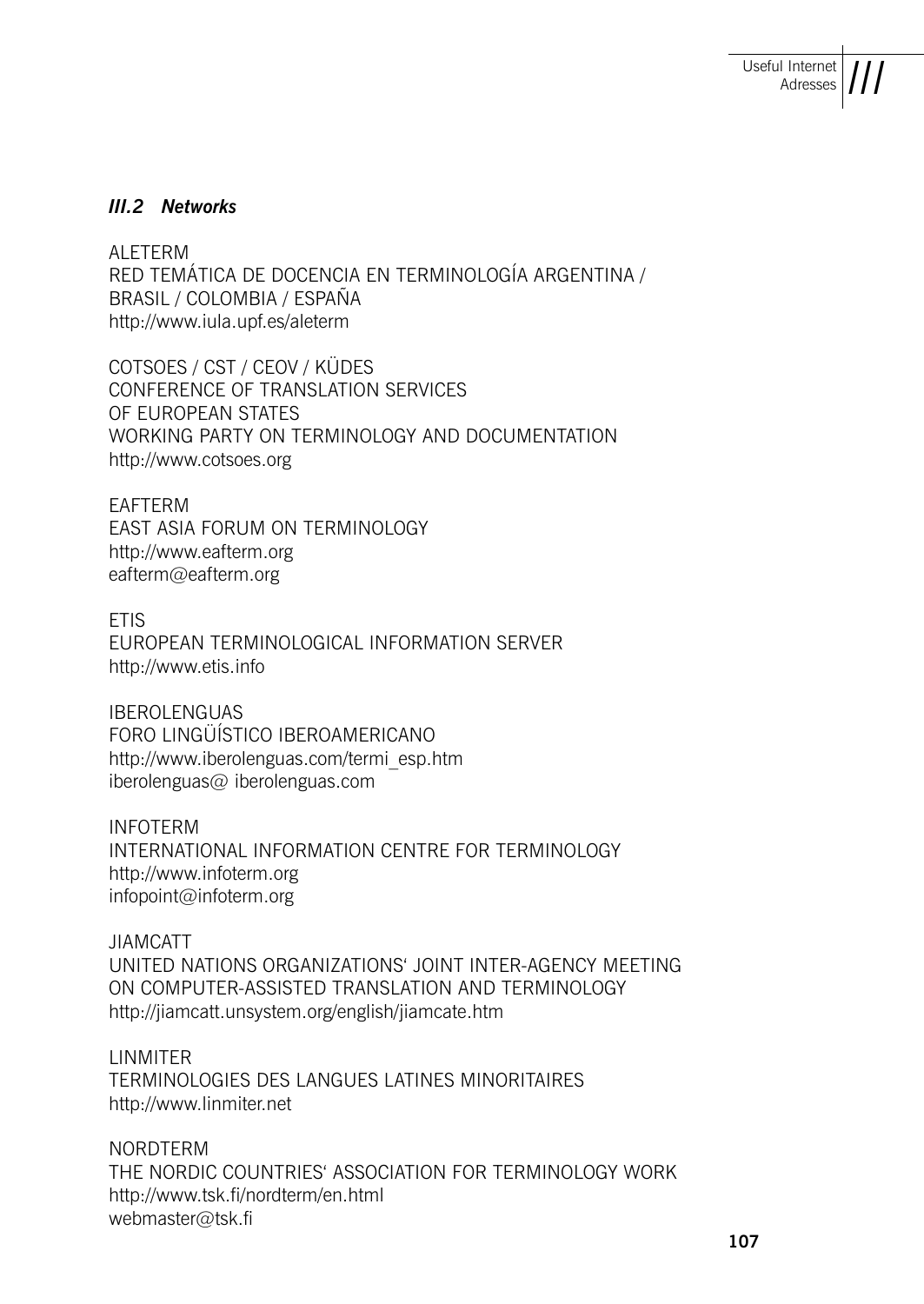

RADT

RAT FÜR DEUTSCHSPRACHIGE TERMINOLOGIE http://radt.uibk.ac.at/index.html

REALITER RÉSEAUX PANLATIN DE TERMINOLOGIE c/o UNION LATINE http://www.portalingua.info

RIFAL RÉSEAU INTERNATIONAL FRANCOPHONE D'AMÉNAGEMENT LINGUISTIQUE http://www.rifal.org rifal@olf.gouv.qc.ca

RITERM RED IBERO-AMERICANA DE TERMINOLOGÍA c/o UNIONE LATINA http://www.riterm.net riterm@unilat.org

**RTT** 

RÅDET FOR TEKNISK TERMINOLOGI NORWEGIAN CENTRE FOR TECHNICAL TERMINOLOGY http://www.rtt.org/ rtt@rtt.org.

TDCNET CONSORTIUM EUROPEAN NETWORK OF TERMINOLOGY INFORMATION AND DOCUMENTATION CENTRES http://www.tdcnet.net

TERMILAT LISTE ÉLECTRONIQUE DE DISCUSSION ET D'ÉCHANGE D'INFORMATIONS SUR LA TERMINOLOGIE ET LES INDUSTRIES DE LA LANGUE c/o UNION LATINE http://www.termilat.info termilat@unilat.org

TERMINOLOGY FORUM UNIVERSITY OF VAASA http://www.uwasa.fi/comm/termino/

**108 109**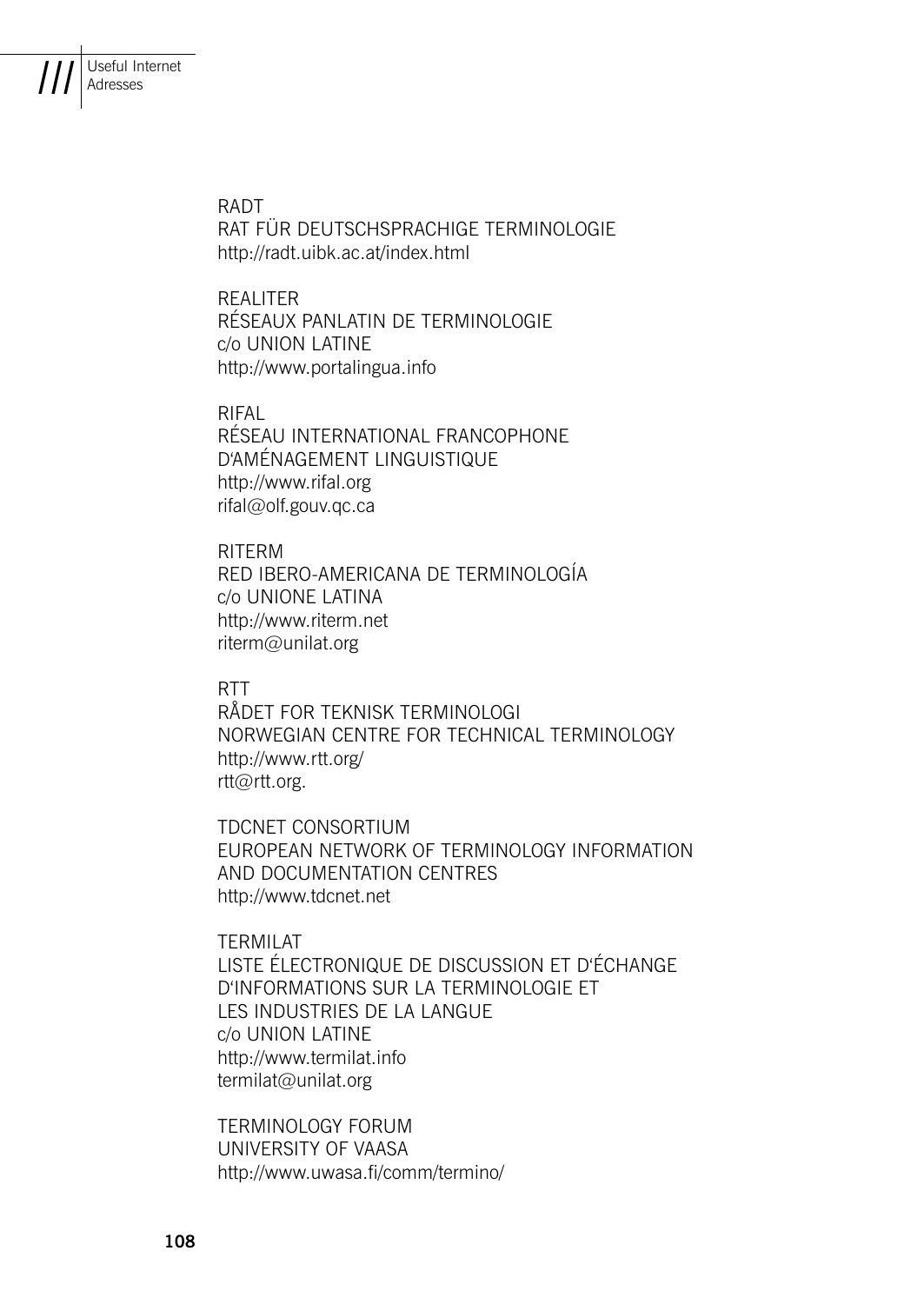TERMNET INTERNATIONAL NETWORK FOR TERMINOLOGY c/o INFOTERM http://linux.infoterm.org/termnet-e/i-term.htm termnet@termnet.at

UNION LATINE DIRECTION TERMINOLOGIE ET INDUSTRIE DE LA LANGUE (DTIL) http://www.unilat.org/dtil dtil@unilat.org

## *III.3 Terminology Databases*

BALNÉO BASES DES NÉOLOGISMES DE LA LANGUE FRANÇAISE http://www.uhb.fr/langues/Craie/balneo/balneo.pl

**BLUTERM** ACCADEMIA EUROPEA BOLZANO http://www2.eurac.edu:4711

**CRITER** DÉLÉGATION GÉNÉRALE À LA LANGUE FRANÇAISE ET AUX LANGUES DE FRANCE http://www.culture.gouv.fr/culture/dglf

EUROVOC MULTILINGUAL THESAURUS OF THE EUROPEAN COMMUHITIES http://europa.eu.int/celex/eurovoc

EURYDICE INFORMATION NETWORK ON EDUCATION IN EUROPE http://www.eurydice.org

EURODICAUTOM EUROPEAN TERMINOLOGY DATABASE EUROPEAN COMMISSION LUXEMBOURG http://europa.eu.int/eurodicautom/login.jsp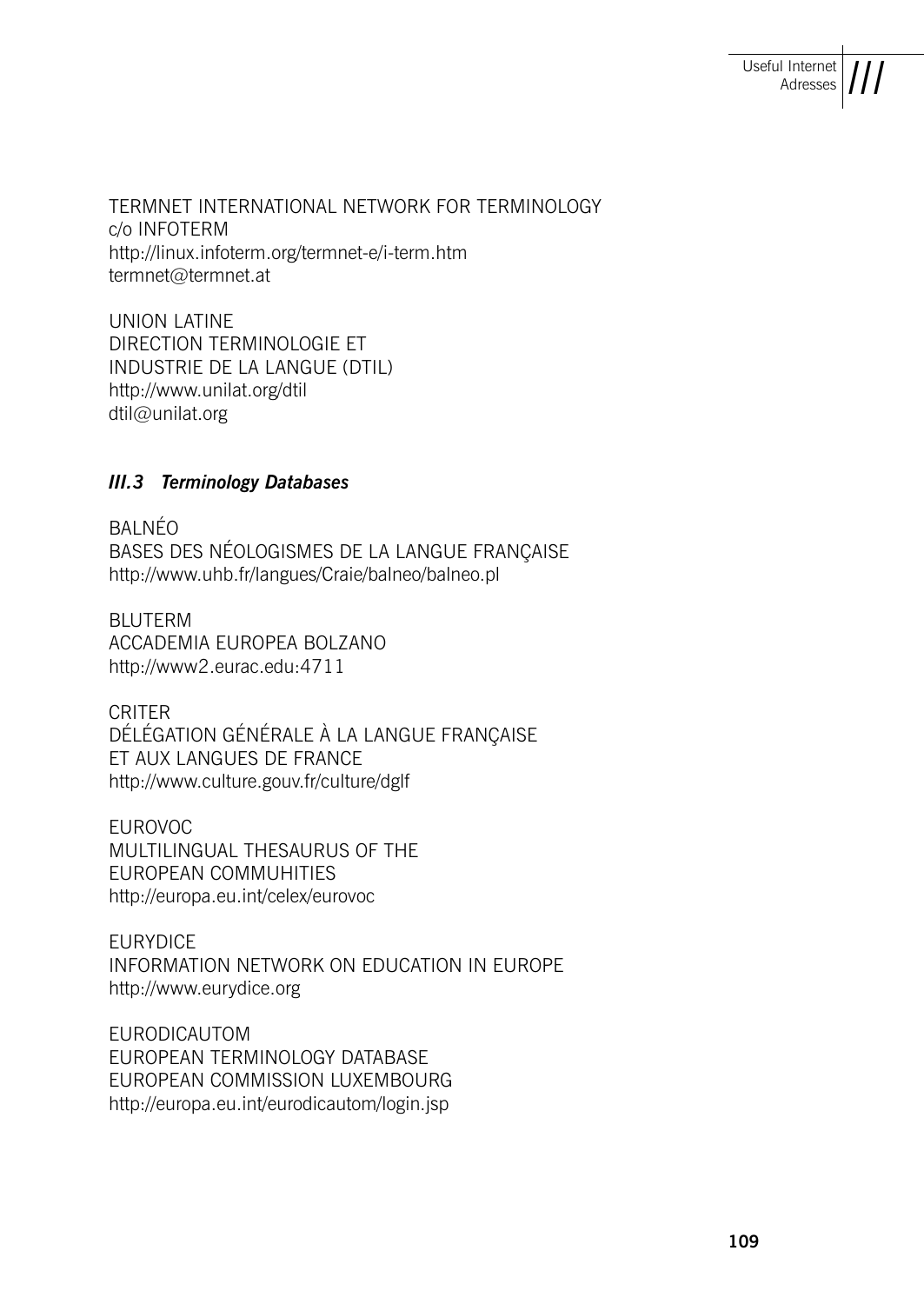

Useful Internet Adresses

> EUSKALTERM BASQUE PUBLIC TERM BANK http://www1.euskadi.net/euskalterm/indice\_i.htm

FAOTERM

FOOD AND AGRICULTURAL ORGANISATION (FAO) http://www.fao.org/faoterm/main-e.htm

LE GRAND DICTIONNAIRE TERMINOLOGIQUE OFFICE QUÉBÉCOIS DE LA LANGUE FRANÇAISE http://www.granddictionnaire.com/\_fs\_global\_01.htm

IBEROTERM IBEROLENGUAS. FORO LINGÜÍSTICO IBEROAMERICANO http://www.iberolenguas.com/form1.asp

ILOTERM INTERNATIONAL LABOR ORGANISATION (ILO) http://ilis.ilo.org/ilis/ilisterm/ilintrte.html

IMF TERMINOLOGY INTERNATIONAL MONETARY FOUND http://www.imf.org/external/np/term/index.asp

THE ICELANDIC WORD BANK ÍSLENSK MÁLSTÖÐS TERMBANK http://www.ismal.hi.is/ob/birta/?vinnumal=EN

NORSK TERMBANK BERGEN UNIVERSITY http://www.hit.uib.no/nt/homepg.htm

TEPA THE FINNISH CENTRE FOR TECHNICAL TERMINOLOGY (TSK) http://www.tsk.fi/tepa/ TERM BAZAAR UNIVERSITY OF SURREY http://www.computing.surrey.ac.uk/ai/cgi-bin/term\_bazaar

TERMCELT TERMINOLOGY DATABASES FOR CELTIC LANGUAGES http://www.jiscmail.ac.uk/lists/TERMCELT.html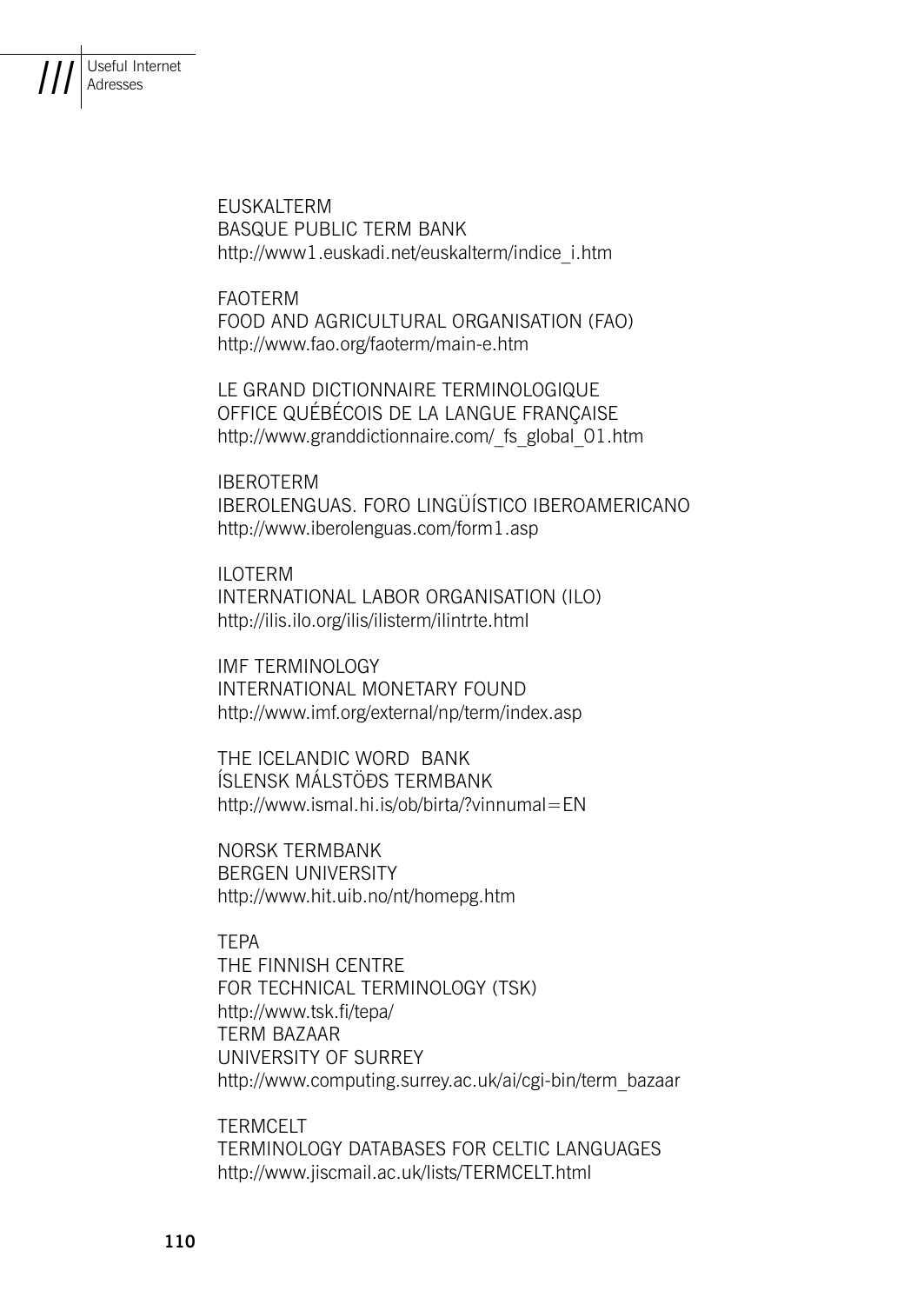**TERMCOL** TIMISOARA POLYTECHNIC UNIVERSITY, ROMANIA http:// www.ceft.utt.ro/Termcol/termcol.html

TERMDAT SWISS FEDERAL ADMINISTRATION http://www.admin.ch/ch/i/bk/termdat

TERMINOBANQUE MINISTÈRE DE LA COMMUNAUTÉ FRANÇAISE DE BELGIQUE SERVICE DE LA LANGUE FRANÇAISE http://www.cfwb.be/franca/bd/bd.htm

TERMINOLOGY DATABANK INSTITUT FÜR TRANSLATIONSWISSENSCHAFT UNIVERSITÄT INNSBRUCK http://starwww.uibk.ac.at/dolm/termdb.html

THE TERMINOLOGY DATABASE HUNGARIAN MINISTRY OF JUSTICE http://www.eujogszab.hu/default.asp

**TFRMITF** INTERNATIONAL TELECOMMUNICATION UNION (ITU) http://www.itu.int/terminology/index.html

TERMIUM PUBLIC WORKS AND GOVERNMENT SERVICES CANADA http://www.termium.com/site

TERMROM CONSULTAREA BAZEI DE DATE TERMINOLOGICE ASSOCAZIONE ROMENA DI TERMINOLOGIA http://www.cimec.ro/tr

VINTARS-2 UNITED NATIONS OFFICE AT VIENNA http://vintars.unvienna.org

WHO TERMINOLOGY WORLD HEALTH ORGANIZATION http://www.who.int/terminology/ter/